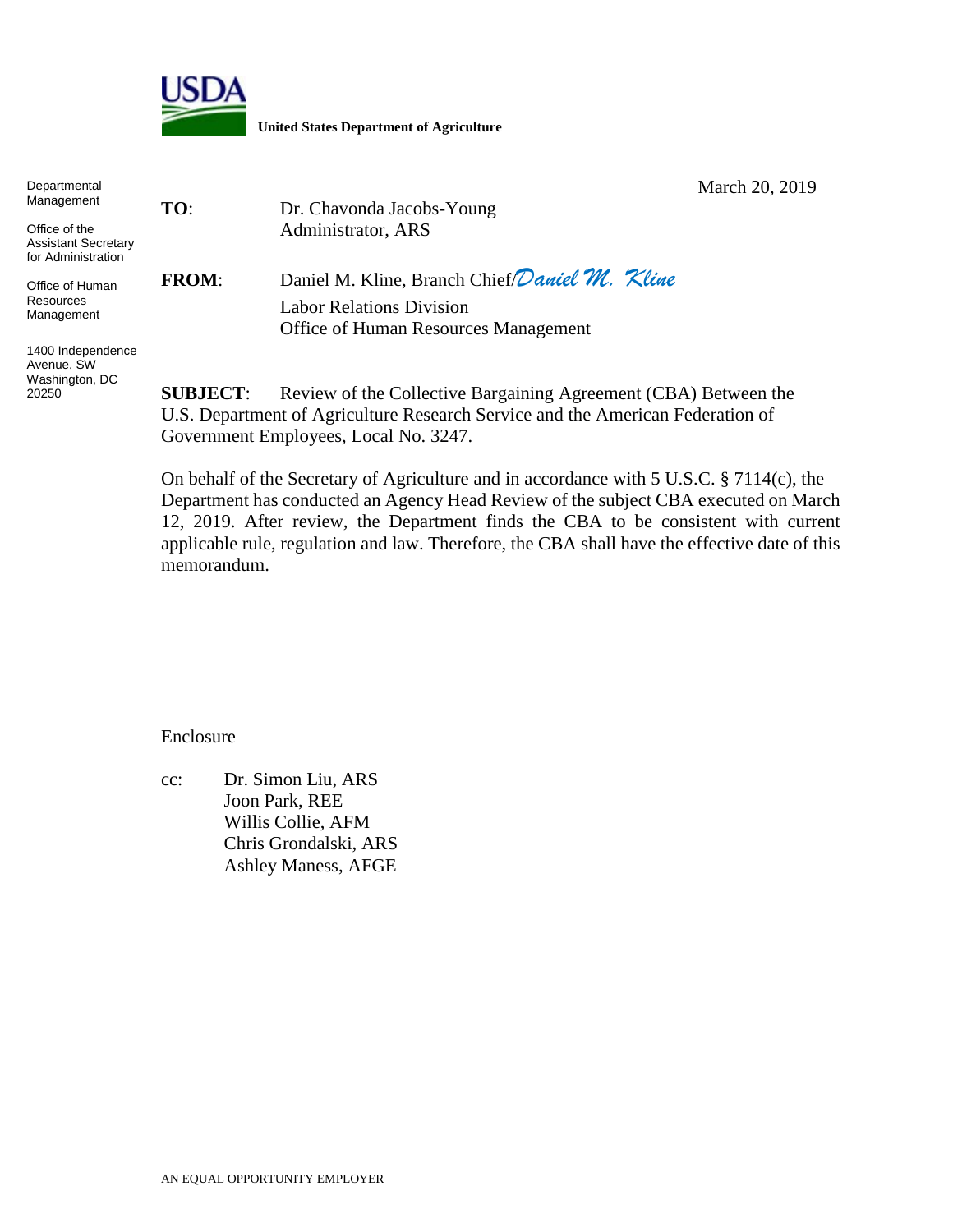# **TABLE OF CONTENTS**

| <b>ARTICLE 1</b>  | <b>GOVERNING LAWS AND REGULATIONS 3</b>           |
|-------------------|---------------------------------------------------|
| <b>ARTICLE 2</b>  |                                                   |
| <b>ARTICLE 3</b>  | <b>MATTERS APPROPRIATE FOR NEGOTIATION 5</b>      |
| <b>ARTICLE 4</b>  |                                                   |
| <b>ARTICLE 5</b>  |                                                   |
| <b>ARTICLE 6</b>  |                                                   |
| <b>ARTICLE 7</b>  | USE OF FACILITIES AND SERVICES PROVIDED           |
|                   |                                                   |
| <b>ARTICLE 8</b>  |                                                   |
| <b>ARTICLE 9</b>  |                                                   |
| <b>ARTICLE 10</b> | HOURS OF WORK AND OVERTIME 32                     |
| <b>ARTICLE 11</b> |                                                   |
| <b>ARTICLE 12</b> | POSITION DESCRIPTIONS (PDs) 52                    |
| <b>ARTICLE 13</b> |                                                   |
| <b>ARTICLE 14</b> |                                                   |
| <b>ARTICLE 15</b> |                                                   |
| <b>ARTICLE 16</b> |                                                   |
| <b>ARTICLE 17</b> |                                                   |
| <b>ARTICLE 18</b> |                                                   |
| <b>ARTICLE 19</b> |                                                   |
| <b>ARTICLE 20</b> | <b>EMPLOYEE ASSISTANCE PROGRAM (EAP)  83</b>      |
| <b>ARTICLE 21</b> |                                                   |
| <b>ARTICLE 22</b> |                                                   |
| <b>ARTICLE 23</b> | EQUAL EMPLOYMENT OPPORTUNITY (EEO)  97            |
| <b>ARTICLE 24</b> | <b>CHARITIES, CIVIC ORGANIZATIONS, AND PUBLIC</b> |
|                   |                                                   |
| <b>ARTICLE 25</b> |                                                   |
| <b>ARTICLE 26</b> |                                                   |
| <b>ARTICLE 27</b> |                                                   |
| <b>ARTICLE 28</b> | <b>OFFICIAL TIME AND DUTY TIME  105</b>           |
| <b>ARTICLE 29</b> | LABOR-MANAGEMENT RELATIONSHIP  107                |
| <b>ARTICLE 30</b> |                                                   |
| <b>ARTICLE 31</b> |                                                   |
| <b>ARTICLE 32</b> |                                                   |
| <b>ARTICLE 33</b> |                                                   |
| <b>APPENDIX-A</b> |                                                   |
| <b>APPENDIX-B</b> |                                                   |
| <b>APPENDIX-C</b> | P&P AUTHORSHIP OF RESEARCH AND TECHNICAL          |
|                   |                                                   |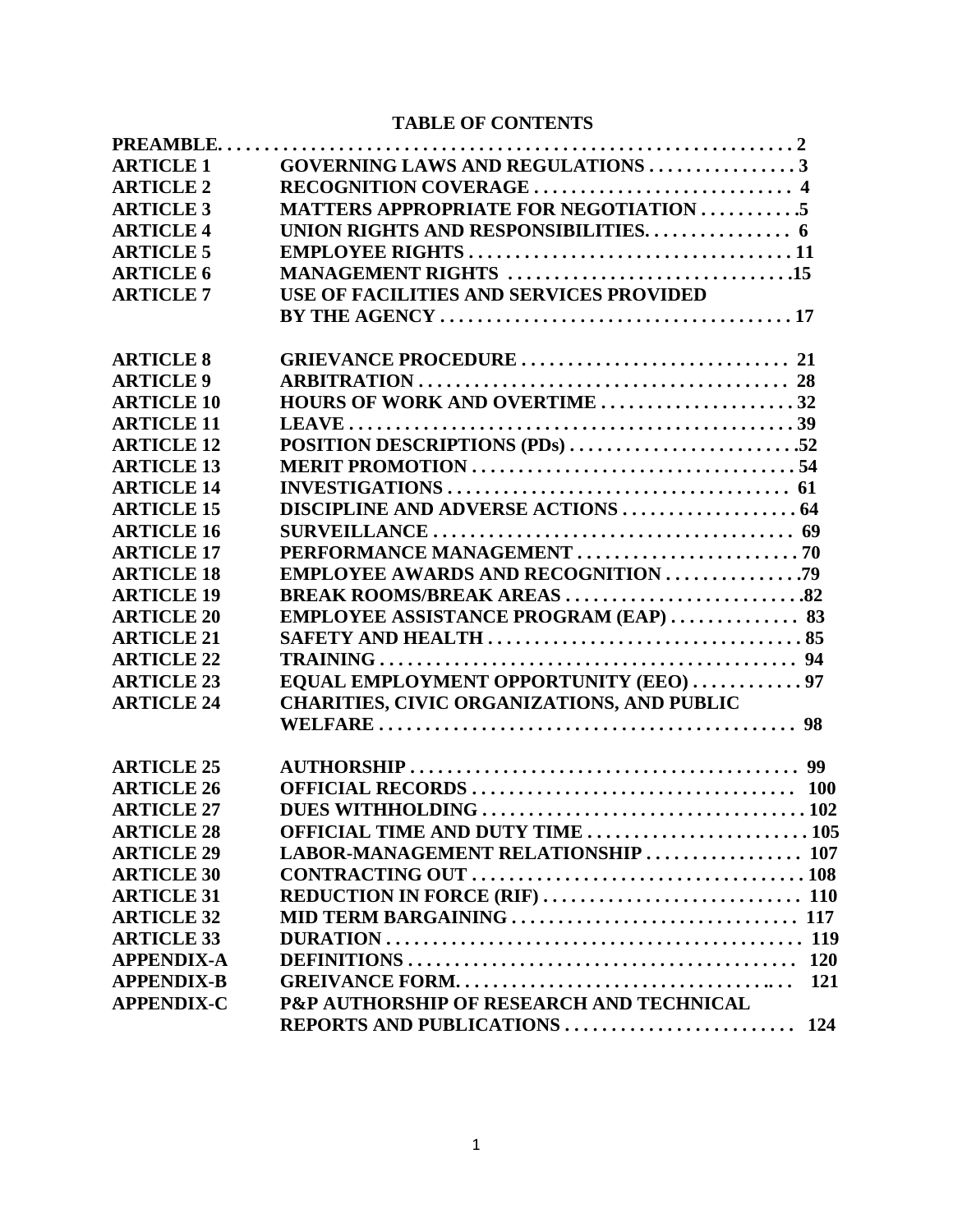#### **PREAMBLE**

In accordance with 5 U.S.C., Chapter 71, the United States Department of Agriculture, Agricultural Research Service (ARS), and the American Federation of Government Employees, Local No. 3247 (Union) agree that the wellbeing of employees and efficient administration of the Government are benefitted by the statutory protection of the right of employees to organize, bargain collectively and participate through a labor organization of their choosing, in the formulation and implementation of personnel policies and practices affecting the conditions of their employment.

References in this agreement to areas shall be interpreted to mean only Agency-USDA, Departmental level, ARS-Subdivision of USDA, and National Center for Agriculture Utilization Research (NCAUR), Peoria, IL.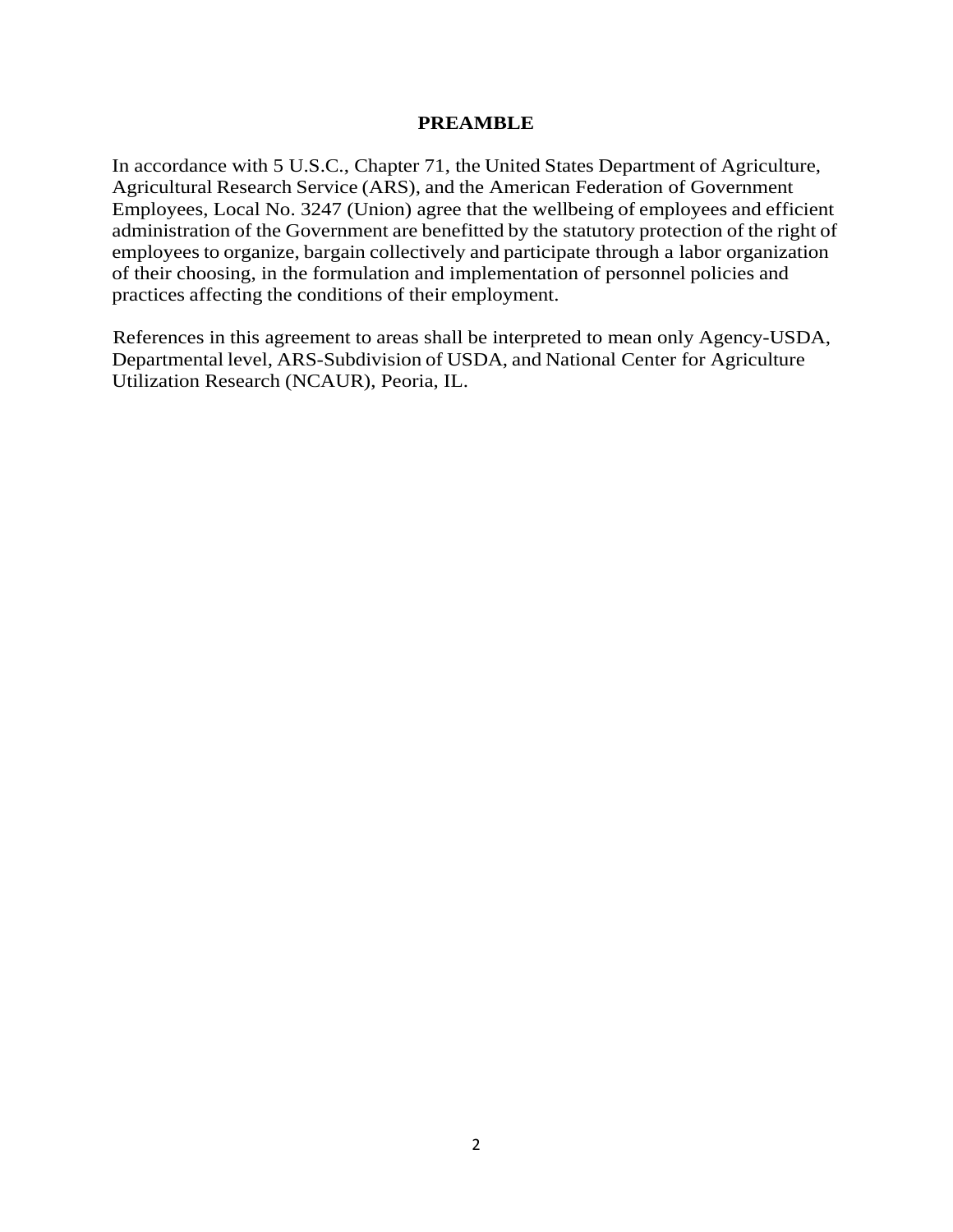### **ARTICLE l GOVERNING LAWS AND REGULATIONS**

# **Relationship to Laws and Regulations**

- A. In the administration of all matters covered by this Agreement, officials and employees shall be governed by applicable Federal statutes. They will also be governed by government wide regulations in existence at the time this Agreement was approved.
- B. Where any Department and/or Agency regulation conflicts with this agreement and/or supplemental Memorandums of Understanding (MOUs), this agreement shall govern.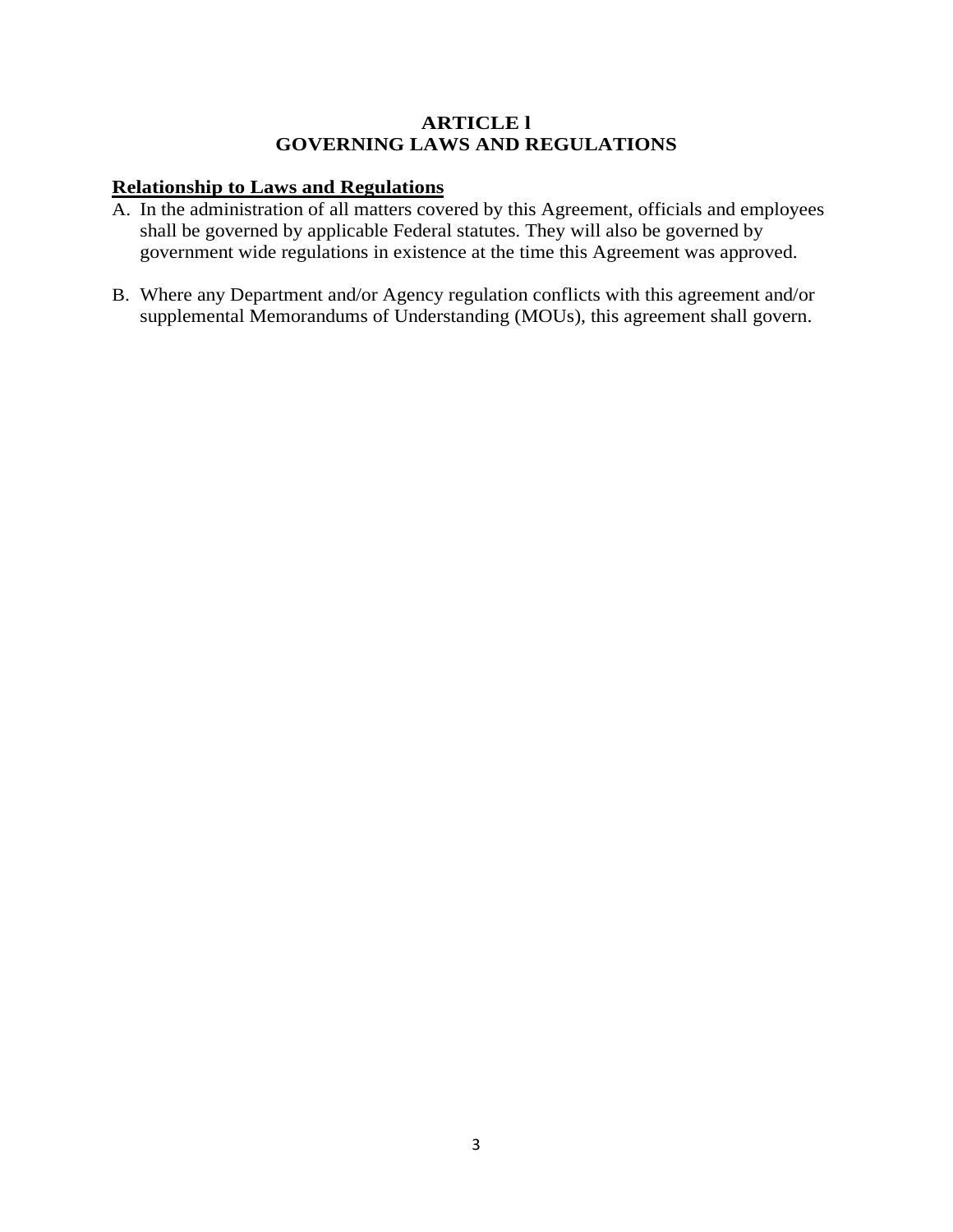### **ARTICLE 2 RECOGNITION COVERAGE**

## **Section 1 - Definition of Bargaining Unit**

- A. The bargaining unit (BU) will be designated to include all general schedule employees.
- B. Excluded from the unit are all confidential employees, management officials, supervisors and other employees described in 5 U.S.C. 7112(b).

## **Section 2 - American Federation of Government Employees (AFGE) Exclusive Recognition**

- A. As the sole and exclusive representative, the Union is entitled to act for, speak for, and to negotiate agreements covering all employees in the BU. The Union is responsible for representing the interests of all employees in the BU without regard to labor organization membership, 5 U.S.C. 7114 (a).
- B. Due to the Union's exclusive recognition, the Agency will not deal directly with bargaining unit employees (BUEs) on matters such as working conditions, personnel policy or practices, or by engaging in formal discussions without Union notification. This does not include work assignments or performance discussions.

### **Section 3 - Changes in the Bargaining Unit**

- A. Contraction or expansion of the unit may only be accomplished in accordance with existing statutory protocols identified in 5 U.S.C., Chap 71.
- B. When a position is going to be removed from the BU, the Agency will provide notice to the Union thirty (30) calendar days prior to the effective date. In the event the parties do not agree, a clarification of unit petition will be filed with the Federal Labor Relations Authority (FLRA) in order for this determination to be made, and the position will remain in the BU while the petition is being resolved. The FLRA will determine whether the removal of any position from the BU is appropriate.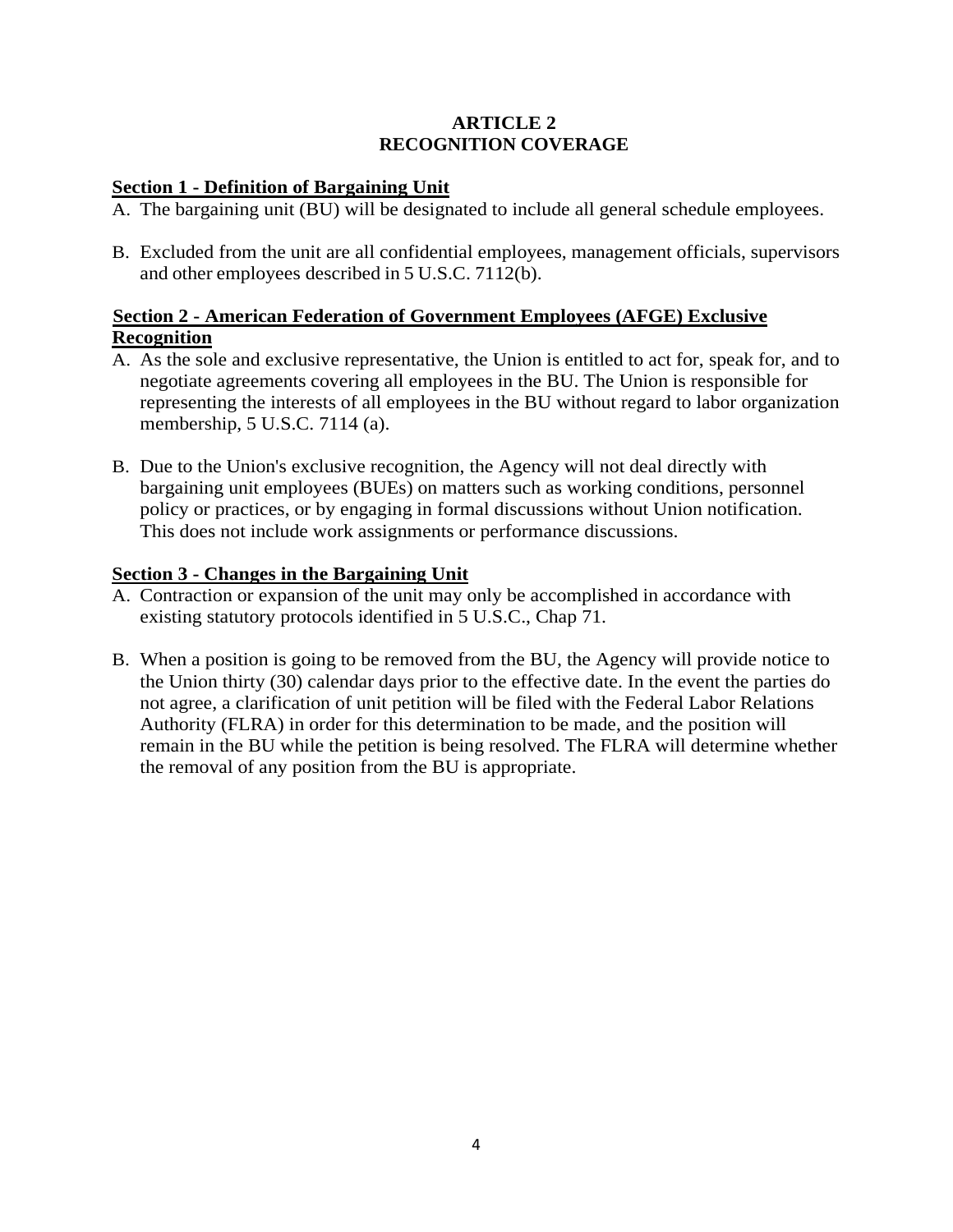### **ARTICLE 3 MATTERS APPROPRIATE FOR NEGOTIATION**

## **General**

- A. The establishment of new conditions of employment or changes to established conditions of employment that are not in conflict with the provisions of this agreement and that are within the provisions of the Labor-Management Relations Statute will be accomplished within the framework of this article.
- B. The Parties agree that matters appropriate for negotiations are in the statute at 5 U.S.C., Chapter 71.

## **Section 1- Nonnegotiable Items**

If the Agency declares an item nonnegotiable, it will provide the Union with a brief written description of why such a determination was made. If the Union disagrees with the Agency's written determination of non-negotiability, it may seek further consideration in accordance with 5 U.S.C., Chapter 7117.

### **Section 2 - Written Notice, Extensions, Implementation**

A. The Parties recognize the importance of efficiency of operations to meet the changing needs of the Agency and the American public that is served. To this end, the Parties agree that when the Agency provides written notice to the designated Union Official(s) of a proposed change(s) in personnel policies, practices and working conditions of more than a de minimis nature, it will include readily available documentation/information supporting the reason for the change.

Should the Union elect to negotiate, the Union will respond with written negotiable proposals within ten (10) business days (Monday-Friday, excluding weekends and holidays) of receipt of the Agency's notification/proposal. Union proposals must be within the realm of the changes being proffered. Union proposals will be submitted to the Labor Relations Officer (LRO), or designee. If the Union elects not to respond, or if written proposals are not submitted within the time limit, the Agency will have no obligation to bargain on the matter and may implement the change(s).

- B. Extensions may be granted by mutual agreement provided there is no adverse impact on the Agency for granting the delay.
- C. Changes will not normally be implemented until all bargaining obligations are met. If extenuating circumstances occur, the Agency will notify the Union of the situation as soon as is practicable, and the Parties may agree to post-implementation bargaining on changes in working conditions.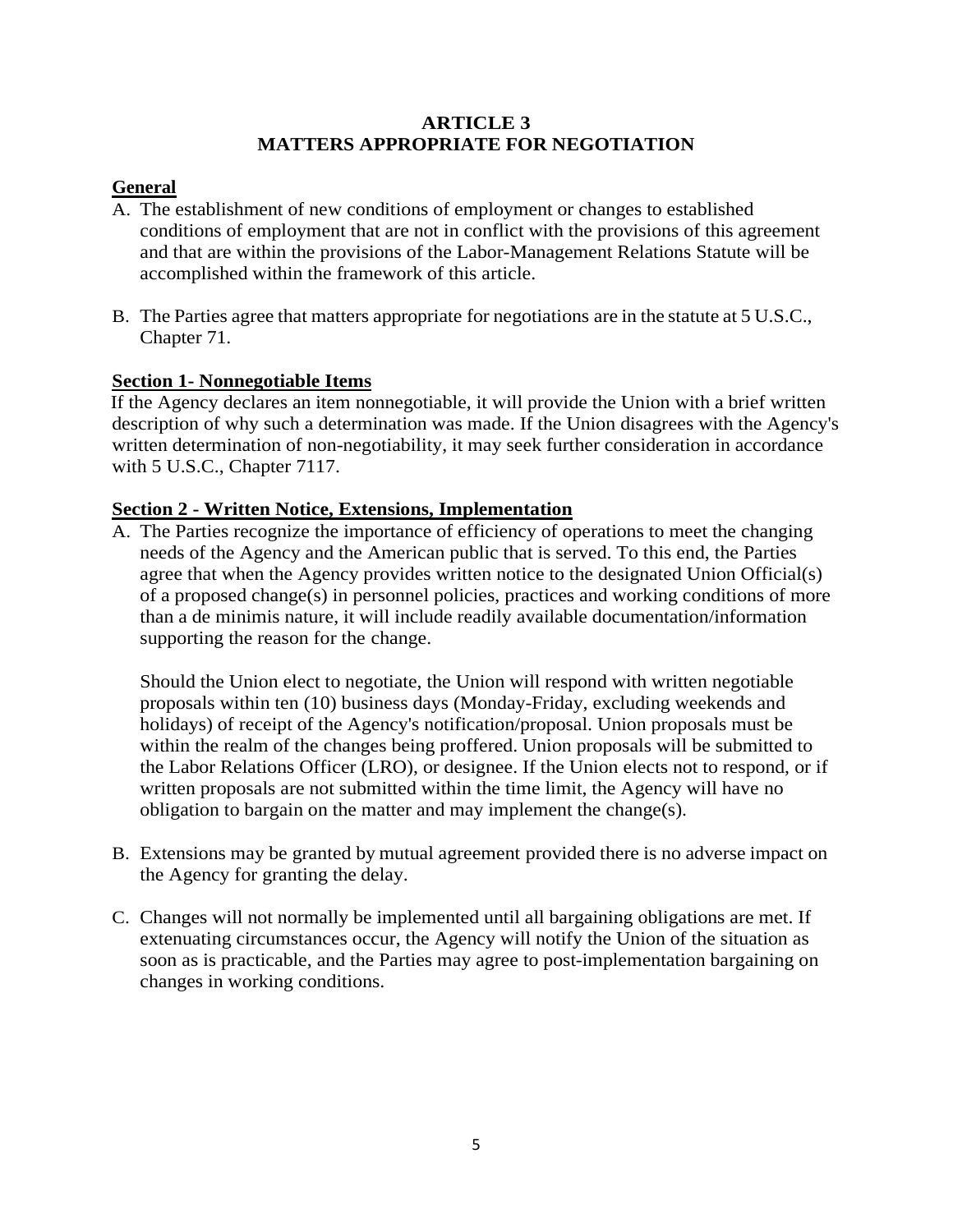## **ARTICLE 4 UNION RIGHTS AND RESPONSIBILITIES**

# **Section 1 - Exclusive Representative**

In accordance with 5 U.S.C. 7114 (a)  $(1)$ , "A labor organization which has been accorded exclusive recognition is the exclusive representative of the employees in the unit it represents and is entitled to act for and negotiate collective bargaining agreements covering all employees in the unit. An exclusive representative is responsible for representing the interests of all employees in the unit it represents without discrimination and without regard to labor organization membership."

## **Section 2 - Union Rights**

- A. Inall matters relating to personnel policies, practices, and other conditions of employment, the Parties will have due regard for the obligations imposed by 5 U.S.C., Chapter 71, this agreement, and the concept of a cooperative working relationship.
- B. Each party shall recognize and meet with the designated representative(s) of the other party at mutually agreeable times, dates, and places that are reasonable andconvenient.

## **Section 3 – Official Time**

Union representatives will receive official time for the performance of representational duties in accordance with Article 28 Official Time and Duty Time.

## **Section 4 - Notification of Changes in Conditions of Employment**

The Location/Agency shall provide reasonable advance notice (minimum of 5 days) to the appropriate Union official(s) prior to changing conditions of employment of bargaining unit employees. The Union will be notified as soon as the Location/Agency knows of the change but not less than 5 days prior to the change with the exception of emergency situations. (Refer to Art 3 Matters Appropriate for Negotiation for Bargaining.) All notifications shall be in writing by U.S. mail, personal service, or email to the appropriate Union official with sufficient information to the Union for the purpose of exercising its full rights to bargain.

# **Section 5 - Investigatory Examinations** (Weingarten Rights)

- A. As provided in 5 U.S.C., 7114 (a) (2) (B) and Article 15, Disciplinary and Adverse Actions, the Union hasthe right to be represented at any examination of an employee in the BU by a representative of the Agency in connection with an investigation if:
	- a. any formal discussion between one or more representatives of the Agency and one or more employees in the unit or their representatives concerning any grievance, or any personnel policy or practice or other general condition of employment; or
	- b.any examination of an employee in the unit by a representative of the Agency in connection with an investigation if-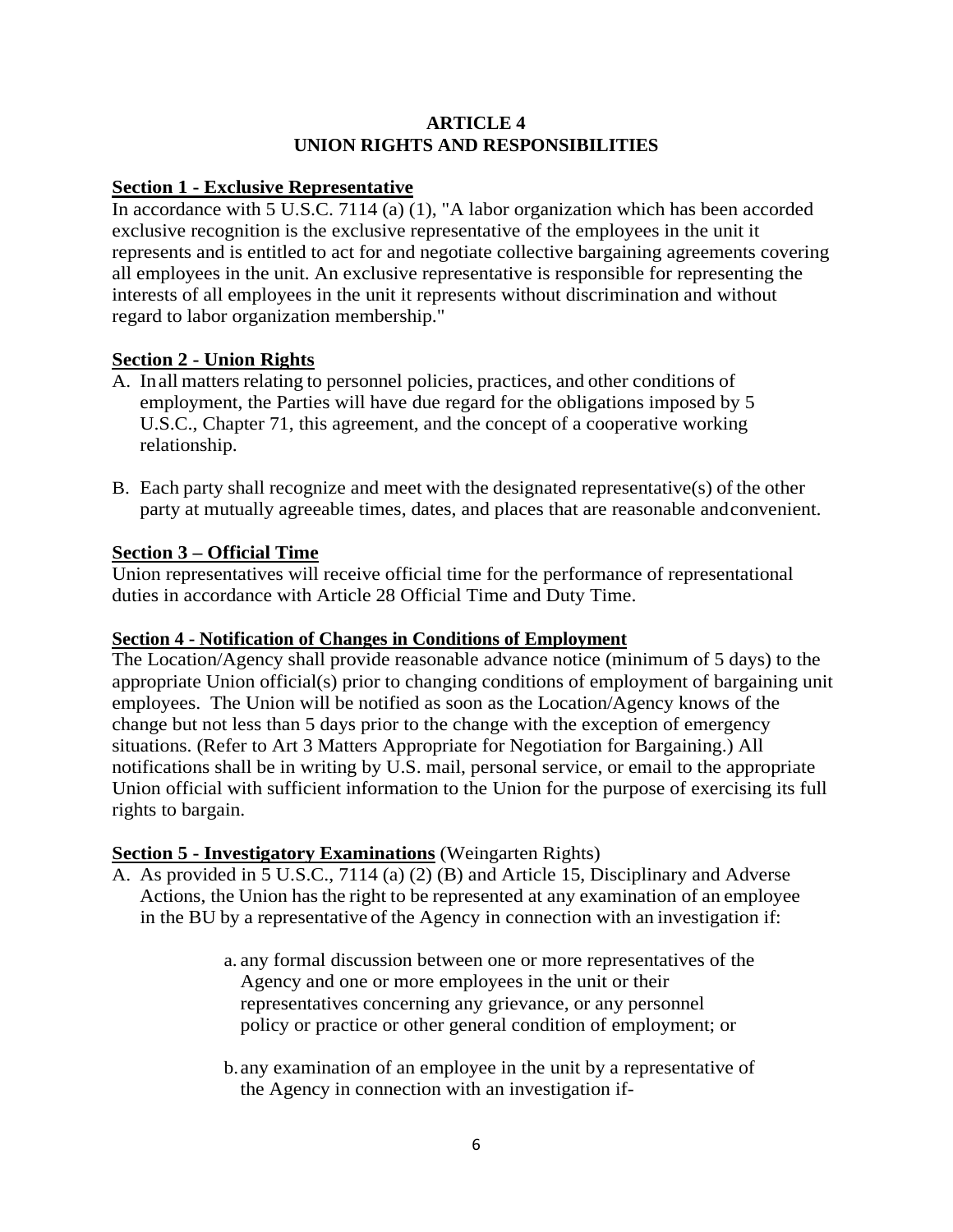- i the employee reasonably believes that the examination may result in disciplinary action against the employee; and
- ii the employee requests representation.
- B. The Agency supports and will follow statutory and contractual prohibitions against restraint, coercion, discrimination, or interference with any Union representative or employee in the exercise of their rights.
- C. Union will determine which representative will be assigned to any particular investigatory examination.
- D. The Union representative will be given no less than twenty-four (24) hours notification of such meetings unless precluded by a situation that is urgent in nature. Once the employee requests representation, no further questioning will take place until the representative arrives. If the representative is not available due to work schedules or other representational business, the examination will be postponed and rescheduled by mutual agreement.
- E. The Union representative may be informed of the subject of the meeting. The Union will have an opportunity to meet with the employee prior to the examination.

## **Section 6 – Union Representation at Meetings**

In accordance with 5 USC 7114(a)(2)(A), Representation Rights and Duties, an officially designated union representative will be allowed to attend any meeting with bargaining unit employees and management concerning any grievance or any personnel policy or practices or other general conditions of employment.

#### **Section 7 - Information**

If the Union makes a request under 5 USC 7114(b)(4), the Agency agrees to provide the Union, upon request, with information that is normally maintained, reasonably available, and necessary for the Union to effectively fulfil its representational functions and responsibilities. This information will be provided to the Union within a reasonable time and at no cost to the Union.

#### **Section 8 – Union Employee Communication**

The Agency will not alter or censor the content of any direct communications between the Union and employees. However, Agency facilities may not be used for posting or distribution of libellous or defamatory material directed at Agency or Union officials or programs

## **Section 9 - Surveys and Questionnaires**

A. The Agency will not communicate directly with bargaining unit employees through verbal or written surveys and questionnaires regarding conditions of employment without prior notification to the Union and bargaining where appropriate. Nothing in this section precludes the Union from the right to bargain over conditions of employment under the 5 USC Chapter 71.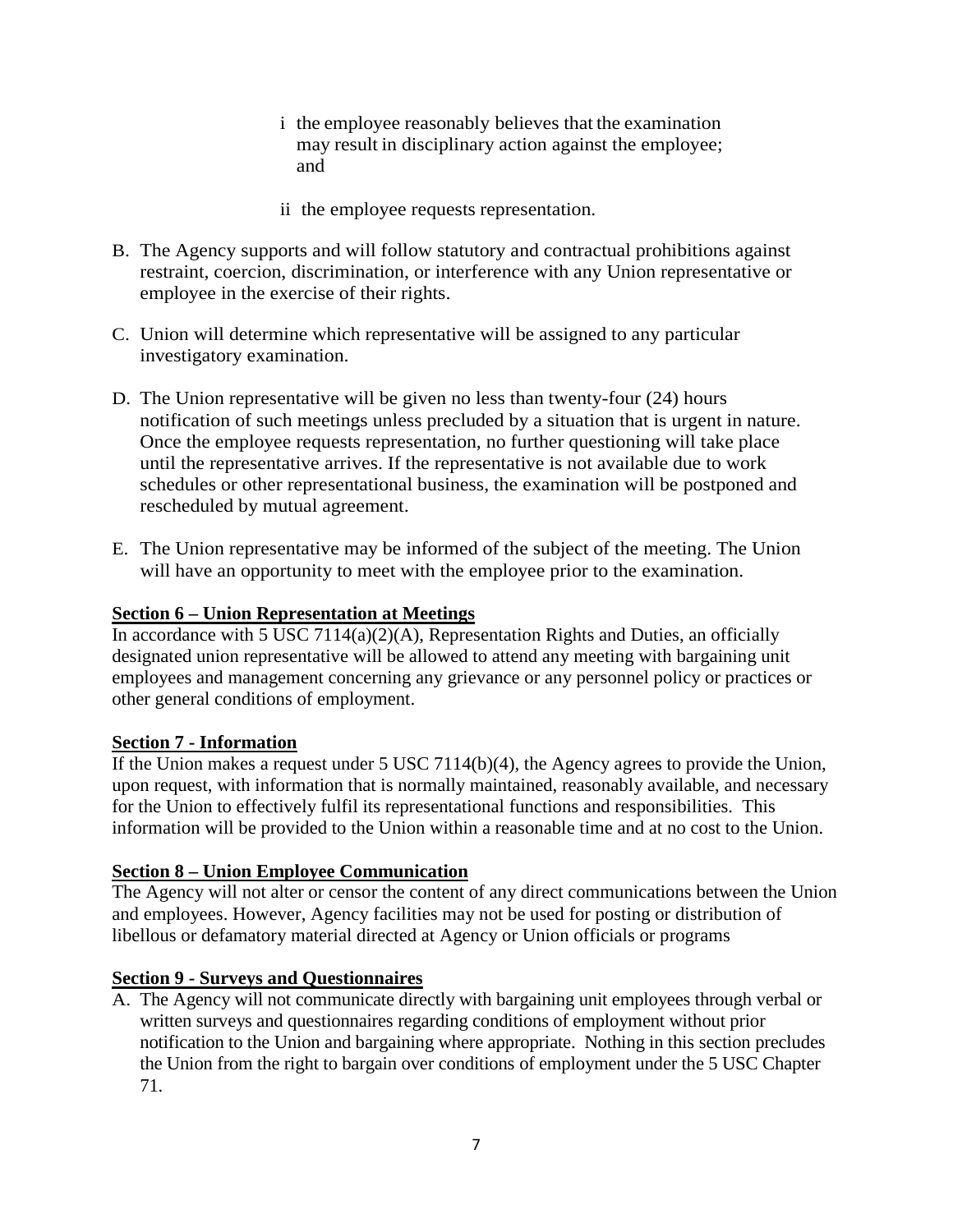- B. Participation in surveys will be voluntary, unless the parties agree to require participation.
- C. The results of surveys conducted by either party regarding conditions of employment will be shared. If a third party conducts a survey and the results are distributed to the Agency, the results will be shared with the Union.

### **Section 10 - Union Representatives**

The Union will designate its own representatives. The Union agrees to provide management and the Labor Relations Officer or designee a complete list of names, email addresses, physical work NCAUR address with room location, and work telephone numbers of its Union Officials on an annual basis and/or when a change in Union Officials occurs. The Union will provide notification to management within five (5) business days of changes in Union representatives. Management agrees to electronically disseminate the list to all bargaining unit employees and update the NCAUR shared drive (Union page) within thirty (30) days after its receipt.

## **Section 11 - National and District Union Officials**

In addition to the officers, stewards, and unit members of Local 3247, ARS agrees to recognize the national and district officers of the AFGE National and District officials will be provided access to the NCAUR location to conduct representational duties in accordance with Agency and/or local rules and regulations that apply to non-employees.

#### **Section 12 - Membership Drives**

The Union will be given access to conference rooms and auditoriums for meetings requiring the size and space necessary for union meetings and membership drives, before or after duty hours or during lunch periods if such space is not already committed. Building hours are between 6:00am and 6:00pm, therefore meetings must occur within those hours. The Union will follow the same reservation process and procedures as all other users.

#### **Section 13 – New Bargaining Unit Employee**

- A. The location will provide adequate advance notice to the Union when new employees are scheduled for orientation. Once the orientation has been completed, the Union representative will be introduced to the new employee(s). The Union will have the right to discuss the benefits of being a Union member and its internal structure. Human resources or the person responsible for onboarding the employee, will set and inform the Union a time that they may meet with the new employee(s) on their first day. The Union will be provided with the employee's name, position, title, grade and series, research group and supervisor. Union representatives may have a total of fifteen (15) minutes on each occasion to address the group or individual. The Union official making the presentation will be allowed official time to make the presentation.
- B. During orientation, management will provide a package of Union material (e.g., a copy of the current collective bargaining agreement, and a list of AFGE Local 3247 officers and/or representatives and their contact information) to new bargaining unit employees. Management agrees to also provide an electronic copy of the agreement to each new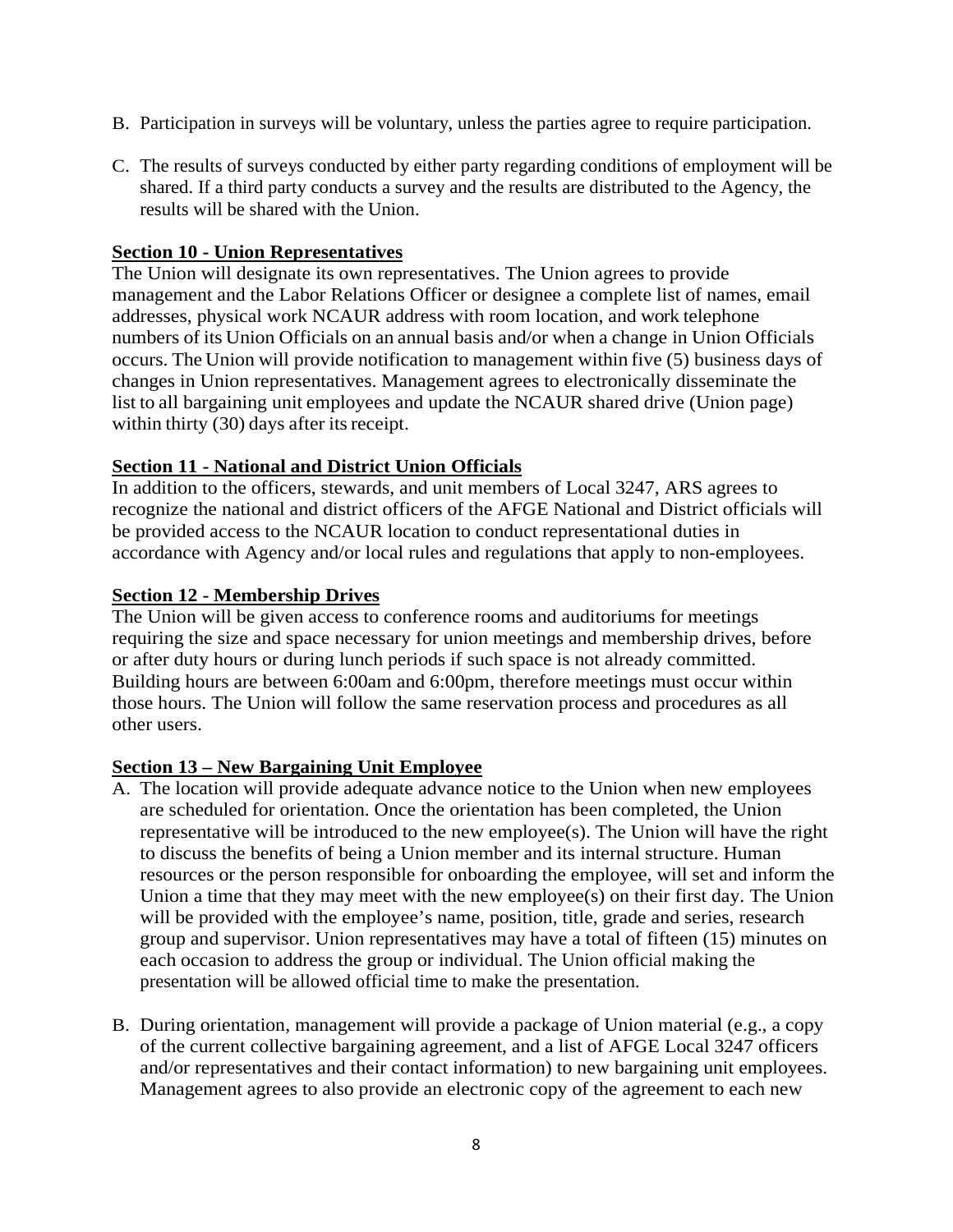employee.

C. Stewards or Union officers may introduce themselves to new employees at the worksite and inform them of their availability for representation functions so long as there is no undue disruption of work activities.

### **Section 14 - Exit**

- A. The local union will be on the clearance check list in use at NCAUR for bargaining unit employees who are leaving employment at the facility.
- B. All relevant information from exit interviews shall be provided to the Union upon request on a quarterly basis.
- C. The Union will be provided a copy of Gains and Losses (G and L) of bargaining unit employees every six months upon request.

## **Section 15 - General Distribution of Material**

- A. Union officials and stewards may distribute information for representational purposes during employee breaks and lunch times. They shall be considered to be on official time.
- B. The Union is permitted to publish and update the names, work locations, and telephone numbers of the Union officials on the shared drive and the union bulletin board.
- C. Union officials and stewards are permitted to distribute materials via desk drop.
- D. The Union may distribute general information to employees on non-duty time.

## **Section 16 - Training for Union Officials**

- A. Workload permitting, Union representatives will be allowed official time during each year of this agreement to attend training of mutual benefit to the Parties. The total amount of Union sponsored training granted in any calendar year to all Union representatives will be a total allotment of one hundred sixty (160) hours. Requests for official time will be in writing and will be accompanied by a copy of the agenda for the training. Such requests will be presented to the supervisor at least ten (10) business days prior to the beginning of the training. Exceptions to the request deadline will be made if valid reason presented.
- B. The Union will be allowed up to 30 hours of official time during the first year of this Agreement to prepare training programs for its officers and stewards. The hours used do not have to be taken consecutively to allow for the performance of work duties. In subsequent years of the contract the Union will be allowed up to 8 hours to prepare training programs for its officials.
- C. New Union officials will each be allowed up to 24 hours of official time during their first year in office to attend these programs.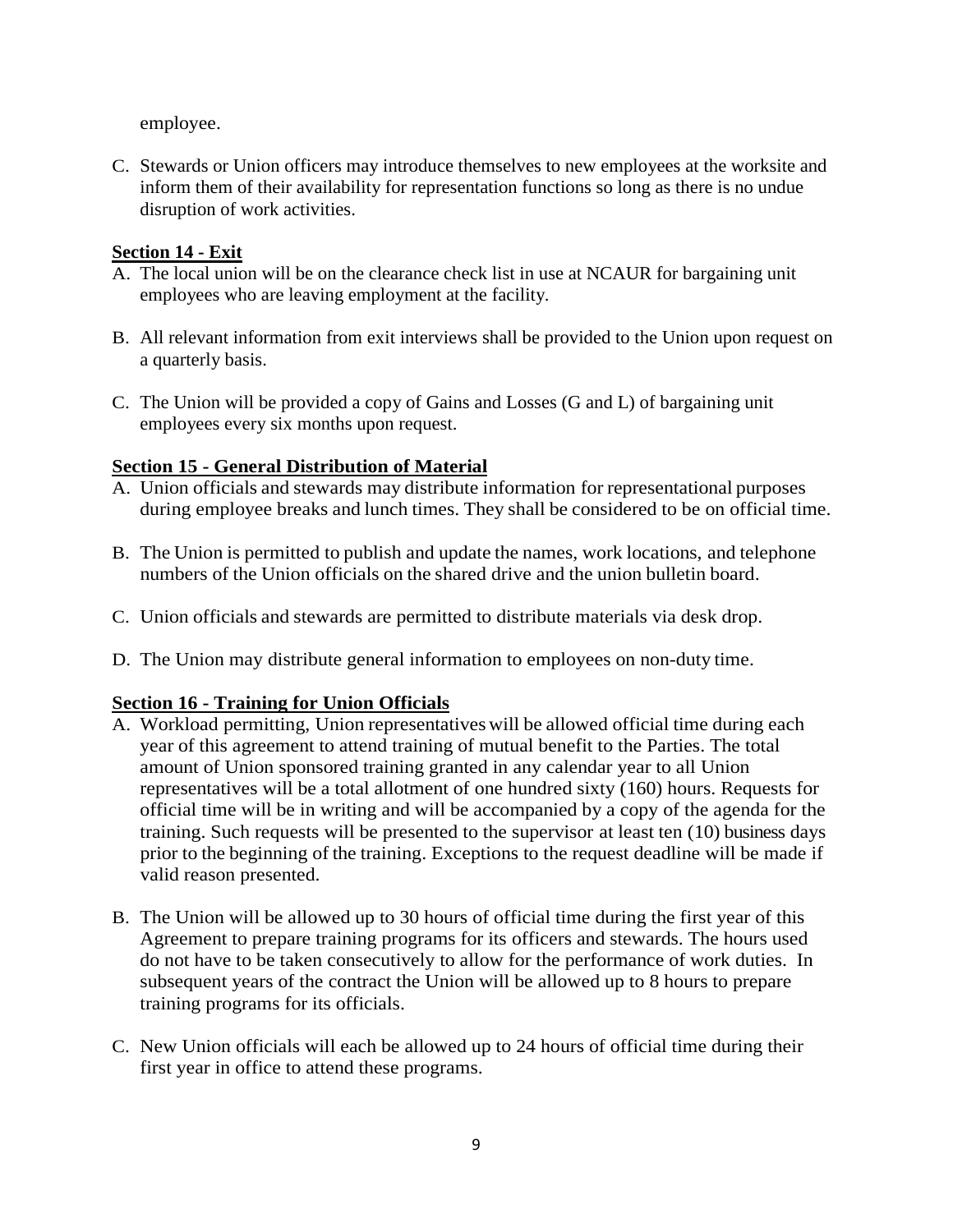D. The total number of training hours may be extended by mutual agreement. The request from the Union needs to be addressed to the LRO or designee.

# **Section 17 - Listing of Bargaining Unit Employees**

Upon request directed to the LRO or designee, annually the Union President shall receive a list of all current BUEs.

### **Section 18 - New Directives Following**

The Agency will provide the Union with a copy of all newly issued or modified ARS directives.

### **Section 19 - Other Committees**

The Union may appoint at least one (1) bargaining unit employee to represent the Union on each current or newly established location committee that may affect working conditions and that does not involve the budget, mission, organization, or internal management of the location. Union appointed bargaining unit employees and Union officers who serve on committees will be on duty time. Examples include but are not limited to Safety Committee, EEO Committee, IT Committee, etc.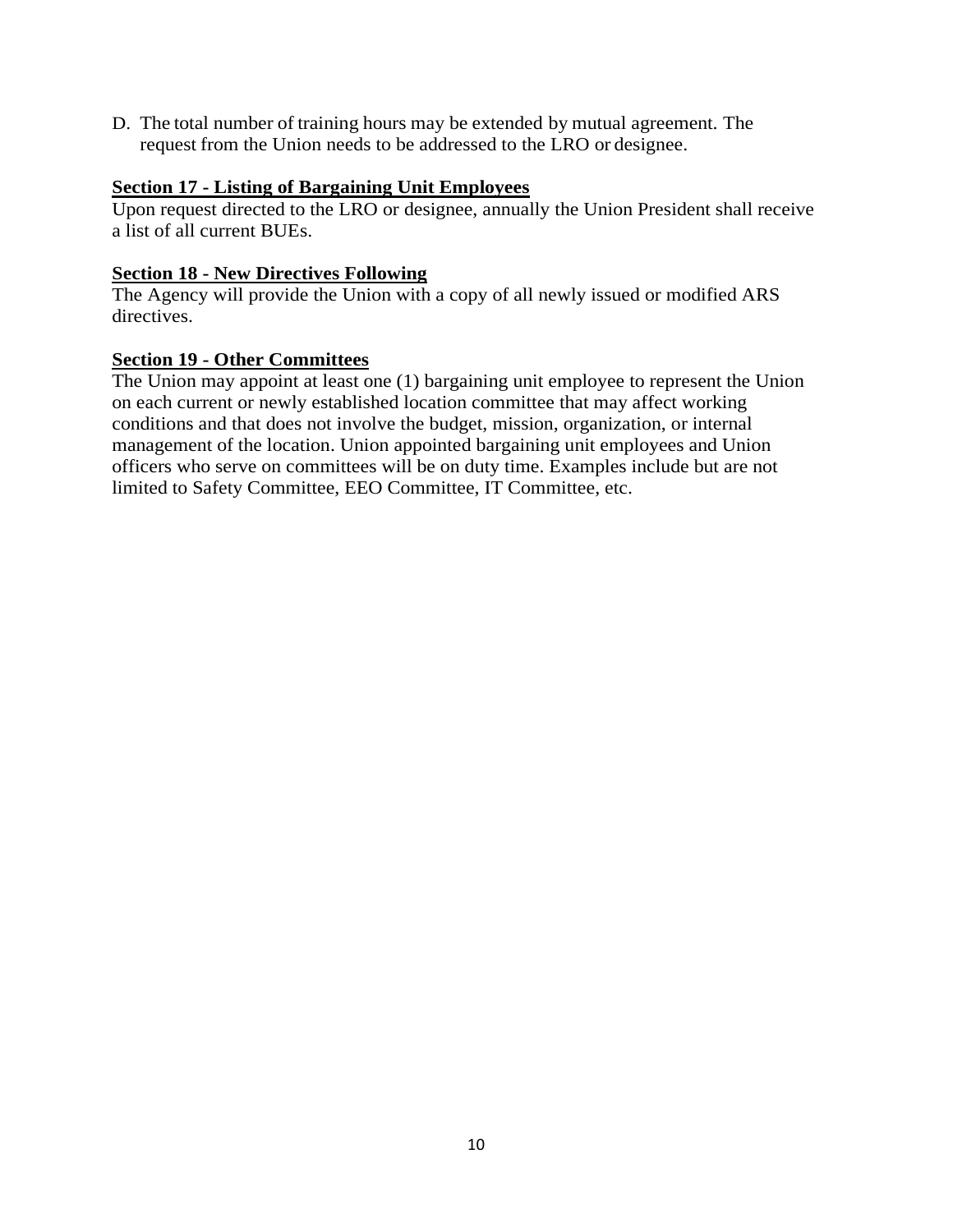### **ARTICLE 5 EMPLOYEE RIGHTS**

### **Section 1 - General**

- A. In an atmosphere of mutual respect, all employees shall be treated fairly and equitably and without discrimination in regard to their political affiliation, union activity, labor organization affiliation or nonaffiliation, race, color, religion, sex, pregnancy, national origin, gender, sexual orientation, marital status, age, genetic information, status as a parent, nondisqualifying handicapping conditions, any other non-merit-based factor, unless specifically designated by statute as a factor that must be taken into consideration when awarding such benefits, or retaliation for exercising rights with respect to the categories enumerated above, where retaliation rights are available. Employees will also be afforded proper regard for and protection of their privacy and constitutional rights. It is therefore agreed that management will endeavor to establish working conditions which will be conducive to enhancing and improving employee morale and efficiency.
- B. Instructions will be given in a reasonable, respectful, and constructive manner. Such guidance will be provided in an atmosphere that will avoid public embarrassment or ridicule. If an employee is to be served with a warrant or subpoena, it will be done in private without the knowledge of other employees to the extent it is within management's control.
- C. No disciplinary or adverse action will be taken against an employee upon an ill-founded basis such as unsubstantiated rumors or gossip.
- D. No employee will be subjected to intimidation, coercion, harassment, or unreasonable working conditions as reprisal nor be used as an example to threaten other employees. An employee who exercises any statutory or contractual right shall not be subjected to reprisal or retaliation and shall be treated fairly and equitably.

#### **Section 2 - Rights to Union Membership**

Under 5 U.S.C., 7102, each employee shall have the right to form and join a union; to act as a designated Union representative, and to assist the Union, freely, without fear of penalty or reprisal. Each employee shall be protected in the exercise of such rights. This right shall extend to participation in all union activities including service as officers and stewards.

Except as otherwise provided, such employee rights include the right to:

- 1. act for the Union in the capacity of a representative and the right in that capacity to present the views of the Union to heads of agencies and other officials of the Executive Branch of Government, Congress, or other appropriate authorities.
- 2. engage in collective bargaining with respect to conditions of employment through representatives chosen by employees.
- 3. be represented by an attorney or other representative other than the Union, of the employee's own choosing, in any appeal action not covered under the negotiated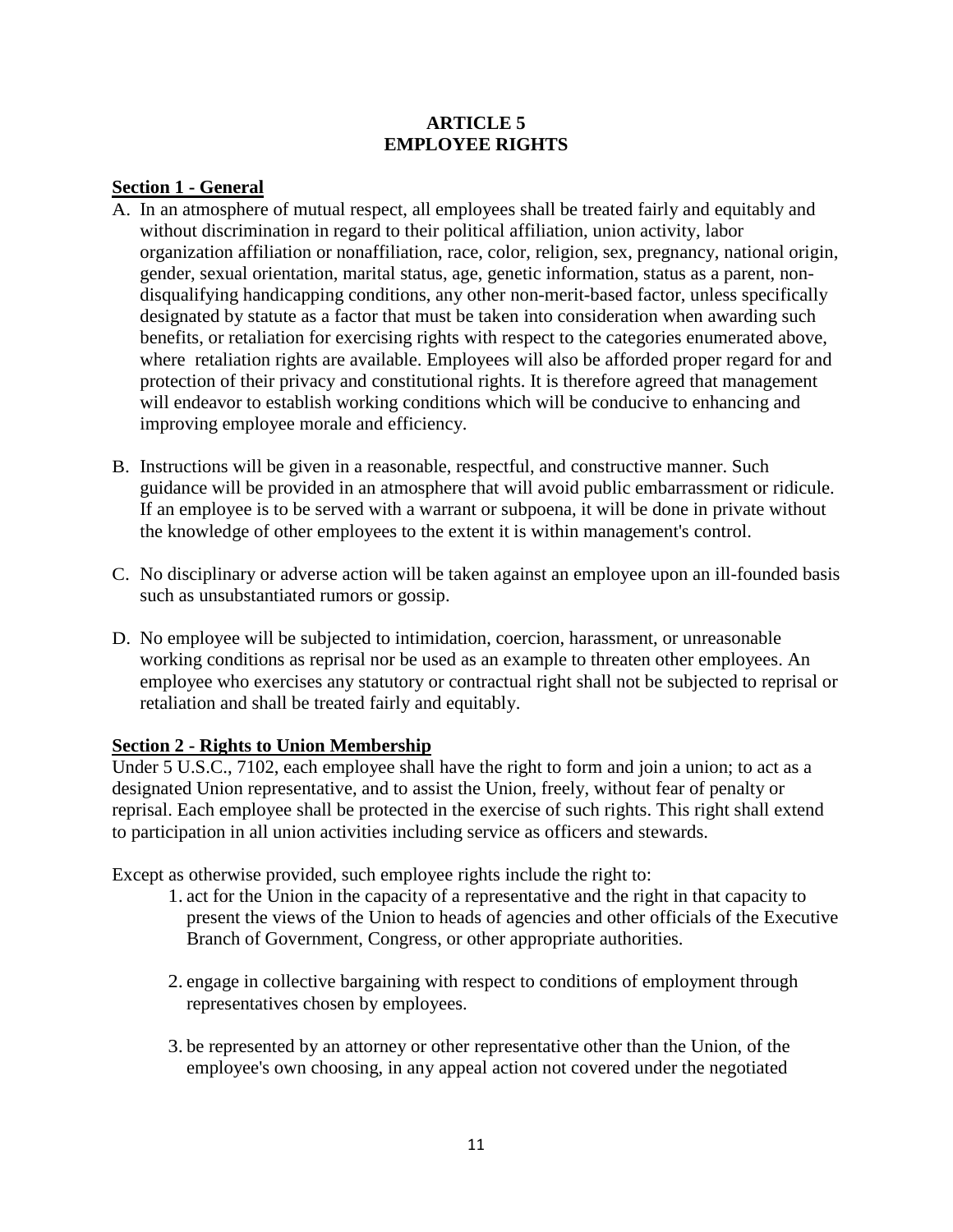grievance procedure. The employee may exercise grievance or appellate rights, which are established by law, rule, or regulation.

### **Section 3 - Employee Rights During Investigations**

An employee has the right (commonly known as the Weingarten right) to be represented by the Union during any examination of the employee by a representative of the Agency in connection with an investigation if he or she reasonably believes that the examination may result in disciplinary action against him or her and he or she requests representation. (See Articles Misconduct Investigation and Discipline and Adverse Actions)

### **Section 4 - Rights to Union Representation**

Management recognizes an employee's right to assistance and representation by the Union, and the right to meet and confer with Union representatives in private during the employee's duty time, consistent with Article 4, Union Rights and Responsibilities. If the employee and the local representative cannot be released immediately, the employee will be released for a mutually agreed time frame between the Parties. If such release is not made, appropriate relief from time frames will be afforded. The Agency agrees to annually inform all employees of the right to Union representation under 5 U.S.C., 7114 (a) (2) (B) by appropriate means.

## **Section 5 - Use of Recording Devices**

No electronic recording of any conversation between an employee and Agency official may be made without mutual consent except for investigations by the Office of Inspector General or other law enforcement. When a recording is made with mutual consent, the employee will be given the opportunity to review the transcript for accuracy and will be provided with a copy of the recording and transcript if one is made. Information obtained in conflict with this section will not be used as evidence against any employee. (See DR 4070-735-001, Employee Responsibilities and Conduct)

## **Section 6 - First Amendment Rights**

Employees have the right to present their views to Congress, the Executive Branch, or other authorities and to otherwise exercise their First Amendment rights without fear of penalty or reprisal, except where such exercise is prohibited or limited by law (i.e. Hatch Act).

#### **Section 7 - Access to Documentation**

- A. Employees have a right to be made aware of and receive copies of any information specific to them personally maintained under their name and/or social security number. The Agency agrees that the official record of the employee is the electronic Official Personnel File (eOPF). Employees may access their eOPF while on duty time.
- B. Employees have a right to access information pertaining to conditions of employment such as laws, rules, and regulations published by the Office of Personnel Management (OPM), the U.S. Department of Agriculture (USDA), etc. These publications or policies are available for employees to review on the employer's and other government Agency websites.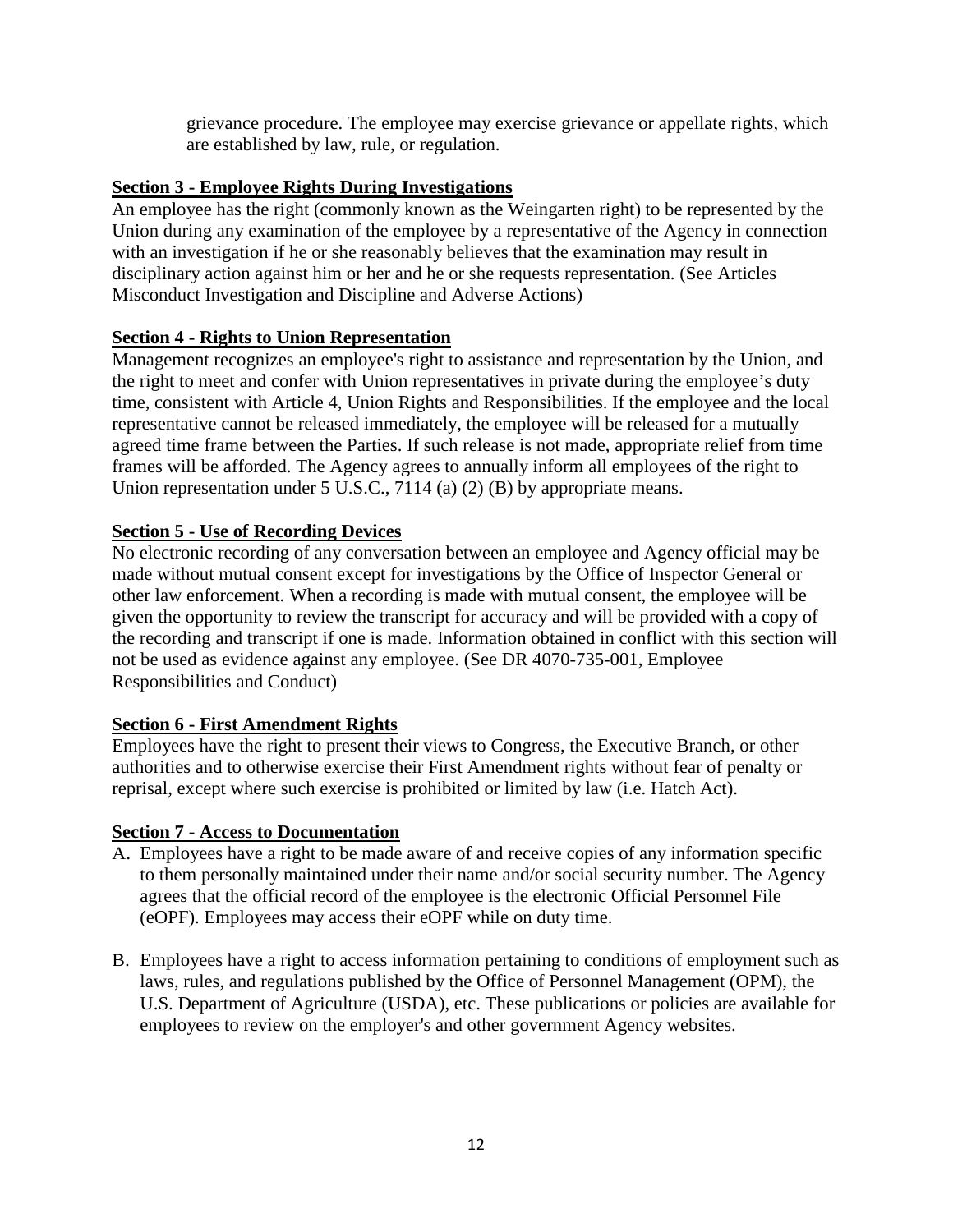## **Section 8 - Personal Rights**

- A. Employees have the right to engage in outside activities and employment of their own choosing and otherwise conduct their private lives as they see fit in accordance with 5 CFR, 2635; 5 CFR, 735; and 5 CFR, 8301.
- B. It is understood that if an employee engages in outside employment it should not impair their ability to perform his or her job.
- C. Without prior approval, an employee may participate in the activities, not prohibited by law or government-wide regulation, of national or state political Parties and may participate in the affairs of or accept an award for a meritorious public contribution or achievement given by a charitable, religious, professional, social, fraternal, and non-profit educational and recreational, public service, or civic organization.
- D. An employee shall not accept a fee, compensation, gift, payment of expense, or any other thing of monetary value in circumstances in which the acceptance may result in or create the appearance of conflicts of interest.

### **Section 9 - Dignity and Self Respect In Working Conditions**

Employees, individually and collectively, have the right to expect, and to pursue, conditions of employment which promote and sustain human dignity and self-respect.

### **Section 10 - Employee Right to Privacy**

- A. Searches and seizures by ARS and/or the location of the private property of its employees are subject to Constitutional constraints. It should be understood that the employee's person and personal items owned by the employee, such as pocketbooks, briefcases, personal cell phone, or other like materials, are not subject to search without reasonable suspicion that criminal activity is involved.
- B. Employees may store personal papers and effects in their offices, desks, file cabinets, lockers, lockable space, and government vehicles. However, a search or seizure of such items without a warrant may be justified if ARS and/or the location has reasonable grounds for suspecting that the search will produce evidence that the employee is guilty of work-related misconduct, or that the search is necessary for a non-investigative work-related purpose, such as insuring the internal security of ARS and/or the location. Security concerns may necessitate searches of ARS and/or the location space or employees, subject to Constitutional constraints.
- C. If a search is to be conducted, the primary investigator and an independent party will be present for the search. The employee may or may not be notified prior to the search depending on the circumstances necessitating the search.
- D. As an exception, if searches are used when individuals enter or exit a facility, then such search methods must be conducted consistently for all individuals.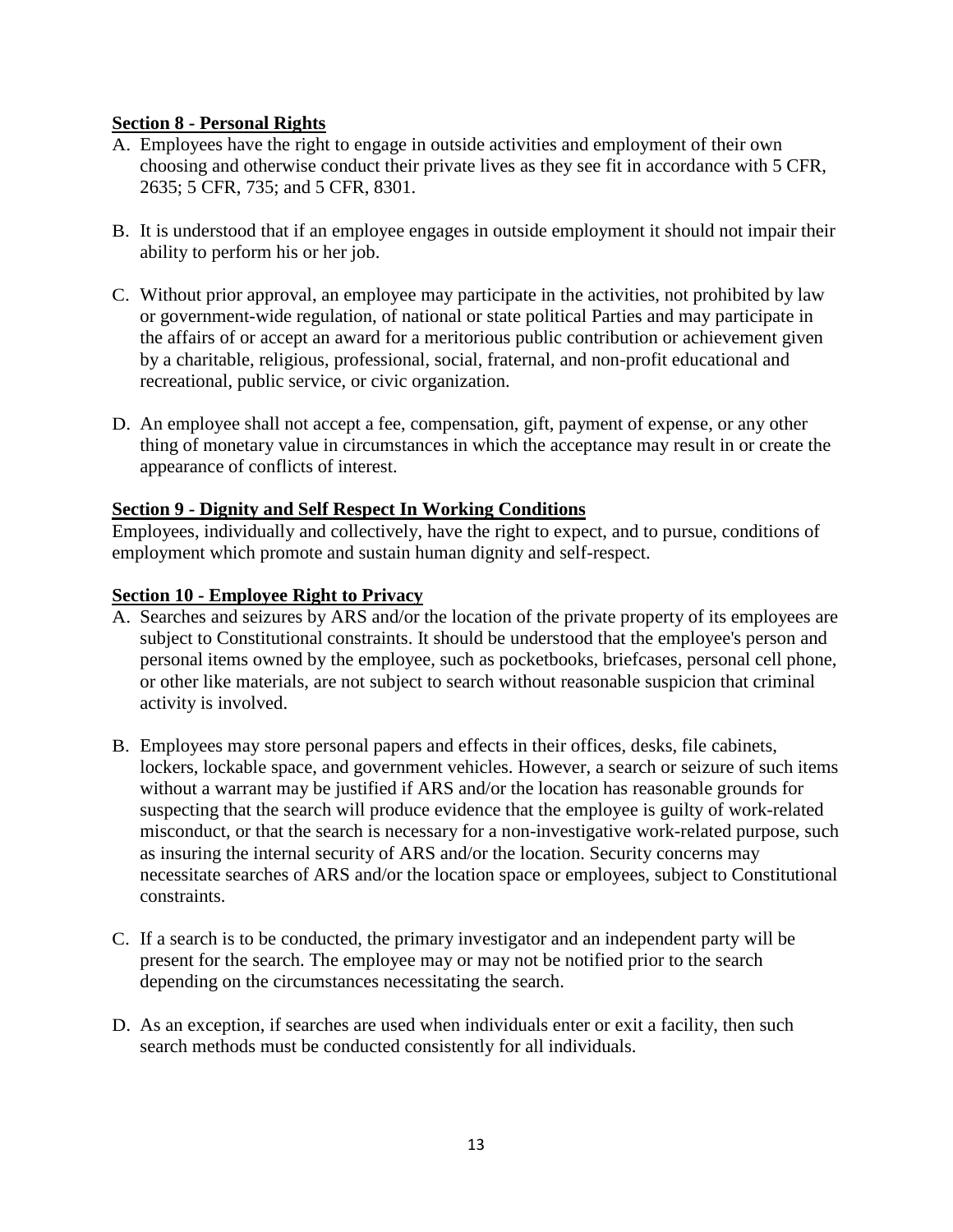## **Section 11 - Whistle-Blower Protection**

Consistent with the Whistleblower Protection Act, currently codified at 5 U.S.C., 2302 (B) (8), employees shall be protected against reprisal of any nature for the disclosure of information not prohibited by law or Executive Order which the employee reasonably believes evidences a violation of law, rule or regulation, or evidences mismanagement, a waste of funds, an abuse of authority, or danger to public or employee health or safety.

### **Section 12 – Unlawful Orders**

An employee has the right to refuse orders that would require the employee to violate an applicable law or cause imminent danger. The employee will promptly bring his/her specific concerns to the supervisor or appropriate ARS and/or location official. The ARS and/or location official will consider the employee's concern and will promptly notify the employee whether the order is lawful or unlawful. This refusal to obey an unlawful order or one that could cause imminent danger will not subject the employee to disciplinary or adverse action.

#### **Section 13 – Improper Orders**

The employee may promptly bring his/her concern about the improper order to an appropriate supervisor. The management official will promptly apprise the employee whether the order is proper or improper. A refusal to obey an improper order will not subject the employee to disciplinary or adverse action or major adverse actions.

#### **Section 14 - Conflicting Orders**

When employees receive conflicting orders, the employee will bring the conflict to the attention of the supervisor who gave the last order or another appropriate supervisor. The employee will be given a clarified order. The employee will not be subject to disciplinary or adverse action or major adverse actions for following the clarified order.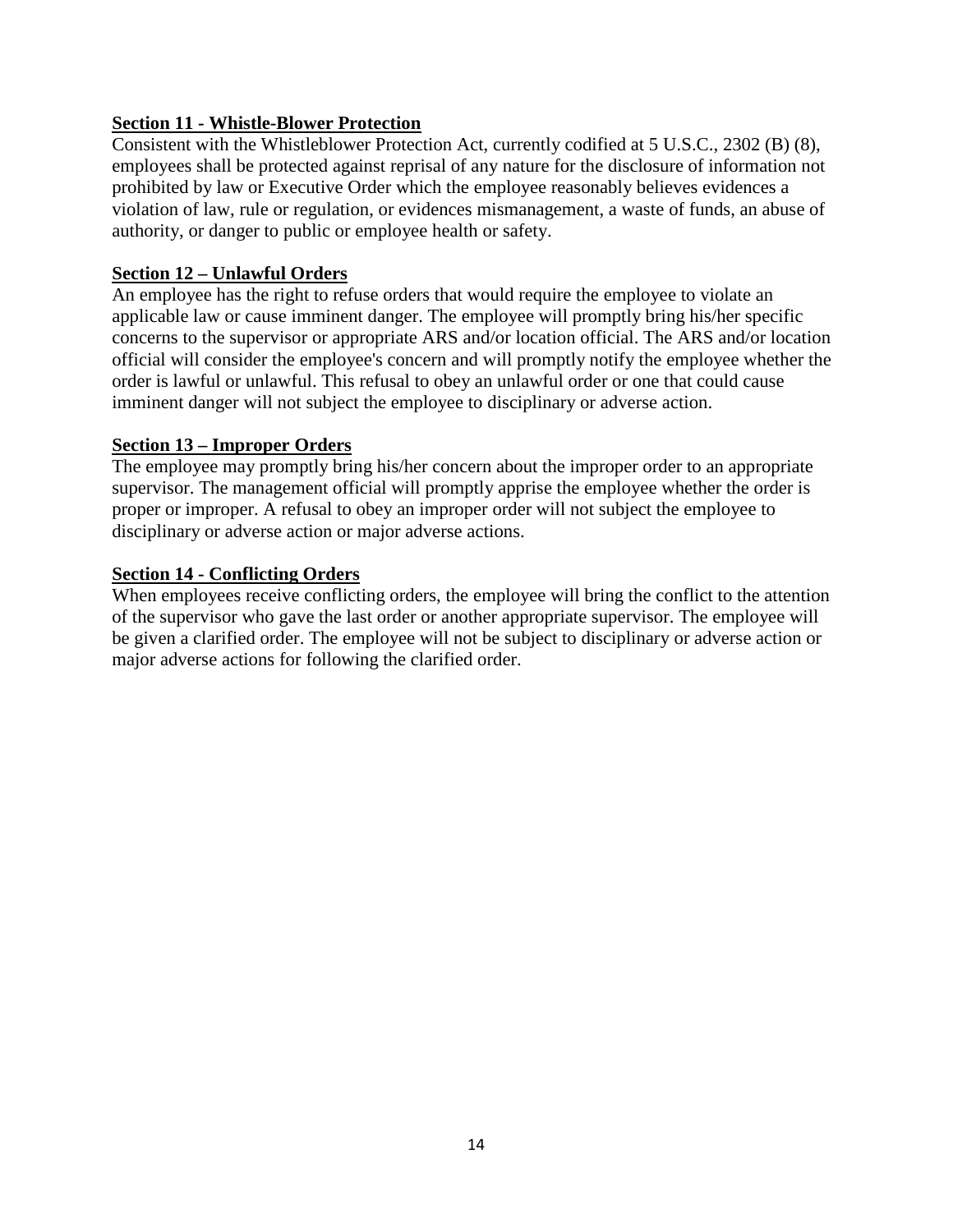### **ARTICLE 6 MANAGEMENT RIGHTS**

## **General**

The Union recognizes the rights of ARS and agrees to demonstrate an affirmative willingness to deal with the appropriate management representatives on matters involving the administration of this agreement.

### **Section 1- Rights and Obligations of the Employer**

- A. This article shall be administered in accordance with 5 U.S.C., Chapter 71, and the terms of this agreement. Management officials of the Agency retain the following rights outlined in 5 U.S.C., 7106, Management Rights:
	- (A) (1) determine the mission, budget, organization, number of employees, and internal security practices of the Agency; and
		- (2) in accordance with applicable laws;

(a) hire, assign, direct, layoff, and retain employees in the Agency, or to suspend, remove, reduce in grade or pay, or to take other disciplinary action against such employees;

(b) to assign work, to make determinations with respect to contracting out, and to determine the personnel by which the Agency operations shall be conducted;

(c) with respect to filling positions, to make selections for appointments from:

> (i) among properly ranked and certified candidates for promotion; and

(ii) any other appropriate source; and

(d) take whatever actions may be necessary to carry out the Agency mission during emergencies.

(B) Nothing in this section shall preclude any Agency and any labor organization from negotiating:

> (1) At the election of the Agency to negotiate on the numbers, types, grades of employees or positions assigned to any organizational subdivision, work project, or tour of duty, or on the technology, methods and means of performing work;

(2) procedures which management officials of the Agency will observe in exercising any authority under this section; or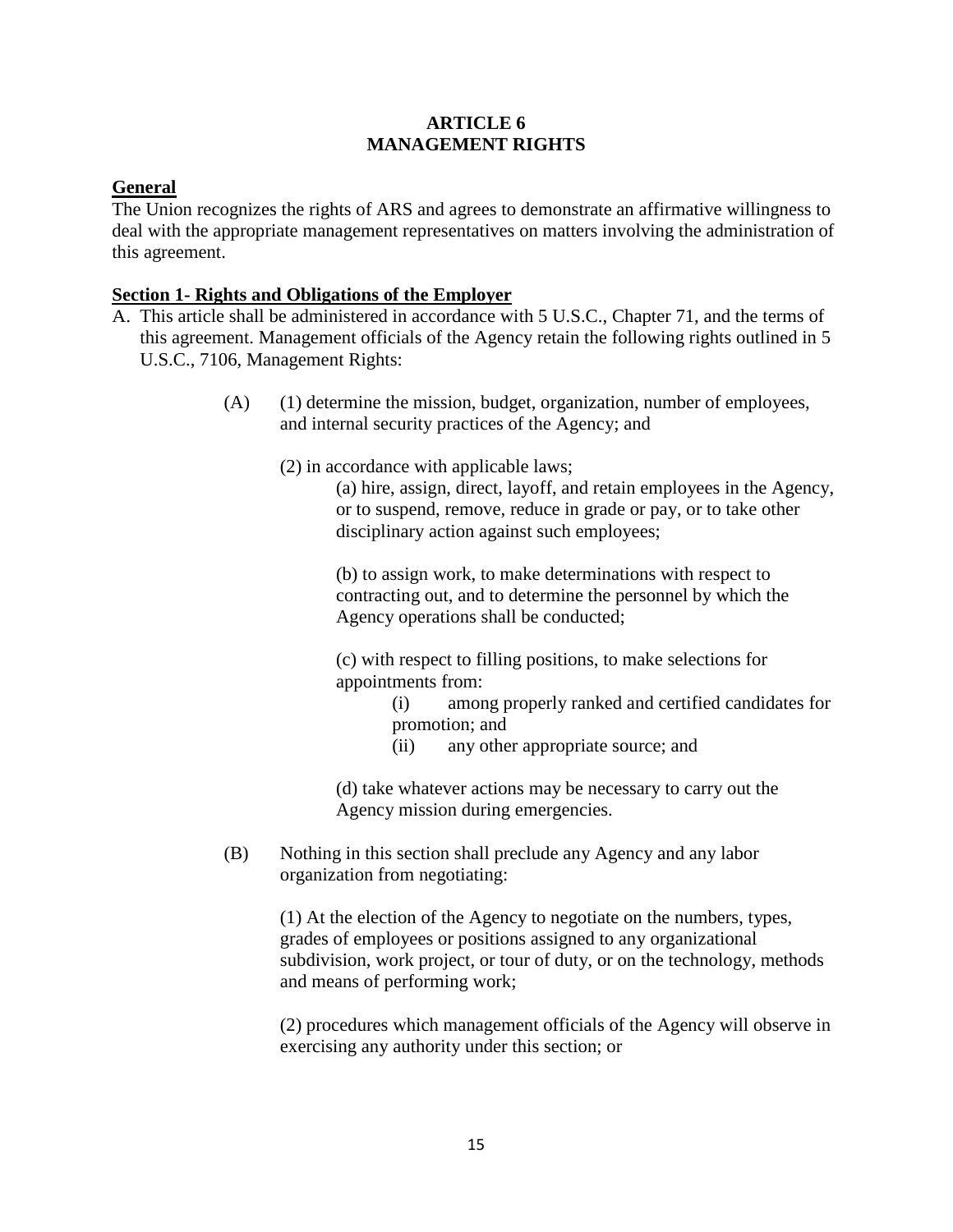(3) appropriate arrangements for employees adversely effected by the exercise of any authority under this section by such management officials.

- B. Management officials and supervisors retain the right to meet with employees and without the presence of a union representative concerning any matter not covered by 5 U.S.C., 7114 (a) (2).
- C. The Labor Relations Officer (LRO) or designee will be the point of contact for labor relations matters.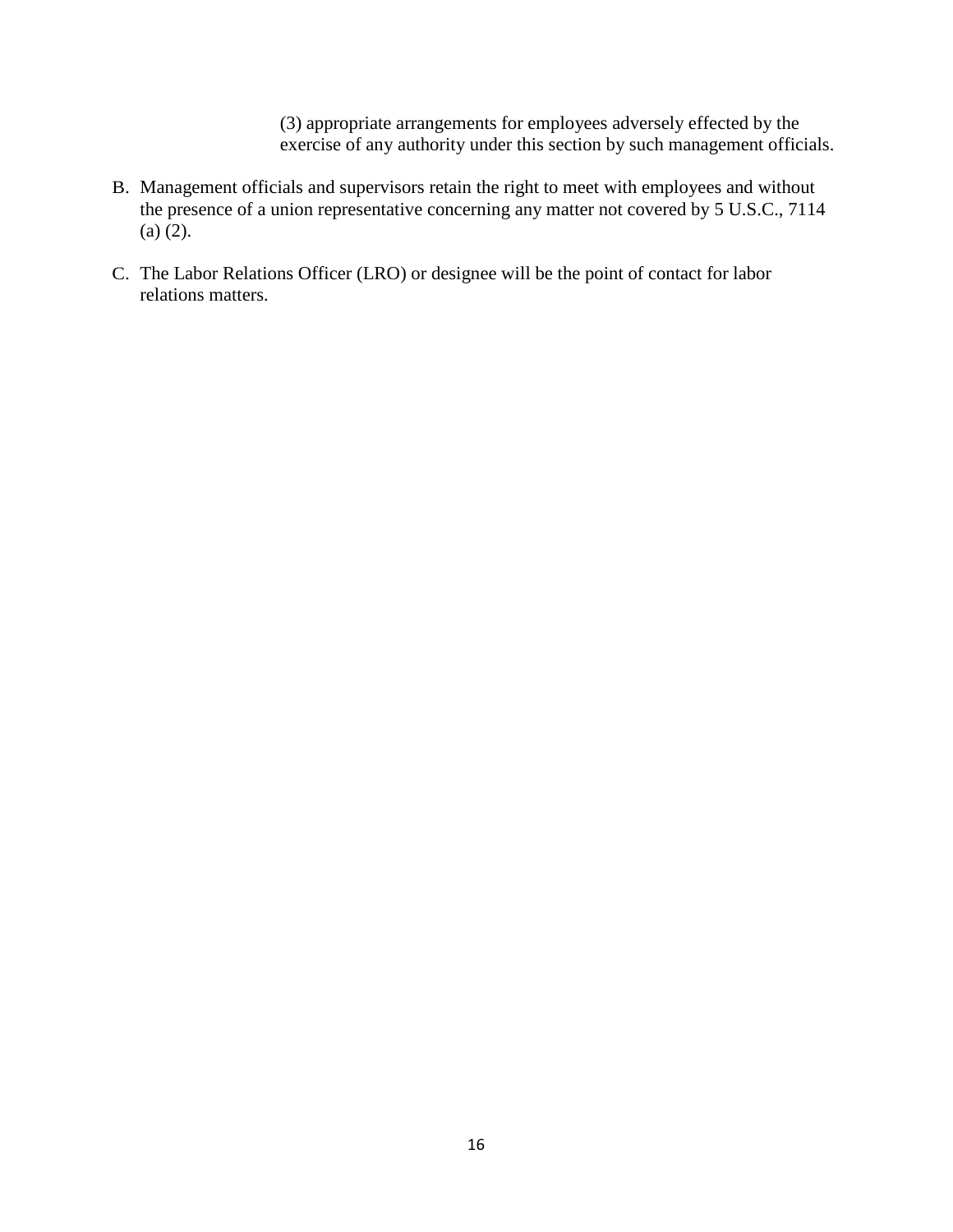### **ARTICLE 7 USE OF FACILITIES AND SERVICES PROVIDED BY THE AGENCY**

## **Section 1 - Union Office Space**

- A. The Agency recognizes the importance and value of the Union's mission and purpose. Accordingly, the Agency agrees to furnish office space to the Union appropriate for carrying out its representational and partnership duties in locations easily accessible to employees. Office space shall be sufficiently private to ensure confidentiality to the maximum extent possible. The office(s) shall be of sufficient size for necessary storage of confidential materials. The office(s) shall have a locking door to protect confidential employee information.
- B. Each office shall be equipped with adequate telecommunication lines used by the Agency. The Union will be provided with fax, computer, and internet access equal to that of the location.
- C. Requests for the use of official facilities will be made at least one (1) work day prior, if possible, to the date of the meeting and will be in accordance with local procedures.

## **Section 2 – Use of Official Facilities**

The Agency will, on an as-needed basis, provide conference rooms and auditorium as available for discussions between employees and Union officials. The Agency will also provide suitable space for regular Union meetings. The Union agrees to exercise reasonable care in use of such space and follow the same room reservation procedures as all other users. The Union will also have access to the same services routinely available at NCAUR (teleconference, video conference, video equipment, presentation equipment, etc.)

## **Section 3 - Telephone**

- A. The Agency will make internal telephones and government long distance service available to the Union for handling representational duties and conducting labor-management relation activities. The Union will use government long distance service in a reasonable, prudent, and cost-conscious manner. Telephones provided to the Union shall have voice mail and speaker phone capabilities for representational and labor-management relation activities. In no instance will government long distance service be used for internal Union business.
- B. The Agency will provide a telephone directory of all unit employees and all management representatives.
- C. The Union office phone number will be included in the Agency telephone directories.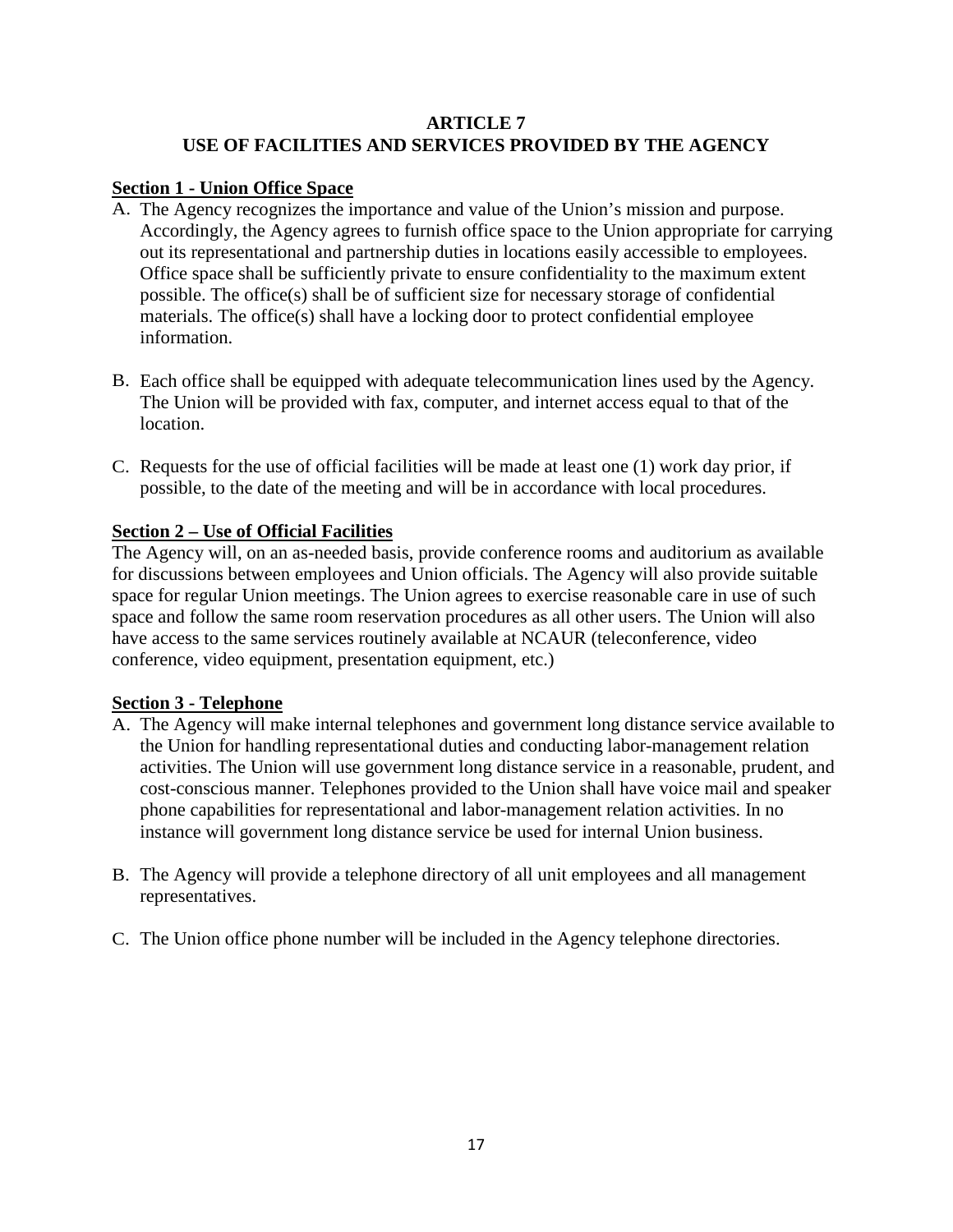### **Section 4 - Equipment and Technology**

- A. The Agency will provide to the Union, the following:
	- 1. Fax machine;
	- 2. Personal computer with standard software, programs, and capabilities compatible with the Agency's technology (examples of capabilities to be included are the ability to write to storage media, to host net meetings, and to run programs on storage media that contain audio and video files);
	- 3. Printer and access to a colour printer;
	- 4. Access to the local area network (LAN);
	- 5. Access to e-mail, internet, and intranet in the union office;
	- 6. Photocopier and access to high-volume production equipment in the facility;
	- 7. Telephones see section 3;
	- 8. A reasonable amount of locking filing cabinets.
- B. It is understood that technology, equipment and space is being provided at no cost to the Union with an expectation that increased efficiencies will be realized for both the Agency and the Union. It is expected that the Union will utilize such equipment and technology to communicate with and receive notices from the Agency as provided elsewhere in this Agreement. The above list of equipment is not intended to be all-inclusive. As new technology becomes available, equipment/software/programs used by administrative office level officials shall be made available to the Union in a time frame consistent with availability with other administrative offices. Nothing herein is intended to impact or change the provisions of any other article in this Agreement.
- C. The Agency agrees to provide, if requested, a link to the AFGE National Office, Union, and local union websites on the Union's Centerline page of the location's intranet site.

#### **Section 5 - Bulletin Boards**

A bulletin board (at least 20in. by 30 in.) will be provided for the use of the Union for the display of union literature, notices, and information of interest. It will be located in a busy and easily accessible location in the administrative portion of the building. The Union will maintain the appearance of the bulletin boards. The Union representative may authorize the posting of material by initialing the documents. The Union will have access to or the ability to have notices, communications and documents posted on an electronic bulletin board (NCAUR Centerline Union page). Bulletin boards must not contain harassing words, harsh language; management may remove postings that do not conform to such standards. Management will notify the Union if they do so.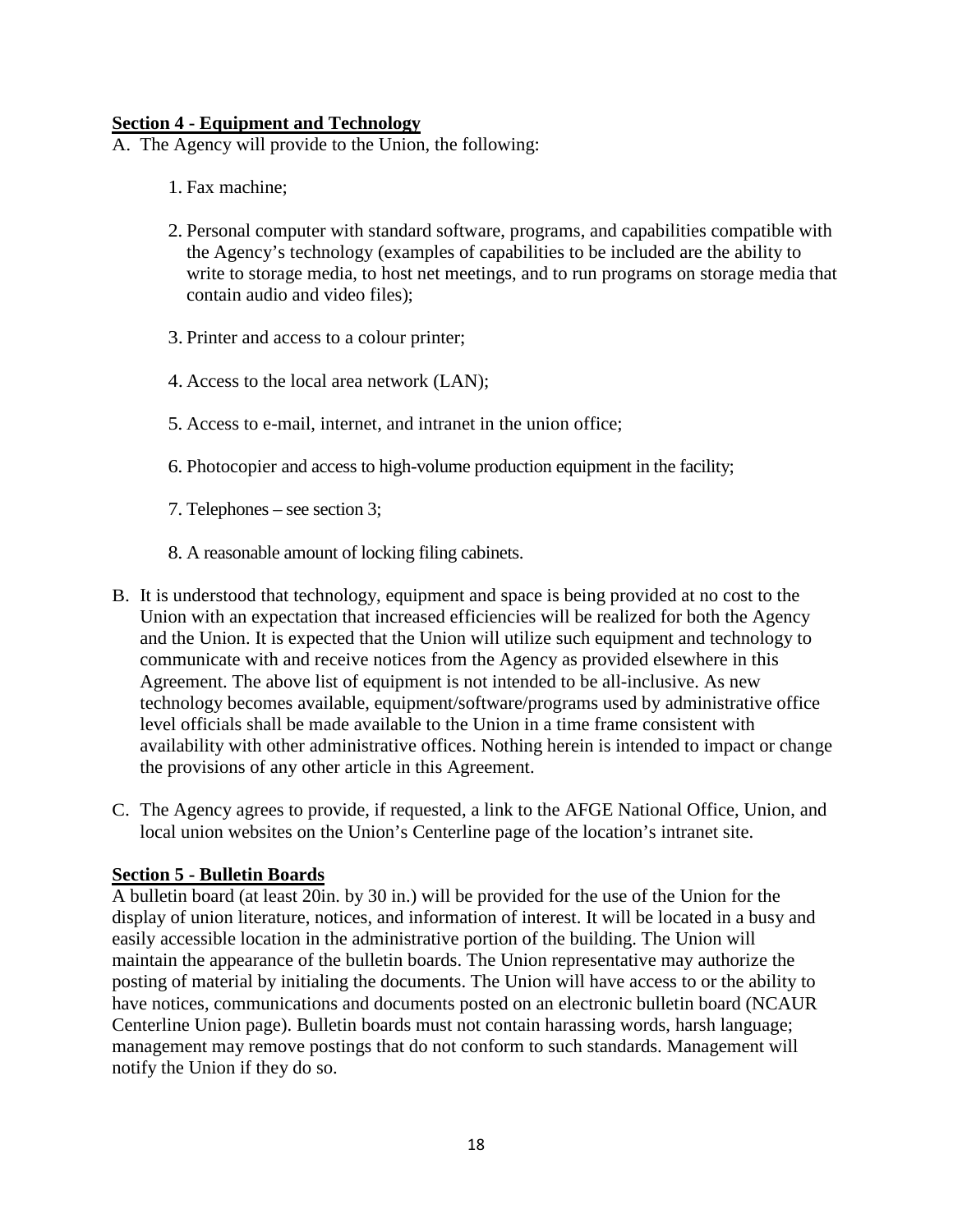## **Section 6 - Interoffice Mail System**

The local and its representatives may use the interoffice mail and email systems for regular representational communications (e.g., grievances, correspondence or memos to the Agency). The Union may send messages to multiple persons at the same time.

## **Section 7 - Metered Mail**

Consistent with postal regulations, the Union shall have use of Agency metered mail limited to representational matters. Mass mailings are inappropriate under this Section.

## **Section 8 - Membership Drives**

The Agency agrees to provide adequate facilities for membership drives that are accessible to bargaining unit employees during break and lunch periods. The use and reservation of facilities will follow NCAUR procedures. The Agency agrees that the Union may access employee meal or break areas during membership drives.

## **Section 9 - Personnel Regulations and Policies**

- A. The Agency shall timely furnish the union a bound copy of 5 USC, 5 CFR, and access to or copies of Agency Directives, Circulars, Handbooks, ARS policies and equivalent successor documents. These publications shall be updated when such changes are reissued. The local president will be advised of the Uniform Resource Locator (URL) to obtain the same information annually and when the URLs change.
- B. The Agency shall provide the local union access to or hard copies of all labor management materials that do not constitute internal labor-management guidance and that are currently provided to HR and LR at each facility.
- C. The Union shall be provided access to or copies of, at no charge, Agency personnel manuals, including classification standards.

## **Section 10 - Transportation**

- A. Where travel to another location within the jurisdiction of a local union is necessary for representational activities consistent with the provisions of this Agreement, the local union will be provided transportation on a space-available basis.
- B. When a Union representative uses a POV because of the unavailability of a government owned vehicle, travel reimbursement will be pursuant to travel regulations if the activity is pre-approved.
- C. Associated per diem and other matters concerning transportation are appropriate subjects for local bargaining.

## **Section 11 - Access to Agreement**

A. The Agency will provide to each unit employee on duty as of the date of this Agreement and to all unit employees entering on duty after that date at no cost, booklet copies of this Agreement, printed in 12 point font.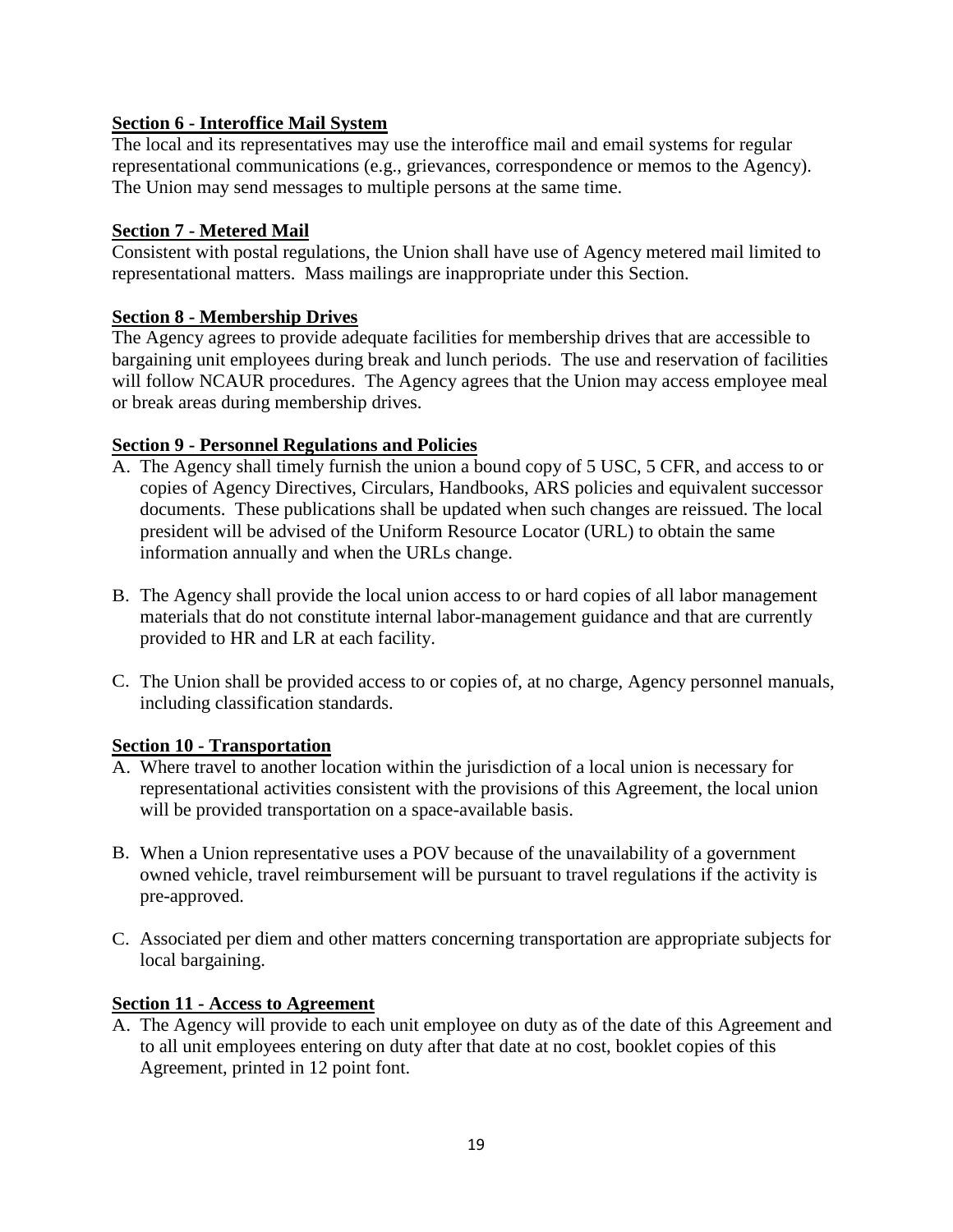- B. The Agency will initially provide 25 additional copies of the Agreement.
- C. The Agency will provide sufficient advance copies of this Agreement for ratification purposes.
- D. This Agreement will be made available online on NCAUR Centerline website.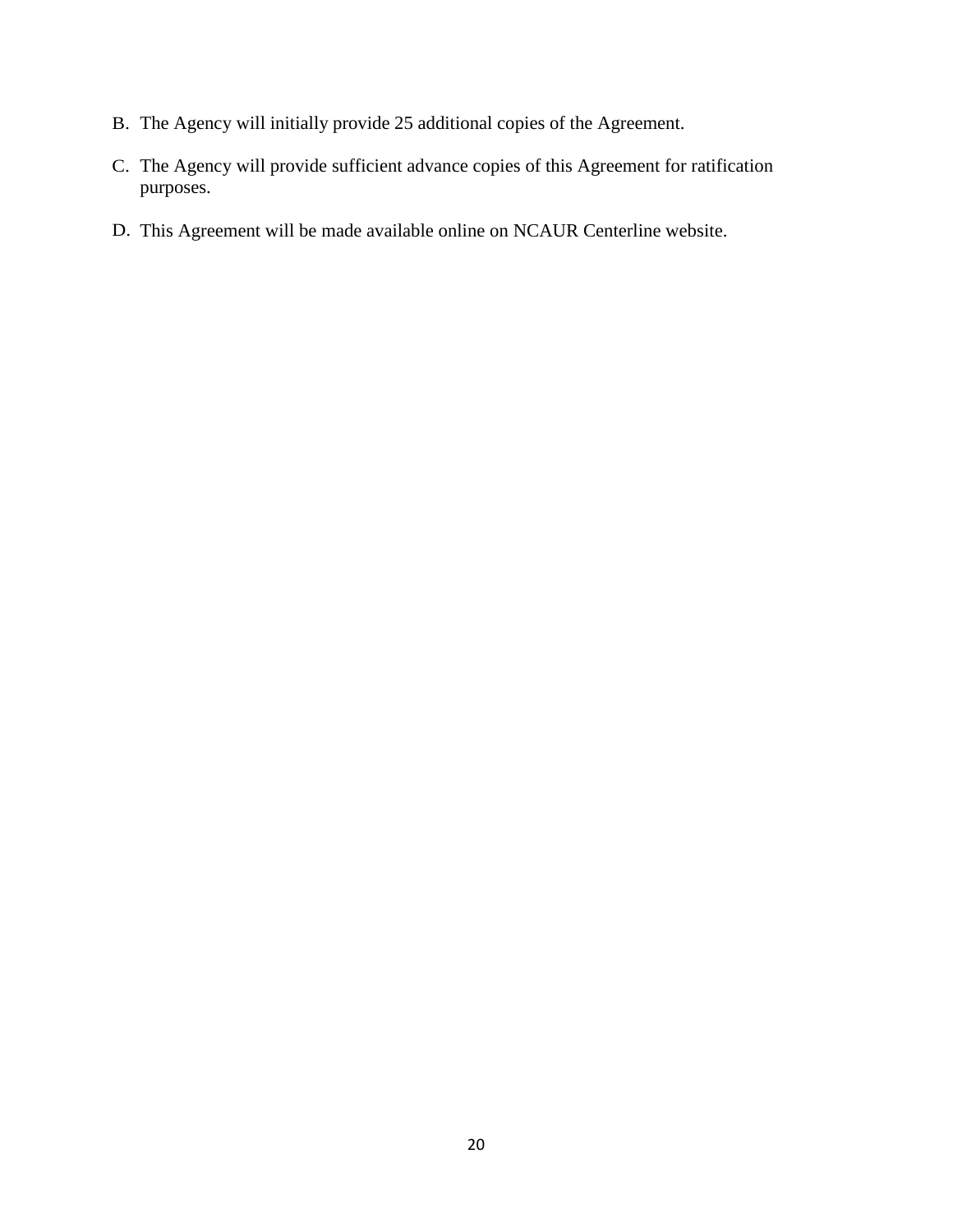### **ARTICLE 8 GRIEVANCE PROCEDURE**

### **Purpose**

The intent of the parties is that differences be resolved promptly, equitably, and whenever possible informally. Most grievances arise from misunderstandings or disputes that can be settled promptly and satisfactorily on an informal basis at the lowest level of supervision. Since the prompt settlement of disputes is desirable in the interest of sound labor management relations and efficient operations, the parties agree that employees will discuss their concerns or complaints with their immediate supervisor prior to filing a grievance. Nothing in this section requires the Union or employee to attempt to resolve the matter informally, and the Union, or employee may always file a Step 1 grievance to initiate the process as outlined below in lieu of attempting to resolve the matter under this section. To the extent the foregoing informal attempt(s) to resolve disputes are unsuccessful or unused, the following is the sole procedure for resolution of employee, Union, or employer grievances.

## **Protection from Reprisal**

- A. Employees and their representatives will be unimpeded and free from restraint, interference, coercion, discrimination, or reprisal, consistent with 5 U.S.C., Chapter 71, and this agreement, in seeking adjustment of grievances.
- B. The parties recognize that dissatisfaction and disagreements arise in the work place. Thus, the filing of a grievance shall not be construed as reflecting unfavorably on an employee's standing, performance, loyalty, or desirability to the organization.

#### **Section 1 - Coverage and Scope**

- A. A grievance means any complaint:
	- 1. by an employee(s) concerning any matter relating to employment of the employee;
	- 2. by the Union concerning any matter relating to the employment of any employee; or
	- 3. by any employee(s), the Union or the Agency concerning:
		- (a) the effect or interpretation, or a claim of breach, of a collective bargaining agreement; or
		- (b) any claimed violation, misinterpretation or misapplication of any law, rule or regulation affecting conditions of employment.
- B. Grievances on the following matters are excluded from the scope of this procedure: 1. any claimed violation of subchapter III of chapter 73 of Title 5, USC relating to
	- prohibited political activities;
	- 2. retirement, life insurance or health insurance;
	- 3. a suspension or removal under 5 USC, 7532 relating to national security;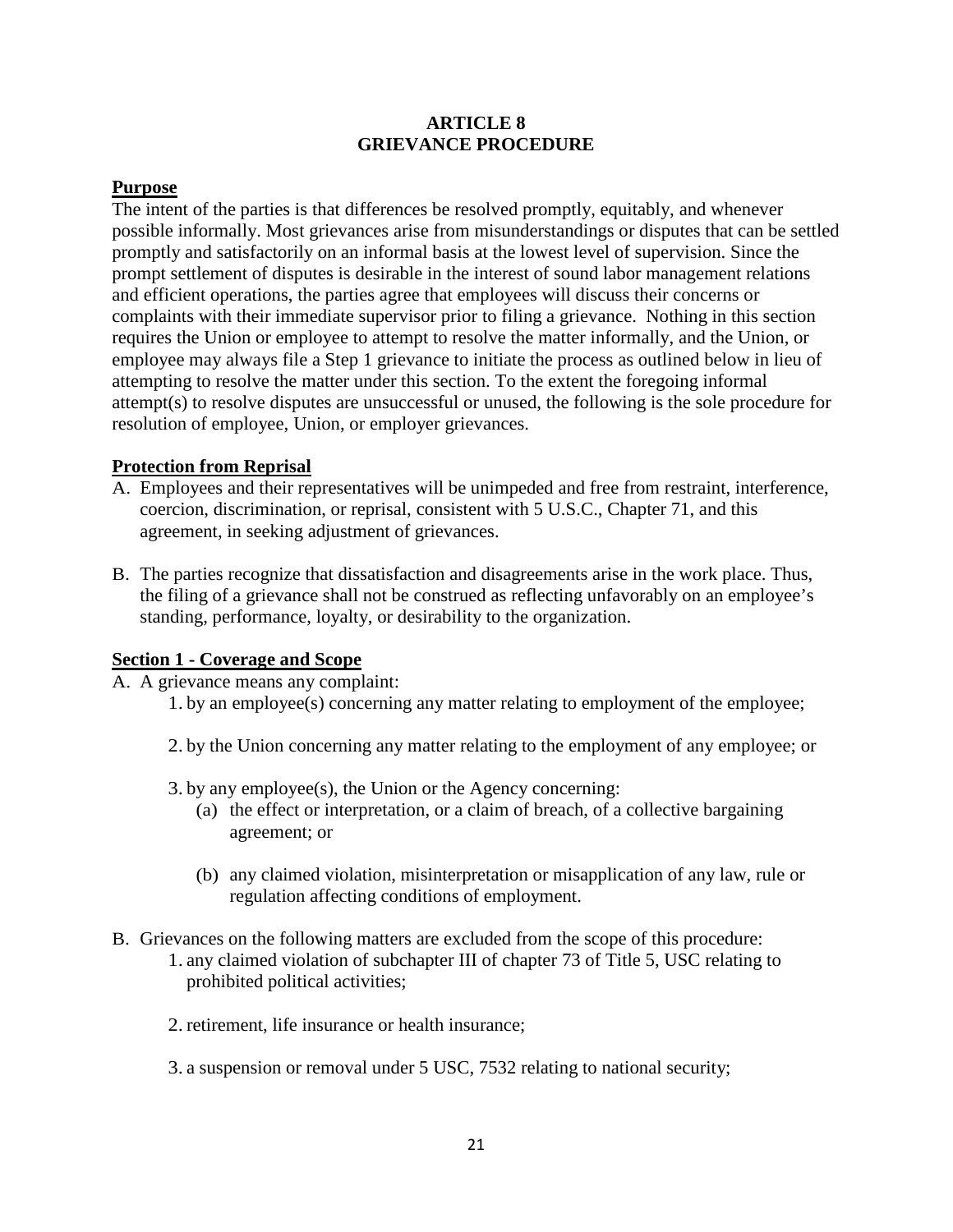- 4. any examination, certification, selection or appointment; or
- 5. the classification of any position which does not result in the reduction in grade or pay of an employee;
- 6.separation of employees during their probationary period.

### **Section 2- Exclusivity**

- A. Grievances may be initiated by employee(s) covered by this agreement and/or their Union representative or by the Agency. Representation of BUEs shall be the sole and exclusive province of the Union.
- B. Except as provided by law, this is the exclusive procedure available to employees, the Union, or the Agency for the resolution of grievances within its scope.

### **Section 3 - Representation**

- A. Prior to filing a grievance, an employee may elect to be self-represented or represented by the Union. When an employee elects to be represented by the Union, the Union President or designee will appoint that representative.
- B. In accordance with 5 U.S.C., Chapter 71, the Union has the right to be present during any proceeding under the negotiated grievance procedure. If the Union is not the designated representative, a copy of the grievance will be provided to the Union within five (5) business days of the filing date. The Agency will provide the Union reasonable advance notice of any grievance meeting/discussion when the Union is not the designated representative. A copy of each grievance decision will be timely provided to the Union.
- C. An employee will be notified of their right to Union representation. At the time of notification, the employee and/or the Union will submit a written notification to management identifying the selection of Union representation or their declination of Union representation.
- D. Management will forward the written notification of the election or declination of Union representation to the Union President or designee.
- E. Where the grievant elects Union representation, any and all meetings and communication with regard to the grievance and any attempts at resolution shall be made through the designated Union representative. The BUE will be on official time.
- F. The Parties agree efforts will be made to schedule meetings by mutual agreement within a reasonable time period.

#### **Section 4 - Resolution of Grievances and Employee Standing**

A. The Union and the Agency agree that grievances should be settled in an orderly, prompt, and equitable manner so that the efficiency of the Agency may be maintained, and morale of employees shall not be impaired. Efforts shall be made by the Agency and the Union to settle grievances at the lowest appropriate level of supervision. Employees and their representatives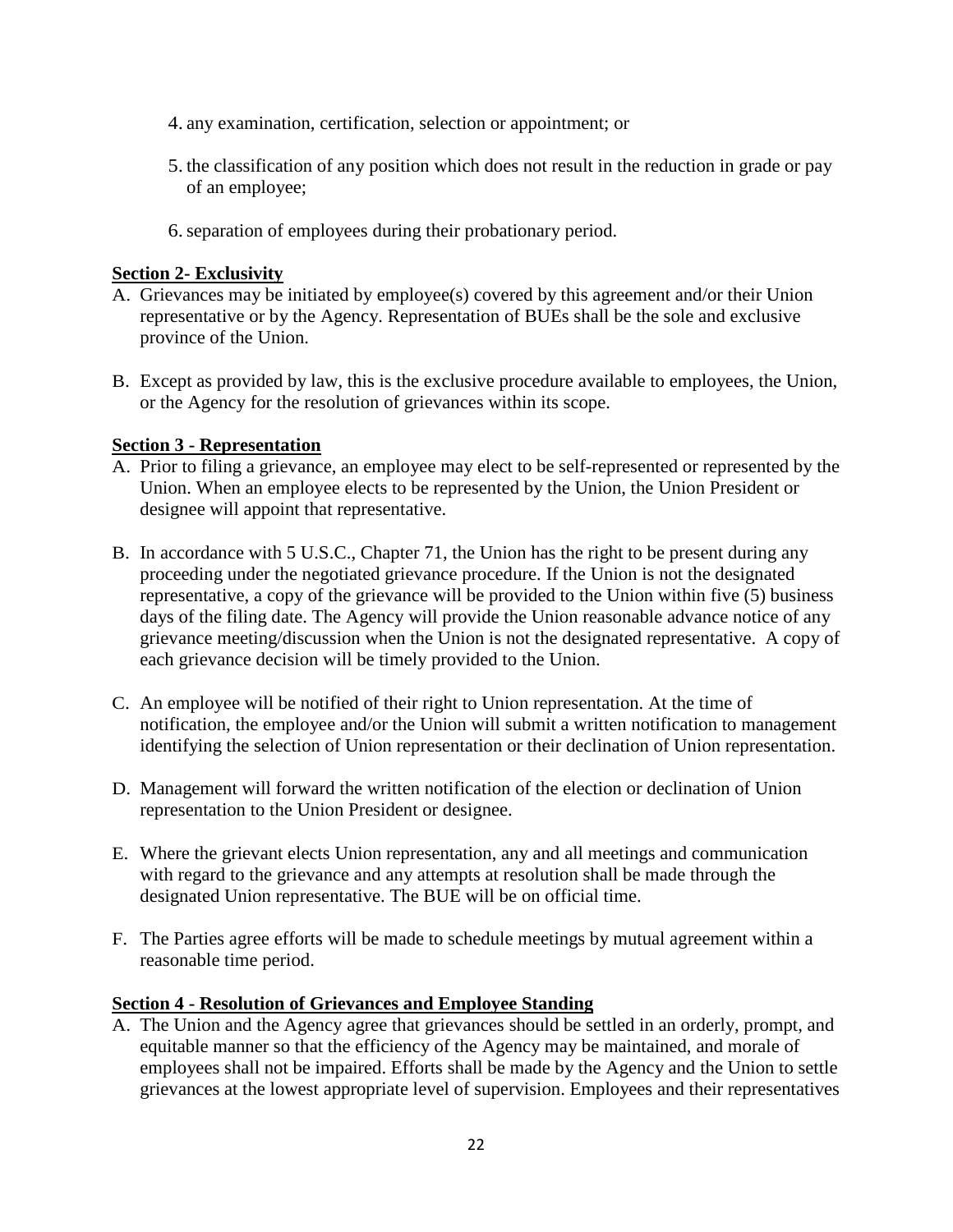will be unimpeded and free from restraint, interference, coercion, discrimination, or reprisal, consistent with 5 U.S.C, Chapter 71, and this agreement, in seeking adjustment of grievances. Employees shall be authorized a reasonable amount of time duty (requested in advance and mutually agreeable with management), to prepare and participate in grievances, including individual or group grievances.

- B. In cases of group grievances, the Union may select spokesperson(s) from the grieving group who can serve as a group representative to assure efficient use of government time.
- C. Grievances can be initiated by one (1) or more employees. When two (2) or more employees have similar grievances (the dissatisfaction expressed, and the relief requested are the same), the Parties will, by mutual agreement, process the grievances concurrently.
- D. In the interest of efficiency, in the case where the grievant has multiple grievances that concern the same subject matter, the parties agree to consolidate the grievances.
- E. The Parties will attempt to settle grievances at the lowest possible level. However, inasmuch as matters of concern and dissatisfaction arise occasionally among people in any work situation, the filing of a grievance will not be construed as reflecting unfavorably on the employee's conduct or performance.

## **Section 5 - Grievability/Arbitrability Questions**

In the event either party should declare a grievance non-grievable or non-arbitrable, the original grievance shall be considered amended to include this issue. The parties agree to raise any questions of grievability or arbitrability of a grievance prior to the deadline for the written answer in the final step of the grievance procedure. All disputes of grievability/arbitrability as a threshold matter shall be presented jointly with the merits issue(s) in the related grievance.

## **Section 6 – Time Limits**

All time limits in this article may be extended by mutual agreement. Timeline extensions must be in writing, preferably in email (other acceptable options of delivery are fax or written acknowledgment when hand delivered). Per the timelines set in this article, deadlines must be on a business day (no weekends or Holidays).

## **Section 7 – Complaint or Grievance Options**

- A. In accordance with 5 U.S.C., 7121, an employee at his/her option may raise matters covered under Sections 4303 (Unacceptable Performance) and 7512 (Adverse Actions) under the appropriate statutory procedures or the negotiated grievance procedure. An employee shall be deemed to have exercised his/her option at such time as the employee timely files a notice of appeal under the applicable appellate procedures or timely files a grievance in writing, whichever event occurs first.
- B. Similarly, an employee affected by a prohibited personnel practice under 5 U.S.C., 2302 (b) (1) of the Civil Service Reform Act may raise the matter under a statutory procedure or the negotiated procedure but not both. An employee shall be deemed to have exercised his/her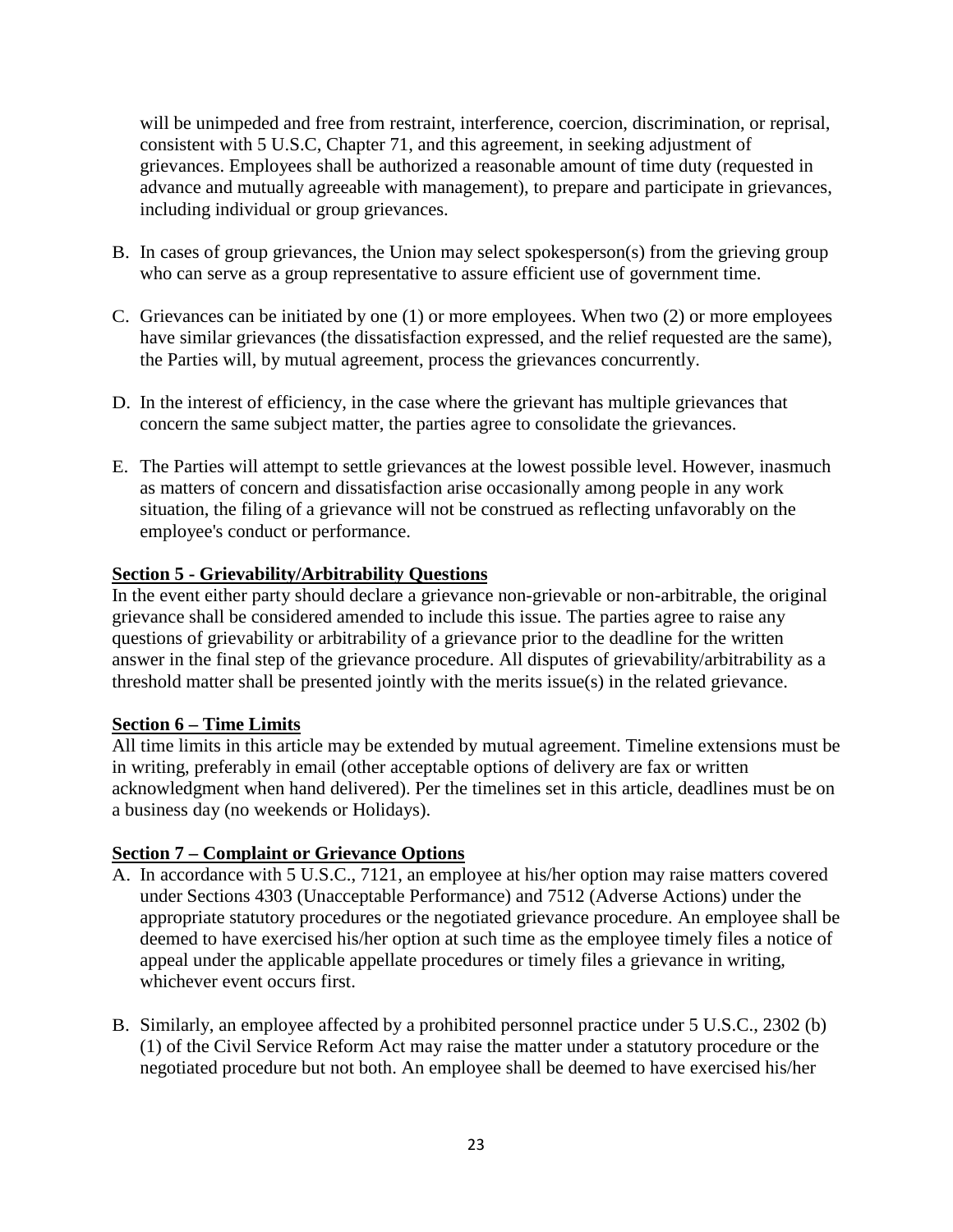option at such time as he/she timely files a grievance in writing or files a formal complaint under the statutory EEO procedure, which ever event occurs first.

C. Complaints of employment discrimination may be raised as a grievance or as a statutory equal opportunity complaint, but not both.

### **Section 8 - Procedures for Employee Grievances**

- A. The written grievance form (see Appendix B) and/or any written document should normally contain a description of the matter(s) being grieved, including:
	- 1. The article(s) of the agreement, law, rule, or regulation alleged to have been violated, or to the employment condition in dispute;
	- 2.statement of the circumstances giving rise to the grievance including the date, if applicable, of the alleged violation;
	- 3. the name of the management official(s) or others alleged to have committed the action grieved;
	- 4. name and position title of the grievant(s) with work telephone number(s);
	- 5. name of Union representative (if any); and
	- 6. the desired relief.
- B. All the time limits in this article may be extended by mutual consent.
- C. Grievance meetings under this procedure normally will be face-to-face, although alternate options may be made available upon mutual agreement by the Parties. The grievant and the Union representative will meet with the designated management official and an Agency representative (if one is designated). The Union and management may be permitted to have an equal number of representatives at all steps of the grievance procedure. If an Agency representative is designated, the Union will be apprised who the representative will be. Normally, this notice will occur not less than three (3) business days in advance of the meeting.
- D. Grievances may be hand delivered or delivered through email. The recipient of the grievance shall sign and date the grievance if hand delivered or reply via email. If the grievance is delivered via email and an acknowledgement of receipt of the grievance has not been received within seven (7) calendar days, the Parties will assume the grievance has been delivered and received. Timelines will be preserved if the serving party is able to show the grievance was delivered via email.
- E. Management officials designated to be grievance-deciding officials will have the authority to resolve the grievance. The designee will not be someone who decided the issue at a previous step.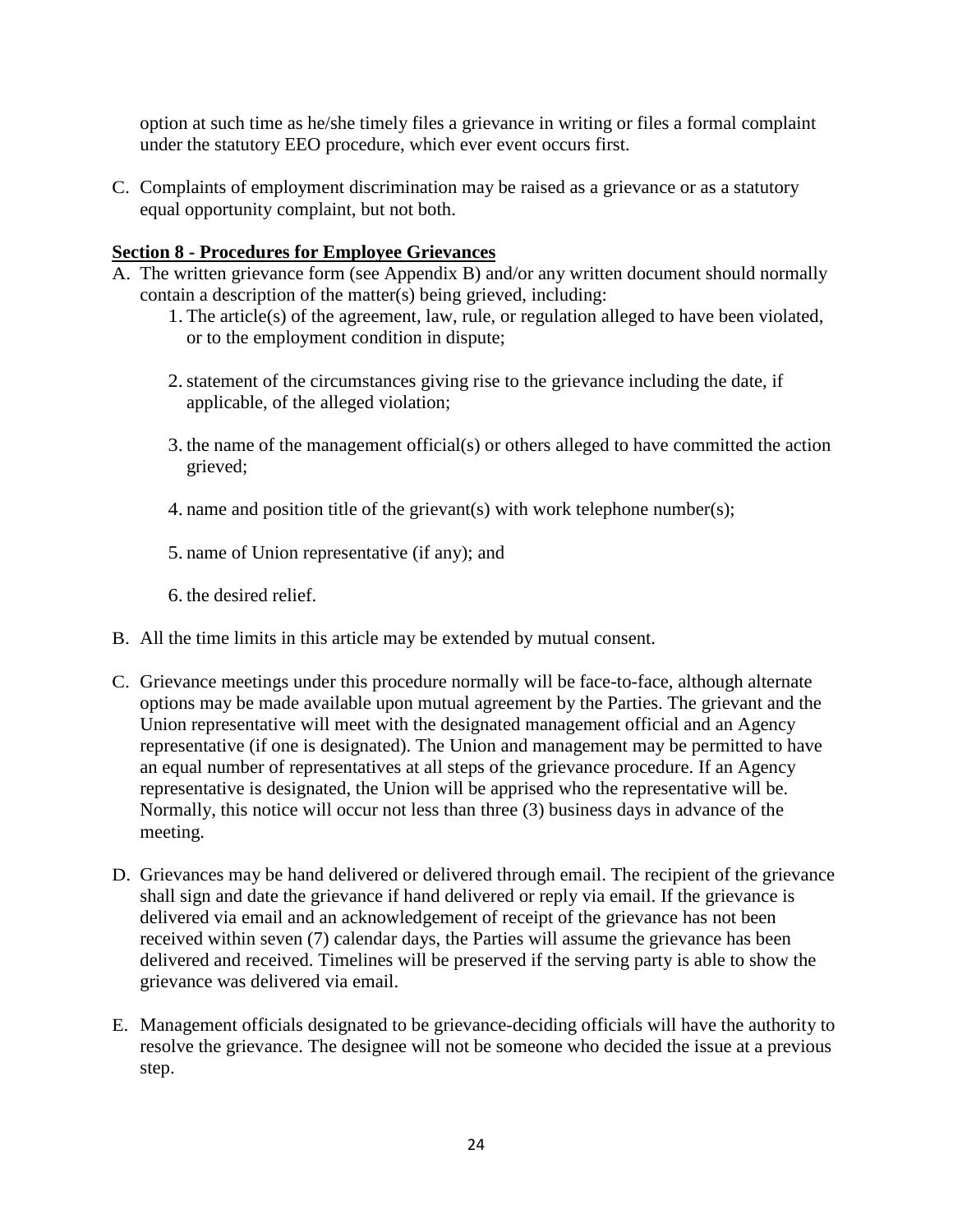- F. Grievances should normally be resolved at the lowest level possible. However, there will be times when a grievance may be more appropriately initiated at a higher supervisory level (e.g., when a disciplinary action is taken by the supervisor at the lower level or who clearly has no authority to resolve the issue). When a grievance is initiated at a higher supervisory level, specifically at Step 3, the time limits of Step 1 will apply (refer to Section 9).
- G. Through mutual agreement of the Parties, the grievance timeline(s) will be placed in abeyance to allow the Parties to come to consensus or resolution prior to filing a grievance.
- H. All grievance decisions will be in writing and state the issue being grieved, a summary of the findings and the rationale for the decision. Copies of relevant documents cited in the decision will be provided if they are not otherwise readily available to the employee.
- I. New facts that support the initial claim in the grievance may be added during Step 2 and Step 3.
- J. Failure on part of the Agency to meet any of the time requirements of the grievance procedure will advance the grievance to the next step. If the grievant and/or the union after receiving a decision, fails to timely advance the grievance to the next step, the grievance shall be terminated. Reasonable effort shall be made by the Agency and the union to settle grievances at the lowest level possible. A grievant that misses the deadline for timely filing a grievance due to circumstances beyond their control may request a "waiver in writing" to file. Such requests will be determined on a case–by-case basis. The grievant may be required to provide documentation in support of the request. If the request is granted, all applicable timelines will run from the date of the approval.

## **Section 9 - Grievance Process**

Step 1:

- A. An employee and or the Union shall present the grievance according to procedures in Section 8 (as listed above). The grievance will be presented in writing within fifteen (15) business days of the date that the employee or Union became aware, or should have become aware of the act or occurrence. Timelines will be suspended if the act or occurrence is of a continuing nature.
- B. The Step 1 management official receiving the grievance will meet with the grievant and/or representative, at the request of any party, within ten (10) business days of receipt of the grievance. The Step 1 official will provide the Step 1 response within ten (10) business days from the date of the meeting.
- C. The grievance response will include the designation of the next level deciding management official to whom the grievance would be advanced, at the election of the grievant and/or representative.

## Step 2:

A. If the grievance is not satisfactorily resolved at Step 1, it may be presented to the Step 2 management official or designee named in the written decision letter within fifteen (15)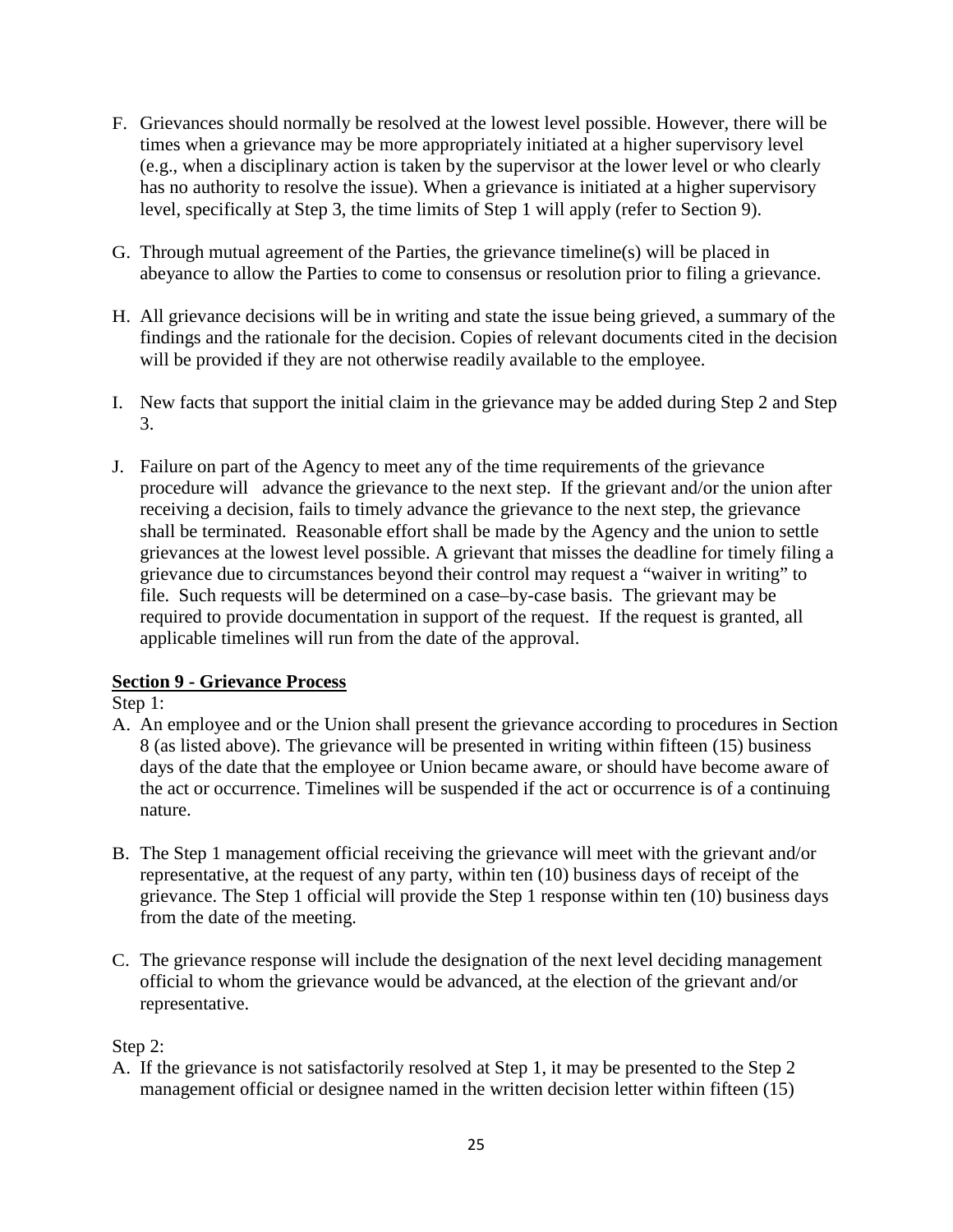business days of receipt of the response. The Step 2 management official receiving the grievance will meet with the grievant and/or representative, at the request of any party, within ten (10) business days of receipt of the grievance. The Step 2 official will provide the Step 2 response within ten (10) business days from the date of the meeting.

B. The grievance response will include the designation of the next level deciding management official to whom the grievance would be advanced, at the election of the grievant and/or representative.

### Step 3:

- A. If the grievance is not satisfactorily resolved at Step 2, it may be presented to the Step 3 management official or designee named in the written decision letter within fifteen (15) business days of receipt of the response. The Step 3 management official receiving the grievance will meet with the grievant and/or representative, at the request of any party, within ten (10) business days of receipt of the grievance. The Step 3 official will provide the Step 3 answer within ten (10) business days from the date of the meeting.
- B. If the grievance is not satisfactorily resolved in Step 3, the grievance may be referred to arbitration as provided in Article 9, Arbitration. Only the Union or management can refer a grievance to arbitration.

### **Section 10 Employer/Union Grievance Procedure**

- A. Union/Employer grievances over interpretation or application of this Agreement or interpretation, application or implementation of any law, rule or regulation affecting conditions of employment not concerning the employment of any specific Employee will be resolved through the following procedure:
- B. Step 1. The Union or Employer may initiate a grievance by submitting it in writing to the appropriate management official or their designee or Union President, as appropriate, within fifteen (15) business days after the incident occurs, or within fifteen (15) business days after the Union or Employer first became aware of the incident.
- C. The grievant must state the Article(s) and Section(s) of the Agreement that has/have been violated to include but not limited to any law, rule, regulation, or agency policy and how the collective bargaining agreement or any law, rule, regulation, or agency policy has been violated, a description of all the facts the grievant is relying on to support their grievance along with any documentation supporting the grievant's position and the relief being sought.
- D. The Parties will then meet within ten (10) business days of receipt of the grievance to discuss and attempt to resolve the matter. A written decision on the grievance will be issued by the responding party within ten (10) business days of the meeting by the Union or Employer. Any resolution must be in writing. If the grievance is not settled by this method, the grieving party may invoke arbitration within ten (10) business days after receipt of the final decision. If the responding party fails to issue a decision, the grieving party may invoke arbitration within ten (10) business days after the deadline for the responding party's decision.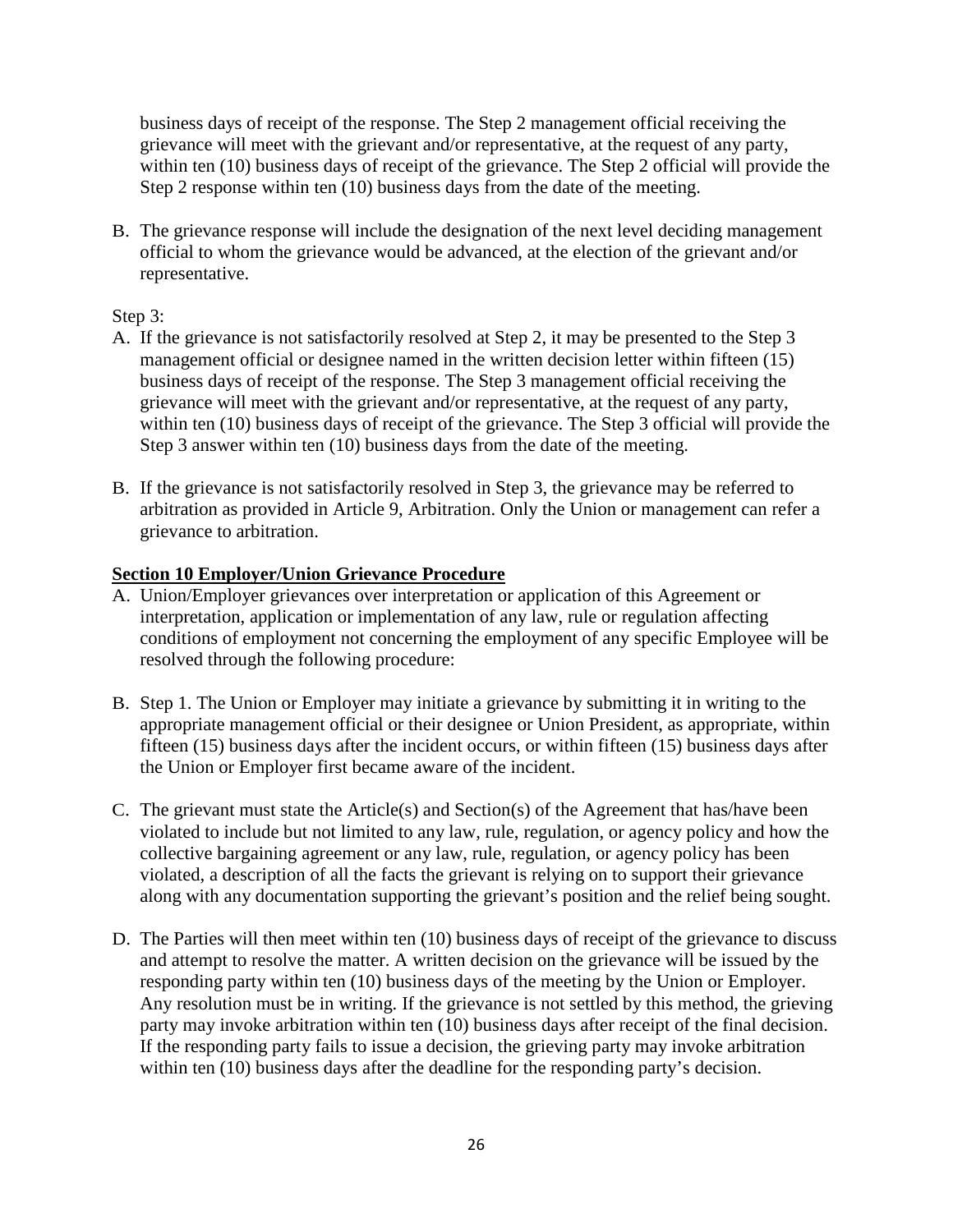## **Section 11 – Information Requests**

In accordance with the 5 U.S.C., 7114 or the Freedom of Information Act, (FOIA), upon receipt of a written request, management will provide a written response within ten (10) business days. Management will provide the information as requested or management will provide a detailed written response to the Union as to why the information was not provided as requested. The preferable method of delivery is email. All requests will be submitted to the LRO or their designee.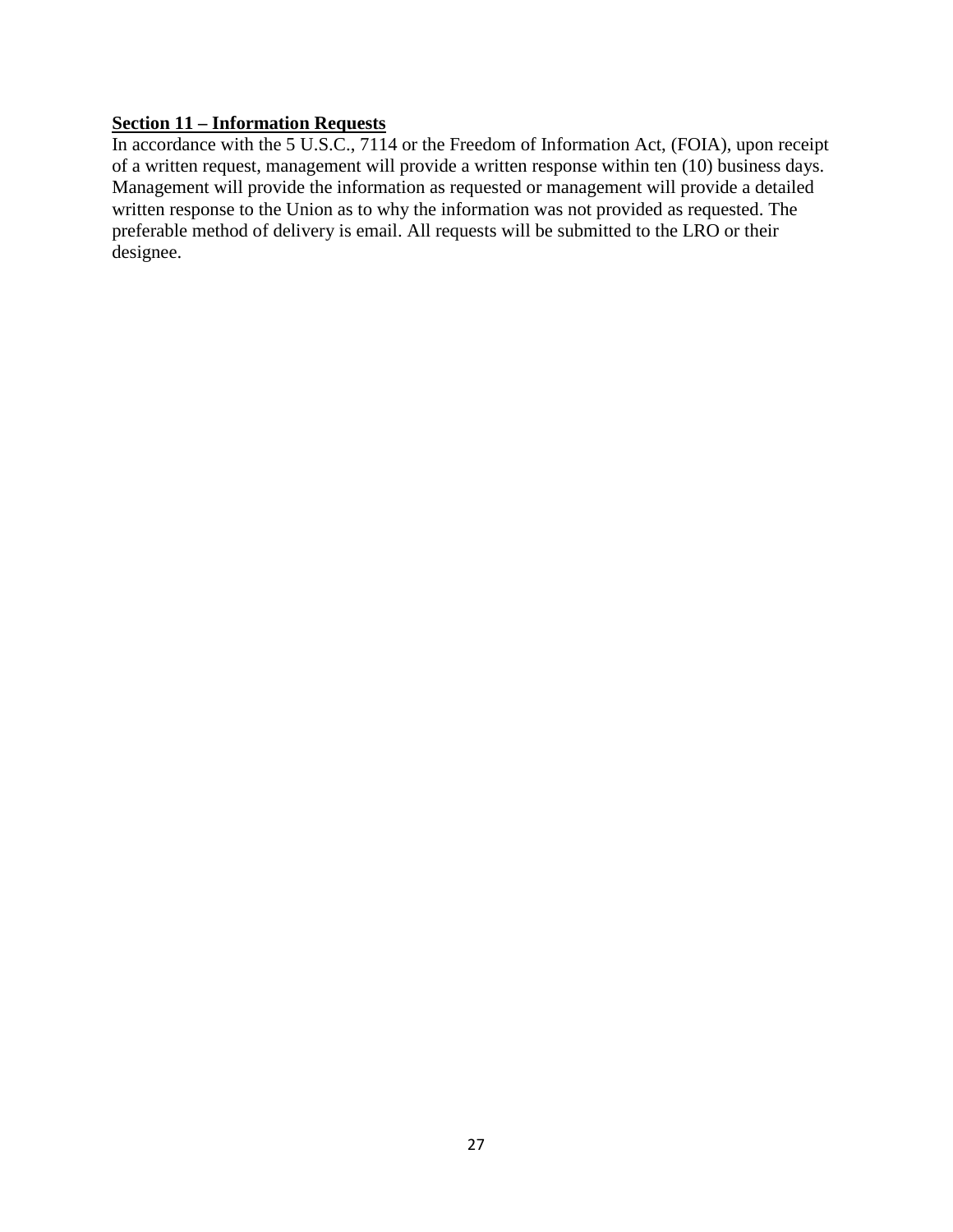### **ARTICLE 9 ARBITRATION**

### **Section 1 -Notice to Invoke Arbitration**

Only the Union or management may refer to arbitration any grievance that remains unresolved after the final step under the procedures of the Article 8, Grievance Procedures. A notice to invoke arbitration shall be made in writing to the opposite party (Union President or designee or the Labor Relations Officer or designee), within 15 business days after receipt of the decision rendered in the final step of the grievance procedure or 15 business days following the date the response was due. If arbitration is not invoked within the 15 business days, the decision will be final and binding.

### **Section 2 - Selection of Arbitrator**

- A. On or after the date of the notice to invoke arbitration, the party invoking arbitration will request the Federal Mediation and Conciliation Service (FMCS) to provide a list of seven (7) impartial persons to act as an arbitrator. Fees associated with obtaining said list will be shared by the parties. If a party seek to obtain a secondary list, they are responsible for the fees.
- B. The Parties shall meet within ten (10) calendar days after receipt of such list to select an arbitrator (this may be done by telephone or other various means of communications). If the Parties cannot mutually agree upon an arbitrator to hear the case, the Parties will alternately strike names from the panel until one (1) name remains. The remaining arbitrator will be selected.
- C. The Parties agree that if the striking method is applied, who will strike first will be determined by coin flip. There must be representatives from both parties physically present to witness the coin flip. The winner of the coin flip may strike first or require the other party to strike first. The remaining person shall be the duly selectedarbitrator.
- D. If the moving Party refuses, delays or fails to participate in the selection process within the aforementioned timeframe, the grievance/ arbitration appeal will be considered terminated and withdrawn. If the non-moving Party refuses, delays or fails to participate in the selection process within the aforementioned timeframe, the moving Party may select the arbitrator from the list and unilaterally set the arbitration date. The time limits under this Section may be extended by mutual agreement without being considered a delay.
- E. Following the selection, the Parties will, within ten (10) business days, notify FMCS of the name of the arbitrator selected. The time limits may be extended by mutual agreement.
- F. Once selection of an arbitrator is made, the moving Party shall have the responsibility of contacting the selected arbitrator and obtaining available dates for the hearing. The hearing must be at least forty-five (45) business days from the date on which the Parties agreed on the arbitrator. Once available dates are received from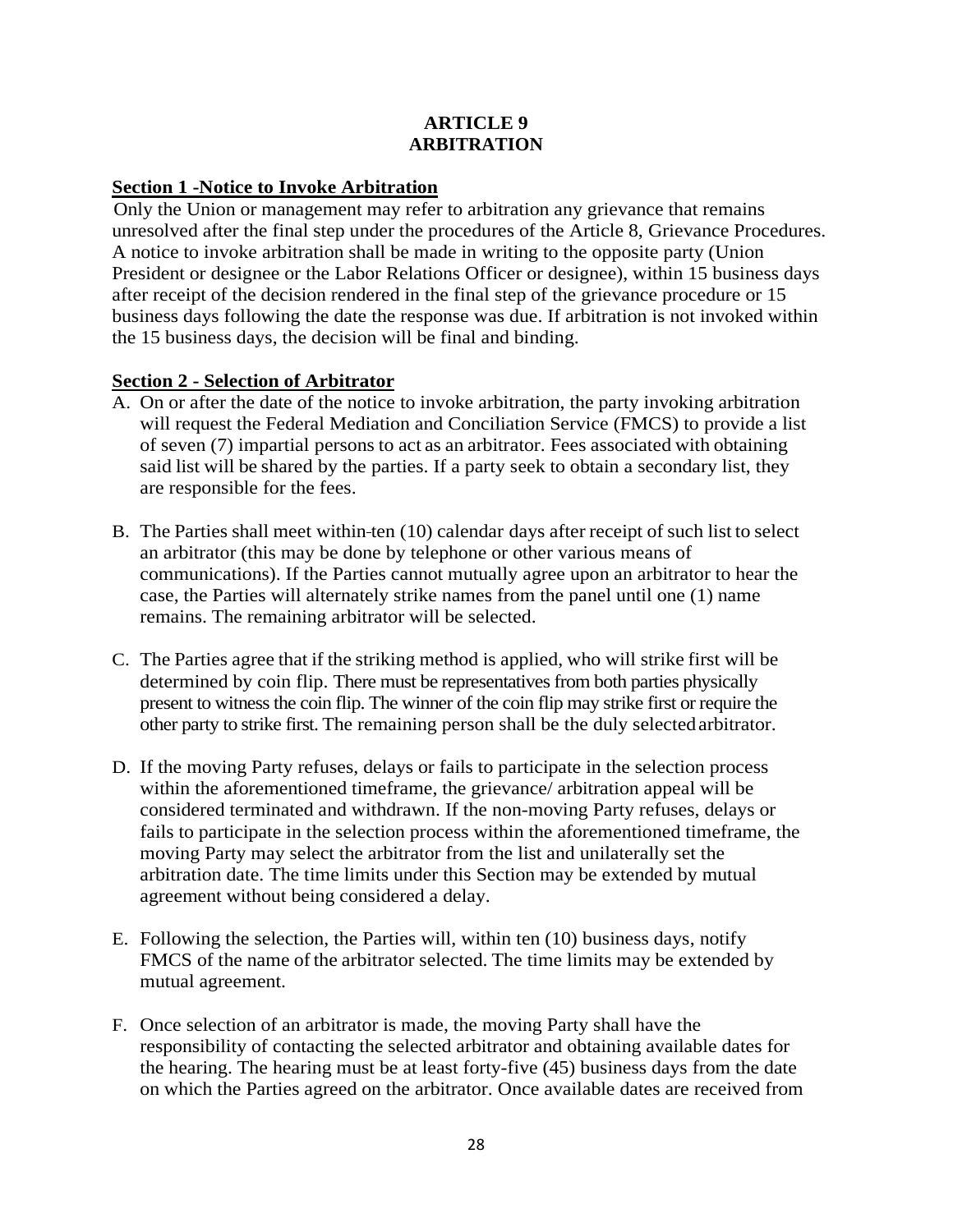the arbitrator, the Parties will mutually agree on a specific date for the hearing. If for any reason the selected arbitrator becomes unavailable, the last arbitrator to have been struck will be contacted and the procedure in this Subsection will begin again, until an arbitrator with available dates has been selected. Should no arbitrator on the list be selected due to unavailability, then a new list will be generated in accordance with this section.

G. The arbitration hearing date must be scheduled (not held) within six months from the date the arbitrator was selected, or the grievance will be considered terminated. An exception to this time period will be made by mutual consent to extend the timeframes. Additionally, an exception will be made for inability on the part of the arbitrator to provide a hearing date. Should either party refuse to participate in scheduling the arbitration within the time frames set forth in this article, the opposing party may unilaterally schedule the arbitration hearing date.

#### **Section 3 - Procedures for Arbitration Hearing**

- A. The procedures used to conduct an arbitration hearing shall be determined by the arbitrator, with agreement of the Parties.
- B. The Parties agree to follow these general guidelines:
	- 1. Both Parties shall be entitled to call and cross-examine witnesses before the arbitrator. All bargaining unit witnesses necessary for the arbitration will be on duty time, if otherwise in a duty status.

When necessary, management will change the scheduled bargaining unit witnesses so that they are on duty status during the arbitration hearing. Such schedule changes may be made without regard to contract provisions in Article 10, Hours of Work and Overtime.

- 2. The grievant will be granted adequate duty time to prepare for arbitration and shall be in duty time for the duration of the hearing.
- C. The site of the arbitration normally will be the facility of the affected employee. If either party wishes to have a change of venue from the Agency-provided facility, the requesting party is responsible for the fees and costs associated with the change.
- D. The Parties will attempt to submit a joint statement of the issue or issues to the arbitrator. If the Parties do not agree to file a joint submission, each shall make a separate submission to the arbitrator and to the other party. The arbitrator shall determine the issue or issues to be heard.
- E. The Parties will be entitled to submit post-hearing briefs (including rebuttal briefs) or closing statements. It is further agreed that all documents given to the arbitrator are also provided to the opposing party's representative at the sametime.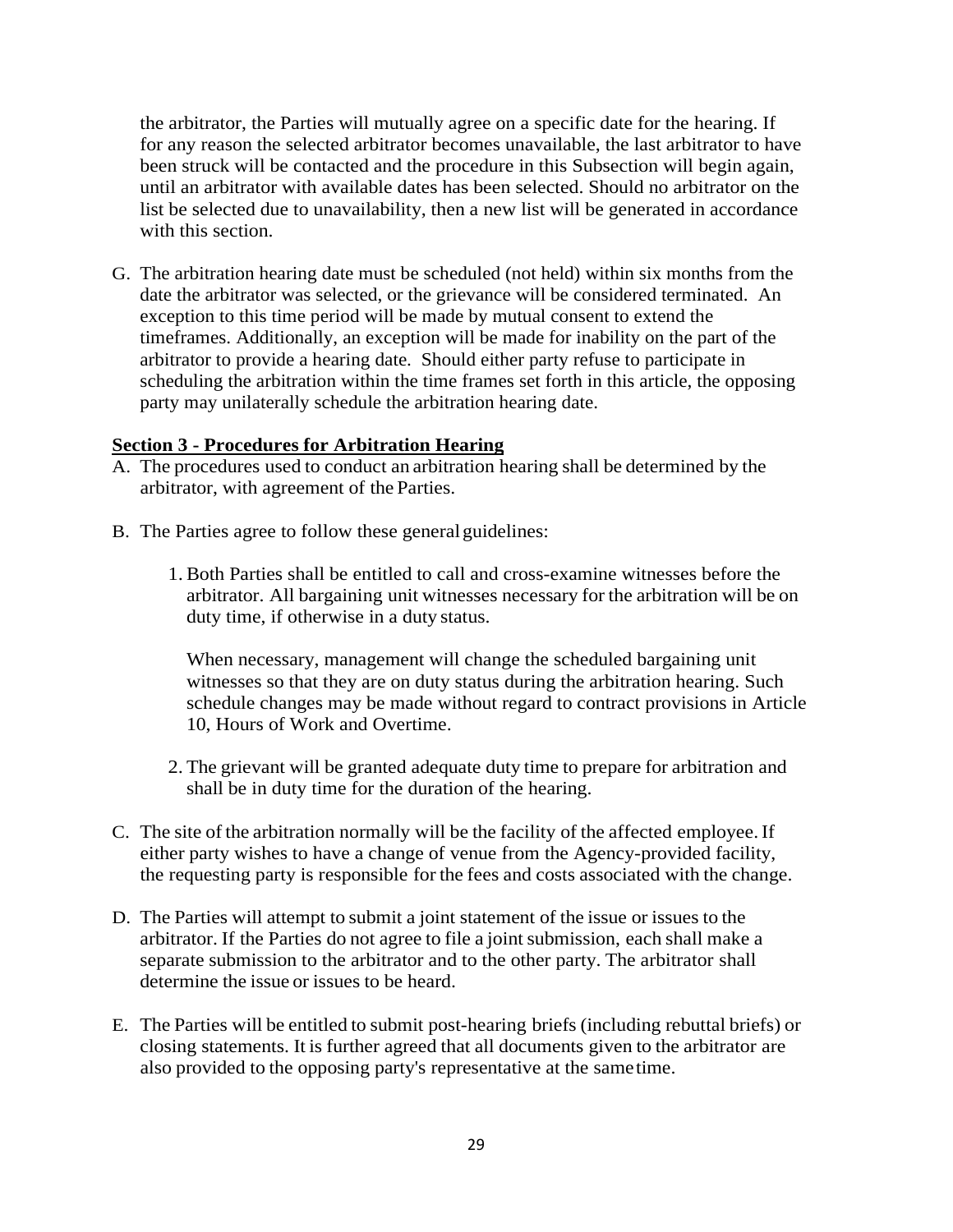- F. The arbitrator will be requested torender a decision within sixty (60) calendar days. An arbitrator will not add to, subtract from, change or modify any provisions of this agreement. The arbitrator shall have full authority to provide a remedy appropriate to resolve the grievance, including but not limited to an award of back pay, restoration of leave or other benefits, interest, and reasonable attorney fees or other monetary or non-monetary make whole remedy to the extent authorized by controlling law and regulation. The arbitrator's decision shall be final and binding. However, either party may file an exception to the arbitrator's award in accordance with applicable law and regulation(s). Any dispute over the interpretation of an arbitrator's award shall be returned to the arbitrator for clarification.
- G. The Parties agree to exchange witness lists. Witness lists will be exchanged not later than fifteen (15) business days prior to the scheduled arbitration. The Employer will arrange to have all Employee witnesses available and confirm with the Union or Employee at least seven (7) business days prior to the hearing. If the union discovers a witness after this timeframe, the Union will notify the Employer as soon as reasonably possible.
- H. The time limits in this article may be extended by mutual agreement.

### **Section 4 - Costs**

- A. All fees and expenses of the arbitrator will be shared equally by the Parties. If prior to the arbitration hearing, the Parties resolve the grievance, any cancellation fees shall be borne equally by both parties. If either party requests the hearing to be postponed the cost from the arbitrator, if any, will be borne by the party requesting the postponement.
- B. If there is a mutual agreement for a verbatim transcript, the cost of the court reporter and the official transcript will be shared equally. If either party requests a verbatim transcript, the cost of the court reporter and the official transcript will be paid by the requesting party and no copy will be available to the other party. Either party may by mutual consent use audio equipment to record the proceedings at their own expense.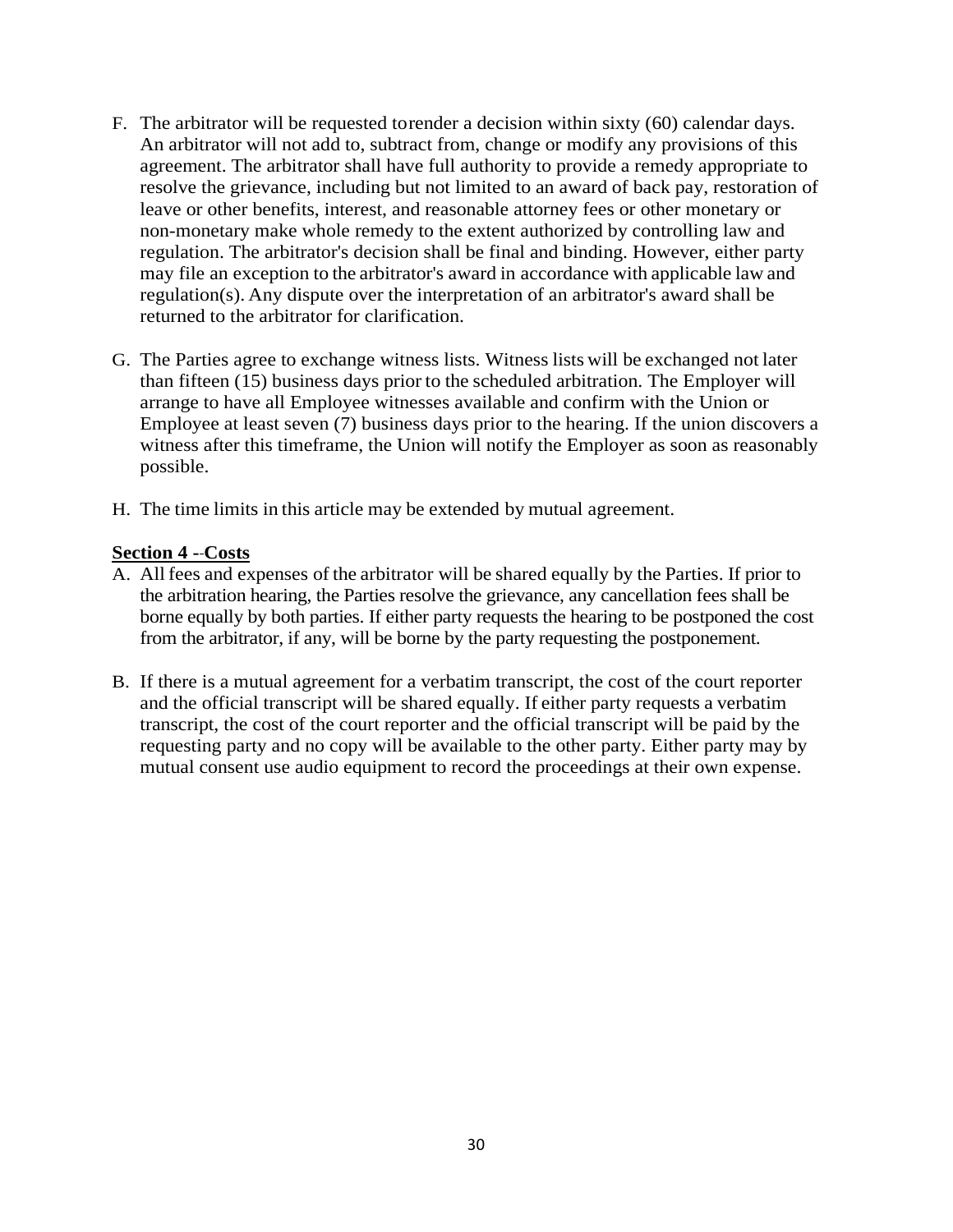## **Section 5 -Scope of Proceedings**

The Parties agree that the issue(s) to be arbitrated shall be no broader in scope than the isue(s) presented during the last step of the grievance procedure, except that the parties would not be precluded from introducing procedural and background material that is necessary and relevant. Documents or other evidence which were not made a part of the last step of the grievance processes will not be allowed to be submitted at the hearing unless they were not available at the time of the last step of the grievance process, or there is good cause to allow their admission as determined by the arbitrator.

The arbitrator has the authority to make all grievability and/or arbitrability determinations. If either Party raises an issue of grievability/arbitrability, the arbitrator will hear the merits of the underlying grievance and decide both issues together. Any issue of grievability/arbitrability must be raised in writing by Step 3 of the grievance procedure. Any allegations of grievability/arbitrability will be heard as threshold issues in the hearing. If the arbitrator determines the grievance is arbitrable, the merits of the grievance will be heard. There will be no separate hearing for grievability/arbitrability issues, except by mutual consent.

#### **Section 6- Official Time/Duty**

- A. A reasonable amount of official time for arbitration preparation will be granted to the Union representative. The Union official will be on official time during the hearing.
- B. The grievant(s), the union representative, and technical advisor, if any, and all employees identified as witnesses, who are in active duty status, shall be excused from duty and granted duty time and travel and per diem expenses to the extent necessary to participate in all phases in the arbitration proceeding, either as a Party or to testify as a witness, without loss in pay.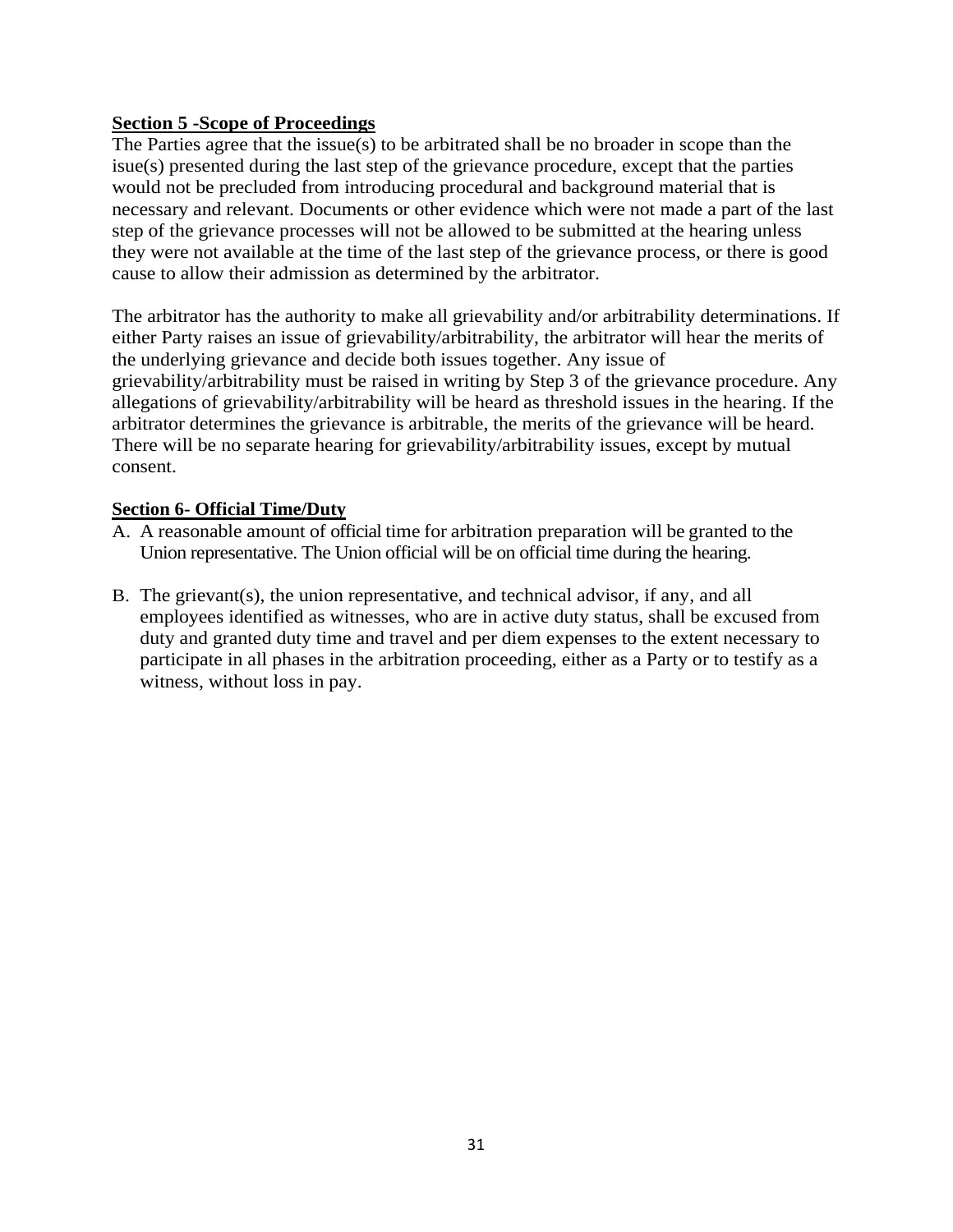### **ARTICLE 10 HOURS OF WORK AND OVERTIME**

### **Purpose**

This article shall be administered in accordance with Title 5, U.S.C., Chapters 61, title 5, CFR, and this agreement. The purpose of this article is to prescribe the policies covering hours of work for all employees in accordance with applicable law and regulation.

### **Definitions**

A Tour of Duty is the hours of a day and the days of a workweek that constitute an employee's regularly scheduled workweek (e.g., Monday-Friday, 8:00 a.m.-4:30 p.m.). Under an Alternate Work Schedule (AWS) or other fixed schedule, "Tour of Duty" is synonymous with "basic work requirement."

### Maxiflex

A type of flexible work schedule that contains core hours on fewer than ten (10) workdays in the biweekly pay period and in which a full-time employee has a basic work requirement of eighty (80) hours for the biweekly pay period, but in which an employee may vary the number of hours worked on a given workday or the number of hours each week within the limits established for the organization.

### Alternative work schedules (AWS)

Both flexible work schedules and compressed work schedules.

## Compressed work schedule (CWS)

- 1. In the case of a full-time employee, an eighty (80) hour biweekly basic work requirement that is scheduled by an Agency for less than ten (10) workdays; and
- 2. In the case of a part-time employee, a biweekly basic work requirement of less than eighty (80) hours that is scheduled by an Agency for less than ten (10) workdays and that may require the employee to work more than eight (8) hours in a day. (See 5 U.S.C. 6121(5)).

Flexible work schedule

A work schedule established under 5 U.S.C., 6122, that-

- 1. In the case of a full-time employee, has an eighty (80)-hour biweekly basic work requirement that allows an employee to determine his or her own schedule within the limits set by the Agency; and
- 2. In the case of a part-time employee, has a biweekly basic work requirement of less than eighty (80) hours that allows an employee to determine his or her own schedule within the limits set by the Agency.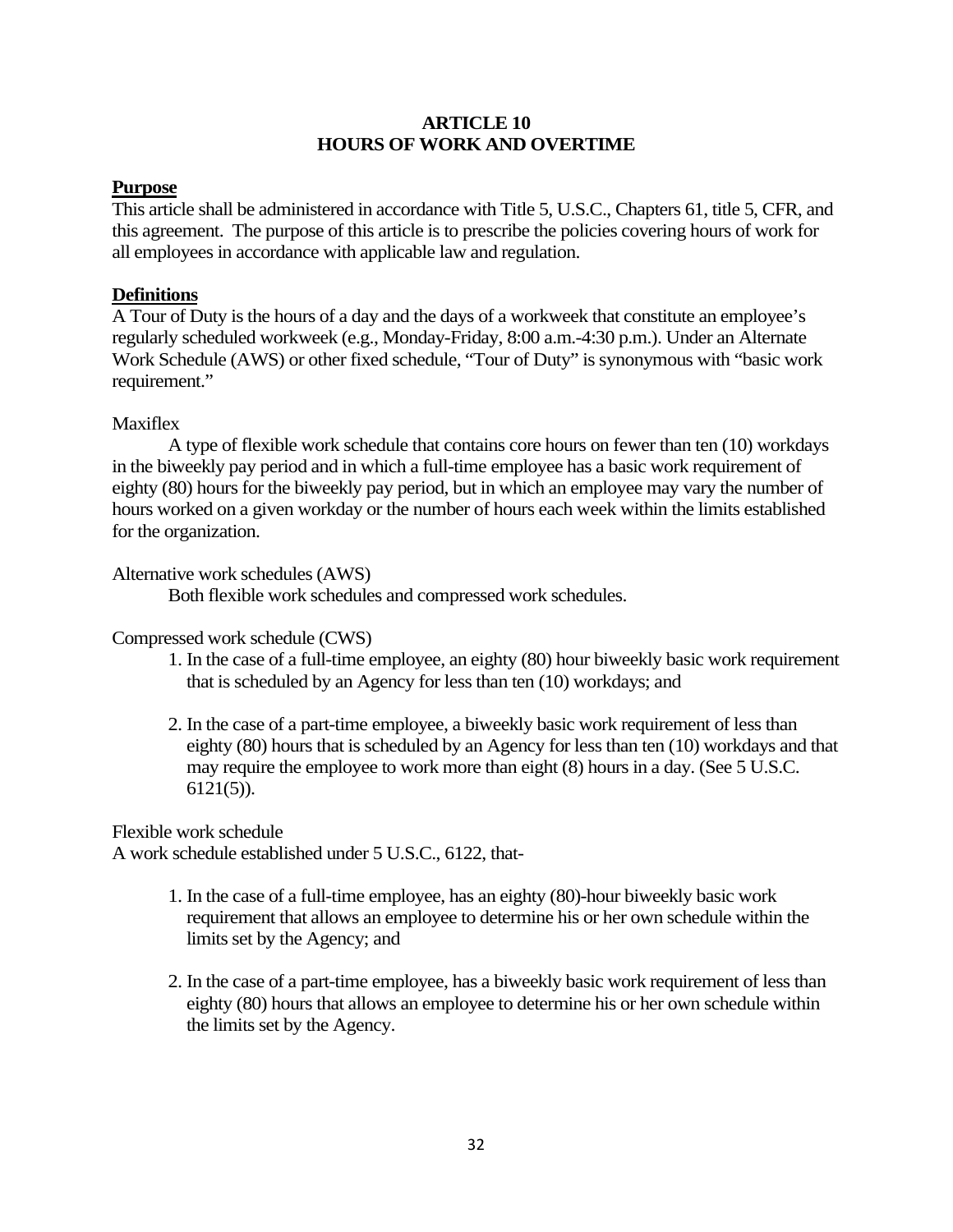#### Gliding

A type of flexible work schedule in which a full-time employee has a basic work requirement of eight (8) hours in each day and forty (40) hours in each week, may select a starting and stopping time each day, and may change starting and stopping times daily within the established flexible hours.

#### Variable day schedule

A type of flexible work schedule containing core hours on each workday in the week and in which a full-time employee has a basic work requirement of forty (40) hours in each week of the biweekly pay period, but in which an employee may vary the number of hours worked on a given workday within the week within the limits established for the organization.

#### **Section 1 – General Provisions**

- A. Normally, location operational hours will be 6:00 a.m. to 6:00 p.m., Monday-Friday.
- B. Core hours are the hours when the location expects maximum attendance and will be established by each location allowing for flexibility of arrival and exit times for employees.
- C. Core hours are the time periods during the workday, workweek or pay period that are within the tour of duty which an employee covered by a FWS is required to be present for work.
- D. Core hours will be Monday-Friday, 9:30 a.m. 11:00 a.m. Core hours will not prevent employees from telework, field work, working a CWS, being in an approved leave status or effect lunch periods.
- E. The workweek will be a period of seven (7) consecutive days beginning on Sunday.
- F. In most cases, the basic work requirement will be Monday through Friday, and the two (2) days off per week will be consecutive on Saturday and Sunday.
- G. This subsection is not intended to preclude regular Saturday/Sunday scheduling for certain functions that require seven (7)-day-a-week operations.
- H. Normally, an employee's workweek shall not extend over more than five (5) days of the period Sunday through Saturday and will optimally have two (2) consecutive days off. Management directed schedule changes will be communicated in writing to both the employee and the Union.
- I. Basic work requirement means the number of hours, excluding overtime hours, an employee is required to work or to account for by charging leave, credit hours, excused absence, holiday hours, and compensatory time. For full-time employees, the basic work requirement is eighty (80) hours per biweekly pay period. A part-time employee's basic work requirement is the number of hours the employee is scheduled to work in a biweekly pay period.
- J. Start time begins when the employee reaches their assigned work area (e.g. where work begins: in the lab, offsite locations, greenhouse, etc.). End time is when the employee leaves their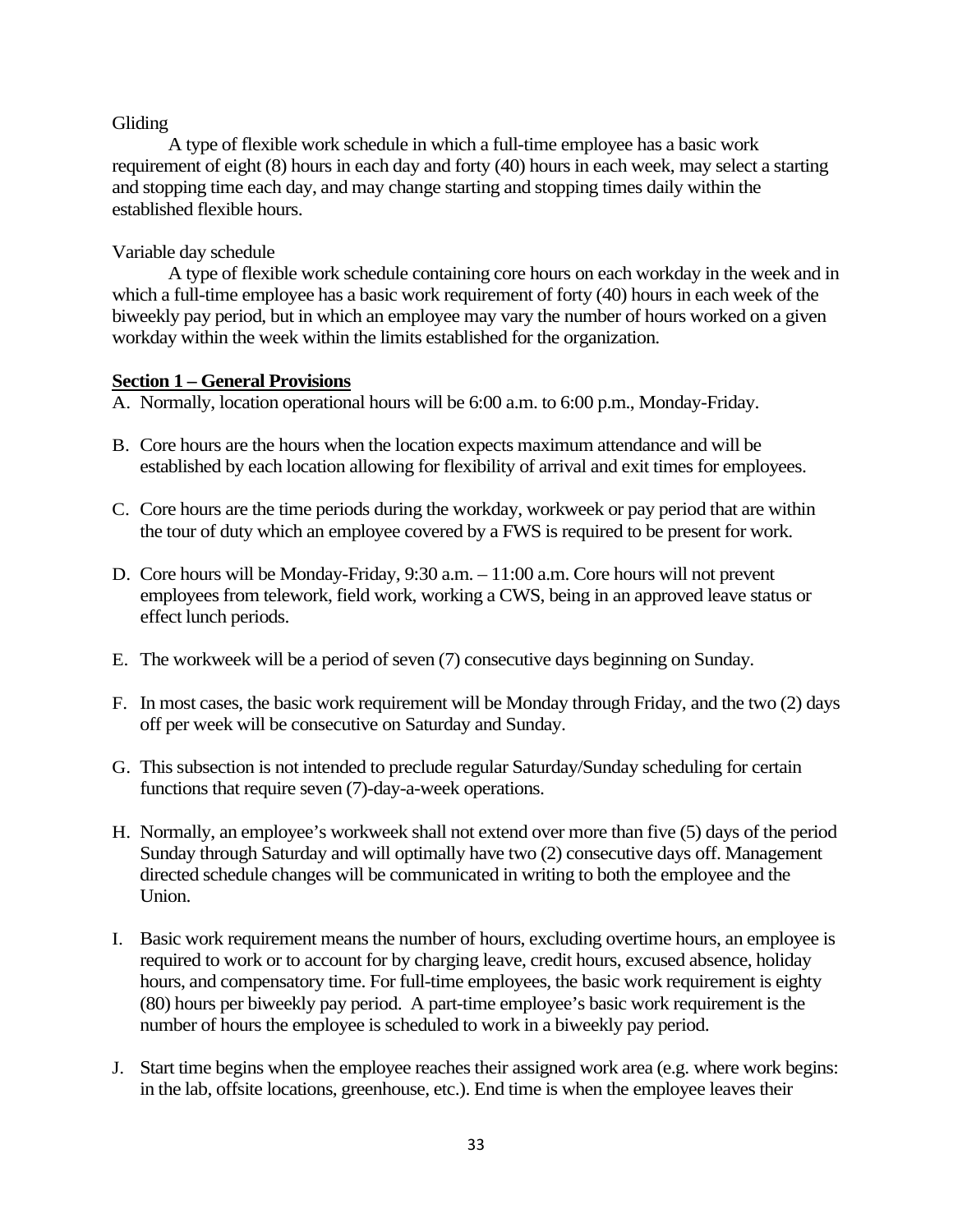assigned work area.

K. Employees are expected to submit an accurate time sheet (WebTA or its successor) and will not be required to document the start and end time of each day's work.

## **Section 2 – Notification of Schedules**

Notice of management-directed changes in an employee's master schedule to meet programmatic needs will be provided to the Union. Normally, the notification will occur two (2) pay periods in advance of the change. The Union will notify the Agency if it demands to bargain regarding such change.

## **Section 3 – Meal Periods**

- A. All employees are required to take non-paid meal period of at least thirty (30) minutes, normally scheduled at or near the mid-point of the shift or tour of duty.
- B. A meal period is not required for scheduled work periods of less than seven (7) hours per day.
- C. The meal period may not be the first or last thirty (30) minutes of your scheduled shift.

## **Section 4 – Breaks**

- A. Normally, a break of fifteen (15) minutes will be provided for each four (4)-hours of work for employees who work an eight (8) hour tour of duty. The break period will normally occur in the middle of each four (4)-hour work period. Employees who work four (4) hour shifts will have no more than one (1) break period. Similar adjustments will be made for employees who work on other than the normal eight (8) hour tour of duty.
- B. Breaks are hours of duty and may not be accumulated for later use. Breaks may not be used to begin or end the workday or extend the meal period.
- C. Smoke breaks will be considered part of the break periods during the employee's tour of duty.

# **Section 5- Alternate Work Schedules (AWS)**

- A. An employee may request a flexible work schedule (FWS) by submitting a written request to their first line supervisor. All written requests will be subject to supervisory approval/disapproval in accordance with 5 U.S.C., 6131and within thirty (30) calendar days of receipt of the request.
- B. Possible Compressed Work Schedules (CWS) options may be, but not limited to 5/4/9 or 4-10:
	- 1. 5/4/9 schedule is a work schedule in which a full-time employee works eight,9-hour days and one, 8-hour day for a total of eighty (80) hours in a biweekly pay period.
	- 2. 4-10 schedule is a work schedule in which a full-time employee must work 10 hours a day, forty (40) hours a week and eighty (80) hours a biweekly pay period.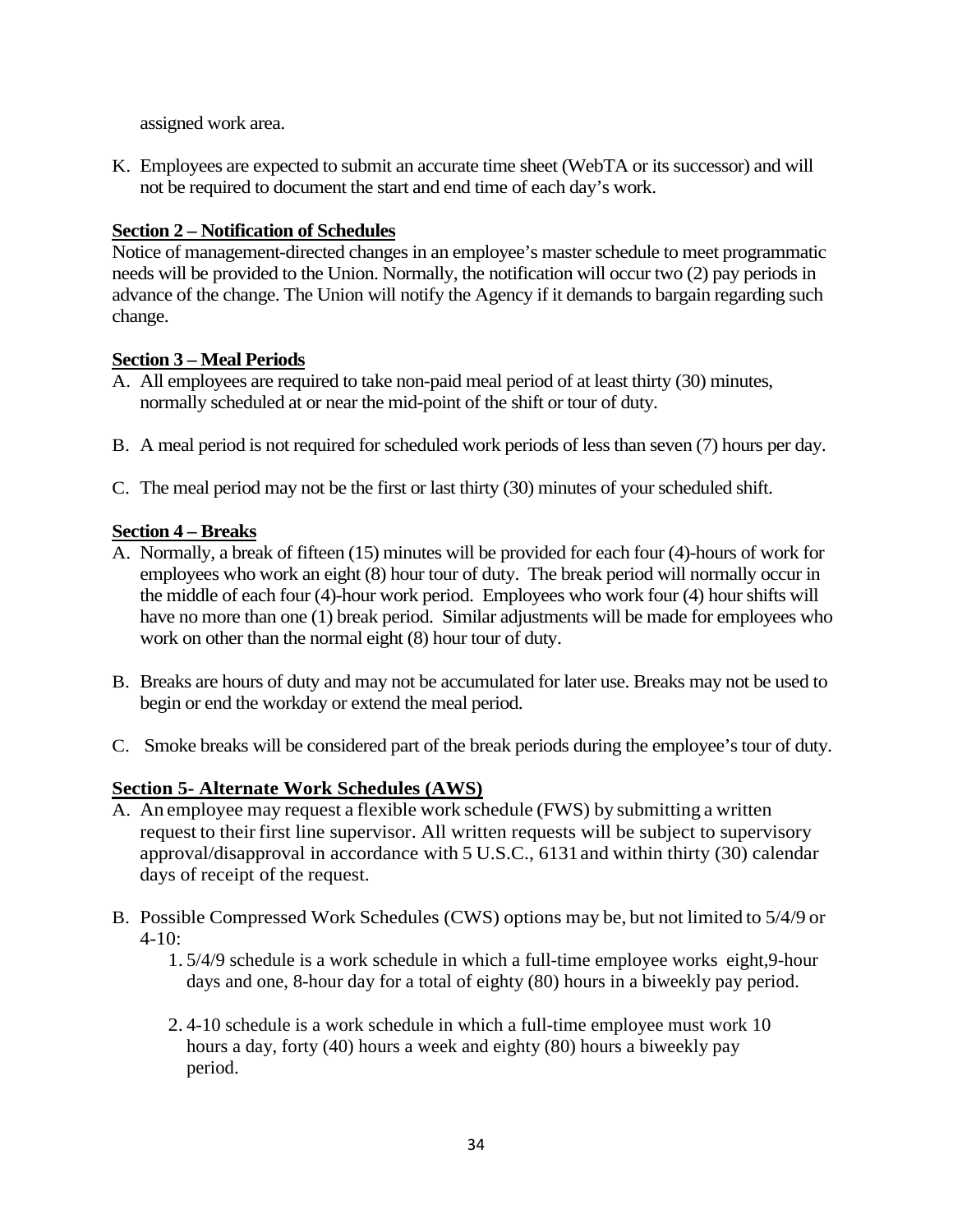- C. For additional guidance refer to the following authorities: 1. 5 U.S.C., 6120 - 6121
	- 2. 5 U.S.C., 6129-6133
	- 3. 5 CFR, part 610

## **Section 6 -Denial, Suspension and Termination of Flexible Work Schedules (FWS) Denials of FWS:**

A. When a supervisor denies a request for an FWS, he or she will:

- 1. notify the employee in writing of the basisfor the denial;
- 2. appropriate, provide an alternate schedule to the employee; and
- 3. notify the Union of the denial.
- B. The supervisor may deny an employee's request for an FWS if that particular schedule would have an adverse impact on the Agency. Adverse Agency impact is defined as:
	- 1. A reduction of the productivity of the Agency;
	- 2. A diminished level of services furnished to the public by the Agency; or
	- 3. An increase in the cost of Agency operations (other than a reasonable administrative cost relating to the process of establishing a flexible or compressed schedule).

# **Suspension of an FWS:**

- A. FWSs may be suspended as a result of emergencies and incident responses, and unusual workload or operational demands. Management and/or the supervisor will normally provide advance notice of at least two (2) pay periods for non-emergencies. Management and/or the supervisor will notify the Union of suspensions for emergency or incident responses as soon as practical. Efforts will be made to limit suspensions of FWSs to as short a time frame as necessary to meet the workload or operational requirements and restore FWSs as soon as possible.
- B. Upon request an employee will be provided written justification when the supervisor alters the employee's established FWS.

## **Termination of FWS:**

A. If an FWS has already been established and management determines that the schedule is having an "adverse Agency impact" on a management unit and/or location, management will notify the Union. The Parties will attempt to resolve the issue and promptly determine whether to continue the schedule.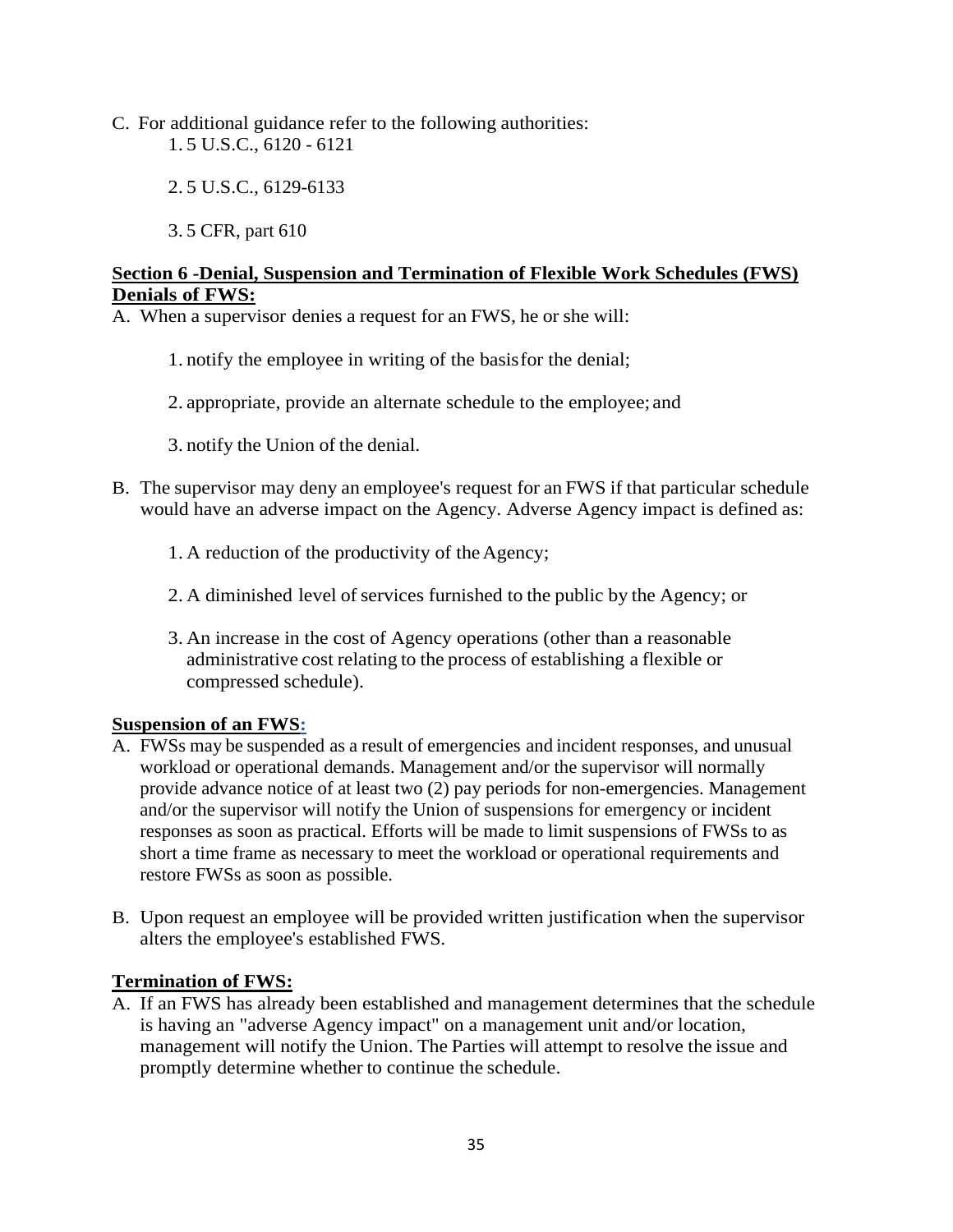- B. If resolution cannot be reached, the Parties will jointly present the issue to the Federal Services Impasse Panel (FSIP). The decision issued by FSIP is binding.
- C. The basis for the decision will be based on demonstrating:
	- 1. A reduction of the productivity of the Agency;
	- 2. A diminished level of services furnished to the public by the Agency; or
	- 3. An increase in the cost of Agency operations (other than a reasonable administrative cost relating to the process of establishing a flexible or compressed schedule).
- D. A schedule change will not occur until a decision has been issued by FSIP.
- E. An employee's FWS may be suspended and/or discontinued due to performance and/or conduct issues. There must be a nexus between the flexible schedule and the performance and/or conduct for an employee's flexible schedule to be discontinued.

### **Section 7 - Credit Hours**

- A. Eligible employees (e.g., an employee that has an appointment of under ninety (90) days is not eligible) may earn credit hours, provided there is work available and may use credit hours in accordance with regulation and Agency directive(s).
- B. The approval or denial of credit hours will be subject to the same criteria as annual or sick leave. Credit hours must be earned before they may be used. Credit hours may be earned and used within the same payperiod.
- C. The Parties recognize that the law requires employees to forfeit credit hours above the twenty- four (24) hours they are allowed to carry over from one (1) pay period to the next; therefore, to avoid forfeiture of credit hours, the employee and the supervisor are strongly encouraged to work together when planning work schedules.

### **Section 8 -General Overtime Provisions**

- A. Overtime will be first offered to qualified volunteers. If there are no volunteers, the supervisor or their designee will assign the overtime based on the nature of the work and qualifications necessary to perform the work.
- B. When an employee works overtime, such overtime will be paid in increments of 1/4 hour.
- C. Employees shall be paid differential and premium pay in addition to the overtime compensation in accordance with applicable regulations.
- D. It is agreed that non-BUEs shall not be scheduled for overtime to perform the duties of employees for the sole purpose of eliminating the need to schedule employees for overtime.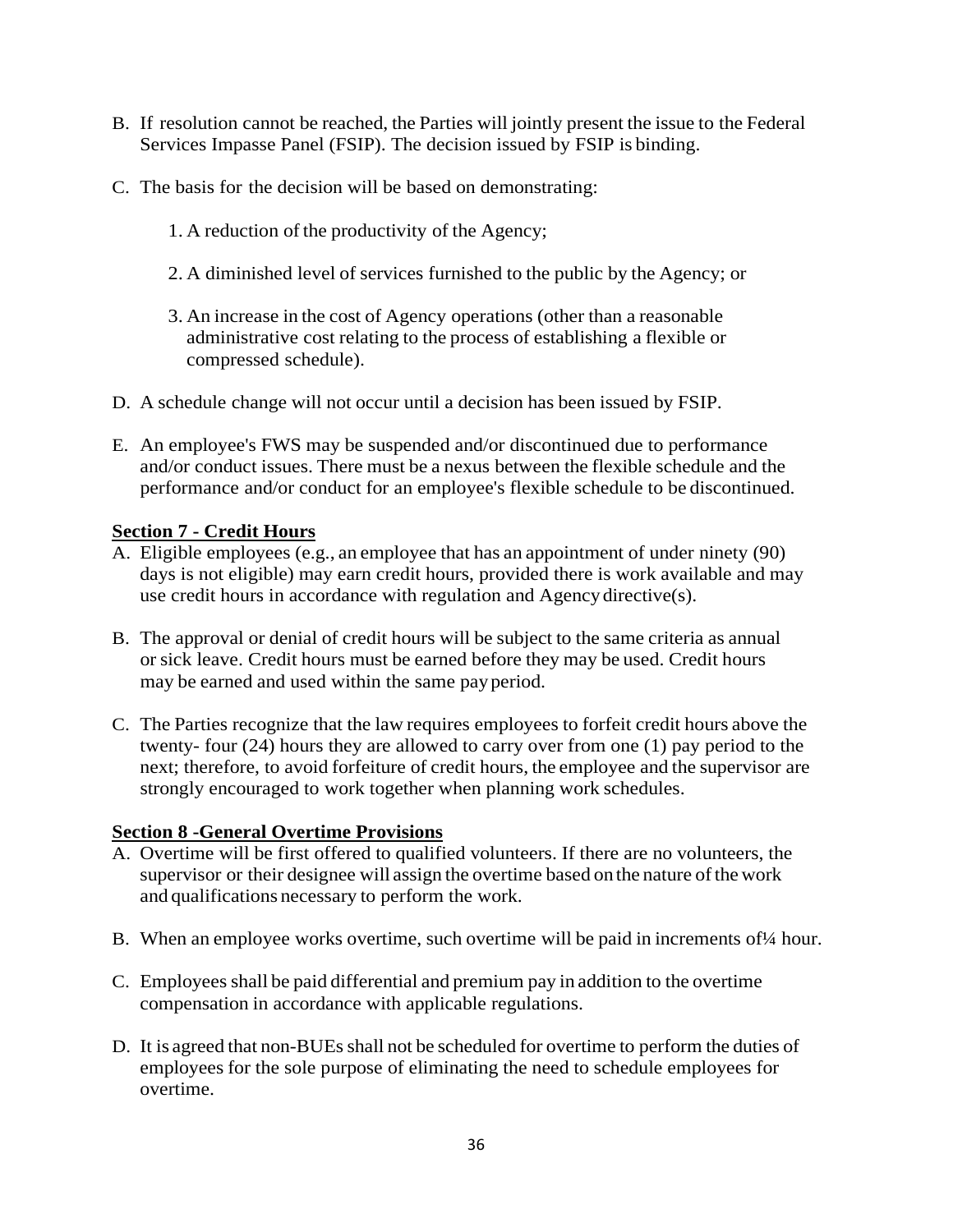- E. Management shall make a reasonable effort to give the employee as much notice as possible when planned overtime is required, and further, will give due consideration to the employee's personal circumstances.
- F. At the request of an employee, the supervisor or designee may grant compensatory time in lieu of overtime pay, whether such overtime hours are regularly scheduled or irregular or occasional in nature. If the employee does not request compensatory time in lieu of overtime pay, or if the employee's request for compensatory time in lieu of overtime pay is not granted, the employee shall be compensated for such overtime under the applicable statutory provisions.
- G. In accordance with regulations, supervisors will not require employees to earn compensatory time in lieu of overtime pay.
- H. The Agency shall, to the extent practicable, permit employees to use their compensatory time at the earliest time convenient tothem within twenty-six (26) pay periods.
- I. Normally, compensatory time off shall be granted before annual leave is approved. If annual leave would otherwise be forfeited, the annual leave shall be granted before compensatory time. Any employee who is unable to use compensatory time within twenty-six (26) pay periods shall receive overtime pay instead. However, earned compensatory time off for travel will be forfeited if not used within 26 pay periods in accordance with OPMregulations.
- J. Employees who are called back to work for a period of overtime unconnected to their regularly scheduled tour of duty are entitled to a minimum of two (2) hours overtime pay.

## **Section 9 - Flex Time**

Flexible work schedule changes require prior supervisory approval (e.g. a master schedule of 8:00 a.m. -4:30 p.m. and tomorrow the employee would like to flex their schedule to 6:00 a.m.- 2:30 p.m.).

## **Section 10 - Glide Time**

Unit employees will have the option to work on a maxiflex schedule and use up to one (1) hour of glide time, subject to workload requirements. Glide time is that part of the maxiflex schedule of working hours during which employees may vary their time of arrival and departure from their work site on a daily basis without prior notification to the supervisor, within limits consistent with the duties and requirements of the position.

### **Section 11 - Resolving Disagreements Related to Work Schedules**

A. In order to resolve disagreements at the lowest level possible, the employee shall make a good faith effort to meet with their immediate supervisor or their designee. If resolution is not reached, the employee may request a meeting with their second level supervisor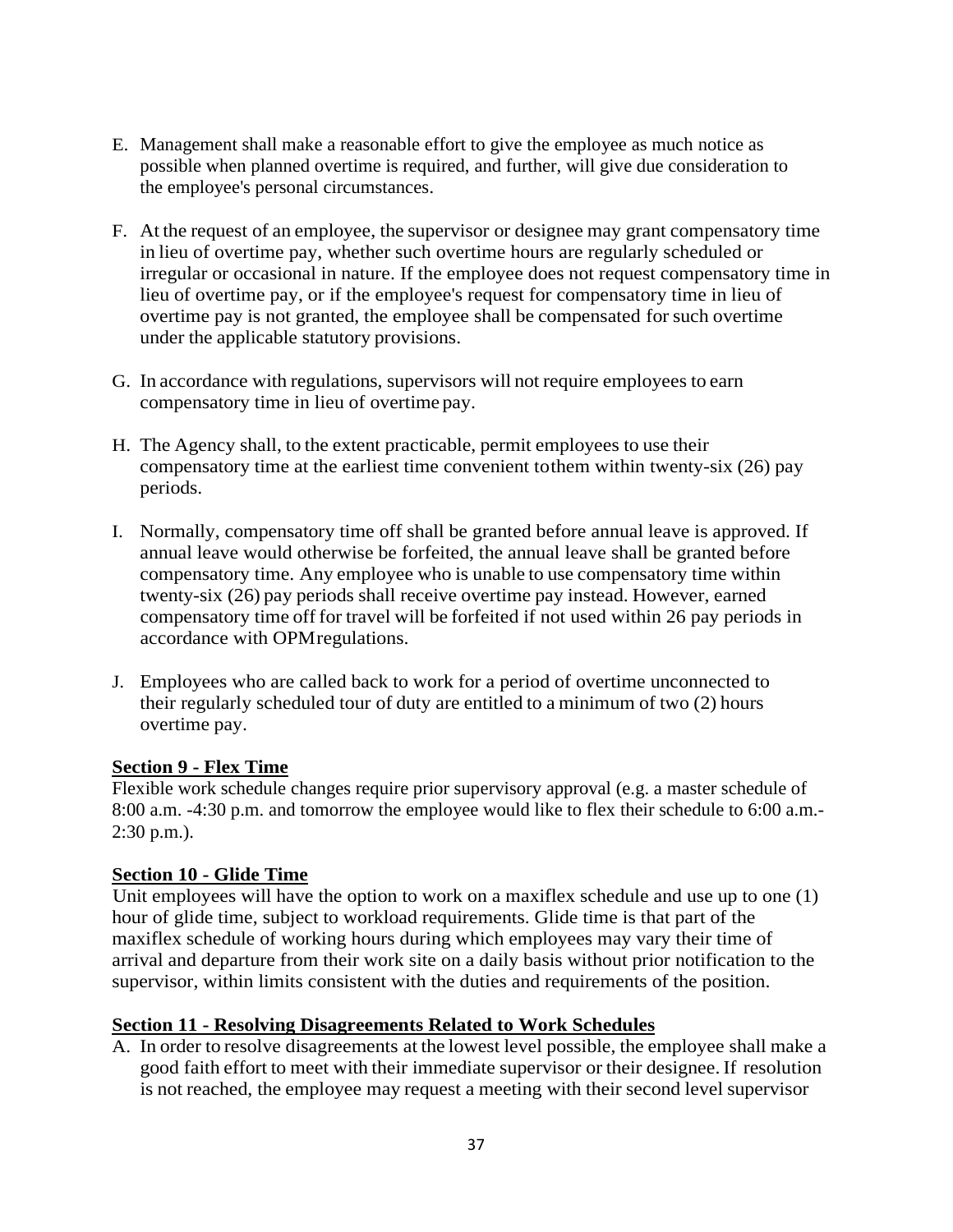or their designee.

- B. Meetings should be held at dates and times by mutual agreement. The employee may request Union representation at any time during attempts to reach resolution.
- C. Exercising this option does not negate the employee's right to file a grievance. The Parties agree to hold grievance timelines in abeyance while working through this informal process.

## **Section 12 - Master Schedules**

- A. The purpose of the master schedule is to have a written record of the employee's regular scheduled tour of duty for safety matters, to ensure proper pay practice, and to coordinate work effort to meet mission goals. Employees may elect to submit a master schedule in WebTA. Annually, employees will submit a master schedule to their first line supervisor.
- B. A recorded tour of duty on a master schedule does not preclude the use of glide time or flex time.
- C. The supervisor will ensure that the scheduling of master schedules is fair and equitable for the employees that they supervise.
- D. Supervisors retain the authority to restrict individual schedules for valid business reasons and to accomplish the research in an effective manner.
- E. An employee may elect a tour of duty that will allow the normally scheduled shift to start and be completed within normal location hours of 6:00 a.m.-6:00 p.m.
- F. Employees may elect to change their master schedules every pay period.
- G. The master schedule requires approval by the immediate supervisor or designee.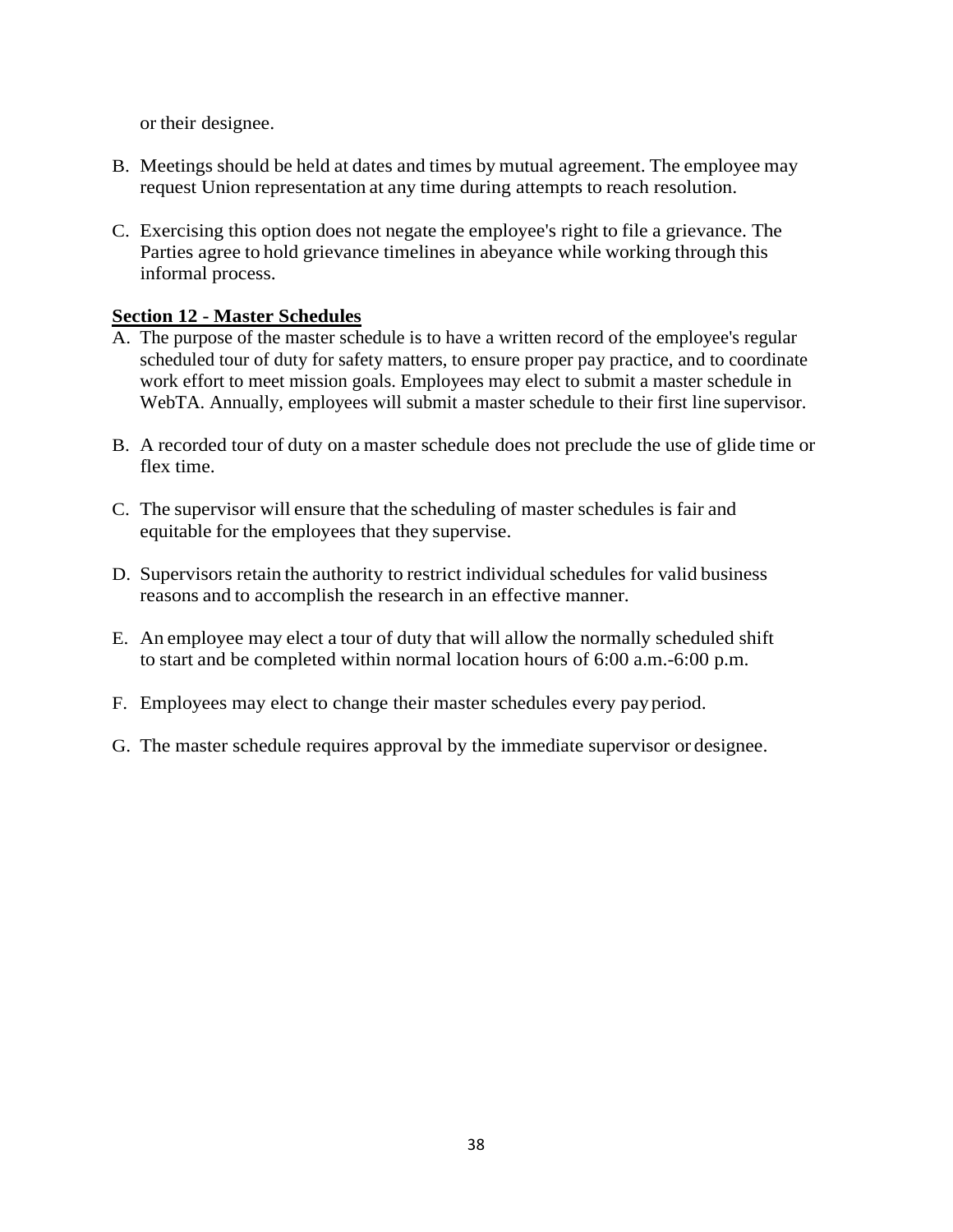## **ARTICLE 11 LEAVE**

## **Section 1 - General**

- A. Employees will accrue and use sick and annual leave in accordance with applicable statutes and the Agreement. When not specified otherwise in this Agreement, Agency directives and policies will be followed.
- B. All leave charges shall be in increments of ¼ hour.
- C. Employees should make requests for leave as far in advance as practical to their immediate supervisor or their designee.
- D. Leave may be requested any time and will only be denied for valid operational needs.
- E. The Agency may exercise flexibility of work scheduling or numbers of required employees on duty to accommodate an employee's need for emergency or unscheduled leave.
- F. Leave will be administered in a fair and equitable manner.

### **Section 2 - Leave Earnings**

- A. Full-time and part-time employees earn leave during each full bi-weekly pay period while in a pay status or in a combination of a pay status and a non-pay status in accordance with 5 CFR, Part 630, Absence and Leave.
- B. A full-time employee in a Leave Without Pay (LWOP) status who reaches an increment of eighty (80) hours of unpaid leave will not accrue leave within that pay period. The running total of eighty (80) hours will reset each year on pay period one (1).

### **Section 3 - Annual Leave**

- A. Annual leave is provided to allow employees extended leave for rest and recreation and to provide periods of time off for personal and emergency purposes.
- B. The use of accrued annual leave is a right of the employee, subject to the right of the employer to approve when leave may be taken.
- C. Normally, the supervisor or designee will reply to the request for leave in a timely fashion. The employee will be responsible for ensuring that leave is recorded in their time and attendance record.
- D. If while on annual leave an employee becomes ill or injured, upon employee request, the annual leave will be changed to sick leave for the time of incapacitation, provided the employee has adequate sick leave to cover the absence.
- E. Employees are advised that the proper leave-approving official is their immediate supervisor or designee.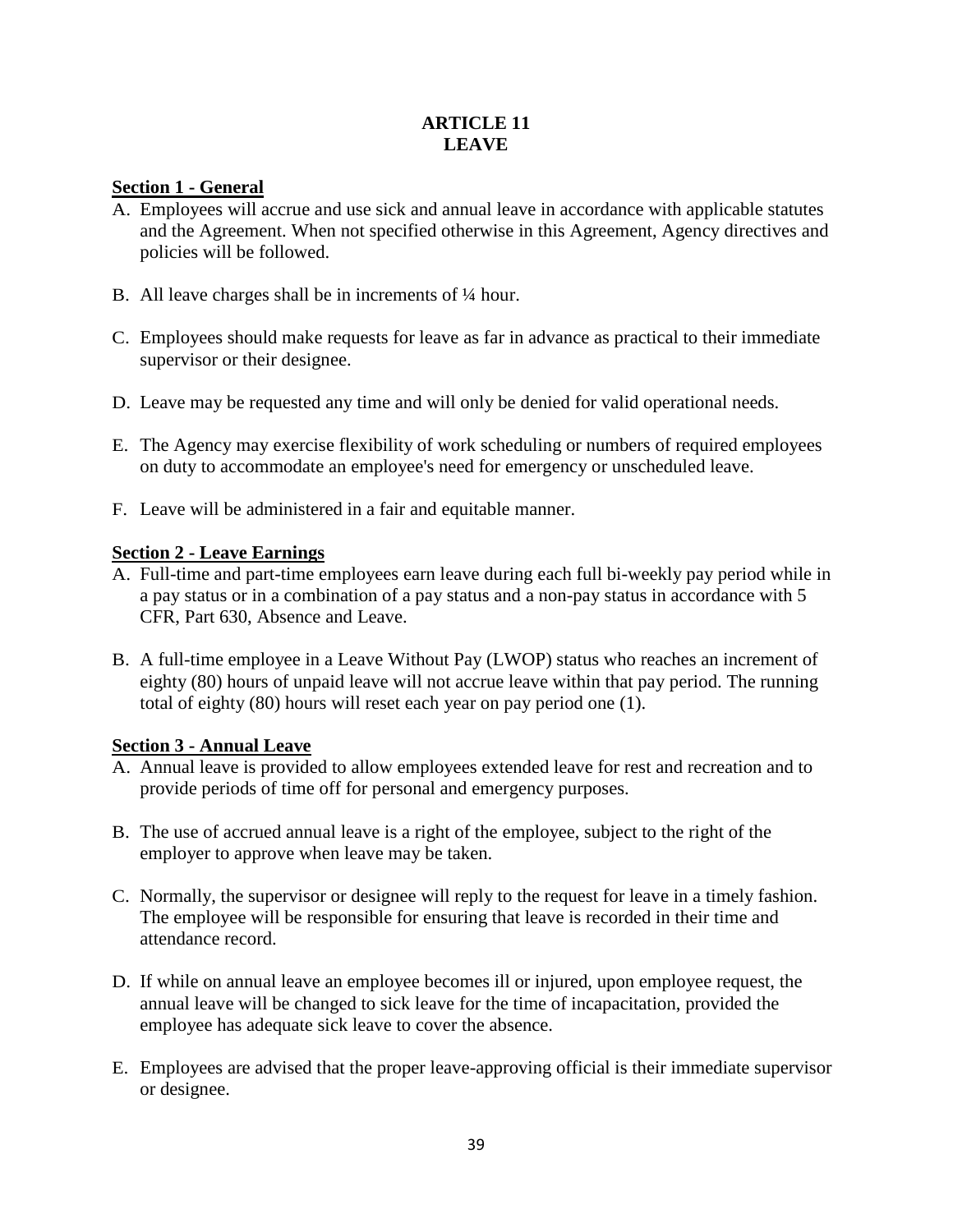- F. Location management will identify the responsible management official who will be accountable for updating the process for requesting leave (including but not limited to unplanned leave) and distributing it to all employees on an annual basis.
- G. Annually, management will notify direct reports of the process to request leave and have leave approved. Examples of methods to request annual leave may include but are not limited to: phone call, email, text messages, WebTA, etc. Alternate methodologies should be considered in the event the primary method is not available.
- H. Restoring forfeited annual leave will be addressed in accordance with ARS P&P, Leave, 402.6 v 2.

## **Section 4 - Unanticipated Annual Leave**

- A. If the need for leave cannot be anticipated, the employee shall, as soon as practicable, contact the immediate supervisor or their designee to request approval of unscheduled leave. The employee will follow established work unit notification procedures in the event the immediate supervisor or their designee is not available.
- B. If an emergency arises during the employee's duty day, the employee will request leave and obtain approval from his/her immediate supervisor, or designee, before leaving the work site.
- C. Employees who fail to follow leave request procedures as required above may be charged Absent without Leave (AWOL). Leave charged to AWOL may later be changed to approved leave (i.e., annual, sick, credit or compensatory leave, LWOP, or excused absence) should the employee provide a legitimate excuse for the absence, see ARS P&P, Leave, 402.6 v 2.

### **Section 5 - Annual Leave for Union Representatives**

An employee who is a steward or other Union official will be granted annual leave or LWOP to attend internal Union functions, during the employee's regular tour of duty, which are not covered by Official Time and Duty Time as set forth in Article 28. Normally, an advanced notice of five (5) work days will be required and leave will be approved subject to workload considerations.

### **Section 6 - Sick Leave**

A. Employees are entitled to use sick leave, in accordance with 5 CFR, 630.401, when they:

- 1. Receive medical, dental, or optical examination or treatment; or
- 2. Are incapacitated for the performance of duties by sickness, injury, pregnancy, or confinement; or
- 3. Are required to give care and attendance to a family member (5 CFR, 630.201 (b)) who is incapacitated due to a medical or mental health condition.
- 4. Make arrangements necessitated by the death of a family member or attends the funeral of a family member.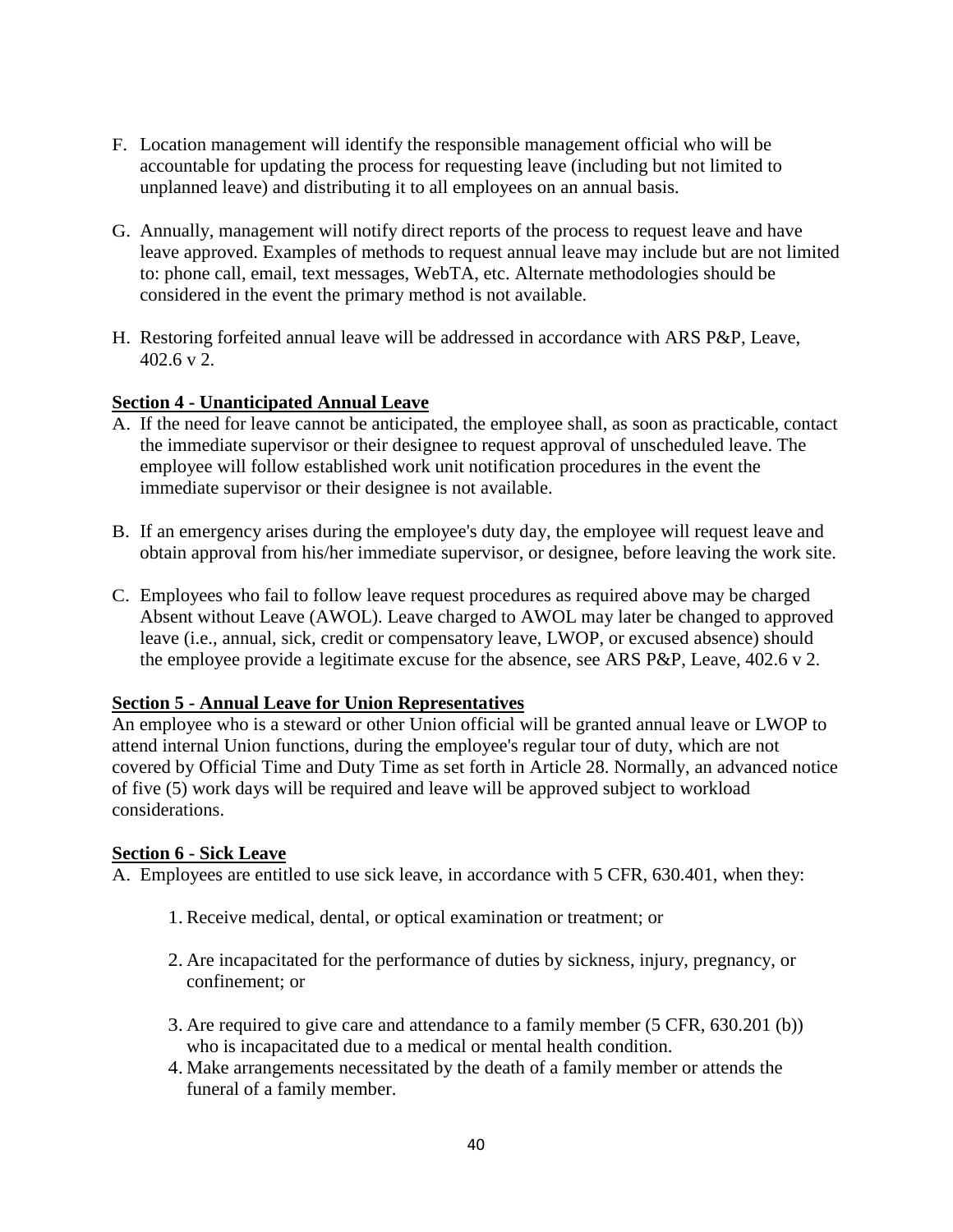- 5. Would, as determined by the health authorities having jurisdiction or by a health care provider, jeopardize the health of others by his or her presence on the job because of exposure to a communicable disease.
- 6. Must be absent from duty for purposes relating to his or her adoption of a child, including appointments with adoption agencies, social workers, and attorneys; court proceedings; required travel; and any other activities necessary to allow the adoption to proceed.
- B. It is the responsibility of an employee who is incapacitated and /or unable to perform their assigned work duties to notify the immediate supervisor or their designee (or to have any responsible person make the notification for the employee) as soon as possible.
- C. Management will notify direct reports of the procedures for calling in sick and distribute it to their respective employees on an annual basis.

Examples of methods to notify the supervisor may include but are not limited to: phone call, email, text messages, WebTA, etc. Alternate methodologies should be considered in the event the primary method is not available.

- D. An employee who expects to be absent for more than one (1) day will inform the supervisor or their designee of the expected date of return to duty and will notify the supervisor of any change. In the case of extended illness, of more than three (3) consecutive work days, daily reports will not be required.
- E. Employees may request temporary modification of their work station or duties for periods as defined in the medical documentation that has been provided. The medical documentation will identify specific restrictions that preclude them from performing full regular duty assignments. Supervisors may provide appropriate limited duty assignments if they are available.

### **Section 7 - Documentation for Sick Leave**

- A. Upon return to duty, employees will be required to furnish administratively acceptable evidence to substantiate utilization of sick leave of five (5) or more consecutive workdays.
- B. An employee requesting annual leave, planned sick leave, or LWOP for periods of illness of five (5) or more consecutive workdays must make an appropriate request. The Agency may place the employee on AWOL pending receipt of the medical certification.
- C. An employee may justify the use of sick leave:
	- 1. By medical documentation from the employee's personal physician or healthcare professional, or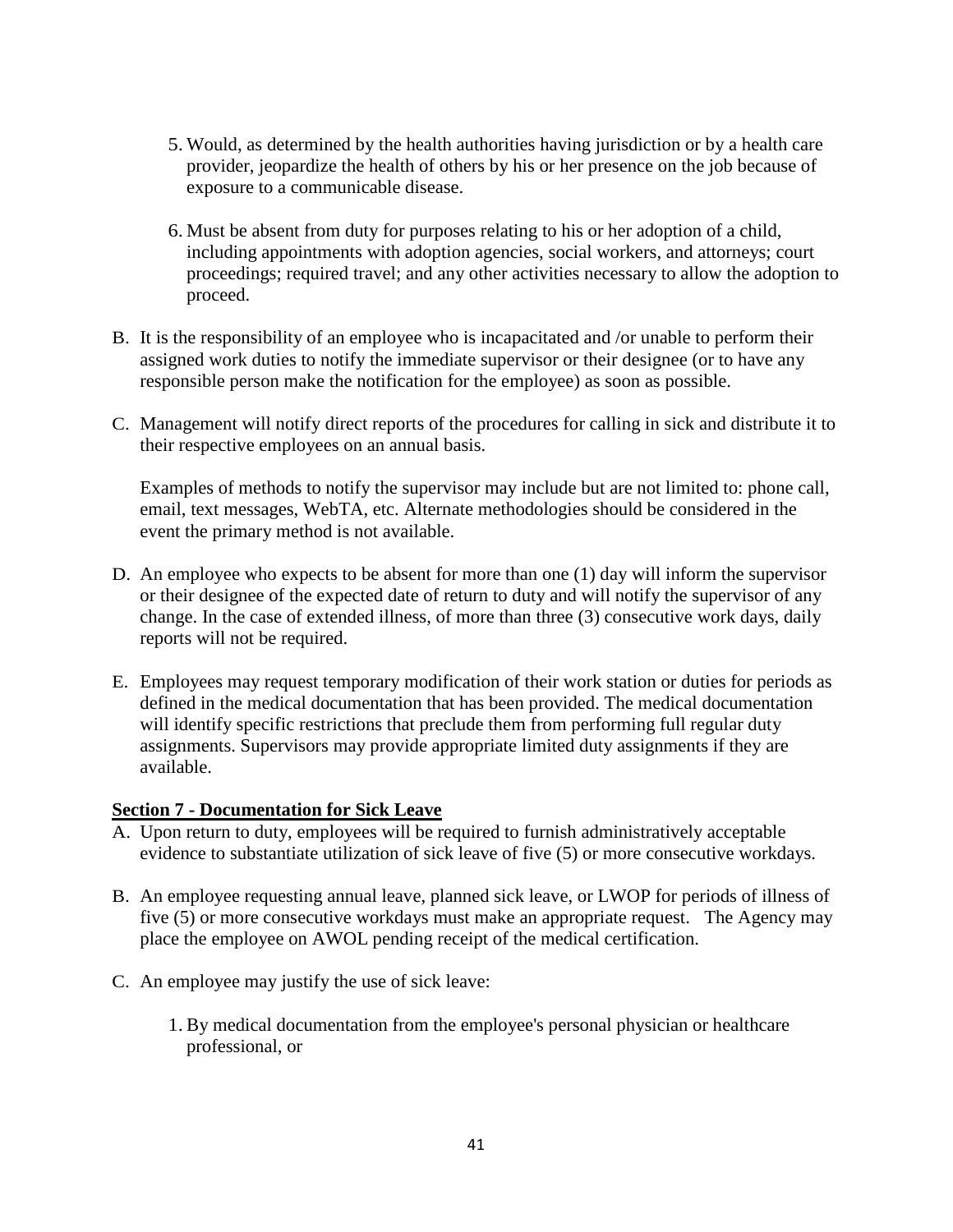- 2. For employees who have approved FMLA: An employee with a chronic medical condition that does not require medical treatment but does result in periodic absences from work will not be required to furnish a physician's certificate on a continuing basis if the employee: (1) is absent three (3) days or less, (2) is not on leave restriction and (3) provides, if requested, an updated valid medical certificate not more frequently that every thirty (30) days but at least annually which clearly states the continuing need for the periodic absences.
- 3. Medical documentation must include a statement that the employee was incapacitated for work, listing date(s) of incapacitation and the employee's ability to return to work with or without restrictions. This will be considered sufficient for medical documentation purposes. This applies to both sick leave of five (5) days or more and documentation for sick leave restriction(s).
- D. Documents regarding employee absence for sick leave purposes are highly sensitive. The supervisor will ensure that they are maintained in a secure and confidential manner. Only those with a business need to know will be privy to such information.

#### **Section 8 - Sick Leave Restriction**

Wherein there is evidence of a pattern of sick leave abuse, a sick leave restriction may be put into place by the supervisor or their designee. The supervisor shall partner with a representative from Personnel and Labor Solutions (PALS) or its successor to ensure appropriateness of the sick leave restriction. Use of sick leave for valid reasons shall not be considered a pattern of abuse.

Examples of sick leave abuse may be, but not limited to:

- 1. Extension of weekends
- 2. Extension of leave
- 3. Consistent call offs on specific days, i.e.) Mondays and Fridays
- 4. Extension of Holidays

Where there is reason to believe that an employee is abusing the sick leave entitlement, the following will apply:

- 1. The employee shall be advised in writing of the possibility of future medical certification requirements or other actions should the abuse continue. This does not preclude the supervisor from discussing perceived abuse of sick leave.
- 2. If the abuse continues, the employee may be required to furnish a medical certification for each sick leave application.
- 3. During the course of the leave restriction, typically a ninety (90) day period, and upon serving at least 50% of the time on the restriction, the employee may once per calendar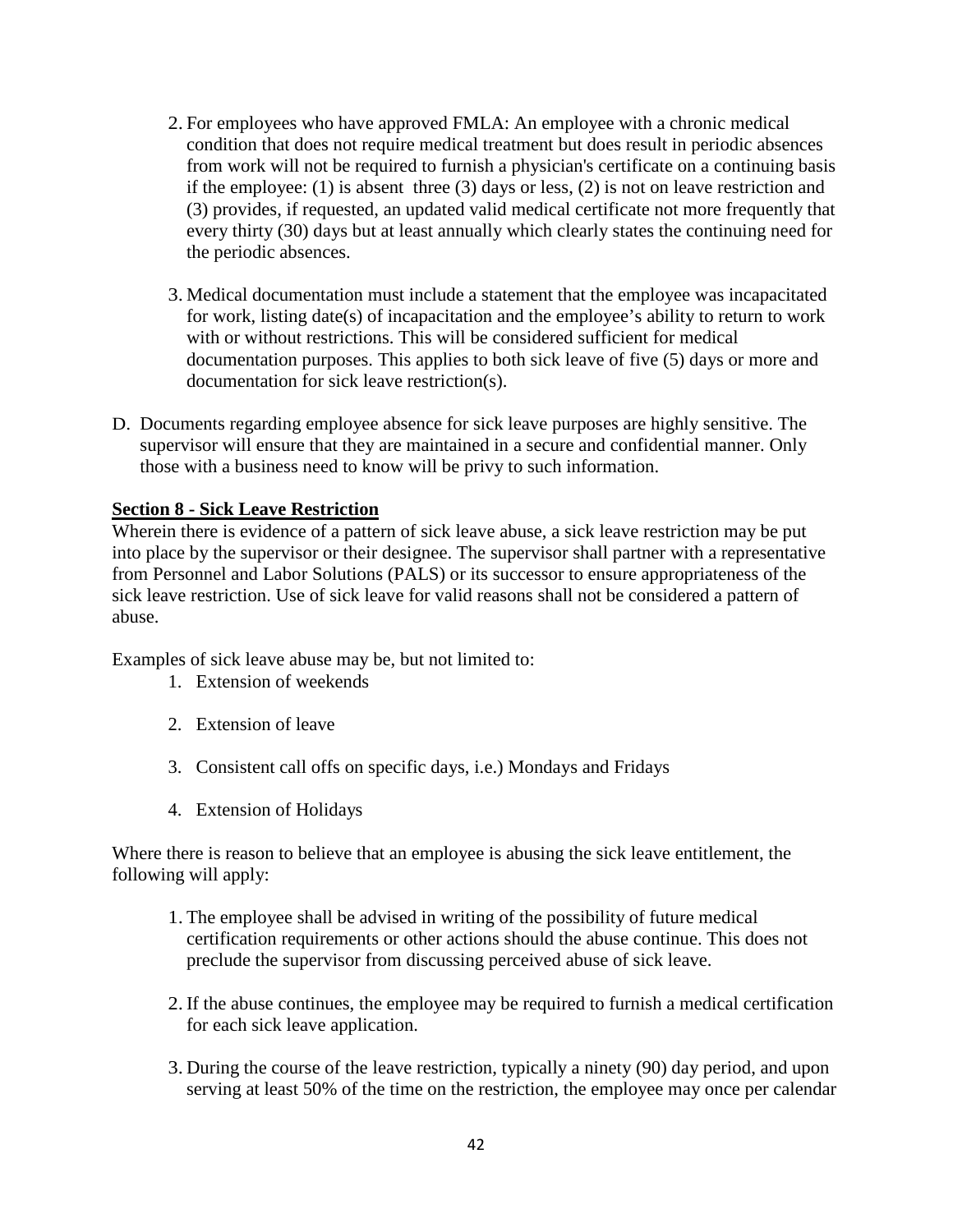month, request the supervisor evaluate and consider holding in abeyance the remainder of the time to be served on the leave restriction.

- 4. If the employee fails to maintain the desired improvement during the course of the original time period specified in the leave restriction letter, the supervisor will reinstate the leave restriction letter with an adjusted end date. After reinstatement of the sick leave restriction the period will be ninety (90) days. However, the supervisor will have discretion to extend or reduce the restriction period based on employee behavior. If the letter of leave restriction is reinstated, there will be no further review during the life of the letter.
- 5. Sick leave restriction documentation does not become part of the employee's eOPF.

# **Section 9 - Advanced Sick/Annual Leave**

- A. Employees who are incapacitated for the performance of duties because of serious health condition, disability, or ailment may request advance sick leave not to exceed two hundred forty (240) hours. Two hundred forty (240) hours of sick leave is the maximum number of hours that may be advanced to an employee with a medical emergency related to the adoption of a child, for family care or to care for a family member with a serious health condition. Sick leave will not be advanced just because an employee has exhausted his/her sick leave. The advancement of sick leave is at the discretion of the supervisor.
- B. Credit hours and annual leave may be used to liquidate advanced annual or advanced sick leave.
- C. Requests for advanced sick leave will be considered in accordance with governing regulations and for periods of absence that will be for more than three (3) consecutive days when all of the following conditions are met:
	- 1. The employee is eligible to earn sick leave;
	- 2. The employee's request does not exceed two hundred forty (240) hours, or for temporary employees only the amount to be earned during the period of temporary employment if appropriate;
	- 3. There is no reason to believe the employee will not return to work after having used the leave;
	- 4. The employee has provided acceptable medical documentation of the need for advanced sick leave.

### **Section 10 - Advance Annual Leave**

A. An employee with an appointment of greater than ninety (90) days or longer, and who is not intermittent may be advanced annual leave in accordance with their employment appointment and leave will accrue up to the end of the leave year. However, advanced annual leave may not be granted to a temporary employee beyond the date set for the expiration of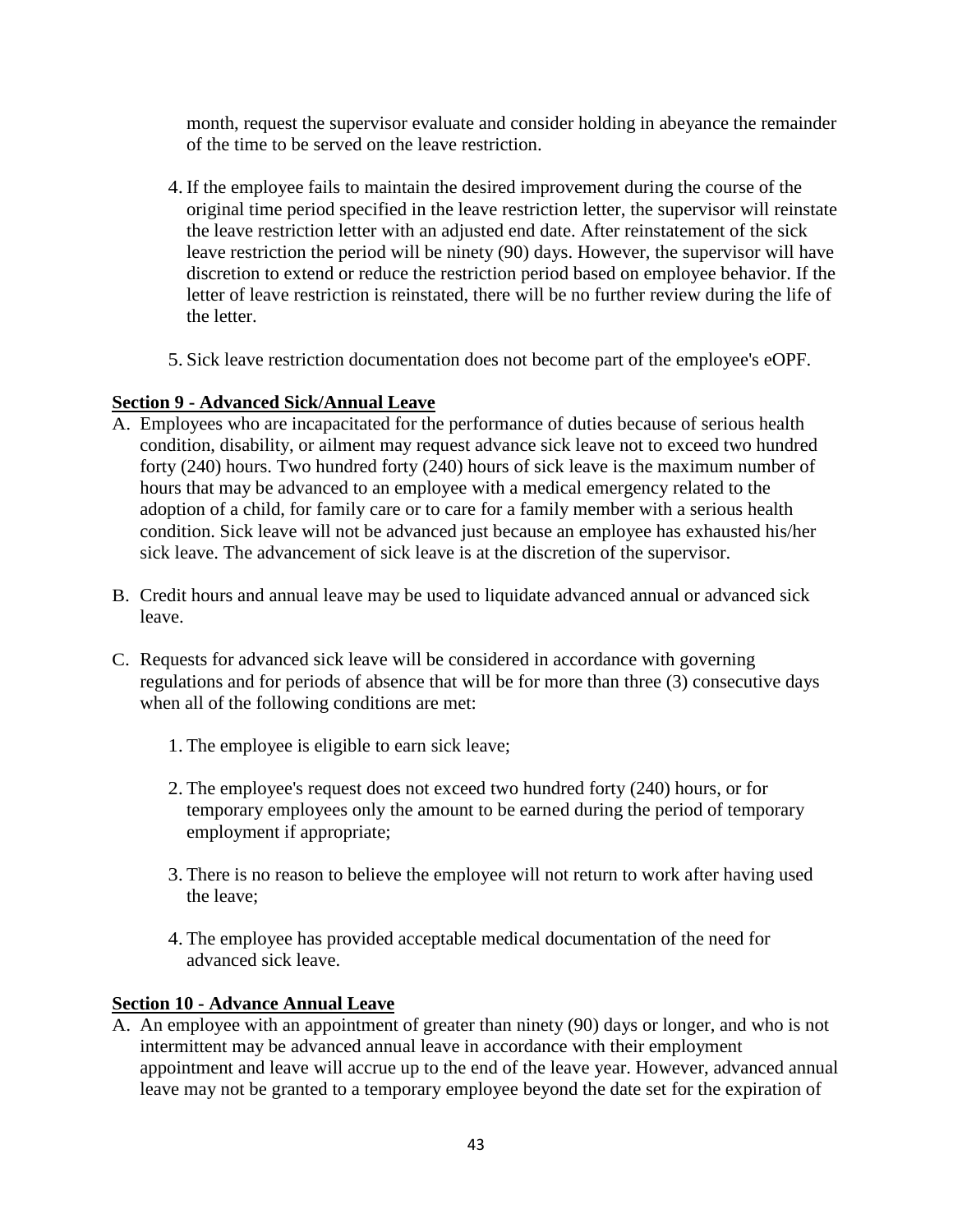the employee's temporary appointment or to any employee if there is a likelihood that the employee will retire, be separated, or resign from the Agency before the date the employee will have earned the leave. Upon separation, employees must repay the balance of any remaining advanced annual and sick leave, unless resigning due to exceptions, as listed in regulation or:

- 1. Death;
- 2. Disability retirement;
- 3. Entrance into military service with reemployment rights; or
- 4. Resignation or separation because of disability which, according to medical certification, prevents the employee from return to or continuing employment.
- B. Advanced sick leave may be combined with annual leave when necessary to cover one continuous period of absence.
- C. It is agreed that advance leave, including both sick and annual, will be fairly and equitably administered on a case-by-case basis.
- D. Denials of requests for advanced leave must be conveyed to the employee promptly and must contain a specific explanation of the reasons for the denial.
- E. The employee will be required to pay back the advanced leave in accordance with current and subsequent regulation, Departmental and Agency policies.

### **Section 11 - Leave for Family Purposes**

- A. Family and Medical Leave Act (FMLA) The Agency will adhere to the Government-wide regulations for FMLA.
	- 1. Maternity and Paternity Leave
		- a. Under the Family Medical Leave Act, bargaining unit employees are entitled to twelve (12) weeks of LWOP during any twelve (12) month period for the following reasons:
			- i Birth of a son or daughter and the care of such son or daughter,
			- ii Placement of a son or daughter for adoption or foster care.
	- 2. Other Family Leave

Under the Family Medical Leave Act (FMLA),bargaining unit employees are entitled to twelve (12) weeks of LWOP during any twelve (12) month period for one or more of the following reasons: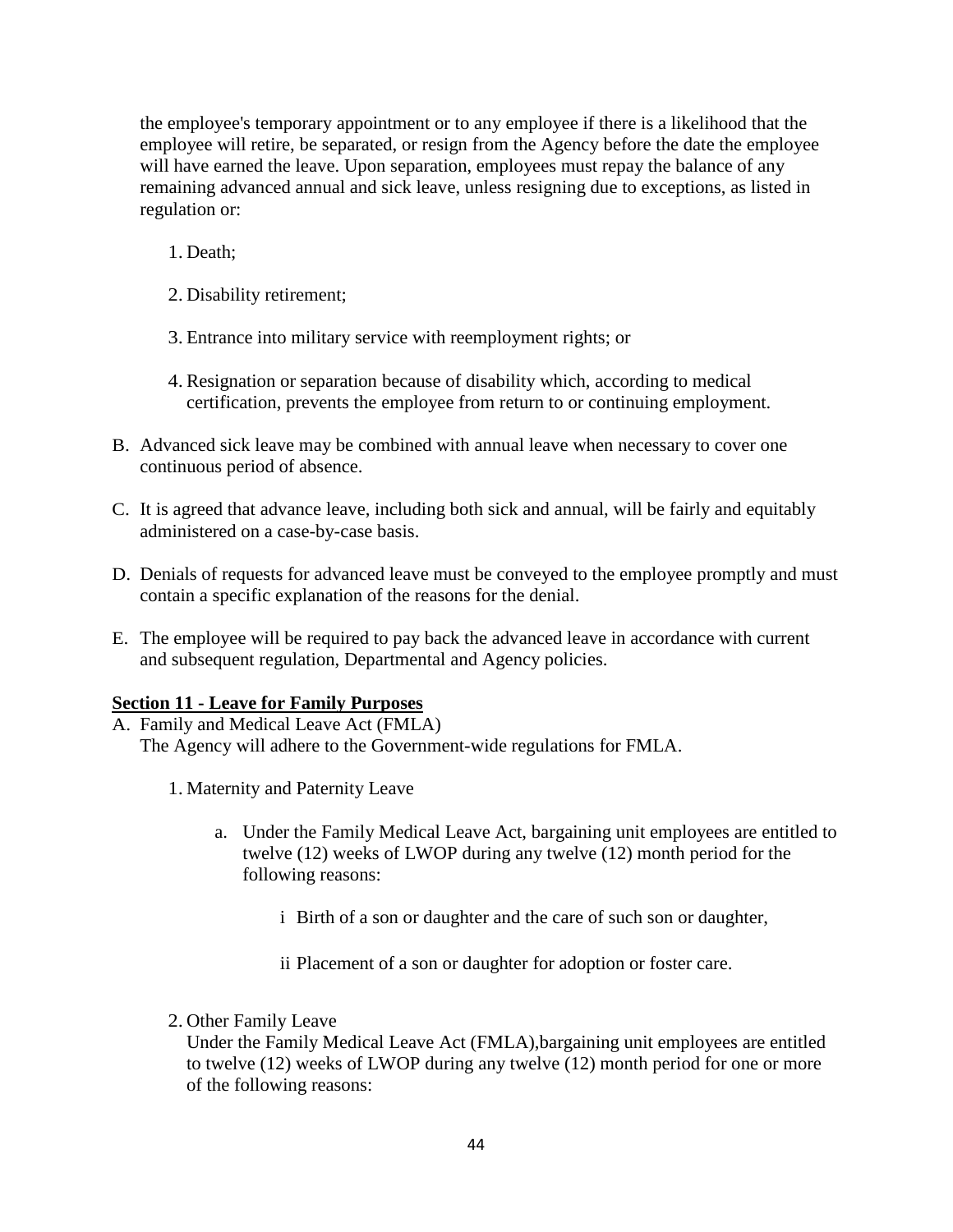a. The care of a family member of the employee with a serious health condition. Family member is defined as:

i Spouse, and

ii Sons and daughters,

iiiParents of the employee

- b. A serious health condition of the employee that makes the employee unable to perform the functions of the position of such employee.
- c. Any qualifying exigency arising out of the fact the employee's spouse, son, daughter, or parent is a covered military member on covered active duty (or has been notified of an impending call or order to covered active duty) in the Armed Forces.

Note: The employee may elect to substitute annual leave and/or sick leave for unpaid family or medical leave for any part of the applicable period consistent with governing laws and regulations. Employees may also combine annual leave and/or sick leave with unpaid family or medical leave for any period of approved leave. An employee may not retroactively substitute paid time off for unpaid family and medical leave.

Employees are not required to invoke FMLA to manage family and medical absences. For example, full-time employees could use 8 weeks of sick leave, annual leave, and/or LWOP for family and medical reasons and then invoke an additional 12 weeks of FMLA leave.

### B. Family Friendly Leave (FFL) Under 5 C.F.R. §630.401, employees are entitled to use sick leave to provide care for:

- 1. Spouse, and parents thereof:
- 2. Children including adopted children, and spouses thereof;
- 3. Parents, and spouses thereof;
- 4. Brothers, sisters, and spouses thereof;
- 5. Grandparents and grandchildren, and spouses thereof;
- 6. Domestic partner and parents thereof, including domestic partners of any individual in paragraphs (2) through (5) of this definition; and,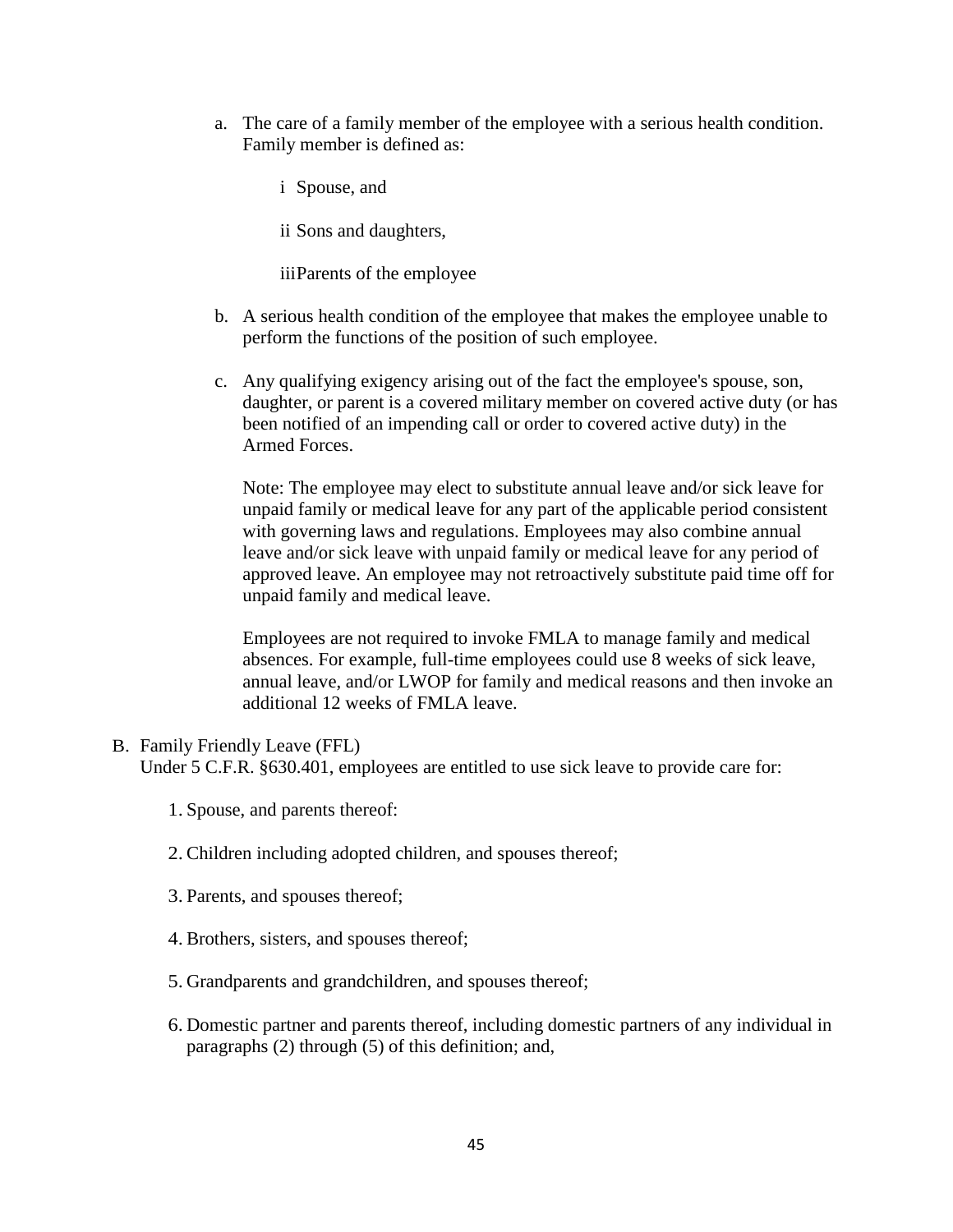- 7. Any individual related by blood or affinity whose close association with the employee is the equivalent of a family relationship.
- C. Notice of Leave
	- 1. The employee will make an appropriate request for use of FMLA and/or FFL in accordance with Government wide regulation.
	- 2. When the need for unpaid FMLA is foreseeable and the employee fails to give thirty (30) day notice with no reasonable excuse for the delay of notification, the Agency may delay the taking of family and medical unpaid leave until at least thirty (30) days after the date the employee provides notice of his/her need for family and medical leave.

### D. Medical Certification

An employee shall provide written medical certification to the Agency in a timely manner. The written medical certification shall include:

- 1. The date the serious health condition commenced.
- 2. The probable duration of the serious health condition.
- 3. The appropriate medical facts within the knowledge of the health care provider regarding the serious health condition including a statement as to the incapacitation, examination, or treatment, and likely duration of condition, may be required.
- 4. A statement that the employee is unable to perform the functions of his/her position.

The Agency shall not require any personal or confidential information in the written medical certification other than what is required by regulation.

If the Agency doubts the validity of medical records it can require a second and third (and final) opinion at the Agency's expense (5 U.S.C., 6383).

- E. "Health Care Provider" is defined as any of the following individuals:
	- 1. A licensed Doctor of Medicine or Doctor of Osteopathy or a physician who is serving on active duty in the uniformed services and is designated by the uniformed service to conduct examinations under this subpart;
	- 2. Any health care provider recognized by the Federal Employees Health Benefits Program or who is licensed or certified under Federal or State law to provide the service in question;
	- 3. A health care provider as defined in paragraph (2) of this definition who practices in a country other than the United States, who is authorized to practice in accordance with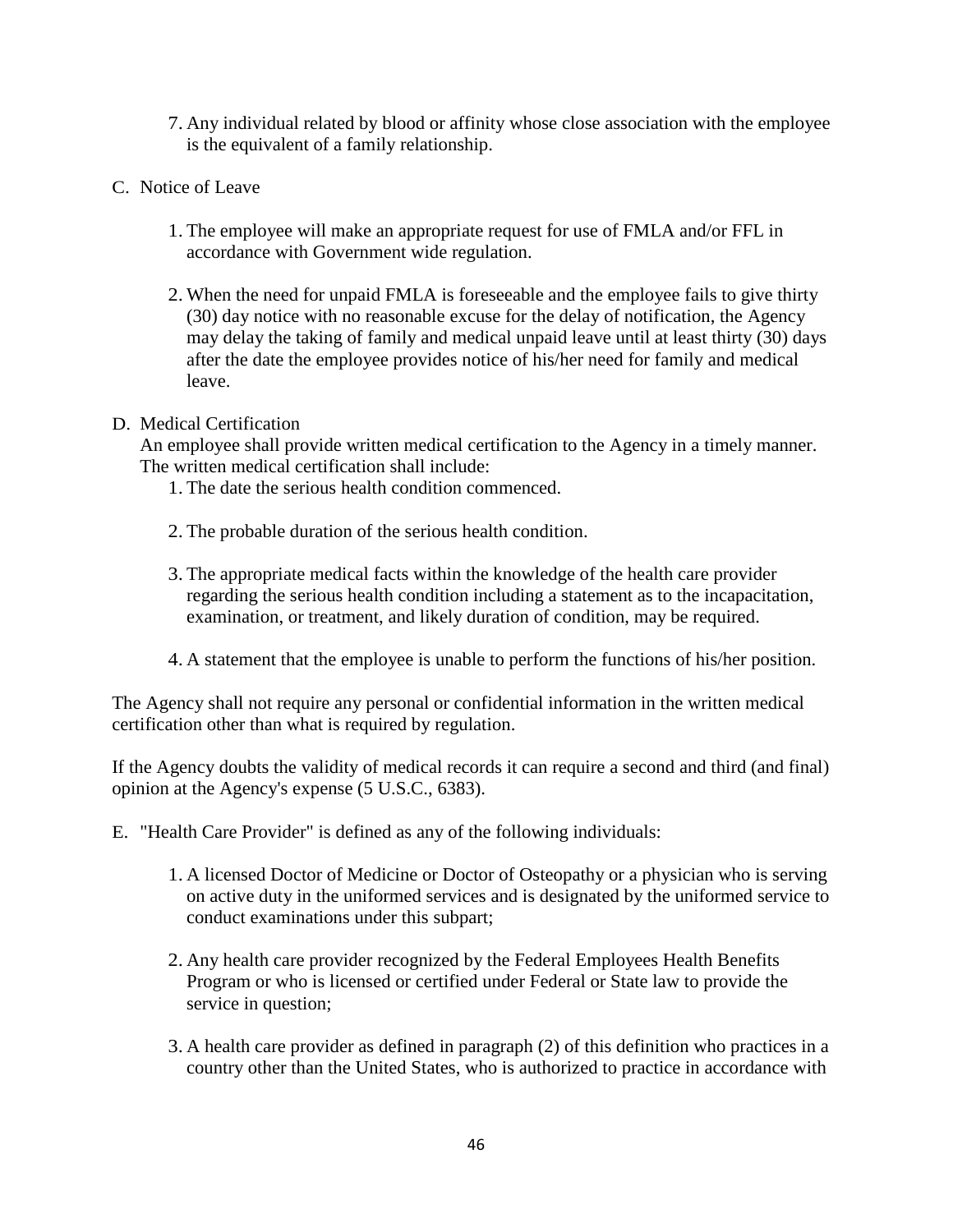the laws of that country, and who is performing within the scope of his or her practice as defined under such law;

- 4. A Christian Science practitioner listed with the First Church of Christ, Scientist, in Boston, Massachusetts; or
- 5. A Native American, including an Eskimo, Aleut, and Native Hawaiian, who is recognized as a traditional healing practitioner by native traditional religious leaders who practices traditional healing methods as believed, expressed, and exercised in Indian religions of the American Indian, Eskimo, Aleut, and Native Hawaiians, consistent with Public Law 95-314, August 11, 1978 (92 Stat. 469), as amended by Public Law 103-344, October 6, 1994 (108 Stat. 3125).

If the employee is unable to provide the requested medical certification before leave begins or the Agency questions the validity of the original certification provided by the employee and the medical treatment requires the leave to begin, the Agency shall grant provisional leave pending final written medical certification.

### F. Medical Recertification

The employee may be required to provide an updated certification during the leave period under FMLA,

- 1. If the medical condition(s) has changed, or
- 2. The leave is not consistent with the information provided on the medical documentation.

The Agency may require subsequent medical recertification in accordance with law, statute or government-wide regulation.

An employee eligible under the Agency's Family Medical Leave Program may request to participate in the Telework Program.

### **Section 12 - Protection of Employment and Benefits**

- A. Upon return from FMLA, the employee will be restored to the same position as occupied before the leave or to an equivalent position with equivalent benefits, pay, status, and other terms and conditions of employment.
- B. When an employee requests leave under the Agency's Family Medical Leave Program, the Agency will provide guidance concerning the employee's rights and obligations under the program.
- C. Under FMLA, an employee who meets the criteria for leave and has complied with the requirements under this section may not be denied leave, consistent with all applicable rules governing annual leave, sick leave, or LWOP as appropriate.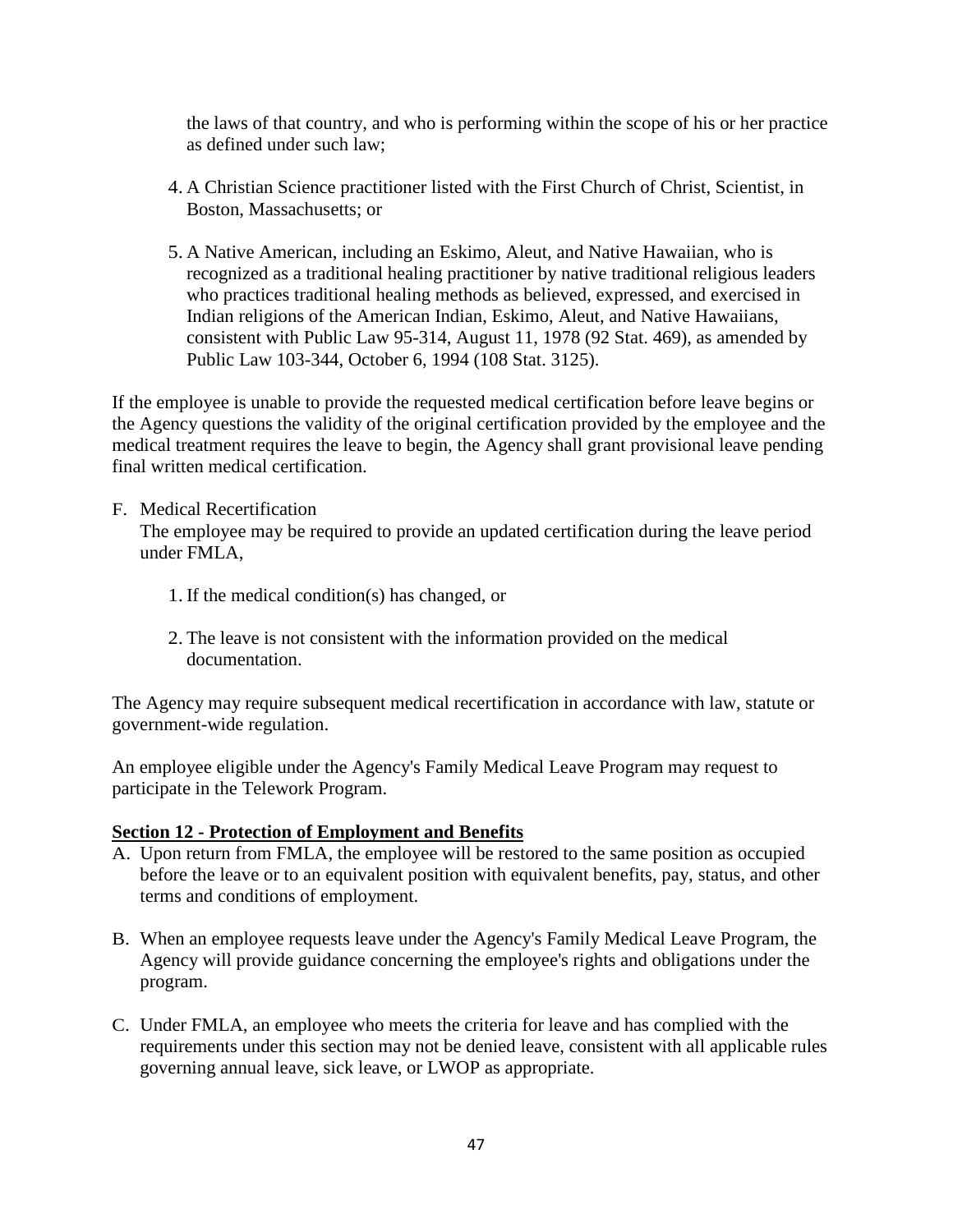D. An employee enrolled in a health benefits plan, who is placed in a LWOP status may continue his or her health benefits enrollment while in the LWOP status but is responsible to arrange through the appropriate channels to pay the contributions into the Employees Health Benefits Fund. The Employer will continue to pay their portion of health and life insurance, if applicable, according to legal and regulatory requirements.

### **Section 13 - Employee Absences for Court or Court-Related Services**

- A. Except as otherwise modified by applicable law, government-wide regulations or other outside authority binding on the Agency, an employee summoned or subpoenaed in connection with a judicial proceeding by a court or other authority responsible for the conduct of that proceeding shall be authorized to attend the judicial proceeding without charge to leave or loss of employee salary in the following instances:
	- 1. For jury duty.
	- 2. To appear as a witness on behalf of the Federal, District of Columbia, state, or local government.
	- 3. To appear as a witness on behalf of a private party in an official and job-related capacity or to produce official records.
	- 4. "Expense money" may be retained by the employee; "fees for services rendered" must be submitted to the appropriate financial office.
	- 5. It is agreed that days off and/or schedules will not be changed to avoid granting absence for court or court-related services.
- B. An employee who is granted court leave and is excused or released by the court for any day or substantial portion of a day is expected to return to the employee's regular duties except when:
	- 1. Only a small portion of the work day would be involved and thus no appreciable amount of service would be rendered.
	- 2. The distance from the court to the place of duty is such that this would be an unreasonable requirement.
	- 3. The regular tour of duty occurs at night.

### **Section 14 - Leave Without Pay (LWOP)**

- A. LWOP may be requested and considered for approval in the same manner and for the same purposes as annual leave and sick leave.
- B. Employees may request LWOP for educational purposes.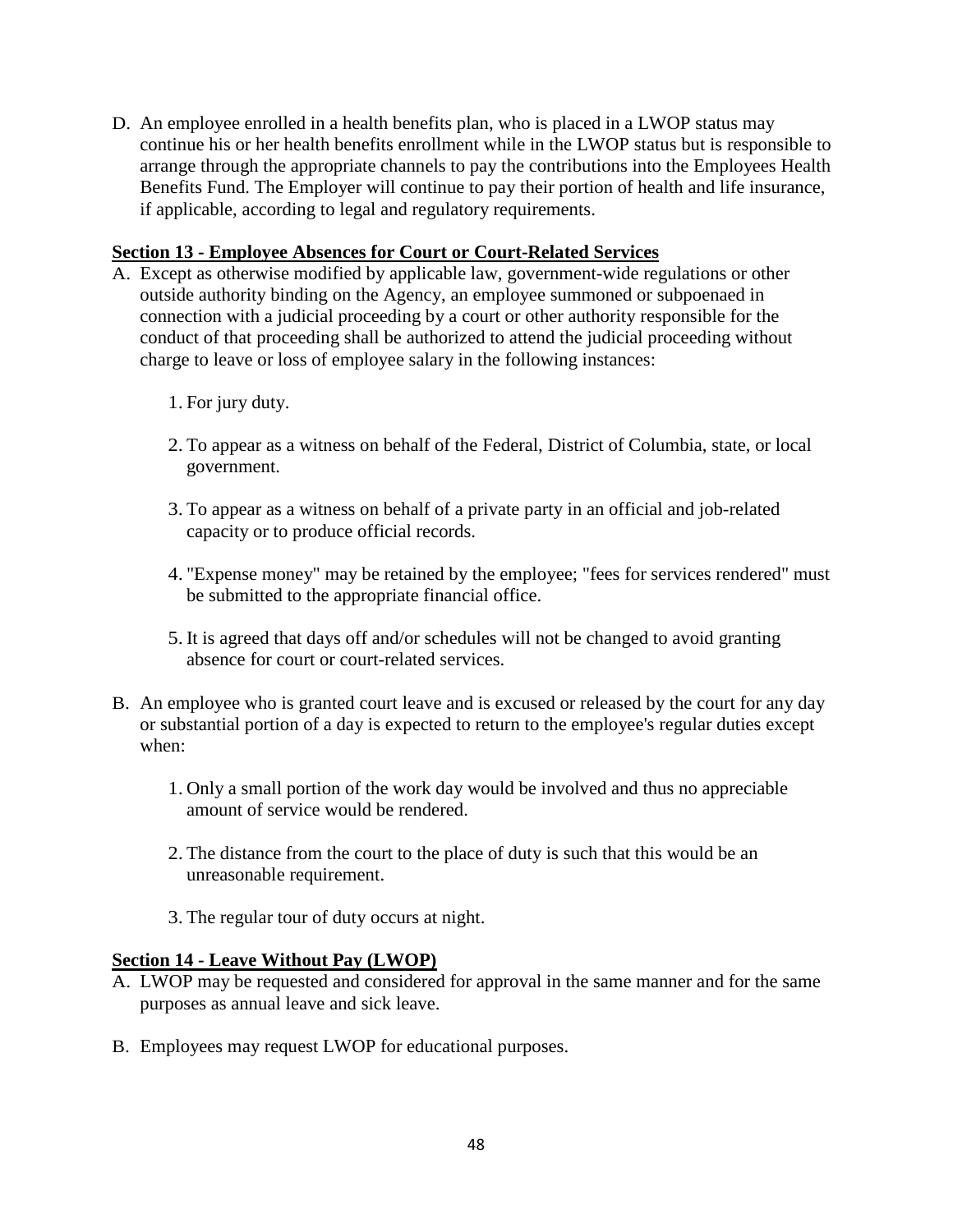- C. LWOP is granted at the discretion of management. Management does not have the discretion to deny leave in the following cases:
	- 1. When a disabled veteran requests LWOP for medical treatment;
	- 2. When requested by a reservist or National Guard member for military duties in accordance with appropriate military orders. Employees may request such leave after their military leave has been exhausted (38 U.S.C., Section 4316(d));
	- 3. When requested by an employee who has suffered an incapacitating job- related injury or illness and is waiting adjudication of a claim for employee compensation by the Office of Workers' Compensation Program; or
	- 4. When an employee makes a request under the Family and Medical Leave Act and meets the criteria for that program.
- D. Upon written request from the appropriate Union office, an employee may be granted LWOP to engage in Union activities on the national, district or local level, to work in programs sponsored by the Union or the AFL-CIO. Such requests will be referred to the appropriate management official. Such employees shall continue to accrue benefits in accordance with applicable OPM regulations. LWOP for this purpose is limited to one (1) year but may be extended or renewed upon proper application
- E. Upon return to duty after a period of LWOP, management will restore the employee to a similar position at the same grade and pay.

## **Section 15 - Religious Compensatory Time**

- A. An employee whose personal religious beliefs require abstention from work during certain periods of time may elect to engage in credit or compensatory time work to compensate for time lost for meeting those religious requirements.
- B. To the extent that such modifications in work schedules do not interfere with the efficient accomplishment of the Agency's mission, the Agency shall in each instance, afford the employee the opportunity to work compensatory time. The Agency shall in each instance grant compensatory time off to an employee requesting such time off for specific religious observances and when the employee's personal religious beliefs require that the employee abstain from work.
- C. For the purpose stated in paragraph B of this section, the employee may work such compensatory time before or after the granting of compensatory time off. Advanced compensatory time off should be repaid with the appropriate amount of compensatory overtime work within a reasonable amount of time, not to exceed the end of the leave year. Compensatory time shall be credited on an hour-for-hour basis or authorized fractions thereof. Appropriate records will be kept of compensatory time earned and used.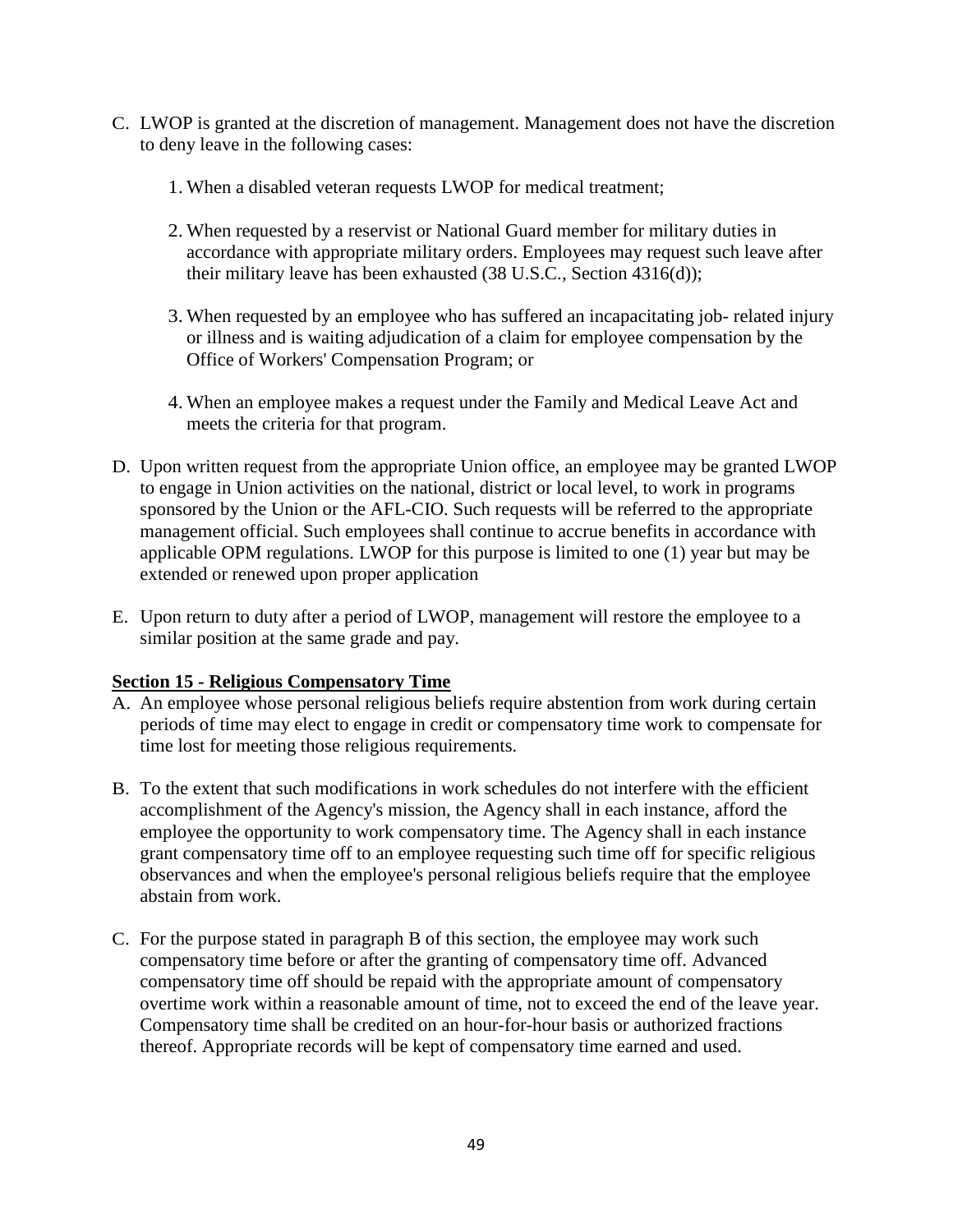D. If the employee is separated or transferred before using the time set aside for a religious observance any hours not used must be paid at the employee's rate of basic pay in effect when the extra hours of work were performed. Any religious compensatory time used and not repaid will be charged to the employee at the same rate.

## **Section 16 - Military Leave**

- A. In accordance with law and regulations, full-time permanent and part-time permanent employees who are members of the National Guard or the Armed Forces Reserves are entitled to fifteen (15) calendar days of regular military leave in a fiscal year for active duty or active duty for training.
- B. For part-time employees, military leave is prorated based on the number of hours in the employee's work week.
- C. Employees who do not use the entire fifteen (15) days can carry any unused military leave (not to exceed fifteen (15) days) over to the next fiscal year. Military leave may never exceed thirty (30) days in any one (1) calendar year.
- D. Regular military leave is charged in increments of one (1) hour. Non-workdays falling at the beginning or end of military leave are not included in the period of military leave.
- E. Management will take into consideration the schedules of employees who work off-tours and will, when possible, arrange schedules to allow such employees to have scheduled days off immediately preceding and following the required military leave.

### **Section 17 - Voluntary Leave Transfer Program**

- A. The Agency will continue to use the Leave Transfer Program as designated in the current Agency Directives and Policies and as authorized by 5 CFR, 630 Subpart I.
- B. Employees are entitled to donate and receive leave for medical emergencies.

### **Section 18 - Leave for Bereavement**

- A. Upon request, subject to any documentation requirements, leave-approving officials shall approve sick leave for employees to mourn the death of the following family members:
	- 1. Spouse, and parents thereof;
	- 2. Children including adopted children, and spouses thereof;
	- 3. Parents, and spouses thereof;
	- 4. Brothers, sisters, and spouses thereof;
	- 5. Grandparents and grandchildren, and spouses thereof;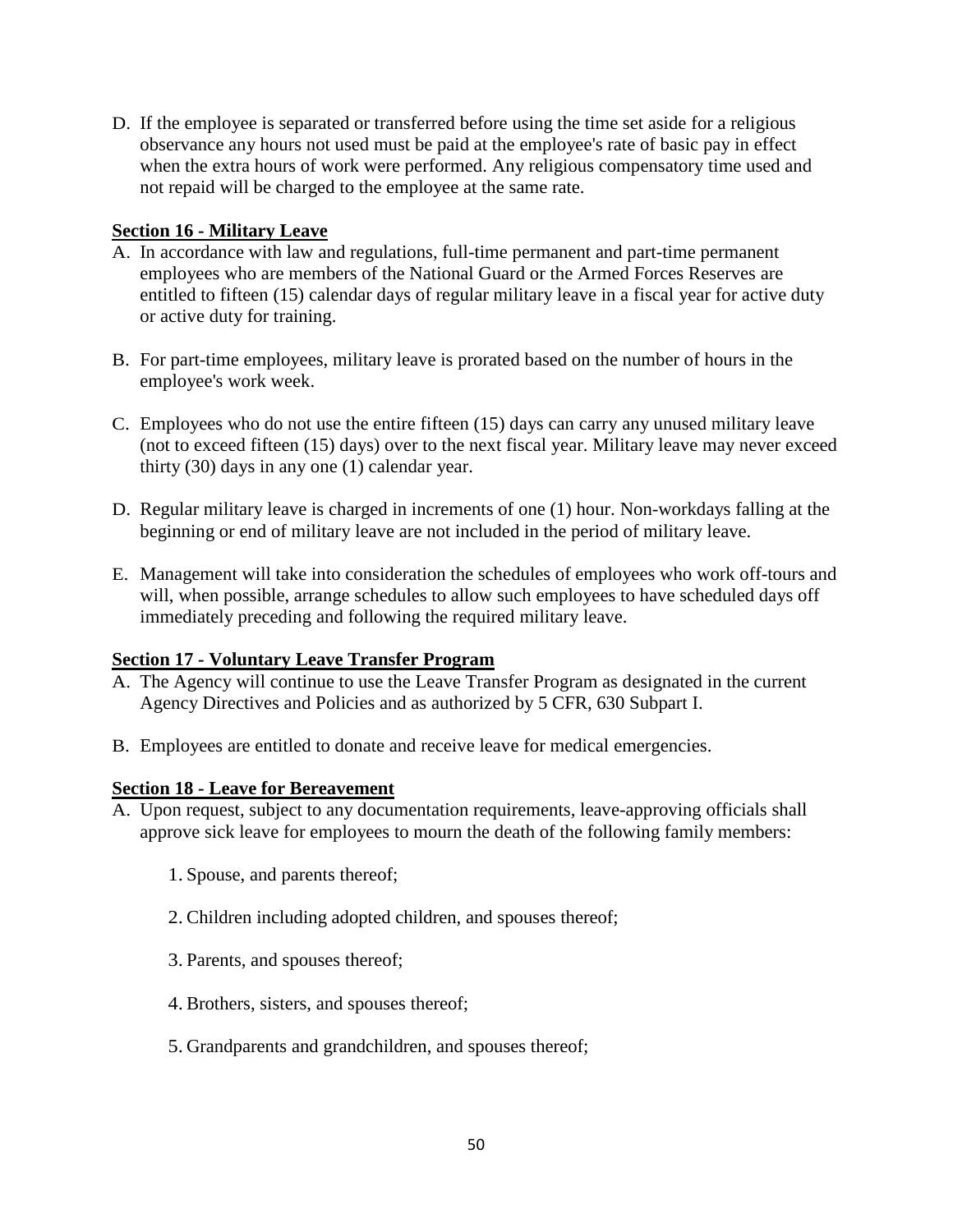- 6. Domestic partner and parents thereof, including domestic partners of any individual in paragraphs (2) through (5) of this definition; and,
- 7. Any individual related by blood or affinity whose close association with the employee is the equivalent of a family relationship.
- B. Additional leave (annual leave, and/or LWOP) can be requested for family care and bereavement needs not covered by sick leave.
- C. The supervisor has discretion to require documentation (e.g., obituary, death certificate) prior to final approval of bereavement leave. However, this documentation will normally be required only in unusual circumstances.

## **Section 19 - Administrative Leave**

- A. Administrative leave is absence from assigned duties without charge to leave or loss of pay, The Parties agree that excused absence may be granted for activities which are in the government's interest. The employee will be required to have supervisory approval prior to leaving or being absent from the workplace.
- B. Employees will be granted up to four (4) hours of administrative leave to donate blood. Time spent donating blood and in necessary travel for such purposes shall also be administrative leave.
- C. When a donor is paid for donating blood by the blood collecting organization, the employee is required to take some type of leave (other than sick leave) for any period of absence resulting from the blood donation.
- D. Upon request, subject to certification by a physician, leave-approving officials shall approve administrative leave for employees who serve as living donors for bone marrow, organ, and tissue donation and transplantation. The use of administrative leave can cover time off for activities such as donor screening, the actual medical procedure, and recovery time. Leaveapproving officials shall approve:
	- 1. Employees may use up to seven (7) days of paid leave each calendar year, in addition to annual and sick leave, to serve as a living bone marrow donor,
	- 2. Employees may use up to thirty (30) days of paid leave each year, in addition to annual and sick leave, to serve as an organ donor.
- E. The Parties agree that the above reasons for granting administrative leave are not all inclusive, DR 4060-630-002, Leave Administration, and that there may be other situations supporting a request for the granting of such leave. Such requests shall be considered based on the reasons presented at the time. The employer may require documentation as appropriate to support the reasons for and/or the duration of such administrative leave requests.
- F. Any changes in policy will be subject to Union notification and negotiations as required.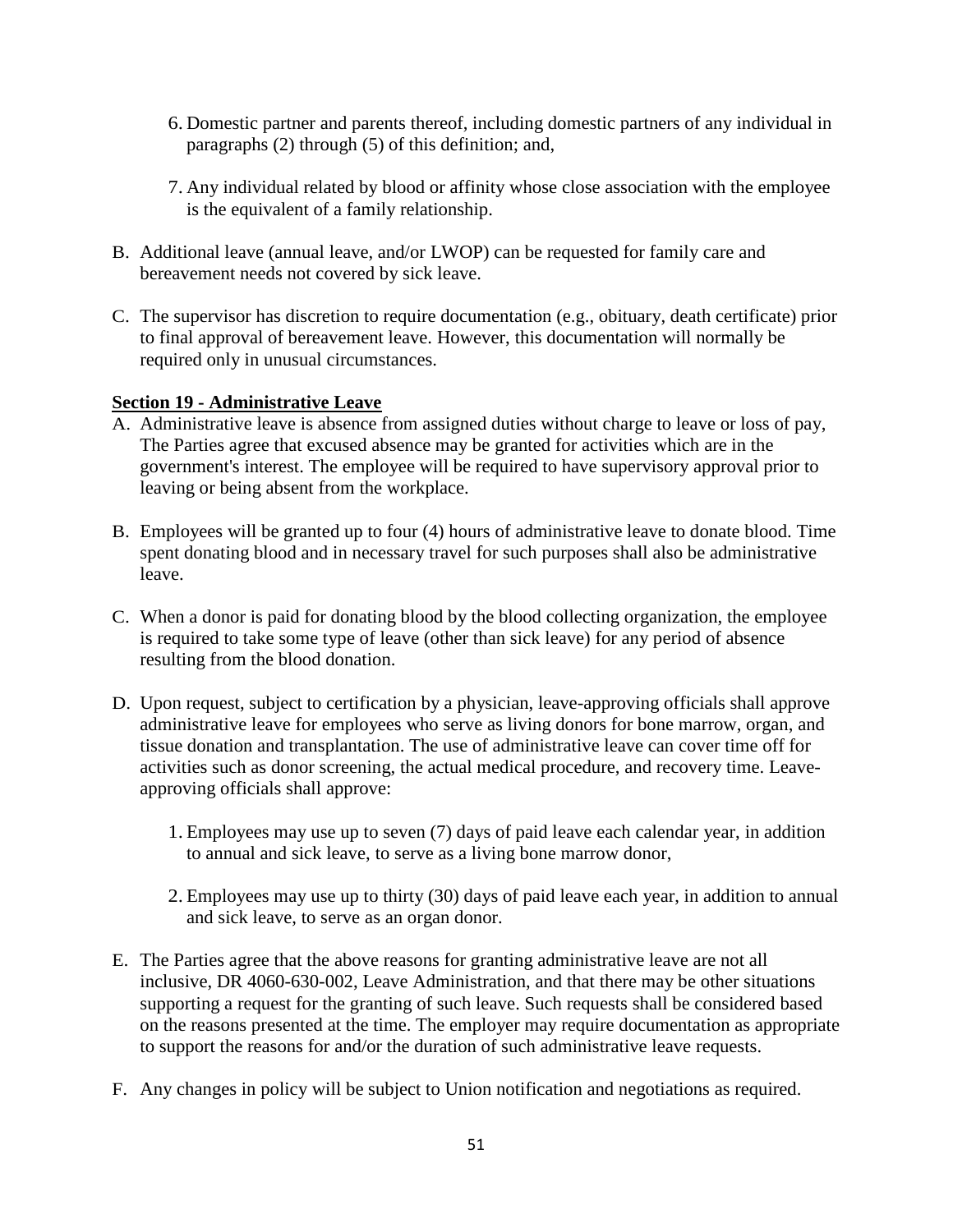### **ARTICLE 12 POSITION DESCRIPTIONS (PDs)**

### **Section 1 - General**

- A. Each position covered by this agreement that is established or changed must be accurately described in writing and classified to the proper occupational title, series, bargaining unit status code, and grade.
- B. All PDs must clearly and concisely state the major and significant duties, responsibilities, and supervisory relationships of the position.
- C. Employees will have access to a current, accurate copy of their PD (e.g., eOPF).
- D. PDs will be kept current and accurate, and positions will be classified properly. Management- directed changes to a PD will be incorporated in the PD to assure that the position is correctly classified/graded to the proper title, series, and grade. Incidental changes may be made in the form of pen and ink notations on the PD; the BUE will be informed of the changes. The Union will be provided copies of, or access to, updated or current PDs upon request.
- E. In accordance with regulation, the Agency has the right to assign work that is not in the PD; however, assigned work should be within the scope of education and training of the employee. If that work occurs on a regular and reoccurring basis, the PD must be revised to accurately reflect the job duties.
- F. Employees dissatisfied with the classification of their positions should first discuss the problem with their supervisors. If a supervisor is unable to resolve the issue to the employee's satisfaction, the employee can discuss the matter with the local Human Resources staff member who will explain the basis for the classification/job grading.
- G. Upon request, the Union will have access to the evaluation report, if available, organizational and functional charts, and other pertinent information directly related to the classification of the position. This informal classification review process should be completed in a reasonable period of time. If the employee is unsatisfied with the outcome of the informal review, the employee may ask the supervisor to forward a request for a desk audit to the Agency.
- H. If/when a desk audit is conducted by the Agency, the desk audit will normally be completed in ninety (90) days from the employee's request. This time frame may be extended by mutual agreement.
- I. If the employee still believes there is an inequity, an appeal may be filed with the Agency and/or OPM as appropriate. An employee may file a classification/job grading appeal at any time through appropriate channels whether or not this informal classification review process was followed.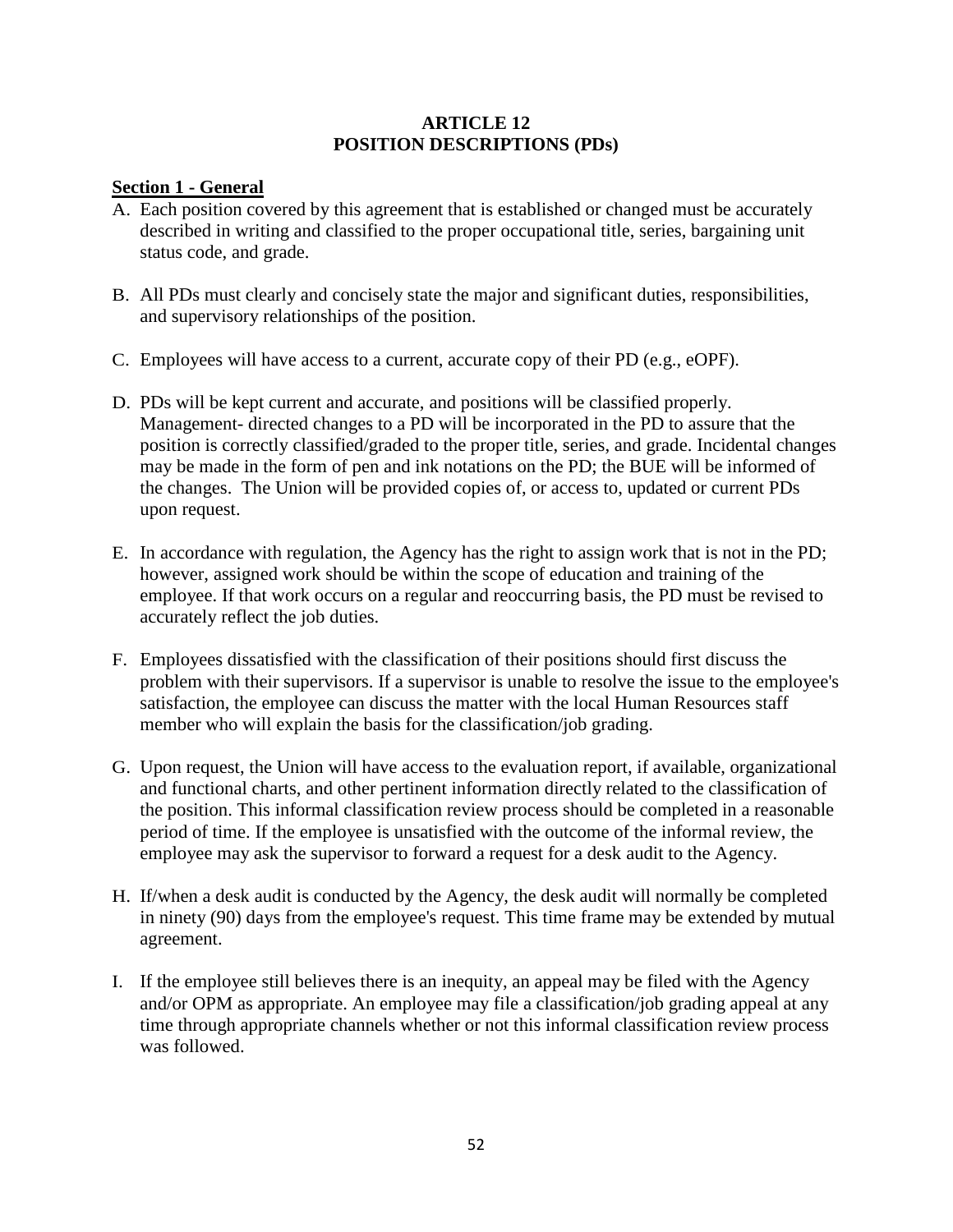- J. Vacant positions will not be posted until the appointing authority assures that they are authorized, properly described, evaluated, and classified according to series, title, and grade.
- K. No position(s) will be downgraded without a thorough review. For a downgraded position, the employee's pay and grade will be maintained on an incumbent basis in accordance with law and regulations.

## **Section 2 -Classification Standards**

- A. The Agency will apply newly issued OPM classification and job grading standards within a reasonable period of time, or as prescribed by OPM. The Union will be provided with copies of new standards that are implemented at the local level. Current classification standards are available on the OPM website.
- B. Upon request, the Agency will make available to the Union copies of any Agency guidance provided by OPM in connection with any classification standards.

# **Section 3 -Classification Appeals**

- A. Upon request, the Agency will make available information to employees and the Union regarding procedures for filing classification appeals through the Agency or OPM.
- B. Employees or their Union representatives may submit their written classification/job grading appeals through the designated HR staff. The HR staff will forward the complete appeal to the Agency or OPM as appropriate normally no later than fifteen (15) business days from receipt and will provide the Union with two (2) copies of the employee's appeal request. However, this does not preclude an employee from filing a classification/job grading appeal directly to the Agency or OPM as appropriate. Timelines may be extended by mutual agreement.
- C. General Schedule and Federal Wage System employees who file written appeals with the Agency or OPM concerning the title, series and grade, and/or coverage of their position will have their appeal decided within a reasonable period of time from the date the Appeals Office receives a completed application. Classification appeal decisions will be forwarded through the ARS Labor Relations Department to the Union.

## **Section 4 -Effective Date**

The effective date of a personnel action taken as a result of an appeal should be in accordance with the directions provided by the Agency or OPM decision, normally no later than the beginning of the fourth pay period following the date of the decision.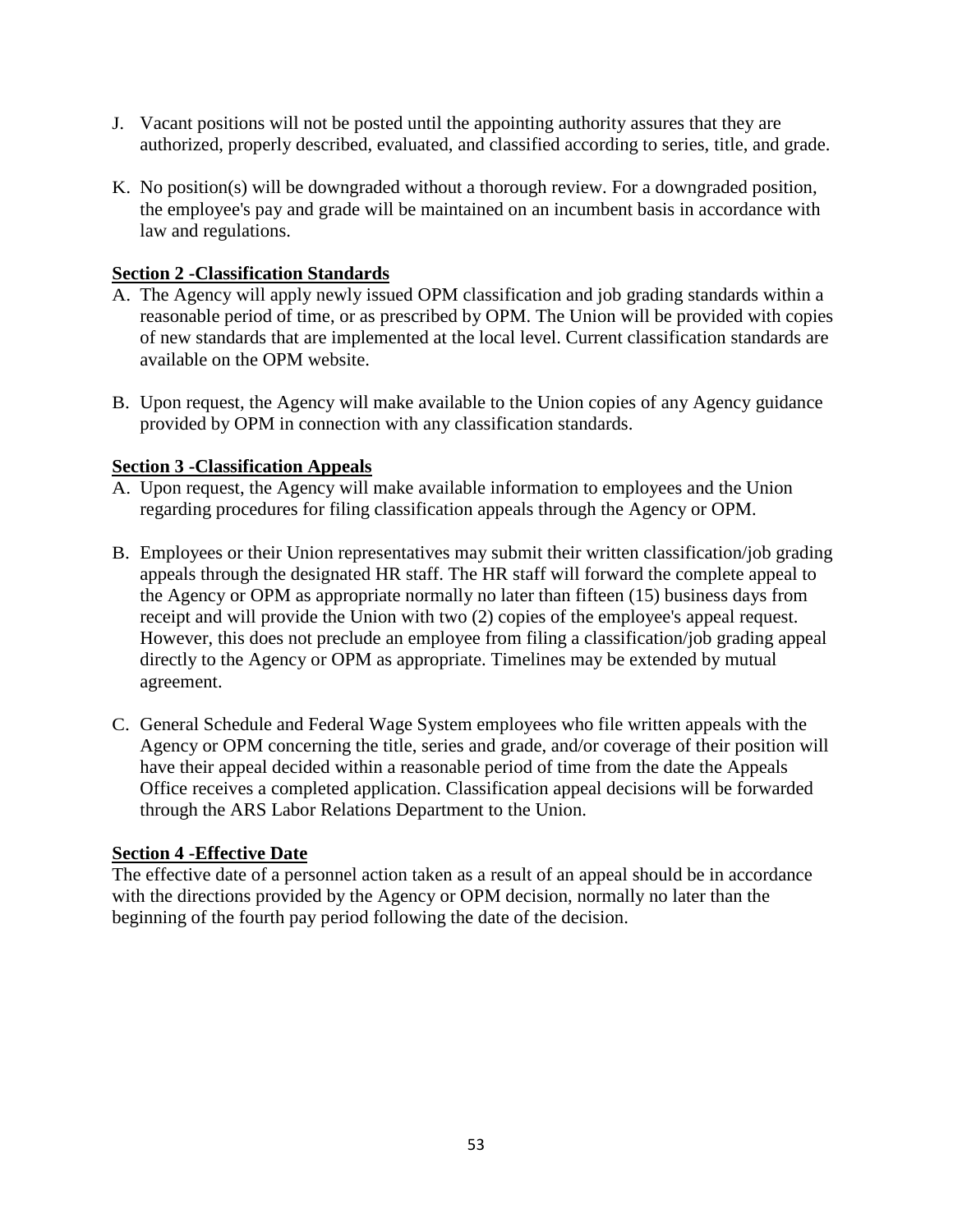## **ARTICLE 13 MERIT PROMOTION**

### **Section 1 - Purpose**

The Parties agree that merit promotion principles will be applied in a consistent manner, with equity to all employees, and without regard to political, religious, or labor organization affiliation or nonaffiliation, genetic information (including family medical history), marital status, race, color, sex (including pregnancy and gender identity), national origin, disabling condition, age (as defined by the Age Discrimination in Employment Act of 1967, as amended), or sexual orientation, status as a parent, or any other non-merit-based factor, unless specifically designated by statute as a factor that must be taken into consideration when awarding such benefits, or retaliation for exercising rights with respect to the categories enumerated above, where retaliation rights are available, and shall be based solely on job-related criteria.

### **Section 2 - Actions Covered by Competitive Procedures**

In accordance with 5 CFR, 335.103, competitive procedures will apply to the following types of personnel actions subject to the exceptions explained in Section 3:

- 1. Promotions,
- 2. Temporary promotions for more than one hundred twenty (120) calendar days,
- 3. Details over one hundred twenty (120) calendar days to higher graded positions or to positions with known promotion potential,
- 4. Selection for training which is part of an authorized training agreement, part of a promotion program, or required before an employee may be considered for a promotion as specified in 5 CFR, 410.302.
- 5. Reassignment or demotion to a position with more promotion potential than a position previously held on a permanent basis in competitive service. Exceptions are actions permitted by reduction-in-force regulations,
- 6. Transfer to a higher-grade position or with more promotion potential than a position previously held on a permanent basis in the competitive service,
- 7. Reinstatement to a permanent or temporary position at a higher grade or with more promotion potential than a previously held on a permanent basis in competitive service.

### **Section 3 - Actions Not Covered by Competitive Procedures**

In accordance with 5 CFR, 335.104, competitive procedures will not apply to the following personnel actions which are exceptions to Section 2 above:

1. Career Ladder Promotions: Career ladder promotions are permitted when an employee is appointed or assigned to any grade level below the established full performance level of the position (i.e., the position has a documented career ladder and promotion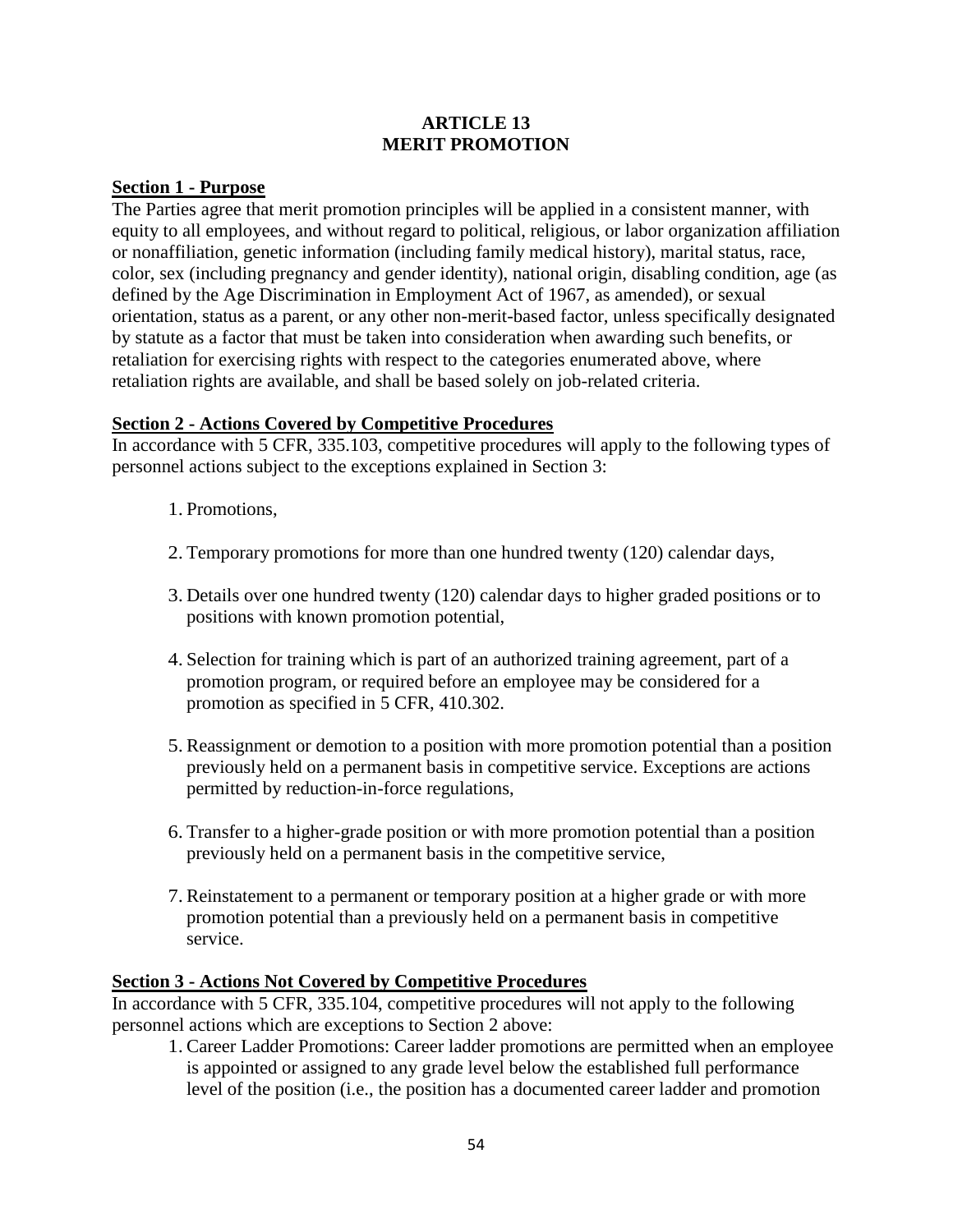potential). These promotions may be made non-competitively for any employee who entered the career ladder by:

- a.Competitive procedures;
- b.Competitive appointment from a certificate of eligibles (through OPM or delegated examining authority);
- c. Non-competitive appointment under special authority; such as conversion of Pathways Program or similar program(s), appointment of former ACTION Volunteers or Peace Corps volunteers, conversion of a Veterans Recruitment Authority (VRA) appointee and Presidential Management Fellows.
- 2. Promotion Based on Reclassification when:
	- a. No significant change occurs in the duties or responsibilities of the position and the position is upgraded due to issuance of a new classification standard, or the correction of a classification error; or
	- b.The position is upgraded due to accretion of additional duties and responsibilities and the following provisions are met:
		- i The duties of the former position are absorbed into the new position
		- ii The new position has no promotion potential;
		- iiiThe additional duties and responsibilities assigned or accrued by the incumbent do not adversely affect or impact other positions in the organizational unit;
		- ivThe new position is not a reclassification from nonsupervisory to supervisory status; and
		- v The accretion is supported by a written analysis of the position which may involve a position review including written; face-to-face, and/or telephonic reviews with the employee and/or the employee's supervisor, or other fact gathering method.
- 3. Permanent Promotion: to a position held under a temporary promotion when: a. The assignment was originally made under competitive procedures;
	- b.It was known to all competitors at the time of original appointment that the assignment may lead to a permanent position.
- 4. Temporary Promotion:
	- a. Of an employee for less than one hundred twenty (120) calendar days;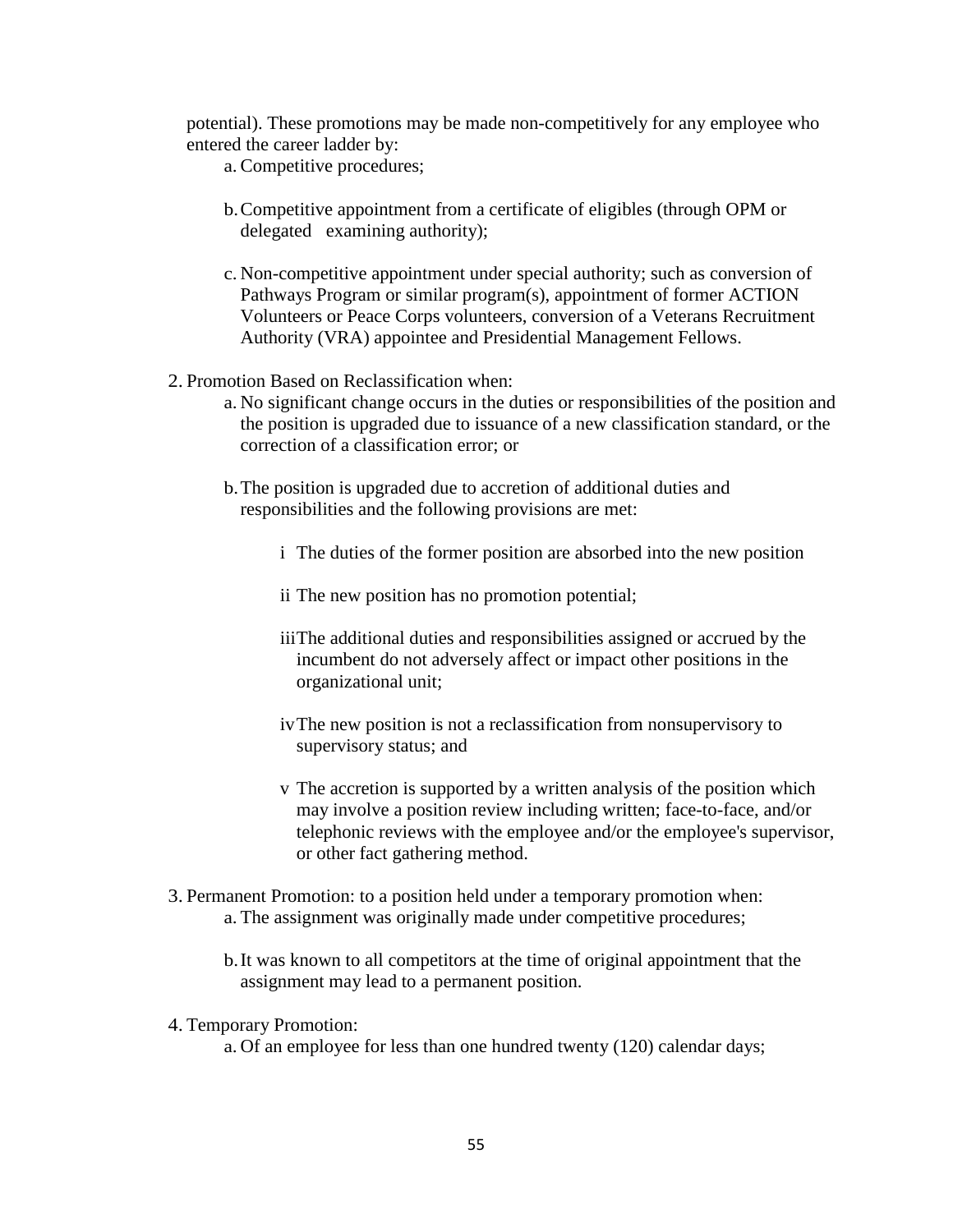- b.promotion for more than one hundred twenty (120) calendar days to a grade level previously held on a permanent basis, unless the employee was demoted for reason related to performance or misconduct.
- 5. Placement as a Result of Priority Consideration: when the referral is a remedy for candidates not given proper consideration in a competitive promotion action.
- 6. Reduction in Force Placements: which result in an employee receiving a position with higher promotion potential will not occur unless an employee currently holds or previously held the higher grade on a permanent basis in the competitive service.
- 7. Promotion to a Grade Previously Held: on a permanent basis in the competitive service, from which the employee was separated or demoted for other than performance or conduct reasons and not at the employee's request.
- 8. Promotion, Reassignment, Demotion, Transfer, Reinstatement, or Detail to a Position Having Promotion Potential: no greater than the potential of a position an employee currently holds or previously held on a permanent basis in the competitive service (or in another merit system with which OPM has an interchange agreement approved under 5 CFR, 6.7 and did not lose because of performance or conduct reasons.
- 9. Promotion as a legal remedy as ordered and agreed upon in a legal or administrative proceeding.
- 10. Details: for one hundred twenty (120) calendar days or less to a higher graded position or to a position with known promotion potential.

## **Section 4 - Temporary Promotions**

- A. Employees will not be detailed and/or temporarily promoted to higher graded positions or positions with known promotion potential for more than a cumulative total of one hundred twenty (120) calendar days during any twelve (12) month period without the use of competitive procedures.
- B. Temporary promotions for qualified and eligible employees will take effect the date requested on the SF52, or as soon as possible thereafter. Employees must be doing the full scope and performance of the position and be eligible to meet OPM qualifications for temporary promotions. Short term "acting" positions are not considered for temporary promotions.
- C. Details to higher grades will not be interrupted for the purpose of avoiding temporary promotions.
- D. Temporary promotions for more than one hundred twenty (120) calendar days will be advertised and competed in accordance with OPM regulations.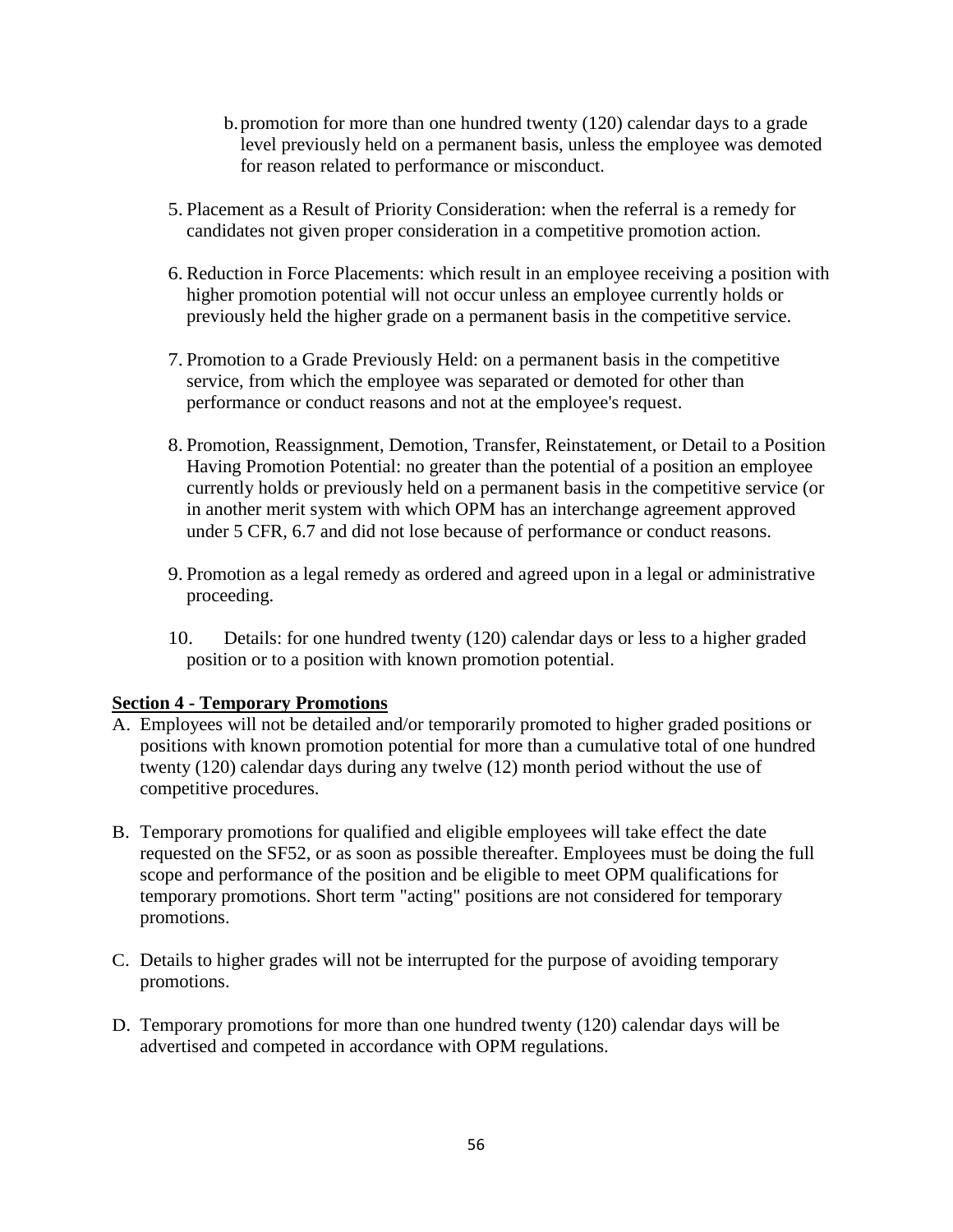## **Section 5 - Priority Consideration**

- A. An employee who would have been referred but was not given proper consideration due to a procedural violation or error in a previous competitive placement action, may be given priority consideration for the next vacancy that the Agency elects to fill, in the same series, grade(s), promotion potential, and location as the one for which consideration was lost. This means that the employee must be referred to the selecting official for consideration before using the competitive procedures. If selected on the basis of priority consideration, the employee is promoted or reassigned noncompetitively. If the employee refuses priority consideration, the employee forfeits his/her entitlement to the priority consideration.
- B. The selecting official will exercise priority consideration for specific and identified eligible employee(s) prior to selection from a competitive certificate as directed. If applicable, an employee will have received written notification by the authorized Agency official indicating their eligibility of priority consideration. If the eligible employee is not selected, the employee will be given (in writing or by email) the reason for non-selection. Copies of the notice will also be provided to the Union and Human Resources Office.

### **Section 6 - Involuntarily Demoted Employees**

- A. Employees who are involuntarily demoted in the Agency without personal cause due to the following events are entitled to consideration for re-promotion before using competitive procedures:
	- 1. An error in the prior classification of a position;
	- 2. A change in classification standards without a change in duties and responsibilities;
	- 3. A change in duties and responsibilities caused by a gradual erosion or by management action; or
	- 4. The application of RIF procedures.
- B. Grade retention entitlement lasts for a period of two (2) years and applies to positions at the employee's former grade or at any intervening grades that are to be filled under competitive procedures. The right to this consideration does not apply to a position with promotion potential higher than that of the position held at the time of the change to the lower grade.

### **Section 7 - Scope of Competition**

- A. Area of consideration for the vacancy will be determined by the Agency and will be broad enough to reach a high-quality applicant pool while meeting its obligations under the Agency's Outreach and Diversity objectives.
- B. B. The Agency may consider the use of an area of consideration limited to the local commuting area prior to opening a separate case examining announcement open to all U.S. citizens.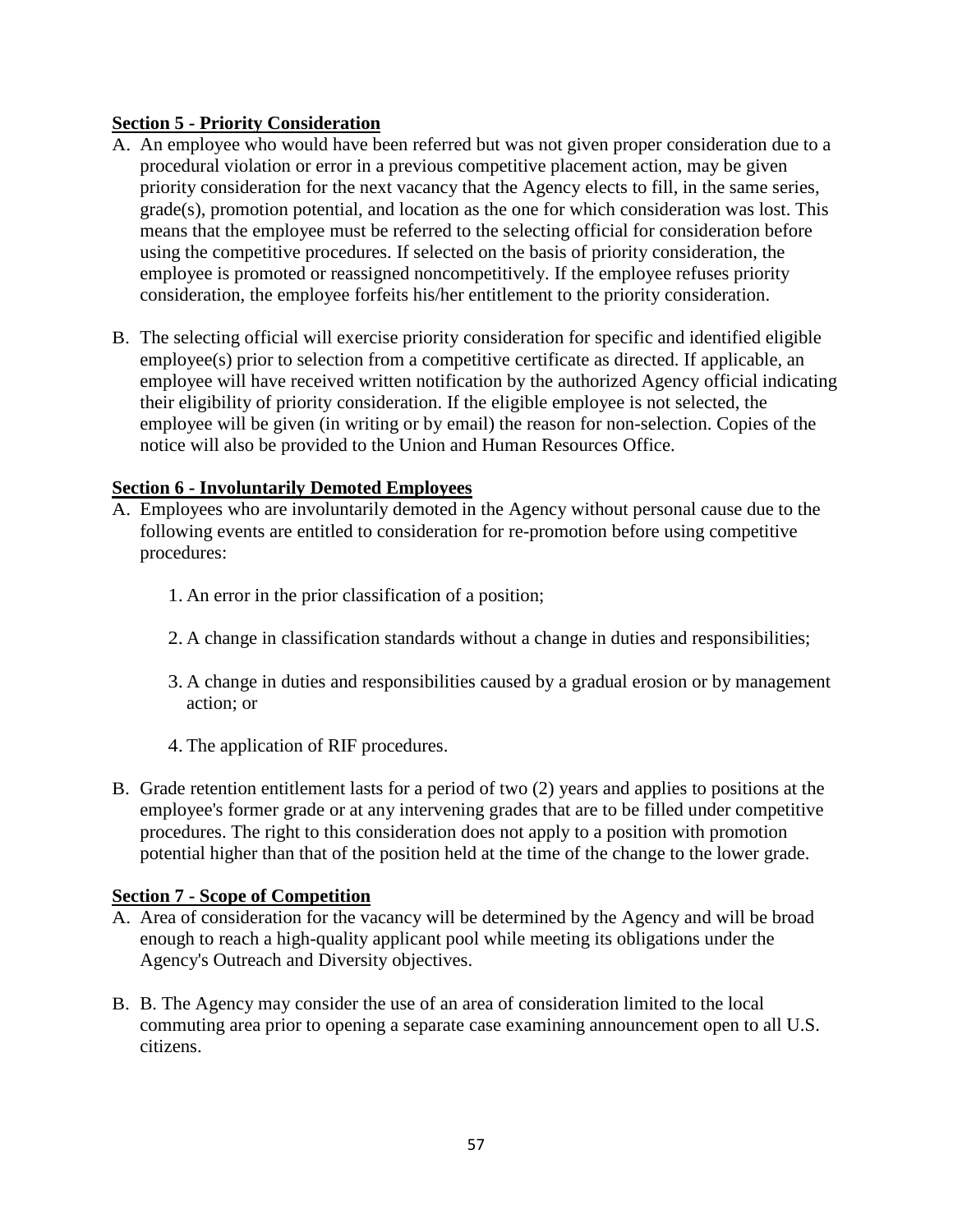#### **Section 8 - Vacancy Announcements**

- A. Publication of vacancies will be made through the government wide electronic recruitment site, currently www.usajobs.gov (or its successor).
- B. Notification of amendments, cancellations, or other changes to the vacancy announcement will be accomplished through the government electronic recruitment site.
- C. Announcements for BU vacancies will be posted for a minimum of ten (10) business days prior to closing date. By mutual agreement the posting period can be adjusted.
- D. Vacancy announcements will include:
	- 1. Statement of nondiscrimination;
	- 2. Announcement number and posting and closing dates;
	- 3. Title(s) title(s), series and grade(s);
	- 4. Anticipated number of (i.e., multiple) vacancies to be filled;
	- 5. Area of Consideration;
	- 6. Type of test(s) to be used, if any;
	- 7. Description of promotion potential, if any;
	- 8. When using an automated recruitment system, each factor/question used to determine the basic eligibility and/or best-qualified candidates will be included on each announcement;
	- 9. Geographic and organizational location;
	- 10. If relocation expenses will or will not be authorized;
	- 11. Summary of the duties of the position;
	- 12. Summary of eligibility and qualification requirements;
	- 13. Permanent or temporary nature, and, if temporary, the duration and if the promotion may be made permanent;
	- 14. Contact information of the Human Resources staff member relating to the announcement;
	- 15. Special working conditions, such as tour of duty, travel requirements, expected overtime, physical requirements, background investigations, etc.;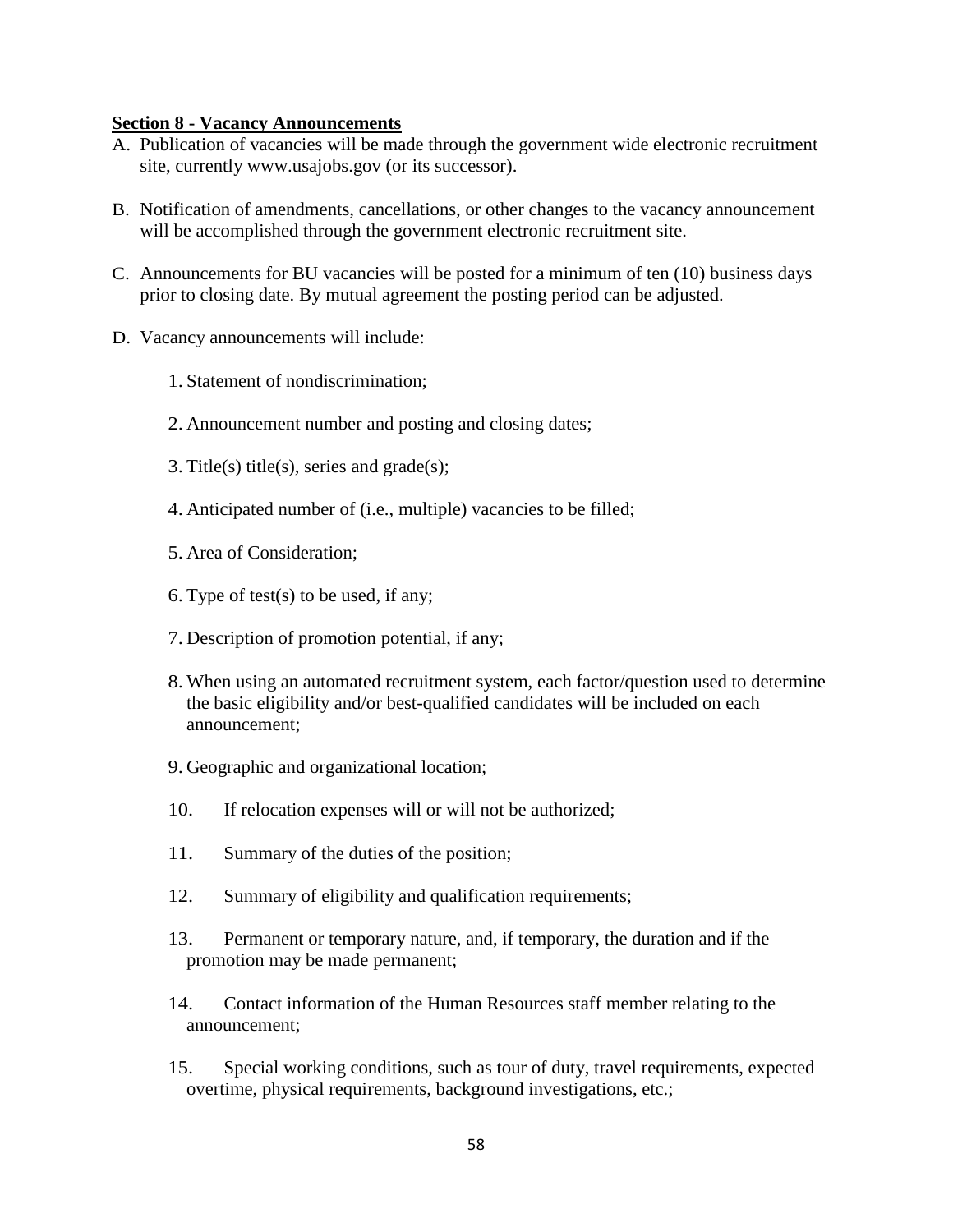- 16. The different levels at which the position may be filled if it is a multiple-level announcement;
- 17. Additional specific information relevant to the evaluation of the candidates, such as writing samples, portfolios, etc.

## **Section 9 - Open and Continuous Announcements**

- A. Open continuous announcements may be used.
- B. An employee may file at any time as outlined on the vacancy announcement for open continuous announcements.

### **Section 10 - Application Process**

- A. Employees will follow the requirements for filing an application as outlined in the vacancy announcement.
- B. The Parties agree to encourage employees to take the initiative to become familiar with the current electronic application process/technology identified at the link in Section 8 above and the associated tools available therein. This will help them set up their profiles, apply for vacancies and become aware of what they can expect once the application process is initiated.
- C. It is the employees' responsibility to be aware of open vacancy announcements and to meet application requirements for each announcement.
- D. Employees may contact the local staff, e.g., local I-IR Staff, Administrative Officer (AO), Program Support Assistant (PSA), etc., for assistance about the application process.

### **Section 11 - Interviewing**

If interviews are used, they must be job-related, reasonably consistent, and fair to all candidates. Also, if interviews are used, candidates will be interviewed if reasonably available, in person or by telephone where circumstances warrant.

### **Section 12 - Selection**

A. The selecting official has the right to select or not select any candidates referred. However, the selecting official will give consideration to the candidates' fitness and qualifications, without regard to political, religious, or labor organization affiliation or nonaffiliation, genetic information (including family medical history), marital status, race, color, sex (including pregnancy and gender identity), national origin, disabling condition, age (as defined by the Age Discrimination in Employment Act of 1967, as amended), or sexual orientation, status as a parent, or any other non-merit-based factor, unless specifically designated by statute as a factor that must be taken into consideration when making a selection. The selection shall be based only on job-related criteria.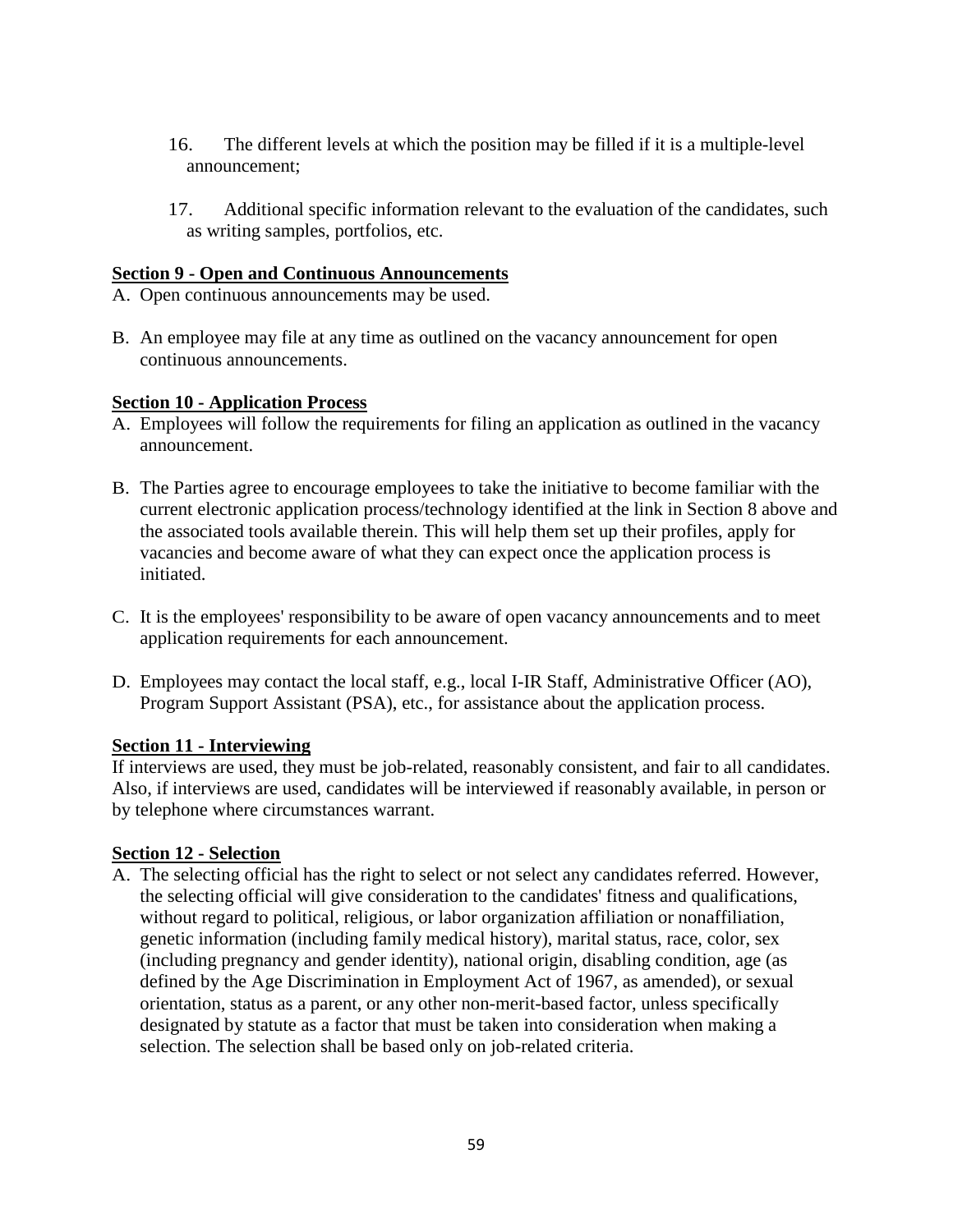B. Upon request, documents relied upon for the selection process will be provided to the Union in accordance with 5 U.S.C. §7114(b)(4). Request must be made no later than thirty (30) calendar days from the date of notification of selection or non-selection.

## **Section 13 - Career-Ladder Promotions:**

- A. Except as provided below, employees within a career ladder will be promoted to the full performance level as soon as they have:
	- 1. Met the time-in-grade requirements, AND
	- 2. Have successfully met the requirements of the current and the next higher grade in the areas in which they have been provided an opportunity and the work is available to perform.
- B. Upon request, the supervisor will meet with the employee and will explain where the employee's performance is lacking and advise what the employee must do to qualify for the promotion. Supervisors will be encouraged to speak with employees throughout the performance rating cycle regarding career ladder promotion opportunities.

### **Section 14 - Compensation**

An employee's level of compensation upon promotion shall be set in accordance with applicable regulations.

### **Section 15 - Competitive Promotion Records for BU Positions**

In accordance with 5 CPR, 335.103, a file sufficient to allow for reconstruction of the competitive action will be kept for two (2) years, unless there is a grievance or complaint pending on the particular promotion action, in which case the file will be kept pending final decision of the grievance or complaint.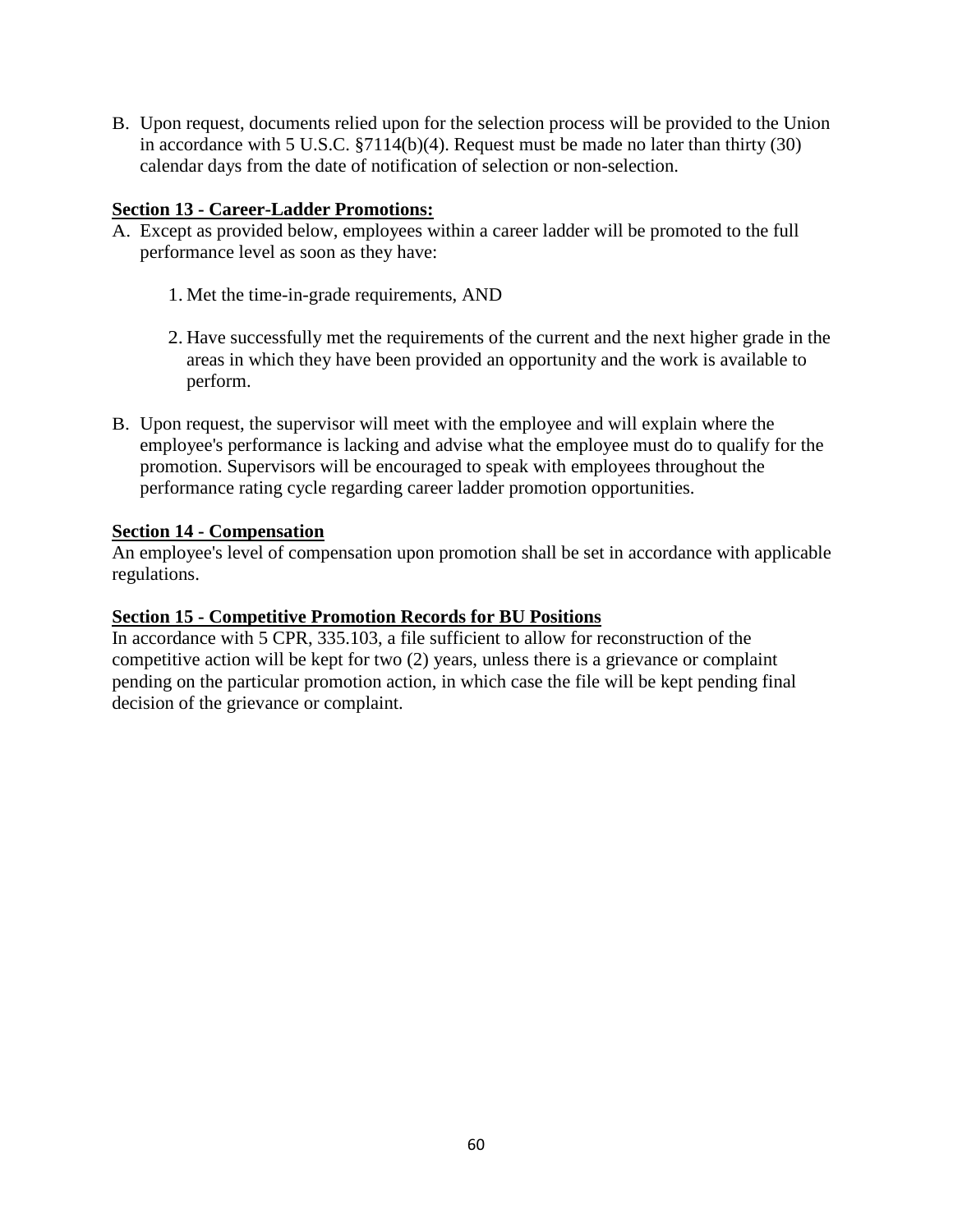### **ARTICLE 14 INVESTIGATIONS**

### **Section 1- General**

- A. An investigation may be conducted in the following manner, but is not limited to, face-toface meeting, video tele conference (VTC) or telephone, and preparation of statements or other written witness statements. The Parties agree that investigations should be initiated in a timely manner once the Agency is on notice of allegations of misconduct.
- B. The Parties recognize that the length of time needed to initiate and complete investigations may vary given extenuating circumstances, such as case complexity, availability of witnesses, etc.
- C. Supervisors are encouraged to seek assistance from ARS Employee/Labor Relations professionals or other experts prior to initiating investigations to assure that proper protocols and investigative procedures are followed.
- D. An employee is required to cooperate in the course of an administrative investigation. The right of employees not to incriminate themselves will apply in criminal investigations.
- E. The employee will be informed of the process as applicable.
	- 1. At minimum:
		- a.If known, the subject of the investigation will be informed that they are the subject of the investigation;
		- b.Employees participating in the investigation will be informed of the allegation(s);
		- c. The employee will be informed that facts will be gathered and evaluated;
		- d.Any information exchanged during the course of the investigation will remain confidential until the investigation is closed.
	- 2. The Union shall be given the opportunity to be present at any examination/fact finding of BUE(s) by a representative of ARS in connection with an investigation if:
	- 3. The employee reasonably believes that the meeting may result in disciplinary action against the employee; and
	- 4. The employee requests representation.
- F. If the supervisor or an ARS official, in advance of or during the questioning of an employee contemplates the likelihood of disciplinary action, the employee shall be informed of their right to Union representation prior to further questioning.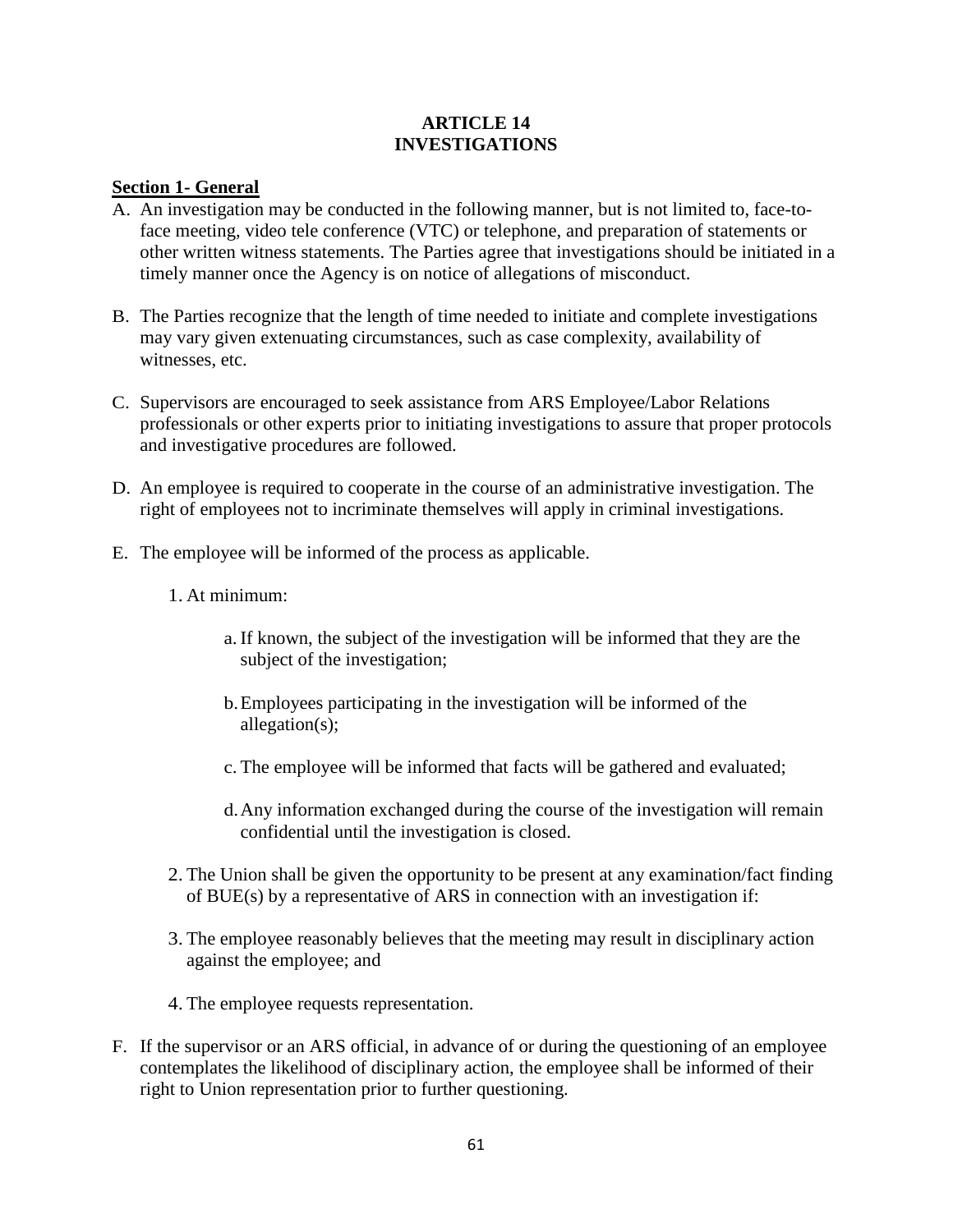- G. If an employee requests Union representation, the meeting will be delayed or rescheduled for when a Union representative can be present. The Union representative will be given no less than twenty-four (24) hours notification of such meetings unless precluded by a situation that is urgent in nature. Once the employee requests representation, no further questioning will take place until the representative arrives. If the Union representative is not available due work schedules or other representational business, the examination will be postponed and rescheduled by mutual agreement.
- H. The right to Union representation is not intended to interfere with the routine interaction between supervisors and employees in the normal course of the workday. In the event the employee or Union Representative are unable to be excused from the work area due to valid operational need; the management official will provide in writing the reason for the delay and the dates and/or times of availability that will not impede the operation.

### **Section 2 - Investigations**

- A. ARS will inform the Union in advance of an administrative investigation when an employee is the subject of the investigation/fact finding.
- B. Investigations should consider all facts, circumstances, and human factors. An investigation should be conducted timely and efficiently.
- C. Employees have the right to be represented by the Union while being questioned in an investigation.
- D. If the employee is the subject of an investigation, the employee will be informed of the right to Union representation prior to being questioned. The employee will be informed of the nature of the allegation(s). Once an employee requests Union representation, except in very rare and unusual circumstances, no further questioning will occur until Union representation is present.
- E. Supervisors, employees, and Union representatives will not, except as specifically authorized, disclose any information about an investigation. An employee may discuss the investigation with their authorized Union representative. A copy of the statement of the employee will be given to the employee and/or the employee's representative upon written request.

At the conclusion of investigation, the employee who was the subject of the investigation will receive notice of the final outcome, as soon as practicable.

- F. In accordance with the Freedom of Information Act (FOIA) or 5 U.S.C., 7114, upon written request, with the subject of the investigation and the Union will be furnished a copy of the completed investigation and evidence file and all other relevant and pertinent information.
- G. The statement of employee rights and obligations will be consistently applied. That statement will be consistent with this agreement and will include the following: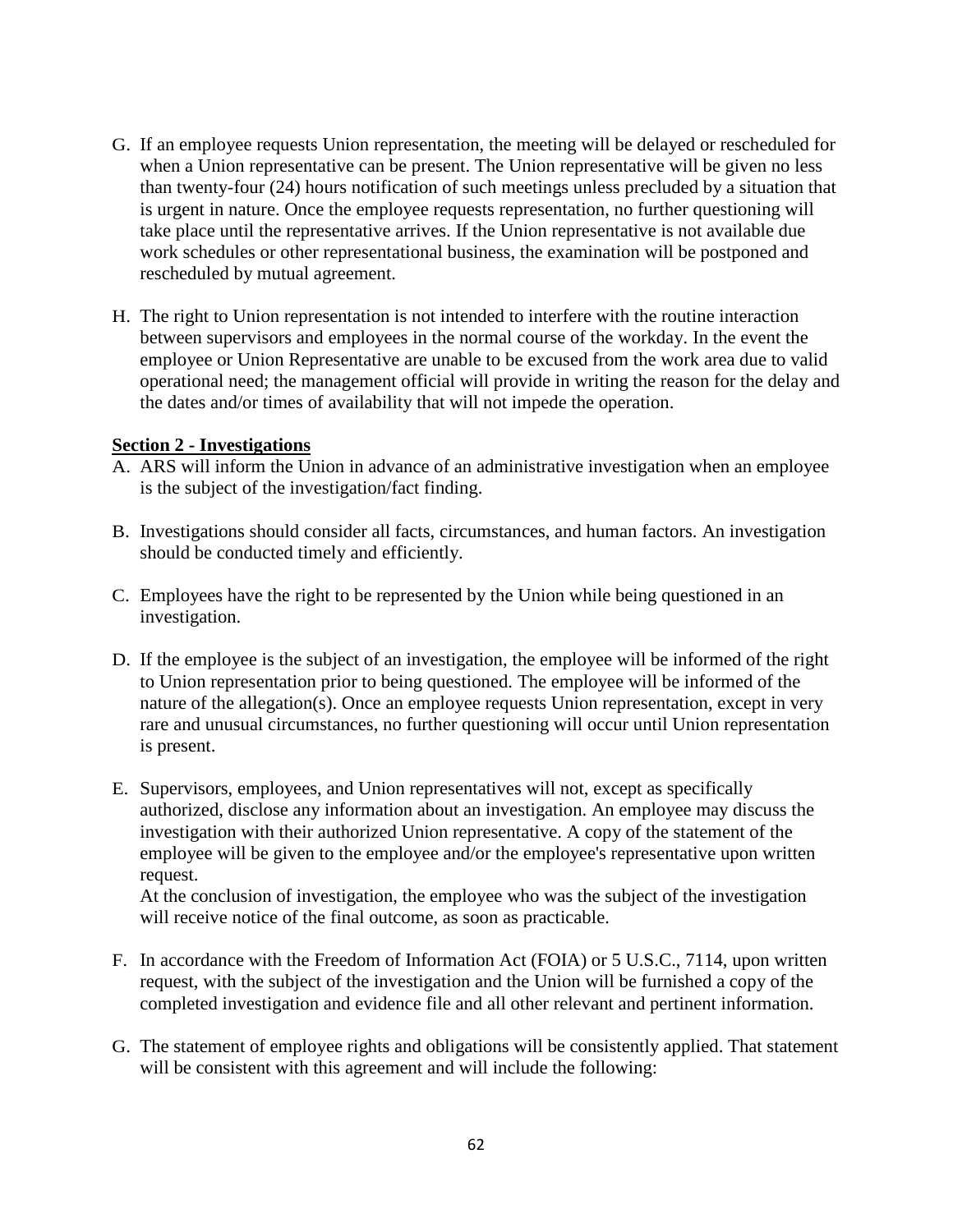- 1. The employee's right to representation by the Union;
- 2. The right of an employee to a copy of their personal statement; and,
- 3. The right of an employee not to incriminate themselves during a criminal investigation.
- H. In accordance with the Freedom of Information Act (FOIA) or 5 U.S.C., 7114, an employee or the employee's Union representative, upon written request, shall receive a copy of all evidence used to support the Agency's action. This includes but is not limited to: copies of all recordings, testimony/transcripts, emails, reports or findings, and photographs.

### **Section 3 - Kalkines**

- A. Kalkines warning grants the employee "use immunity," which means that any truthful statements made in response to the investigation are immune from subsequent use in criminal prosecution against them.
- B. The Parties agree to discuss the application of Kalkines on a case-by-case basis.
- C. If the employee persists in remaining silent after receiving a Kalkines warning, the Agency may pursue removal for failure to cooperate in any investigation so long as it clearly notified the employee that the options are to either answer the questions with the immunity granted or refuse to answer and undergo proposed discipline up to and including removal.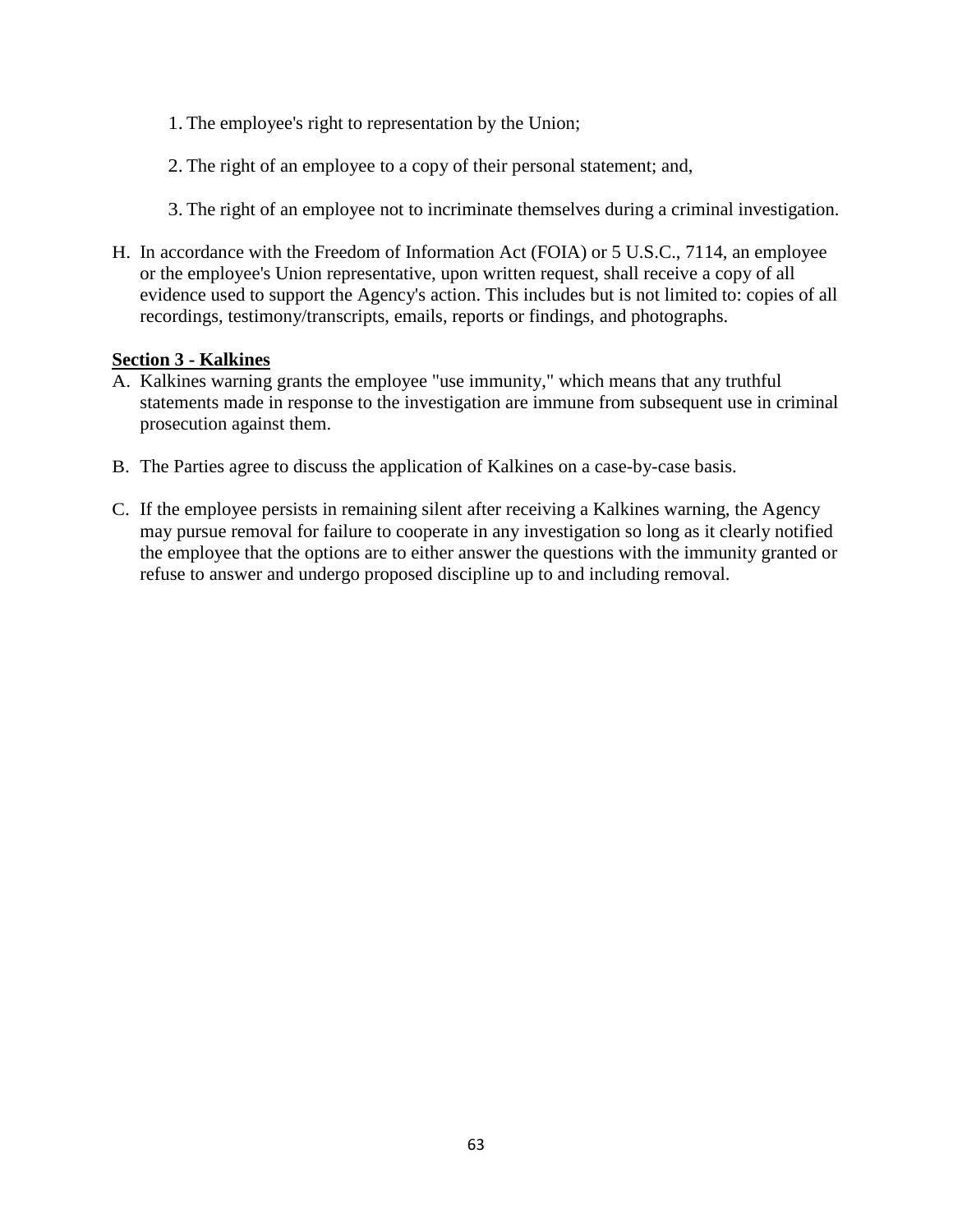### **ARTICLE 15 DISCIPLINE AND ADVERSE ACTIONS**

### **Section 1 - General**

A. The Agency and the Union recognize that the public interest requires the maintenance of high standards of conduct. The objective of discipline is to correct and improve employee behavior so asto promote the efficiency of the service. It is not to be punitive in nature.

The Parties agree to the concept of progressive discipline, when appropriate, which promotes the efficiency of service and the objective of discipline. Any level of discipline may be bypassed when the severe nature of the behavior /conduct makes a lesser form of discipline inappropriate.

- B. Supervisors are encouraged to use coaching and/or counseling sessions prior to taking disciplinary action.
- C. The Parties agree to promote the concept of alternative discipline in appropriate circumstances. Alternative discipline is an alternative to traditional penalties such as reprimand, suspension, and removal.

### **Section 2 - Definitions**

For purposes of this article, the following general definitions are used:

- 1. A disciplinary action is defined as official written reprimands or suspensions of fourteen (14) calendar days or less.
- 2. Adverse actions are defined as removals, suspensions of more than fourteen (14) calendar days, reduction in pay or grade or furloughs of thirty (30) calendar days or less.
- 3. Representative means "Union-designated representative" such as a steward or officer or when applicable any other formally designated representative as selected by the employee per  $5$  U.S.C.  $\S$   $7114(a)$  (5).

## **Section 3 - Fairness and Timeliness**

Disciplinary actions must be consistent with applicable laws, government wide regulations in existence at the time of this agreement, and this agreement. If the Agency believes that misconduct has occurred, an investigation must be completed prior to any disciplinary action being taken. After completion of an investigation if it is determined that disciplinary action is warranted, such action will be initiated in a timely manner after completion of the investigation (Refer to Section 8 of this article). Discipline will be applied fairly and equitably and will not be used to harass employees. The proposing official will not act as the deciding official. The deciding official may be at a higher level of management than the proposing official.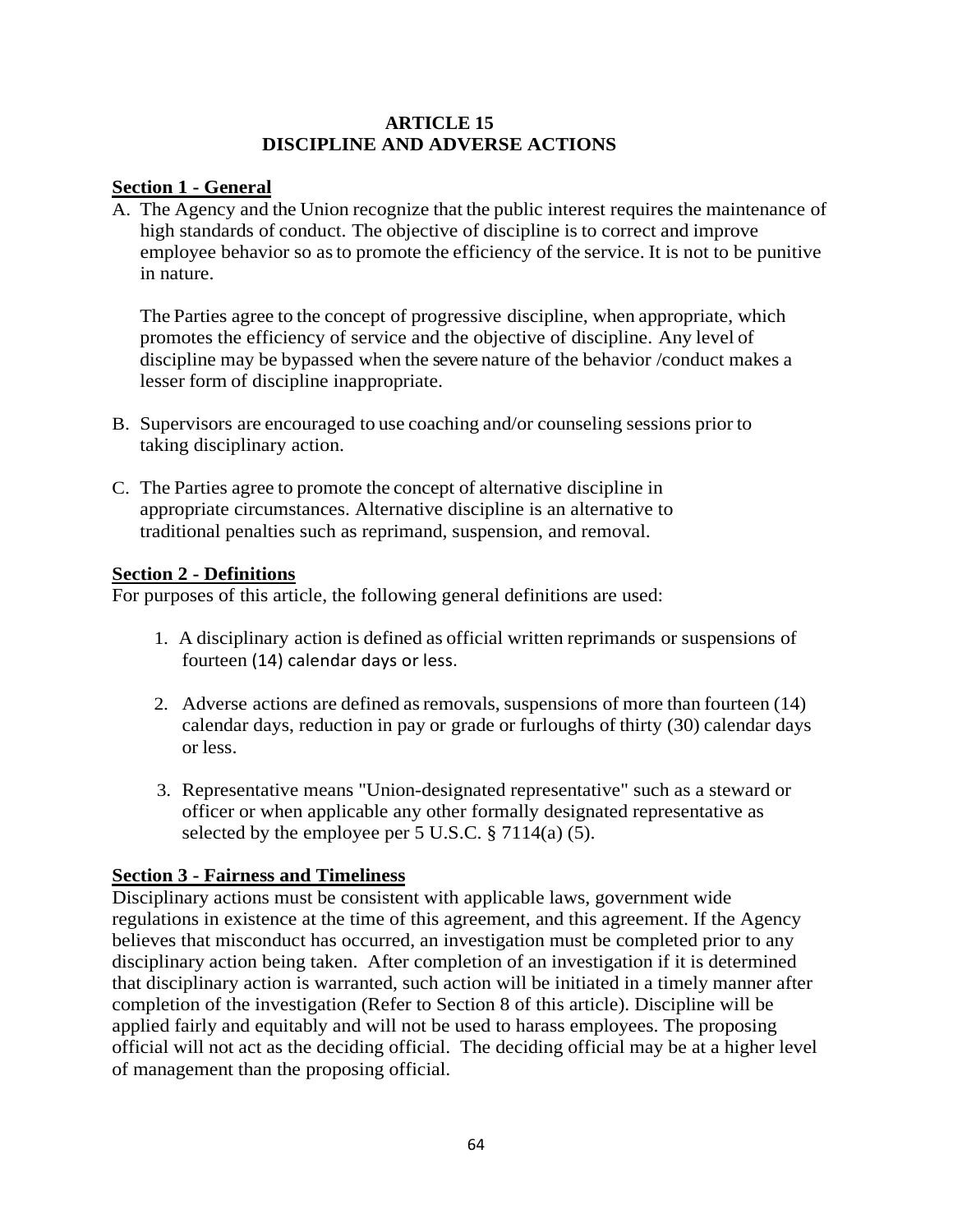# **Section 4 - Coaching and/or Counseling (Non-Disciplinary Tools)**

- A. Prior to taking disciplinary action, supervisors are encouraged to use any of the following as non-disciplinary means to correct the allegedmisconduct or unacceptable performance:
	- 1. Coaching and/or counseling sessions,
	- 2. Letters of Caution, and
	- 3. Informational and instructional letters.
- B. These are not punitive nor are they disciplinary in nature. Rather, these are constructive instruments designed to correct behavior at the lowest possible level.
- C. At the discretion of the supervisor, such letters, notations, or records may be maintained by the supervisor. Supervisory notes may be used to support an action detrimental to an employee only when the notes have been shown to the employee in a timely manner after the occurrence of the act and a copy provided to an employee as provided for in Article 24 - Official Records. Notes older than one year may not be used as a basis for, or to support a disciplinary action as they are not timely.
- D. Coaching and/or counseling will be conducted privately and in such a manner asto avoid embarrassment to the employee.

### **Section 5 - Alternative Dispute Resolution (ADR)**

- A. The Parties recognize the shared interest in correcting behavior promptly and avoiding unnecessary or lengthy litigation. The employee or the Union may request the use of the ADR process. However, the Agency retains the right to offer alternative resolution, including Last Chance Agreements (LCAs). LCAs should only be used after other forms of alternative resolution have failed.
- B. Alternative resolution options, including LCAs (see section 11 of this article), are always voluntary in nature and require mutual agreement between the Agency and the employee prior to beingexecuted. Prior to offering an employee the option of ADR, the Union will be notified and given an opportunity to be present at any meeting in which the employee is offered such an option.

### **Section 6 -Reprimands**

- A. Reprimands are effective upon date of issuance to the employee. The reprimand will state the specific reasons for the action. Management agrees that the employee shall be given a reasonable amount of time to review the information provided.
- B. At the discretion of the Agency additional time may be granted on a case-by-case basis. Two (2) copies of the reprimand will be provided to the employee. The employee may provide a copy of the reprimand to the Union. One (1) copy of any document(s) or materials used by management in reaching its decision to issue the reprimand will be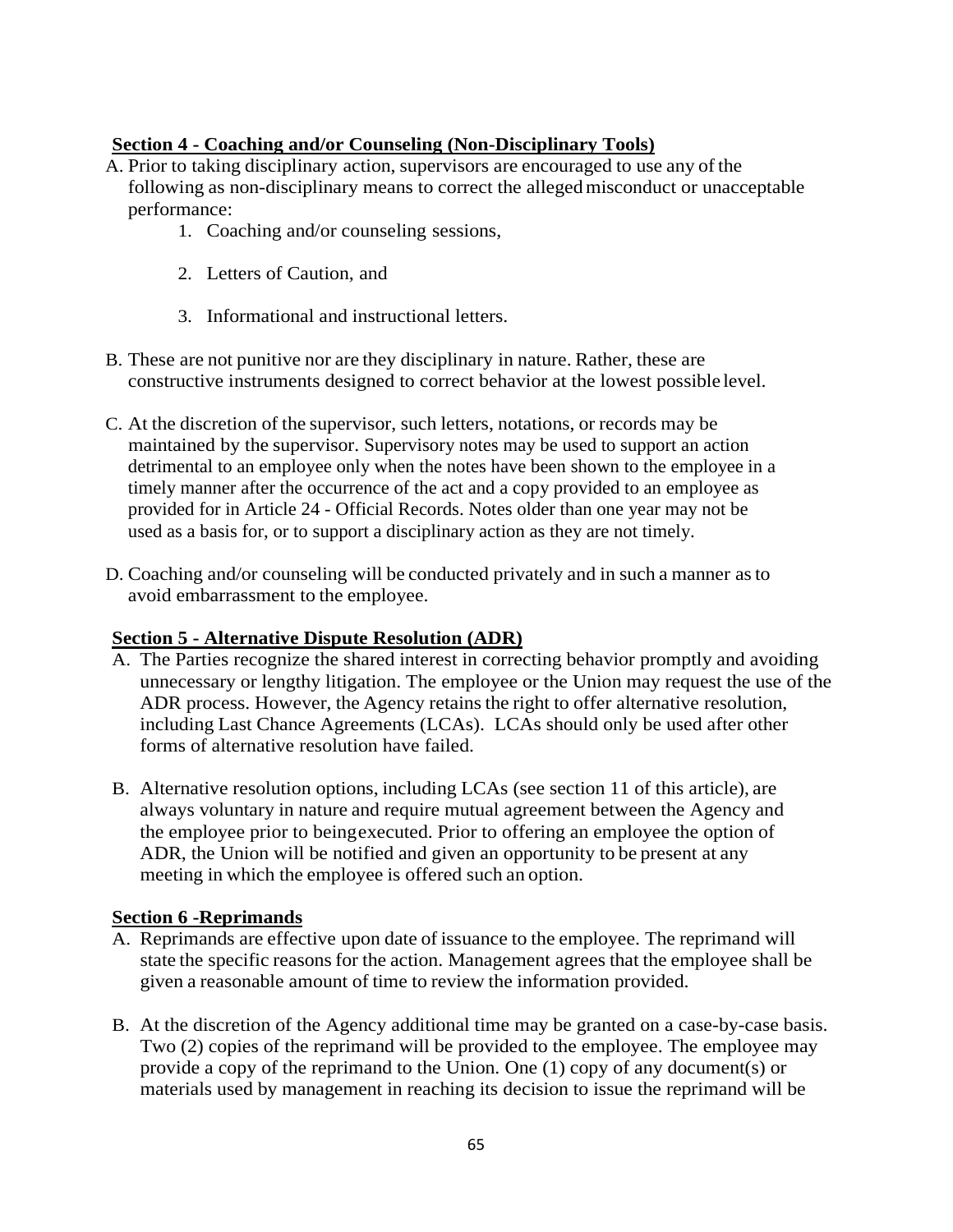provided to the employee and/or his designated Union representative in a timely manner. The Parties agree grievance timelines will be preserved until such time as the evidence file has been received. Once the evidence has been received the grievance filing deadline shall not extend the timeframe established in Article 8 of this agreement.

- C. Once an employee receives a letter of reprimand they may grieve the action under the procedures set out in Article 8. Reprimands will remain in the employee's eOPF for a period of 1 year, but can be removed sooner at the discretion of the employee's supervisor. At the end of the retention period, the reprimand will be permanently removed from the employee's eOPF. Once the reprimand is removed from the employee's file, it can no longer be used to support future discipline.
- D. Bargaining Unit Employees have the right to be represented by the Union, or any other representative acting on behalf of the Union including attorneys or other representatives.

## **Section 7 - Investigation of Disciplinary Actions**

A. Management will investigate an incident or situation to determine whether or not discipline is warranted. Investigations will follow the procedure outlined in Article 14 of this Agreement. Weingarten rights will be afforded employees engaged in investigatory interviews in accordance with Article 5 and 14.

B. Investigations will be conducted fairly and impartially. The Parties will remind employees of their responsibilities to answer all questions asked during an investigative interview fully and with candor.

C. An employee who wishes consideration of any medical condition to a conduct, performance or leave problem shall be given a reasonable amount of time to furnish medical documentation (as defined in 5CFR 339.102) in accordance with Article 11 of this Agreement.

D. Unit Employees are entitled to be represented by an attorney or other representative, including any representative acting on behalf of the union.

## **Section 8 - Suspensions and Adverse Actions**

A. An employee for whom a suspension of fourteen (14) days or less or an adverse action is proposed is entitled to a thirty (30) calendar day written notice prior to the effective date of the action, except when the crime provision has been invoked.

B. An employee for whom a suspension or an adverse action is proposed is entitled to a response period of seven (7) business days. The employee may ask for an extension, if needed.

C. Notices will state specific reasons for the proposed action. One (1) copy of any document(s) related to the action will be provided to the requesting party (employee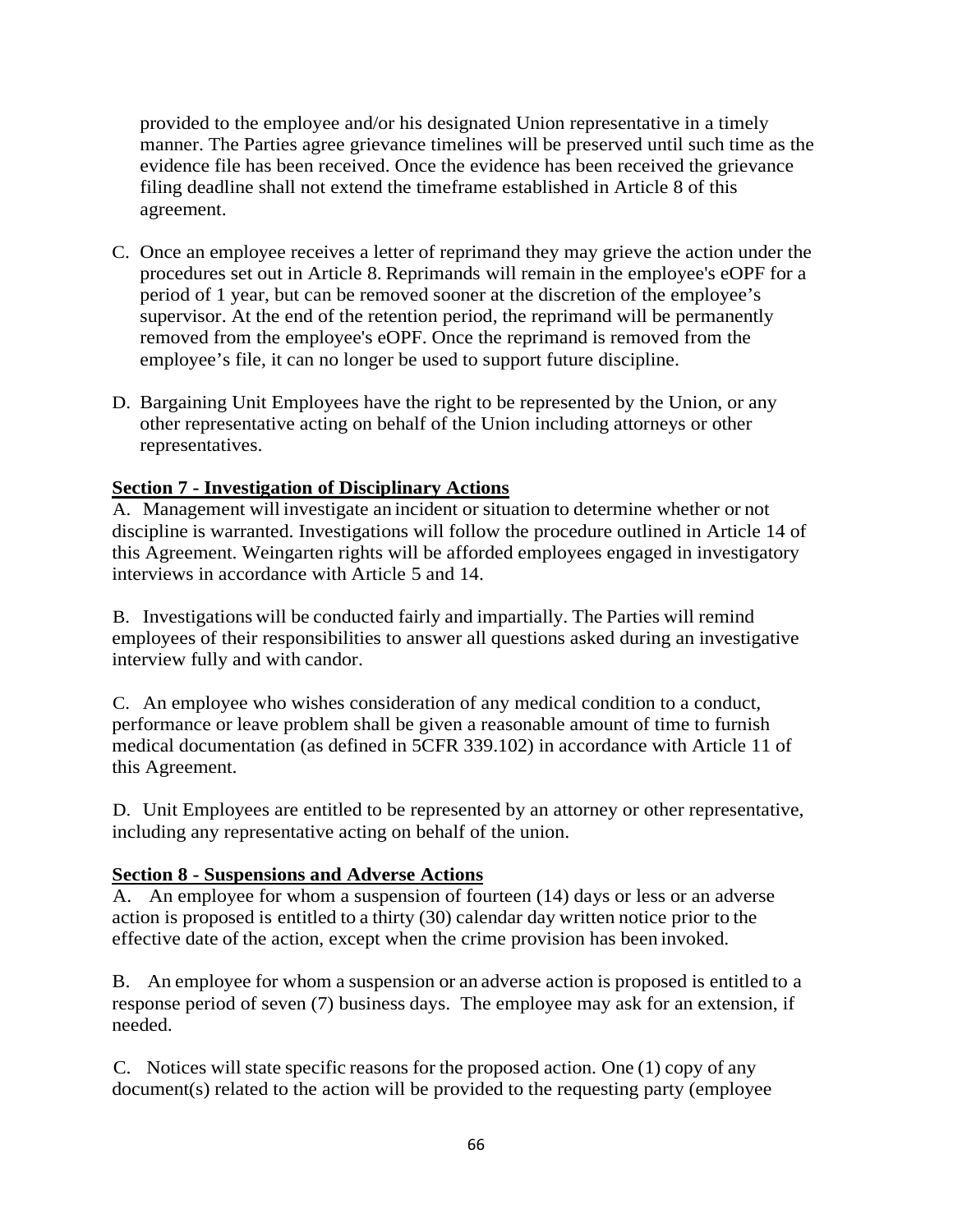and/or Union) upon request.

D. Management agrees that the employee shall be given the opportunity to use a reasonable amount of time no less than twenty-four (24) hours to review the evidence on which the notice is based and that is being relied on to support the proposed action. At the discretion of the Agency, additional time may be granted on a case-by-case basis.

E. Two (2) copies of the decision letter will be provided to the employee.The employee may provide a copy of the decision letter to the Union. The employee and/ or his designated representative will be provided, in a timely manner, copies of all material that will not interfere with a pending investigation involving any disinterested party in the action at hand, which was gathered in any investigation into the matter that led to the discipline.

F. The employee and/or representativemay respond orally and/or in writing assoon as practicable but no later than seven (7) calendar days from receipt of the proposed action notice. The response may include written statements of the persons having relevant information and/or other appropriate evidence. Extensions for replying to proposed adverse actions and suspensions may be granted when good cause is shown. Requests for extensions shall be submitted in writing.

G. In responding to a proposed disciplinary action, the employee will be entitled to Union representation and will be responsible to secure such representation and to notify the Deciding Official of their election to be represented.

H. The written decision shall include the reason for the disciplinary action and a statement of findings and conclusions as to each charge. The decision shall also include a statement informing the employee that suspensions become part of the permanent record. The letter will also provide the employee's appeal rights and/or grievance rights. The Decision Letter will include the time period for filing a grievance and to whom it must be filed.

I. Bargaining Unit Employees are entitled to be represented by an attorney or other representative, including any representative acting on behalf of the union.

## **Section 9- Administrative Reassignment**

Administrative reassignments or demotions may be used when deemed to be the best corrective action. Appropriate procedures must be followed, and appeal rights will be provided for decisions of reassignments or demotions made for reasons of misconduct.

## **Section 10 - Last Chance Agreements**

A. Last Chance Agreements (LCAs) refer to situations in which the Agency agreesto hold in abeyance an adverse action against an employee in exchange for the employee's agreeing to conform to specific conditions for a set period of time. The conditions set for the employee shall be directly related to the alleged misconduct. The LCA will contain language that specifies what constitutes a violation of the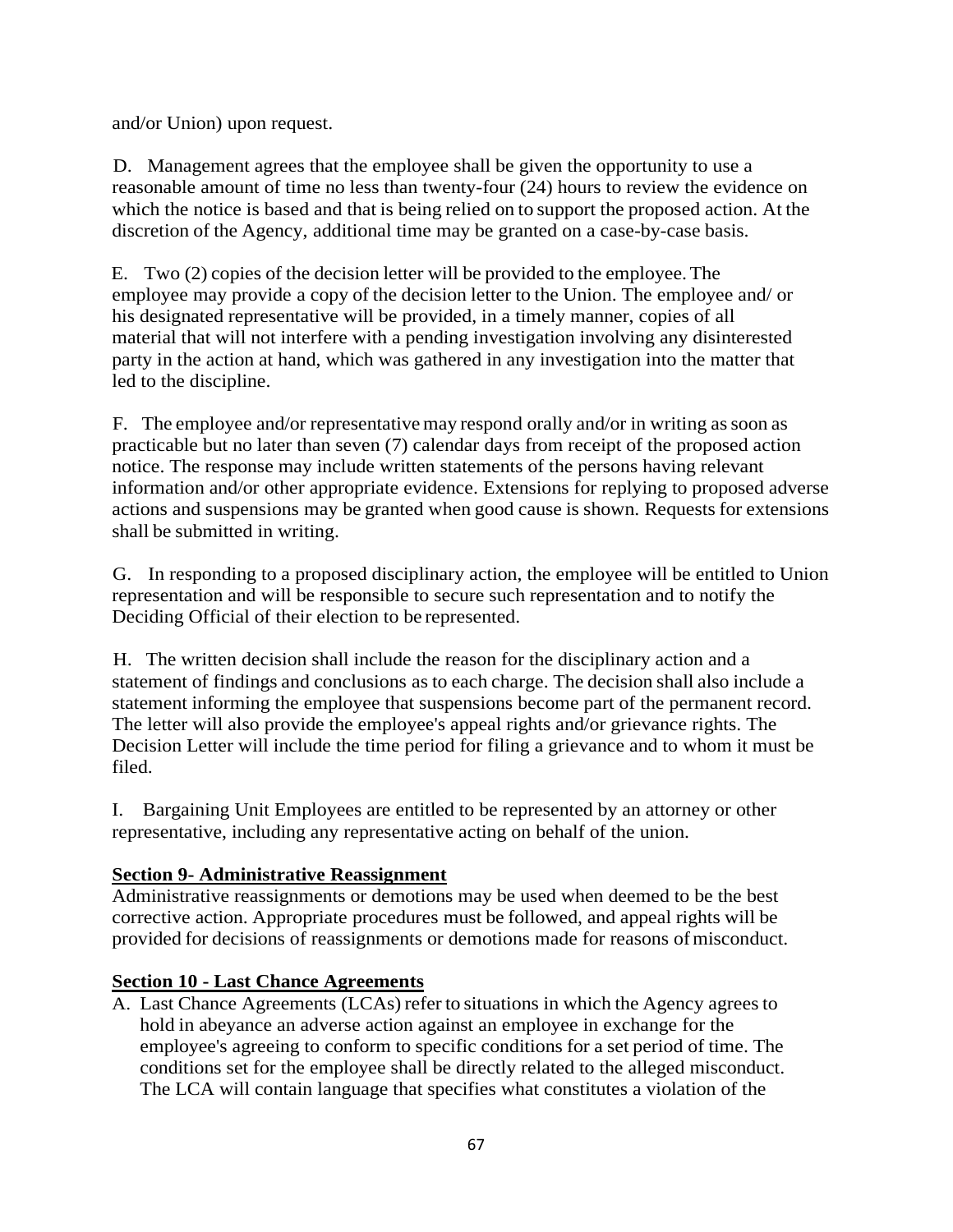LCA. The use of LCAs shall be for just cause and will not be arbitrary, capricious, or be based on disparate treatment. Signing a LCA does not constitute admission of any wrongdoing by the employee.

- B. The understanding is that if the employee does not meet his or her obligation under the agreement, then the Agency is free to reinstate the original discipline under the terms of this agreement. The Parties recognize that LCAs are the employee's final choice between adverse action (i.e., suspension or removal) and adhering to the terms of the LCA.
- C. The use of LCAs shall be offered at the Agency's discretion consistent with the facts of the case. The Union can also propose an LCA at their discretion. The employee retains the right to accept or reject the offer of settlement. The Parties recognize that acceptance of the terms of an LCA are entered into voluntarily but are un-retractable upon signature. The length of the LCA shall be negotiated by the parties, however under no circumstances will the LCA exceed one (1) year.
- D. Prior to offering an employee an LCA, the Union will be notified and given an opportunity to be present at any meeting in which the employee is offered such an agreement.

### **Section 12 - Self Incrimination**

The right of employees not to incriminate themselves will apply in criminal investigations.

### **Section 13 – Notice to the Union**

The Agency will provide the Union, in a timely manner, a copy of all reprimands and proposals of more serious disciplinary/adverse actions.

### **Section 14 Official Time**

The employee and the union representative will each be given a reasonable amount of duty/official time in each step of the processes covered in this article.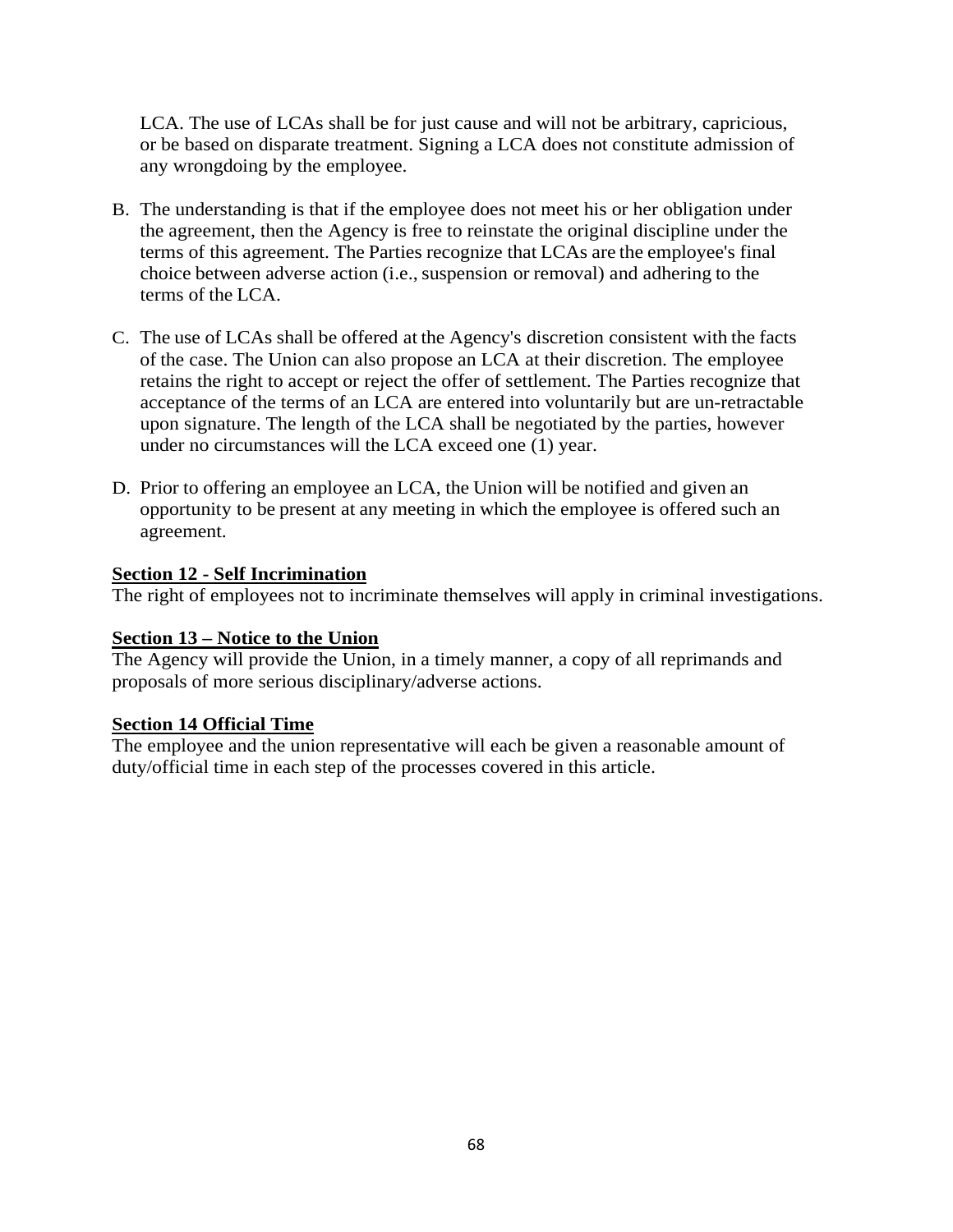### **ARTICLE 16 SURVEILLANCE**

### **Section 1 - General**

- A. The Parties recognize that building surveillance is conducted for safety and internal security reasons.
- B. This article covers, but is not limited to: camera, video, microphone, access card swipes, telephone, cellphone, computer, and other electronic devices.
- C. If the Agency uses surveillance during an investigation into possible misconduct, the following shall apply if a disciplinary or adverse action is proposed against an employee represented by the Union:
	- 1. The Union will be given a copy of all evidence collected specific to the investigation;
	- 2. The Union will be provided a copy of the pertinent video tapes or other electronic media; the only exception would be for issues of public safety or national security.
	- 3. The Union will be allowed to represent affected employees in any subsequent discussions or proceedings involving them.
- D. The Union is not precluded from any further negotiations on the impact and implementation of surveillance, hidden or otherwise; however, proposals that concern matters covered by other articles in this agreement are not subject to further bargaining.
- E. No electronic recordings may be made without mutual consent except for the Office of Inspector General (OIG) investigations, other law enforcement investigations, or EEO investigations.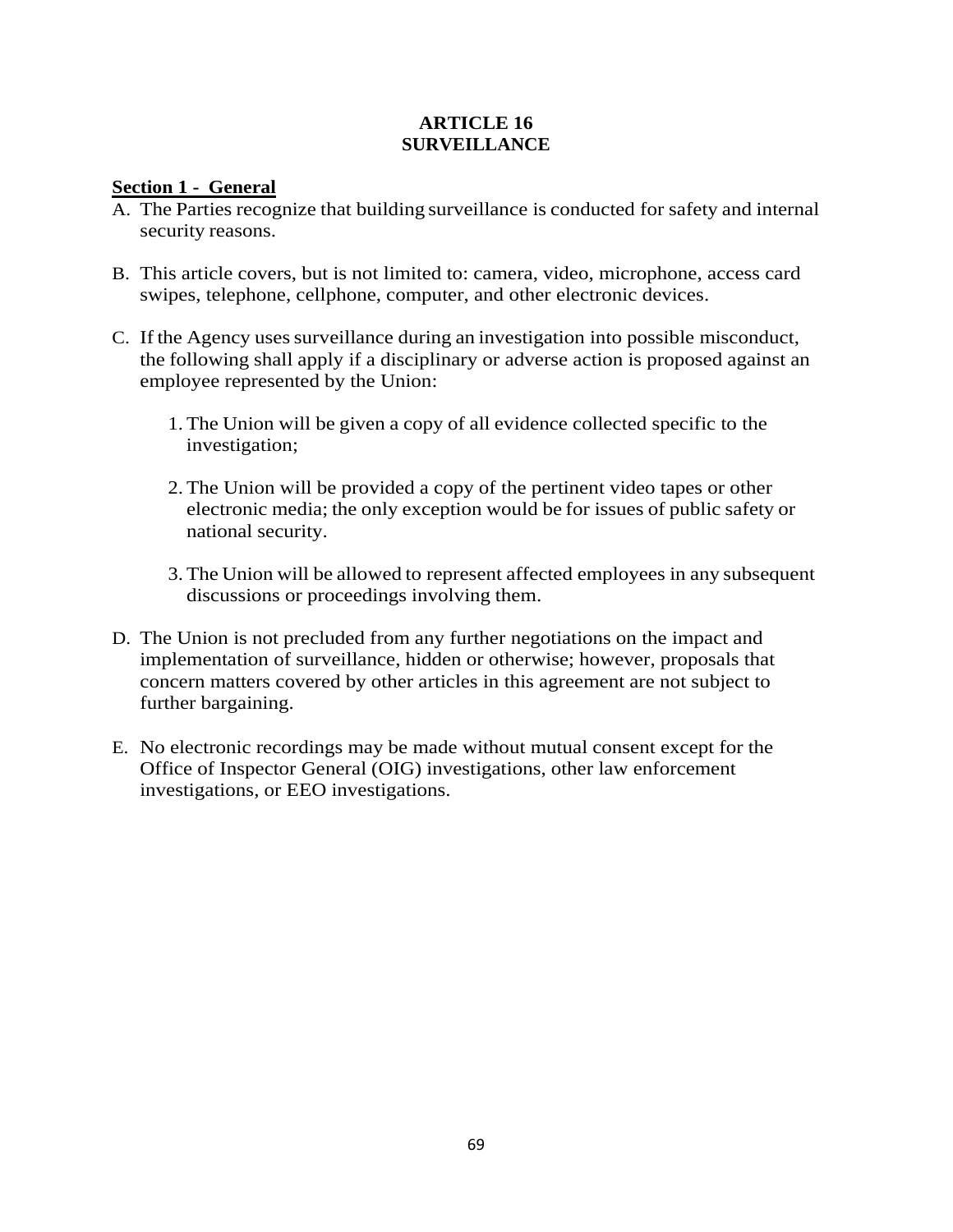### **ARTICLE 17 PERFORMANCE MANAGMENT**

### **Section 1 -General**

Performance plans will be written in a manner that is consistent with Departmental Regulation, its successor and this agreement.

- A. The application of performance standards and the determination of acceptable level of competence will both be made in a fair, objective, job-related and measurable manner. Measurable criteria are defined as observable and/or demonstrable, and may gauge quality, quantity, timeliness, cost effectiveness, and/or manner of performance.
- B. When the employee is evaluated, management has determined that factors beyond the control of the employee will be taken into consideration.
- C. The employee will not be rated on union representational activities nor will they be penalized for the performance of union duties.
- D. It is the Agency's policy to operate a performance appraisal program in a manner which is consistent with applicable statutes, regulations, and this agreement.
- E. A written performance plan will be provided to each employee covered by this agreement at the beginning of each appraisal period (normally within thirty (30) days).
- F. Employees shall not be required to perform at a level higher than fully successful.

### **Section 2 -Policy**

- A. The official appraisal period, for which a performance plan must be prepared and monitored, and for which a summary performance rating (rating of record) will be issued, is normally October 1 through September 30 of each year.
- B. The performance rating prepared at the end of an appraisal period is for performance of assigned duties over the entirety of the specified appraisal period.
- C. The minimum performance appraisal period is ninety (90) days (DR 4040-430, Employee Performance Management). If an employee is not on a performance plan for ninety (90) days (DR 4040-430, Employee Performance Management), the employee cannot be rated.
- D. A written performance plan will be provided to each employee normally within thirty (30) days of the new performance period. The performance plan will contain all of the written performance elements, critical and at least one (1) non-critical element, and their performance standards. The employee will have five (5) business days to furnish their comments to the supervisor.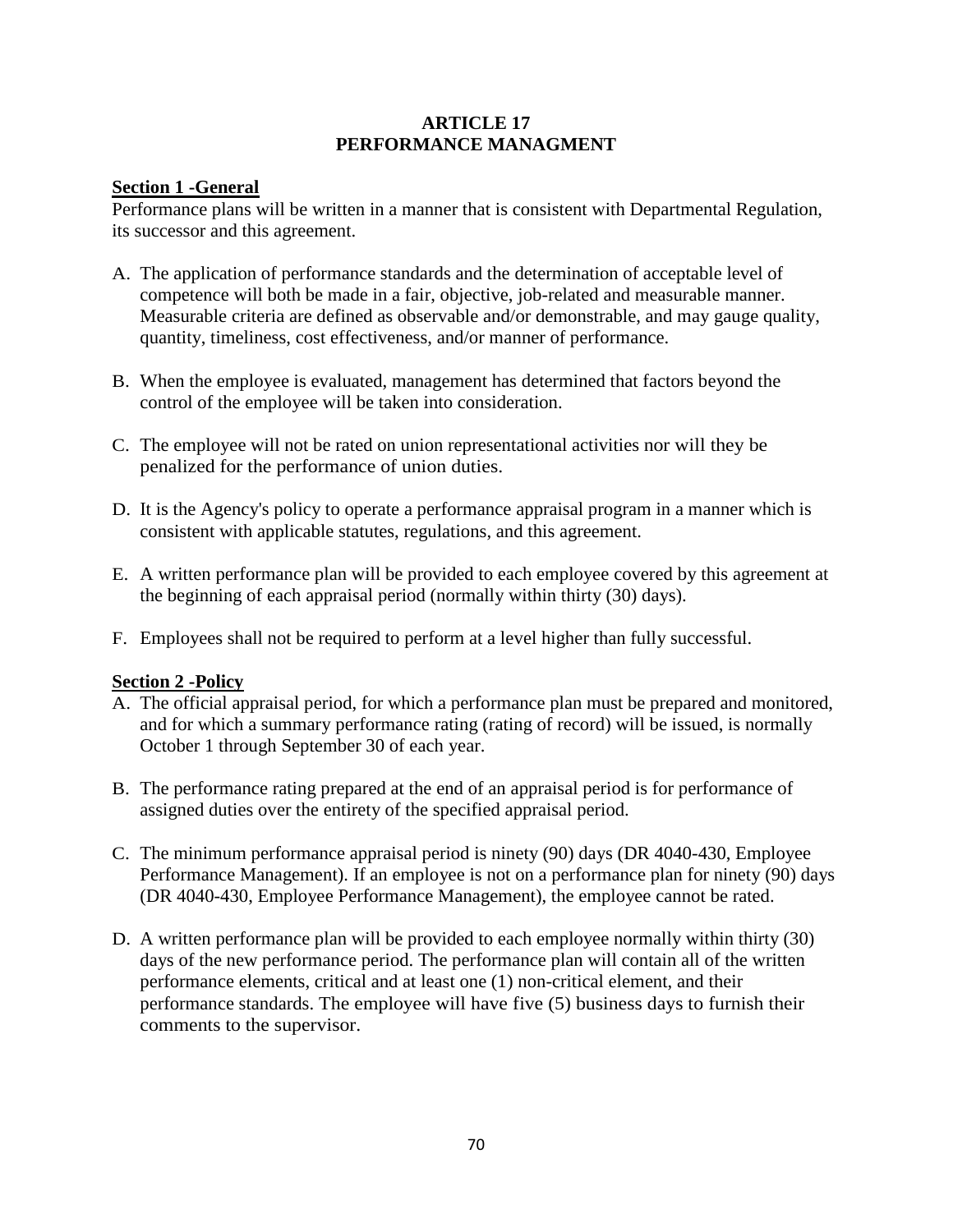- E. The performance plan must be communicated to the employee before the employee may be held accountable. The employee will sign and date the plan to acknowledge they have received their performance plan.
- F. Standards established for an employee's position shall be in writing and communicated to the employee when the employee enters a position or when a new standard is established, or when a change in the performance standard occurs within the employee's position. Evaluation of performance standards will be consistent with written procedures.
- G. Progress reviews by the supervisor will be conducted during the appraisal period. The supervisor must conduct an interim progress review at the midpoint of the appraisal period to ensure that performance elements and standards are appropriate and to advise the employee of current performance. Supervisors and employees are encouraged to communicate frequently during the appraisal period and discuss any performance concerns that may arise as soon as possible.
- H. Normally the immediate supervisor will be responsible for establishing the employee's performance plan, will provide the mid-year progress review, and will prepare the final performance appraisal rating (rating of record).
- I. Normally the employee's second-level supervisor will review and approve the performance plan and the final performance appraisal rating (the rating of record). Reviewing Officials are reviewing narrative assessments and element ratings for accuracy, objectivity, completeness, and consistency with the plan's standards.
- J. When an employee changes positions and has served the minimum appraisal period in the position from which they have changed, the rating official will prepare an exit summary rating. This summary rating will be considered and given appropriate weight when the next rating of record is done.
- K. When an employee is reassigned, they will be given appropriate training when applicable. In the course of evaluating work performance, management will consider any changes of position, the need for learning new job skills and duties, and the nature and timing of training provided.

## **Section 3. Employee Responsibilities**

All employees are responsible for:

- 1. Participating in discussions with their supervisor concerning the development of performance elements, standards and measures and participating in their progress reviews and performance appraisals;
- 2. Ensuring they familiarize themselves with their position description and performance plan, requesting clarification of expectations if necessary, and proactively requesting information to be able to work towards a rating beyond a fully successful from the supervisor;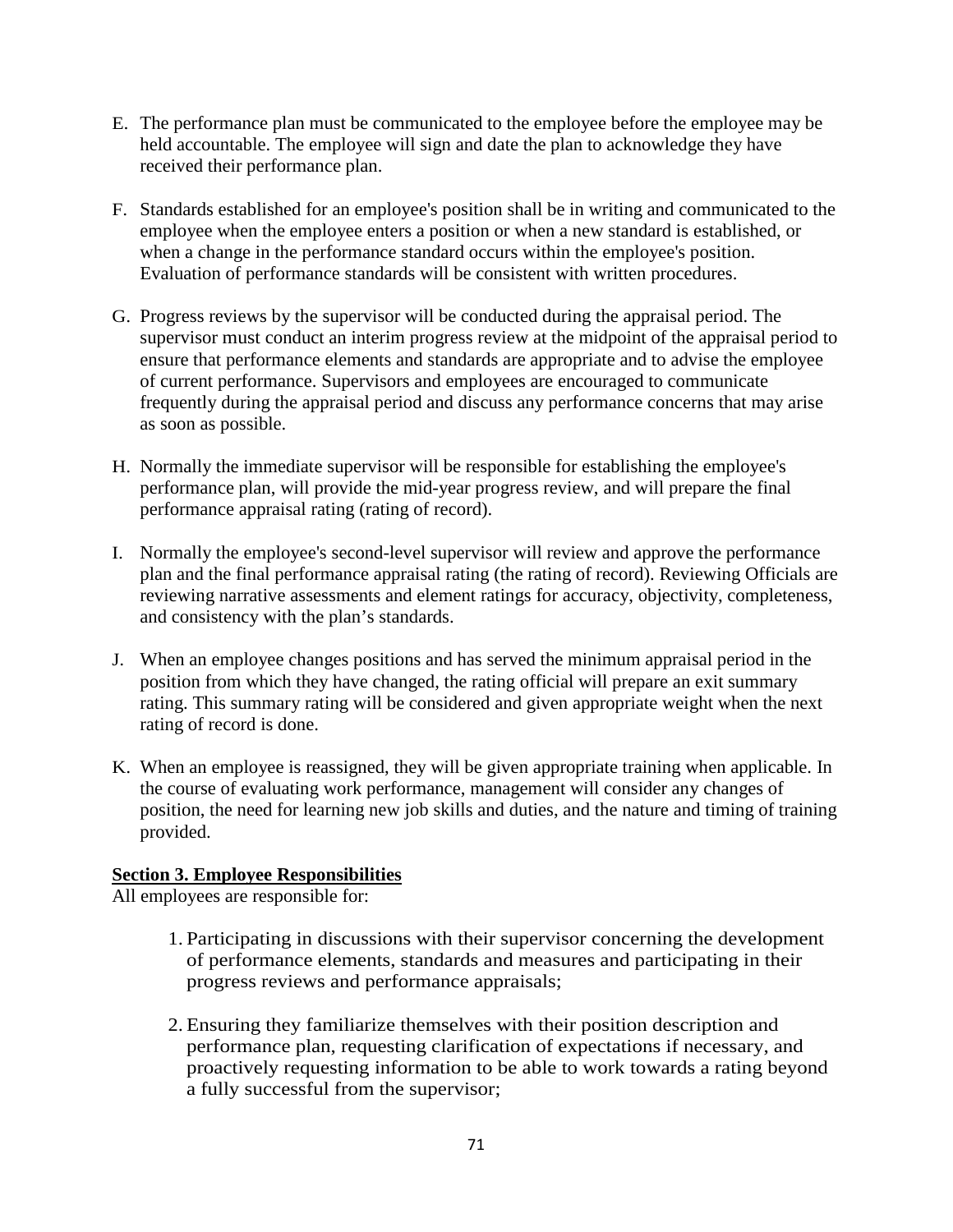- 3. Taking responsibility to improve their own performance and support team endeavors;
- 4. Seeking performance feedback from their supervisor and, as appropriate, from internal and external customers;
- 5. Identifying work problems or other obstacles which may hinder the accomplishment of performance expectations, and working with the supervisor to resolve them;
- 6. Documenting their performance accomplishments, and being prepared to provide written specific examples of their accomplishments including feedback from internal and external customers during the performance appraisal discussion (see Article 18, Employee Awards and Recognition).

#### **Section 4. Management Responsibilities**

Management is responsible for:

- 1. Supervisors will receive ongoing performance training in accordance with DR 4040-430, Employee Performance Management.
- 2. Performance plans are not required to be uniform, but they must be fair and equitable throughout the Supervisors' respective management unit.
- 3. Establish meaningful and achievable performance expectations in a performance plan for each subordinate employee;
- 4. Performance elements must reflect the responsibilities and duties actually assigned to and expected to be performed by the employee, consistent with an accurate and current position description; and
- 5. Performance elements must represent work assignments and responsibilities that are within the employee's control.
- 6. Planning the work in advance so that expectations and goals can be set.
- 7. Engaging the employee in the process of establishing and documenting the employee's performance plan, which means seeking and including employees' ideas and opinions in the development of performance plans.
- 8. Communicating performance expectations clearly, monitoring performance during the appraisal period and providing performance feedback and performance coaching to employees, providing development opportunities as applicable for the employee's current scope of position and career ladder promotion as applicable, and taking appropriate actions to address performance not meeting expectations.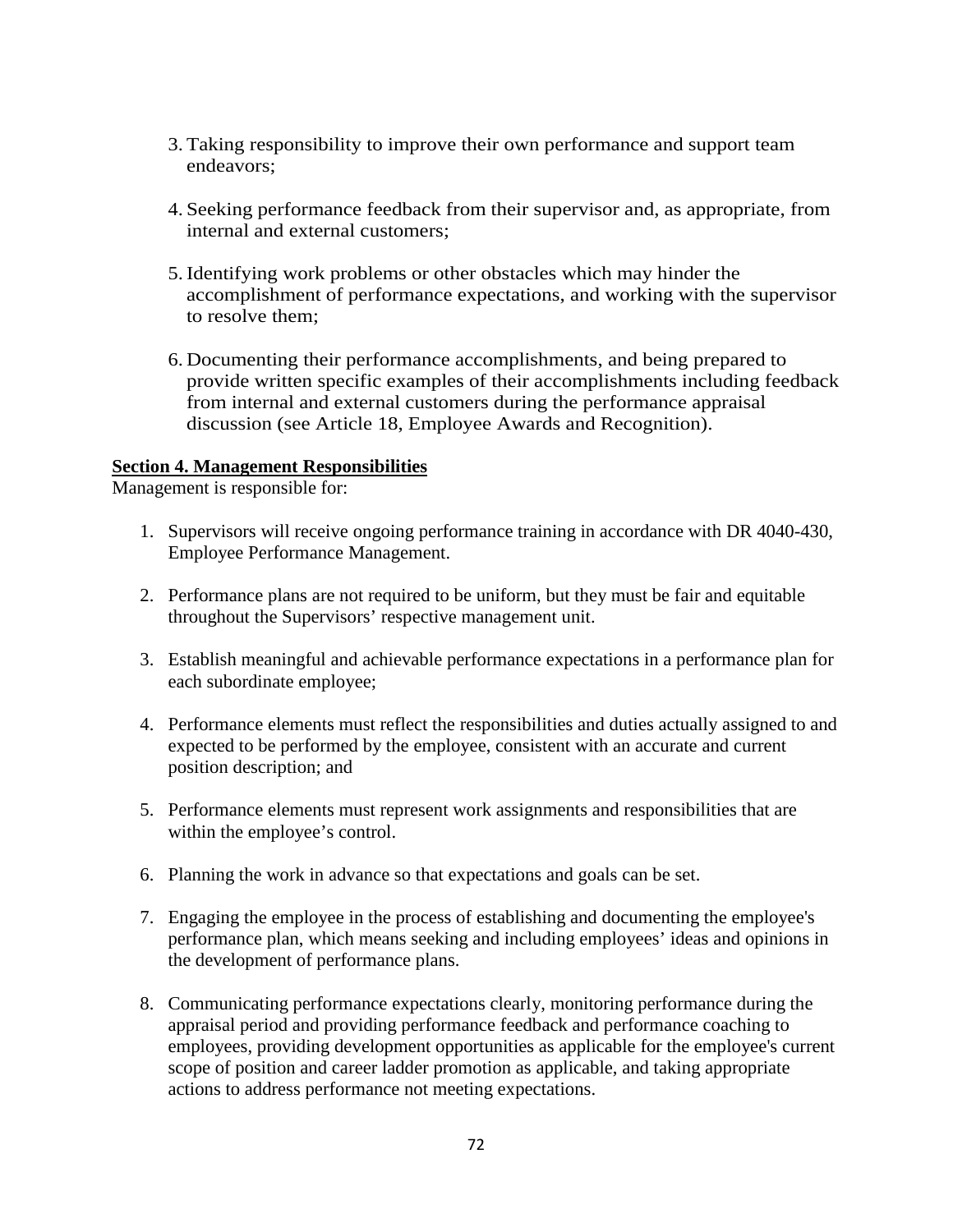- 9. Proactively, supervisors will provide regular and reoccurring feedback on the quality of performance during the appraisal period and preparing ratings. Supervisors will inform employees when they become aware that the employee's performance has fallen below the fully successful level.
- 10. Developing a culture of engagement and recognition for work done well. Recognizing and rewarding employees whose performance so warrants.
- 11. Preparing performance ratings in a timely manner and ensuring equity and consistency in performance ratings.
- 12. Providing training when applicable (e.g., technical and/or safety training on equipment, new technologies and changes in procedures).
- 13. Employees who are approved for telework should not be held to a higher or lower production standard than those who are not utilizing the flexibility.

#### **Section 5 - Standards**

- A. Standards describe results, outcomes, goals, and accomplishments, rather than lists of duties and responsibilities. They are the performance thresholds, requirements, and/or expectations an employee must meet for an element to be appraised at a specific level of performance.
- B. Measures are the defined indicators within the standards used to determine how well the employee produced or provided products or services. They are criteria that are observable and/or demonstrable, and may gauge quality, quantity, timeliness, cost effectiveness, and/or manner of performance.
- C. Each element's standards must be defined at the FS and EFS levels. Cannot be made more or less rigorous based on a particular employee's perceived strengths or weaknesses, nor based on past performance
- D. Absolute standards, which allow for no errors, are prohibited unless a single failure could result in loss of life, injury, breach of national security, or great monetary loss.
- E. Backwards standards, which describe unacceptable performance rather than describe what level of performance is expected, are prohibited.
- F. Standards and measures may be defined with milestones throughout the performance year to ensure continual progress is being made.
- G. Assigning generic standards to all employees, regardless of the type of work they do, is prohibited if the generic standards do not truly represent their work.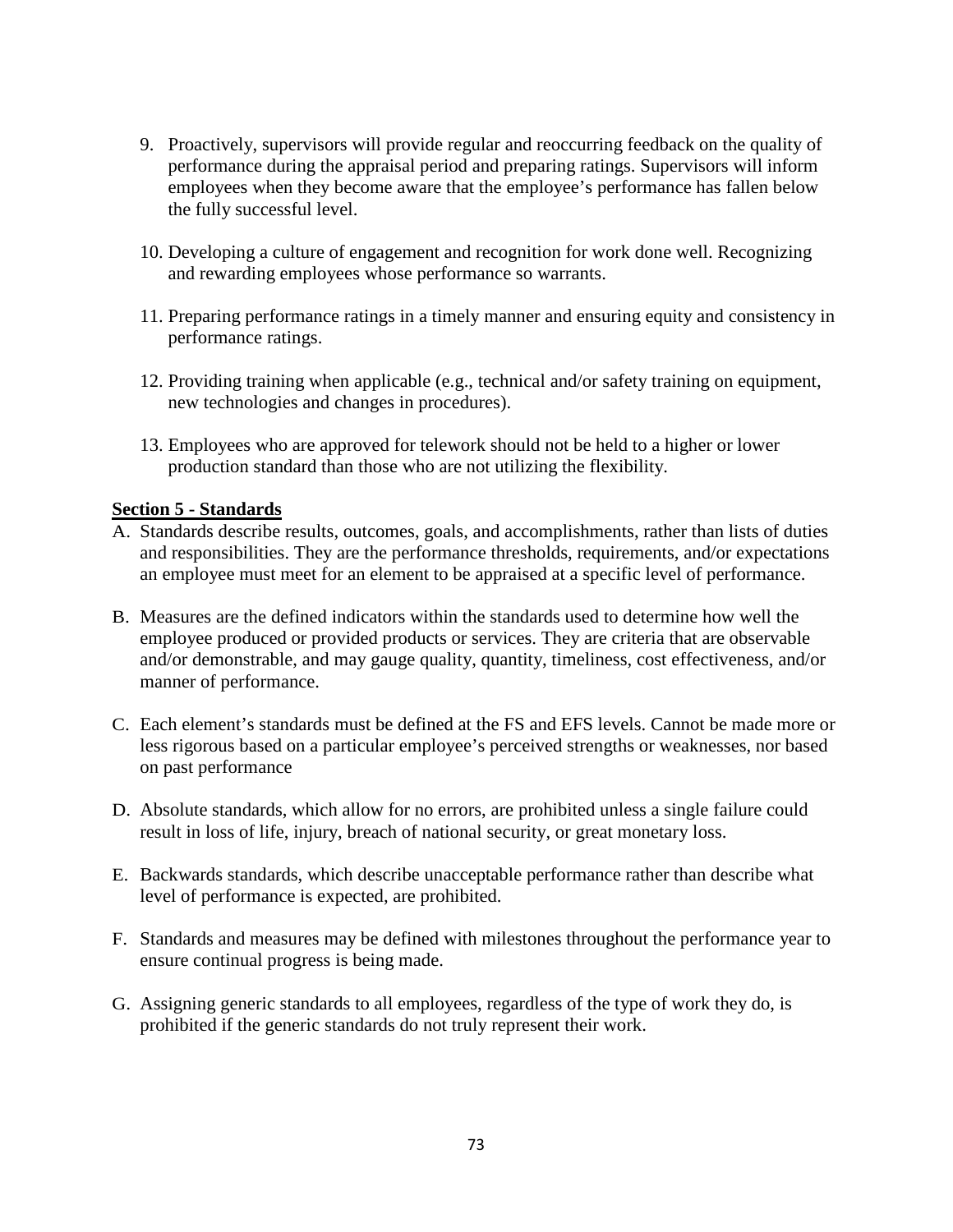(a) Generic standards covering similar positions with similar responsibilities must ensure that expectations reflect the respective employee's actual duties and responsibilities, and are clearly and specifically communicated.

#### **Section 6 – Exceed Fully Successful (EFS) Statements**

- A. It is not permissible to define the Exceeds Fully Successful (EFS) level by simply stating that it is performance above the Fully Successful (FS) level.
- B. By supervisory discretion, standards and measures at this level may or may not reflect all of the following for each element, commensurate with the series and grade of the position:
	- 1. A tangible outcome that demonstrably exceeds the normal expectations of the position;
	- 2. A level of performance throughout the appraisal period that shows exceptional contributions to the accomplishment of the Department and agency mission;
	- 3. A level of performance that demonstrates a mastery of required technical skills, sound judgment, and a thorough understanding of the mission of the organization;
	- 4. A level of performance which has a positive, material impact on the completion of program objectives; and
	- 5. An exceptional quality and quantity of work that is produced with very little or no supervision, and typically completed significantly ahead of established schedules or deadlines.
- C. Employees should be encouraged to propose substantive projects and/or outcomes above the normal expectations of their respective positions to contribute to defining the EFS standards for each element of their plans.
- D. Examples of projects that could support standards at the EFS level for an element, depending on the purpose and grade of the position, include:
	- 1. Planning and documenting a knowledge management product that comprehensively captures the technical and practical knowledge needed to succeed in that, or a similar, position;
	- 2. Developing and implementing a service innovation that demonstrably and substantively improves the customer experience;
	- 3. Developing and implementing a comprehensive, innovative methodology for increasing programmatic outreach to underserved members of the local community;
	- 4. Identifying administrative processes that are hindering the work of the work unit, and developing and implementing significant process improvements;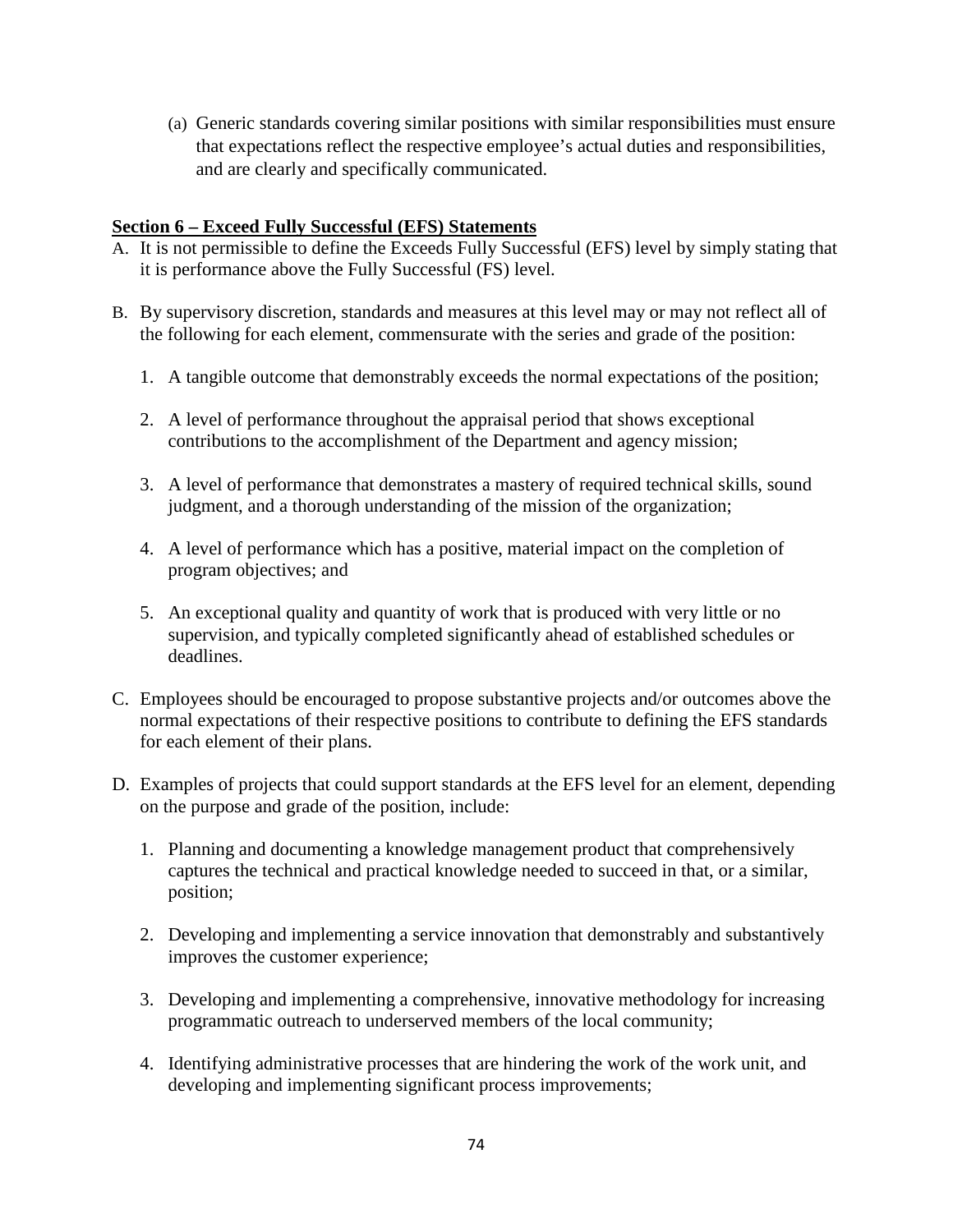- 5. Mentoring, on an ongoing basis throughout the performance year, a newly appointed or promoted supervisor in successfully transitioning to that role (in the element for general supervision and leadership);
- 6. Mentoring, on an ongoing basis throughout the performance year, a newly appointed or promoted colleague in successfully carrying out new program responsibilities; and
- 7. Significantly exceeding production standards at the FS level by also completing a coworker's program responsibilities while the coworker is detailed or on extended leave for 6 months.
- E. It is also permissible to define standards at the EFS level by listing a number of relatively smaller-scale results and identifying how many of them must be accomplished for the element to be rated EFS.
- F. It is not permissible to make the standards at the EFS level more or less rigorous based on an employee's relative strengths or weaknesses, or based on past performance.
- G. Absolute standards, which allow for no errors, are prohibited unless a single failure could result in loss of life, injury, breach of national security, or great monetary loss.

# **Section 7 - Rating Performance**

Normally, a written final performance appraisal rating (record of rating) will be issued to each employee by October 30. If a performance cycle has been extended, the supervisor should rate employees within fifteen (15) days of the end of the extended cycle.

# **Section 8 - Unacceptable Performance**

The Parties recognize that there is an important duty to accomplish the mission of the Agency in an effective and efficient manner, and to encourage employees to perform to the best of their ability. They also recognize that the work performance of individuals varies on a daily basis. Supervisors are responsible for monitoring their employees' work throughout the performance year. Supervisors are encouraged to act informally, when appropriate, at an early stage to correct any decline and avoid the need to take formal action.

- A. If at any time during the performance appraisal period an employee's performance is determined to be unacceptable in one or more critical elements, the supervisor must:
	- 1. Notify the employee of the performance element(s) for which performance is unacceptable; and,
	- 2. Inform the employee of the performance requirement(s) or standard(s) that must be attained to demonstrate acceptable performance. The supervisor must inform the employee that unless his/her performance in the critical element(s) improves to and is sustained at an acceptable level, the employee may be reassigned, reduced in grade or removed.
	- 3. Conduct and performance management problems may coincide, but they are distinct issues.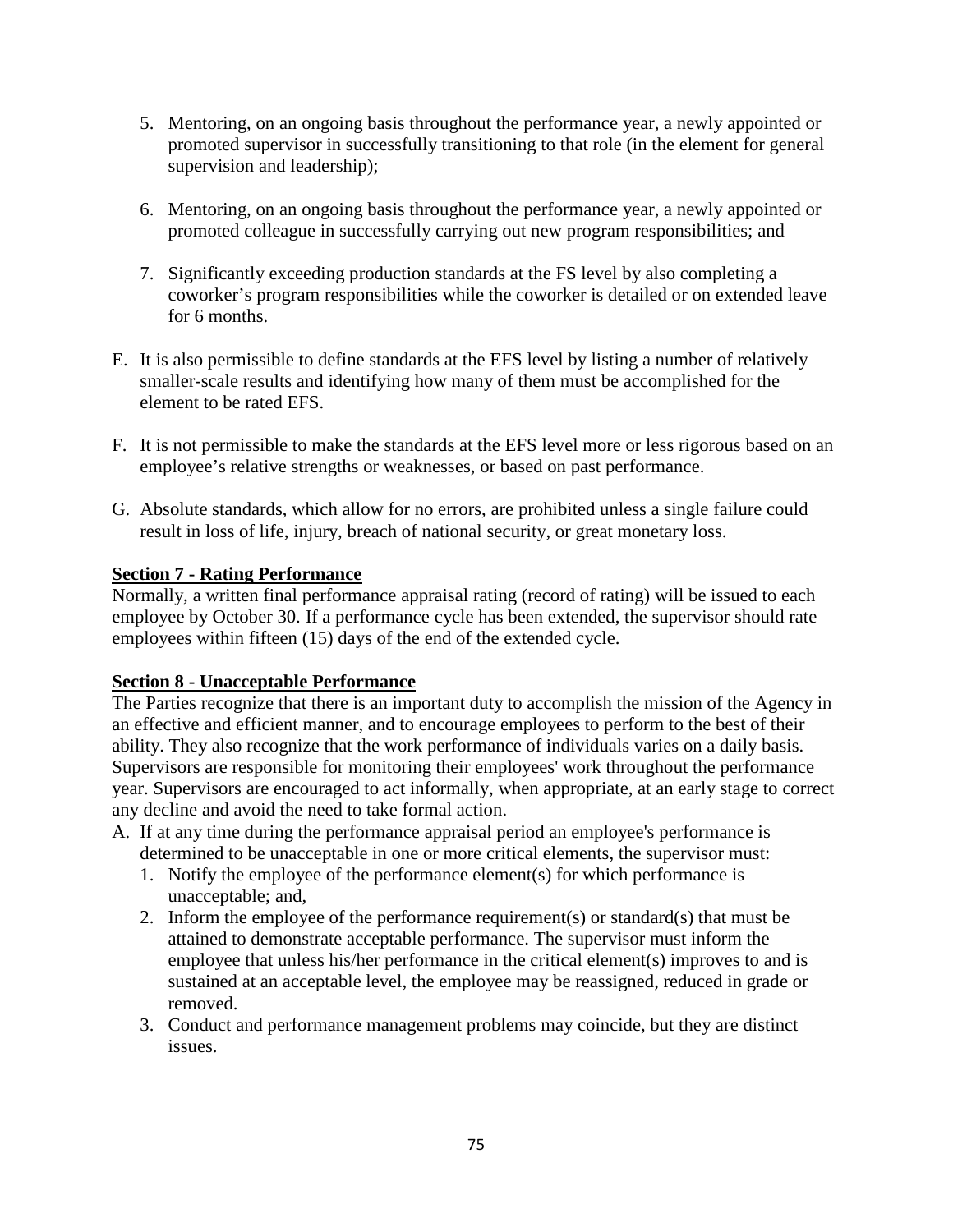- 4. Poor performance is the failure of an employee to do the job at the FS level, as defined in the performance plan. A pending conduct consideration will have no bearing on conducting progress reviews and/or issuing a timely rating of record.
- B. An element rating may not be lowered:
	- 1. Because of work that was not completed during the period of time an employee was on pre-approved leave, or other approved absence,
	- 2. Because of work that could not be completed due to an abbreviated performance year; and/or
	- 3. For not meeting a specific standard due solely to factors outside the employee's control.
- C. Demonstration Opportunity (DO): The goal of the demonstration opportunity period is a mutual desire to return the employee to fully successful performance as soon as possible. A DO should not be used as or considered as a punitive tool. For each critical performance element in which the employee's performance is unacceptable, the supervisor must afford the employee a reasonable opportunity to demonstrate acceptable performance commensurate with the duties and responsibilities of the employee's position and place the employee on a formal DO. The plan must include:
	- 1. A minimum opportunity period of thirty (30) days to demonstrate acceptable performance; it is understood that the time frame may be extended if additional time is needed;
	- a) The length of the DO should be determined by the following considerations:
		- i) The complexity of the work;
		- ii) The duration of the segment of work which would provide adequate evidence that performance is demonstrated, or not, at the FS level; and
		- iii) Whether the employee has demonstrated acceptable performance, as defined at the FS level of the current performance plan, at a previous time.
	- 2. Identify and describe the performance deficiencies in the performance elements and standards for which the employee's performance is at the unacceptable level;
	- 3. Provide clear goals which are appropriate for the responsibilities of the employee's position;
	- 4. A DO requires a DO Plan, which must provide clear notice of the performance the employee is required to demonstrate in the critical element(s) and standards for which the employee's performance does not currently meet FS level.
	- a) The performance expectations must be achievable within the duration of the DO;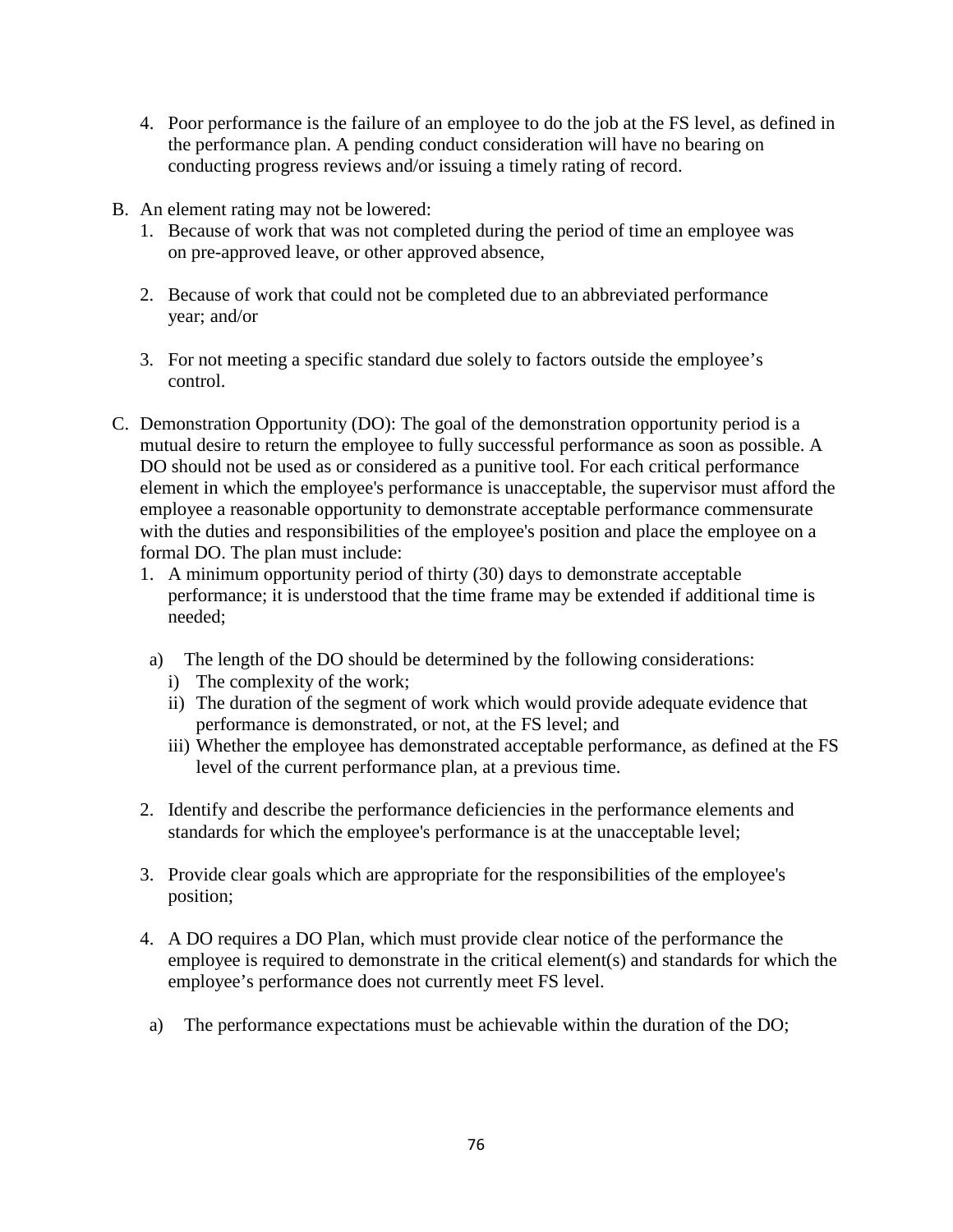- b) The expectations in the DO must be commensurate with the duties and responsibilities of the employee's position and grade level, as reflected in the employee's position description and performance plan;
- c) The expectations must allow for a margin of error during the DO; an absolute standard is not permitted unless a single a single failure could result in loss of life, injury, breach of national security, or great monetary loss;
- d) The DO must describe how the expectations will be measured and/or assessed; and
- e) The DO must describe any assistance the agency will provide the employee to bring the performance up to the FS level.
- 5. Frequent (at a minimum, weekly) interaction and feedback with supervisor regarding progress; and
- 6. Required progress reports will be documented in writing and a copy provided to the employee.
- D. If the employee demonstrates an acceptable level of performance during his/her opportunity period, then he/or she is required to maintain an acceptable level of performance for one (1) year from the beginning of the opportunity period.
- E. In accordance with 5 CFR, 432.105 (a)(2), if the employee does not demonstrate an acceptable level of performance for a critical element during the opportunity period or for one (1) year from the beginning of the opportunity period, the supervisor may initiate a reassignment, reduction in grade, or removal action.
- F. If an employee elects to have Union representation, management will provide copies of any letters or proposed actions and a decision letter to the Union representative. Upon request, DO documents shall be provided throughout the process.

# **Section 7. Details, Temporary Duty Assignments (TDY) and Temporary Promotions**

- A. Performance plans must be provided for details and temporary promotions of ninety (90) days or more. Performance plans will be provided in writing to the employee normally within fifteen (15) days of the start of the detail or temporary promotion.
- B. The supervisor responsible for the detail or temporary promotion should document the employee's accomplishments at the end of the TDY assignment or detail and forward the documentation to the employee's supervisor for appropriate consideration. The employee's supervisor will give the accomplishments the appropriate consideration (i.e., performance of elements and standards associated with the employee's normal duties versus duties not normally performed).

# **Section 8. Individual Developmental Plan (IDP)**

As a part of the performance planning process, each employee is encouraged to discuss shortand long-term learning and developmental goals with the supervisor and to develop a plan. The plan may include elective training, education, and developmental activities in which employees may engage to improve their knowledge, skills and abilities, and ultimately job performance.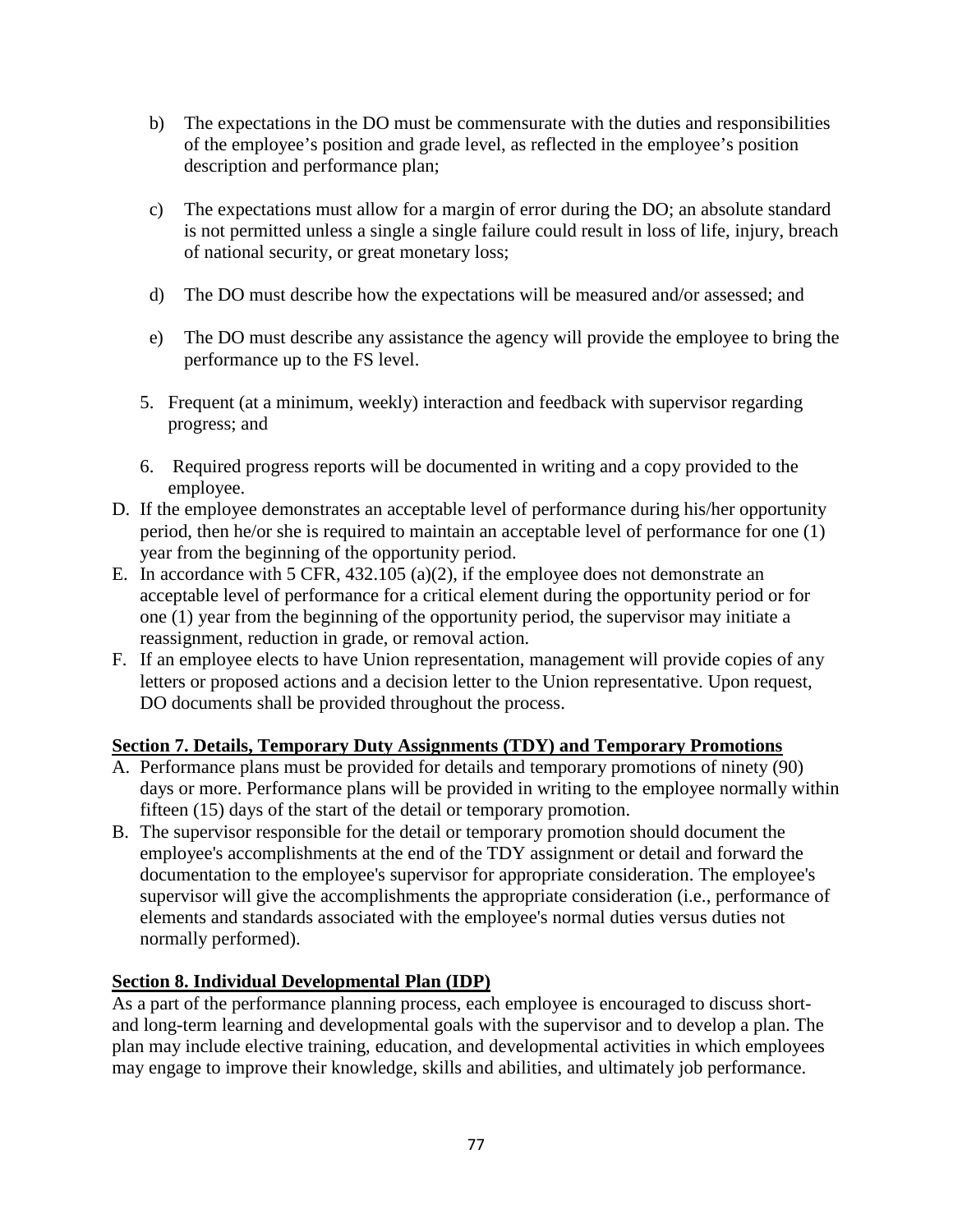#### **Section 9. Resolving Disagreements**

- A. In the event that an employee and the supervisor disagree over the employee's performance elements or standards, or if they disagree over the performance appraisal, the employee may request a meeting with the next level supervisor. This meeting will be held on a timely basis. The purpose of the meeting is to attempt to resolve any differences of opinion regarding the content of the employee's performance elements or standards or performance appraisal.
- B. If the Parties are unable to reach agreement at the informal step, the employee may move to the next step and file a formal grievance over the procedures used to establish the elements or standards. The substance of the elements or standards cannot be grieved.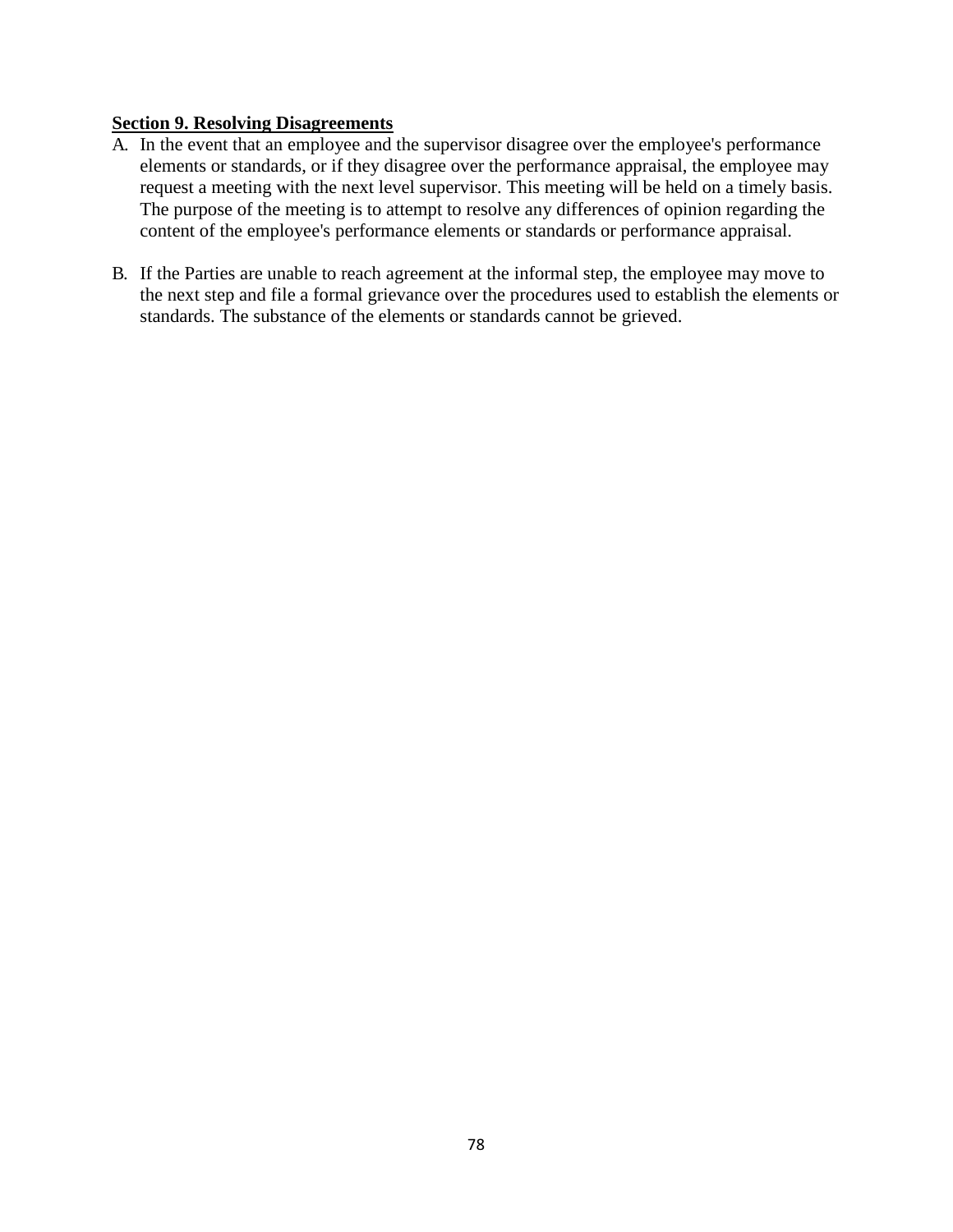#### **ARTICLE 18 EMPLOYEE AWARDS AND RECOGNITION**

#### **Section 1 - Purpose**

Recognition of employees through monetary and non-monetary awards reflects the Parties' efforts to promote continuous improvement and achievement in mission accomplishments.The employee recognition program provides a positive indication of the Parties' commitment to providing quality public service. The intent of this program is to promote a positive work environment, reward employee achievement and to link awardsto employee contributions that enhance Agency performance. The program will be administered in accordance with 5 U.S.C., 2301 Merit Principles.

# **Section 2** - **Types of Awards**

- A. The type of awards by which employees may be recognized, and the awards which may be eligible to receive include but are not limited to:
	- 1. Monetary: A cash award granted to an employee as an individual or member of a group (e.g., Spot, Suggestion, Quality Step Increase (QSI), Performance, Time-off Award, Career Service Award, and Retirement Recognition).
	- 2. Non-Monetary: A letter of appreciation or other appropriate means to recognize contributions that do not meet the standard for cash award. (e.g., Letter of Appreciation, Informal Keepsake Award).
	- 3. Performance Awards:
		- a. A performance award is based solely on an employees' performance rating of record assigned at the end of the appraisal period. Monetary amounts associated with performance awards are subject to budgetary constraints. An employee's performance rating is to be based solely on their performance and in no way subject to budgetary constraints.
		- b. An employee alleging inconsistent application of performance standards and critical elements may pursue the complaint under the negotiated grievance procedure.
- B. Actual awards and recognition will be commensurate with the purpose and intent of the award granted, provide for special acknowledgement of the accomplishments, and given as close to the time of achievements as possible.
- C. Award nominations will follow the justification, submission, and approval process as outlined in DR4040-451-1 and this Agreement.
- D. Accomplishment reports may be required. The report is intended to highlight accomplishments and/or achievements of work beyond the fully successful level.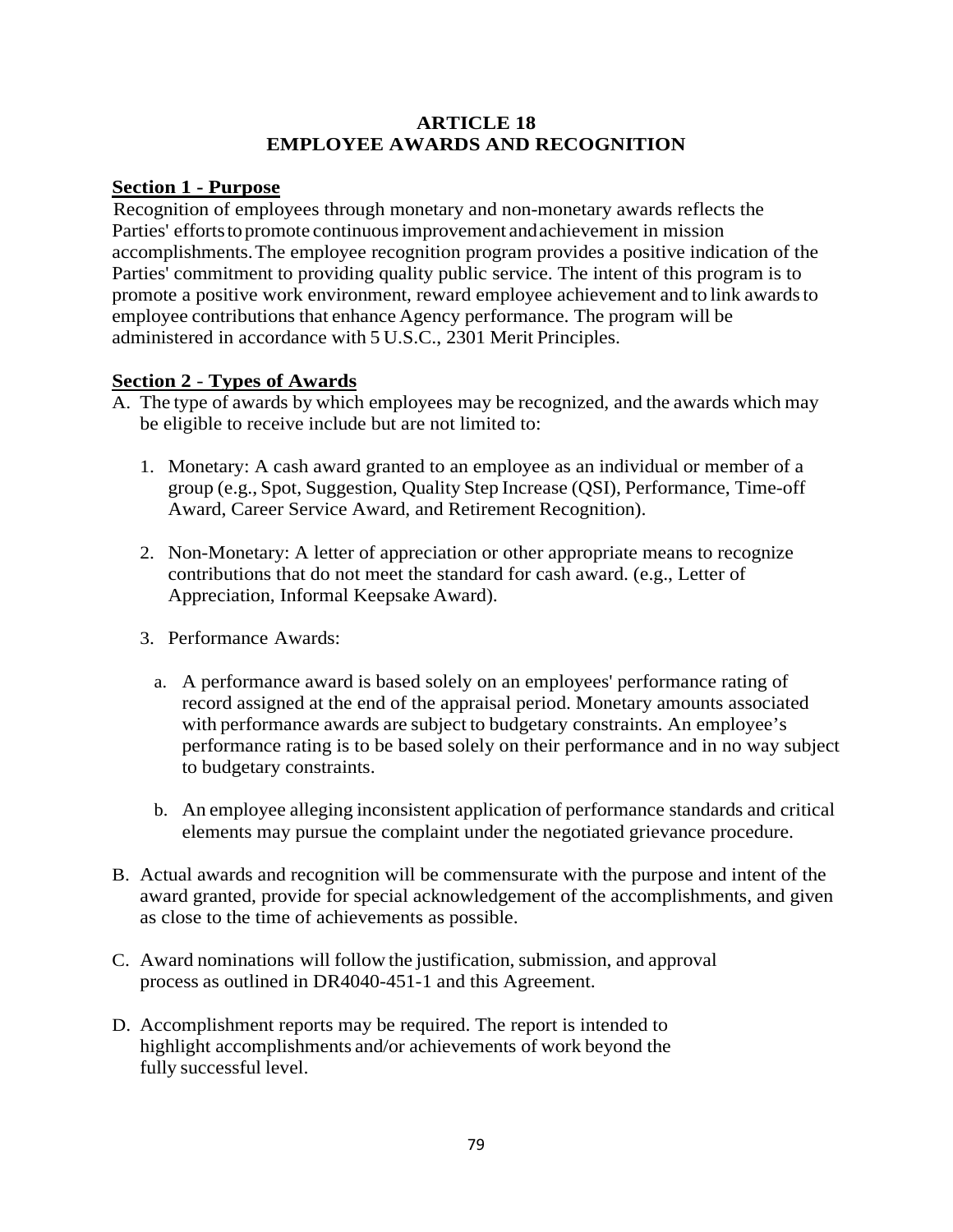- E. Quality Step Increase (QSI).
	- 1. The purpose of a QSI is to provide recognition of sustained high-quality performance and faster-than-normal progression through the step rates of the General Schedule (GS)/General Manager (GM) pay systems. Unlike other forms of recognition, QSI's permanently increase an employee's rate of basic pay.
	- 2. A QSI may be granted to GS/GM employees to recognize high-quality performance. An employee must have received an "Outstanding" rating of record.
		- a. In addition, an employee must:
			- i. Not have received a QSI within the preceding 52 consecutive calendar weeks.
			- ii. Not be at the top step of the pay range.
	- 3. A QSI does not change the effective date of the employee's normal within-grade increase (WGI) except when the QSI places the employee in the fourth or seventh step. In this case, the employee would enter into a prescribed longer waiting period. When a WGI and QSI are effective on the same day, the WGI should be processed before the QSI to avoid situations where the QSI may place the employee in a longer waiting period.
	- 4. The [quality step increase](https://www.law.cornell.edu/definitions/index.php?width=840&height=800&iframe=true&def_id=3d3d6345ec55951eed8d045bfd552bb9&term_occur=2&term_src=Title:5:Chapter:I:Subchapter:B:Part:531:Subpart:E:531.506) should be made effective as soon as practicable after it is approved.
	- 5. An employee may not receive a QSI if he/she has received a performance award based in whole or in part on the performance rating of record for the same appraisal cycle.
	- 6. A QSI is not required or automatically granted for an *"Outstanding"* performance rating. A manager/supervisor reserves the discretion to grant a QSI.
	- 7. All employees who receive an Outstanding rating for their annual performance are to be given either a Quality Step Increase (QSI) or performance cash award. If the employee is already at Step 10 of the grade and, thus does not qualify for a QSI, a performance cash award must be given. Whenever possible, employees should be allowed a choice in the type of recognition they receive.
- F. The limitations on the number of awards a bargaining unit employee can receive will be in accordance with DR 4040-451-1.
- G. Awards will be processed in a timely and expeditious manner.

#### **Section 3 - Examples of Accomplishments**

Examples of accomplishments include, but are not limited to:

A. Making a high-quality contribution involving a difficult or important project assignment.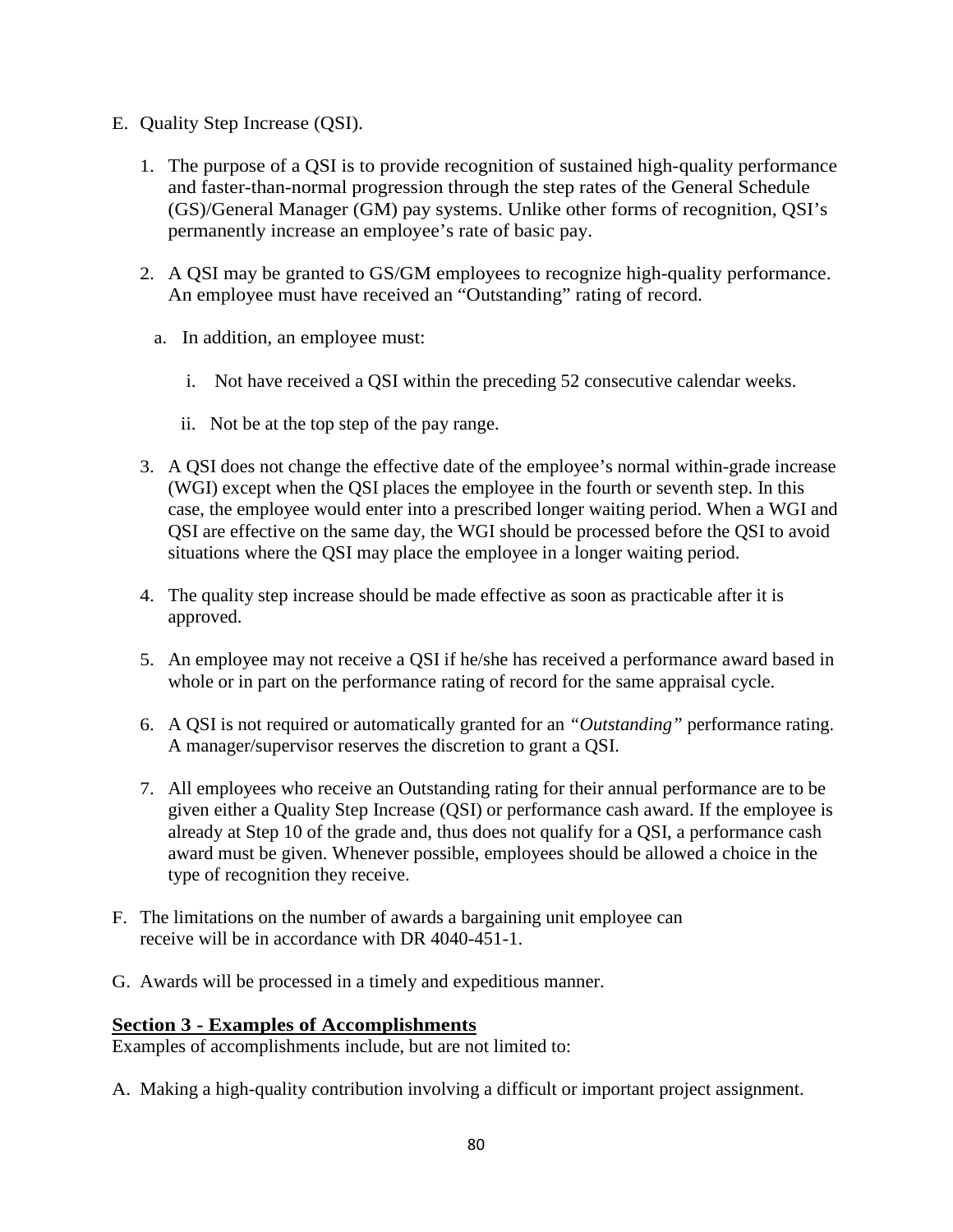- B. Displaying initiative and skill in completing an assignment or project before the deadline.
- C. Using initiative and creativity in making improvement in projects, activities, programs or services
- D. Ensuring the mission of the work unit is accomplished during a difficult period by successfully completing additional work or a project assignment while maintaining the employee's own workload.

#### **Section 4 - Union Notification**

The Agency will provide the Union upon request, on a quarterly basis, all reasonable and necessary information regarding awards granted to employees covered by this Article. Such information shall include, at a minimum:

- a. The award recipient's series and grade:
- b. The type of award granted (i.e., Performance, Special Act);
- c. Justification for all awards other than performance.

Upon written request and in accordance with 5 U.S.C. 7114(b)(4), and Article 4, Union Rights, the Agency will provide the Union with any information that is normally maintained by the Agency.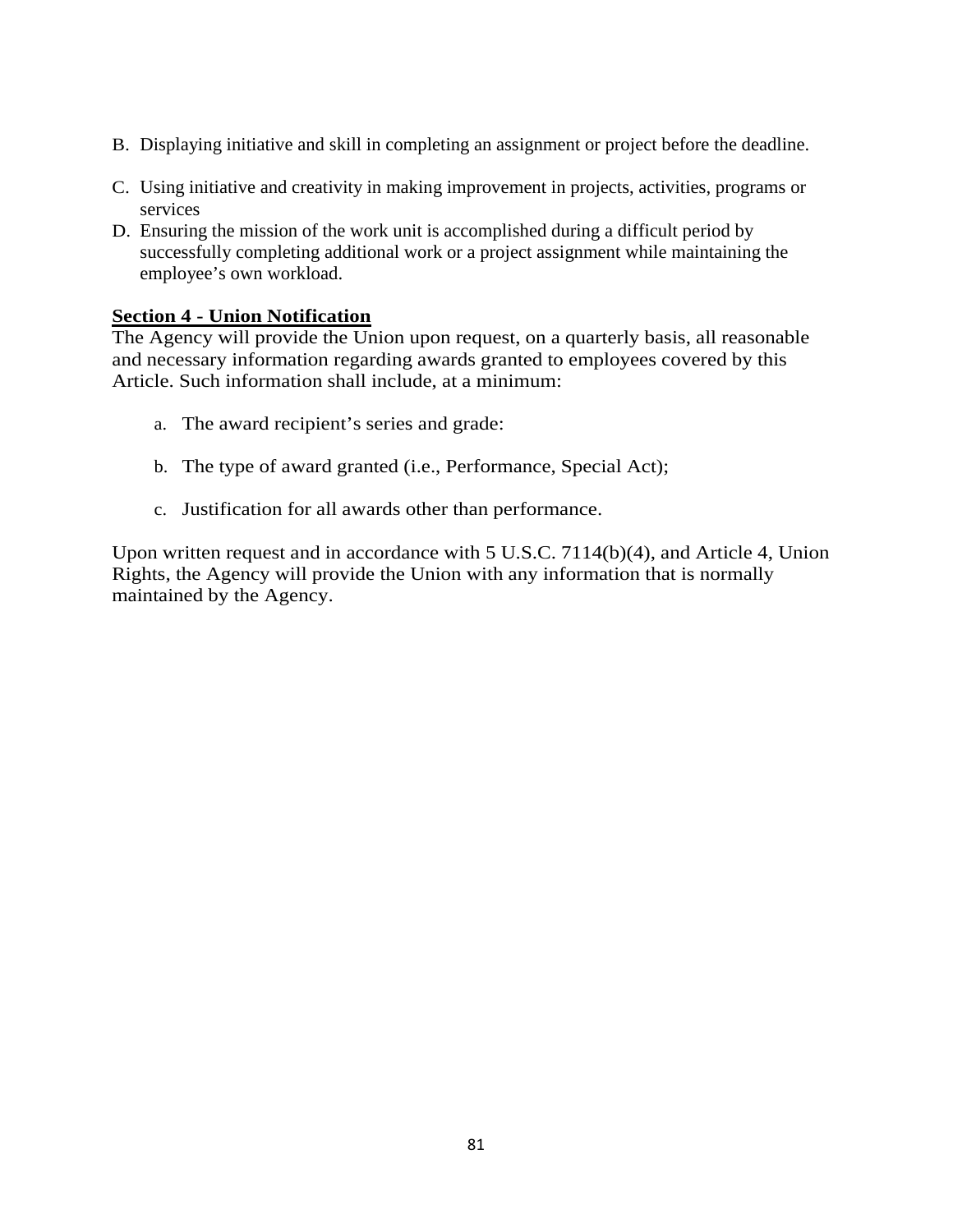#### **ARTICLE 19 BREAK ROOMS/BREAK AREAS**

# **General**

Both Parties recognize that the health and well-being of employees are necessary to the successful accomplishment of the Agency's mission. Where applicable, local management will provide break rooms, and/or break areas for employee use.

#### **Section 1 - Location**

Break rooms/areas shall be reasonably accessible to the employees' work areas, subject to compliance with OSHA, biological containment, and safety regulations.

# **Section 2 - Current Break Room(s)**

The Parties agree that the current identified break space(s) is sufficient to meet employees' needs.

#### **Section 3 - Changes to Break Room(s)**

Should ARS/location need to change access and/or configuration of designated or existing break rooms/break areas, ARS/location agrees to notify the Union and negotiate as required.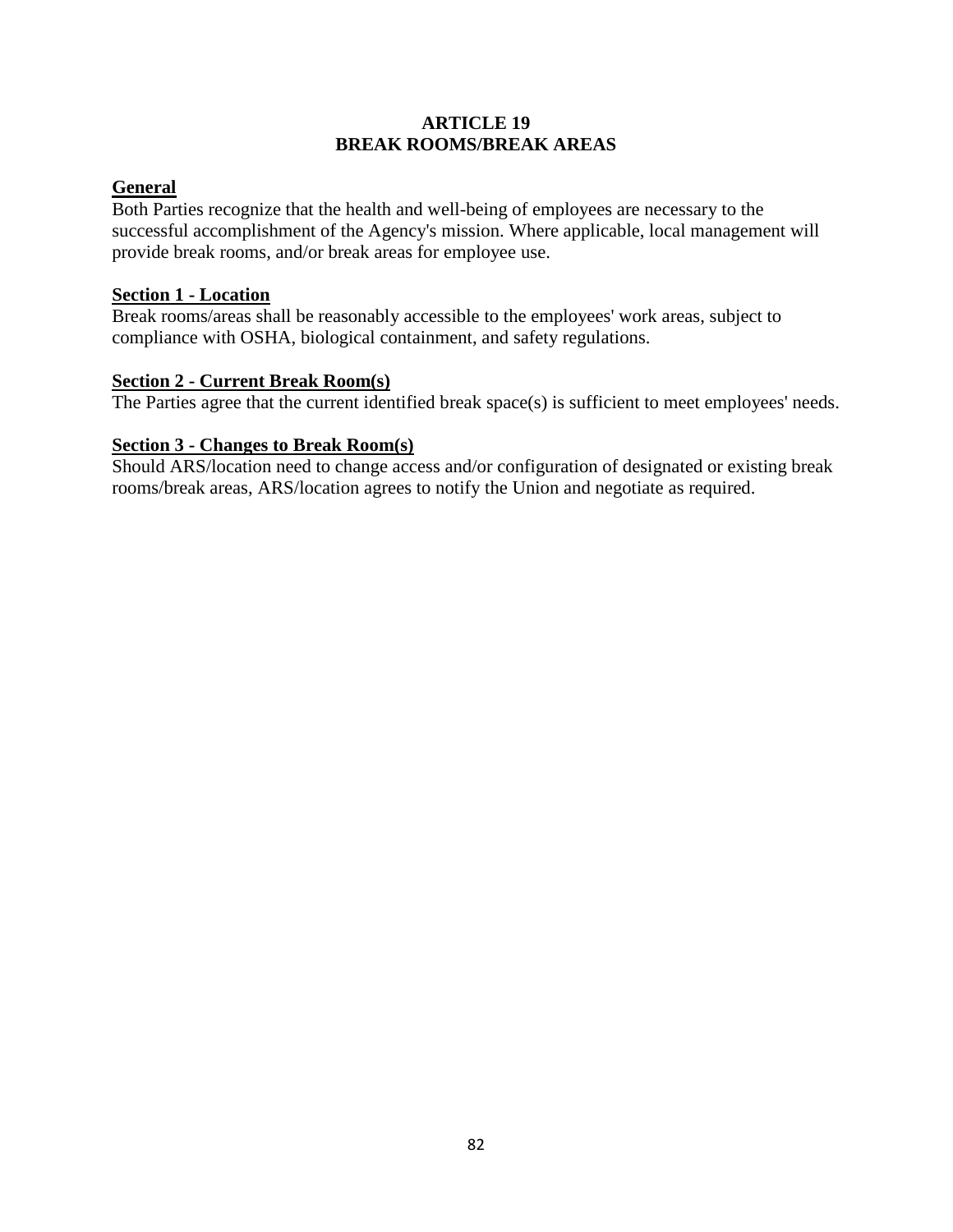#### **ARTICLE 20 EMPLOYEE ASSISTANCE PROGRAM (EAP)**

#### **Section 1 - Program Purpose**

The purpose of EAP is the appropriate prevention, treatment and rehabilitation of employees with alcohol, drug abuse or other biopsychosocial problems that are adversely affecting the employee's job performance and/or conduct. Biopsychosocial problems may include physical, emotional, financial, marital, family, legal, or work issues. Employees who suspect they may have such a problem, even in the early stage, are encouraged to voluntarily seek counseling and information on a confidential basis by contacting the individual(s) designated to provide such services. Supervisors are also encouraged to note when employees appear to be experiencing difficulties for which EAP may provide assistance, and to refer the employee to EAP for assistance. Early intervention may be helpful in returning the employee to full productivity.

#### **Section 2 - Record of Participation**

The Agency will assure that no employee will have job security or promotion opportunities jeopardized by a request for counseling or referral assistance. The Agency will ensure that the confidentiality of medical records of employees concerning treatment for problems related to alcohol, drugs, emotional concerns, or other personal issues will be preserved in accordance with current laws and OPM regulations or successors.

#### **Section 3 - Voluntary Participation and Employee Responsibility**

The existence and functions of counseling and referral programs will be publicized to employees. No employee will be required to participate or be penalized for merely declining referral to counseling services or for participating in the services provided.

# **Section 4 - Confidentiality**

- A. The Parties recognize that all confidential information and records concerning employee counseling and treatment will be maintained in accordance with applicable laws, rules, and regulations.
- B. Without an employee's specific written consent, the supervisor may not obtain information about the substance of the employee's involvement with a counseling program.
- C. Employees that fail to attend voluntary EAP appointments when the employee has been excused from work may be subject to disciplinary action.
- D. Employees who fail to improve their conduct or performance, after a mandated referral to the EAP may have a conduct or performance-based action initiated against them, see DR 4430- 792-1, Employee Assistance Program.

#### **Section 5 - Excused Absence(s)**

A. A supervisor and/or manager shall grant up to one (1) hour of excused absence for each counseling session, up to a maximum of six (6) sessions per calendar year, during the assessment/referral phase of rehabilitation. Additionally, employees may use sick leave, annual leave, or request LWOP.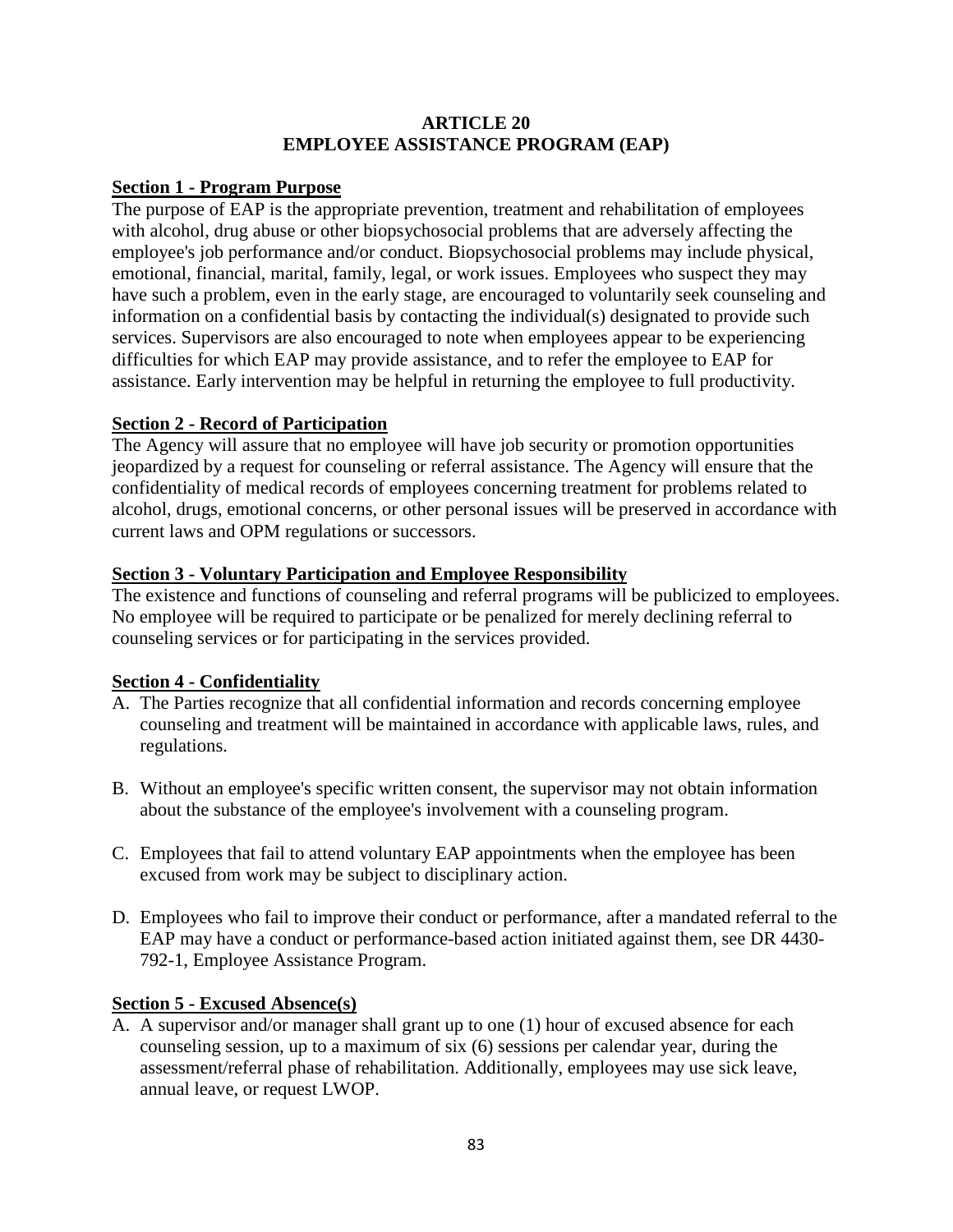- B. Reasonable time to and from the scheduled appointment will be granted as an excused absence in accordance with individual circumstances. The employee will be required to notify their immediate supervisor as soon as practicable if the agreed-upon circumstances were to change. If additional time is required, the employee will request leave as soon as practicable and the request will be approved in accordance with existing leave policies and this agreement. Additionally, employees may use sick leave, annual leave, or request LWOP.
- C. Supervisors will release employees for EAP visits as soon as practicable and as soon as work requirements allow. The Parties will encourage employees to make appointments with the EAP professional.
- D. The number of excused absences for EAP counseling services will be consistent with the current Agency regulation and/or successors.

#### **Section 6 - Leave Associated with EAP**

It is the policy of the Agency to grant leave (sick, annual, or LWOP) for the purpose of treatment or rehabilitation for employees under EAP as would be granted for employees with any other health problem.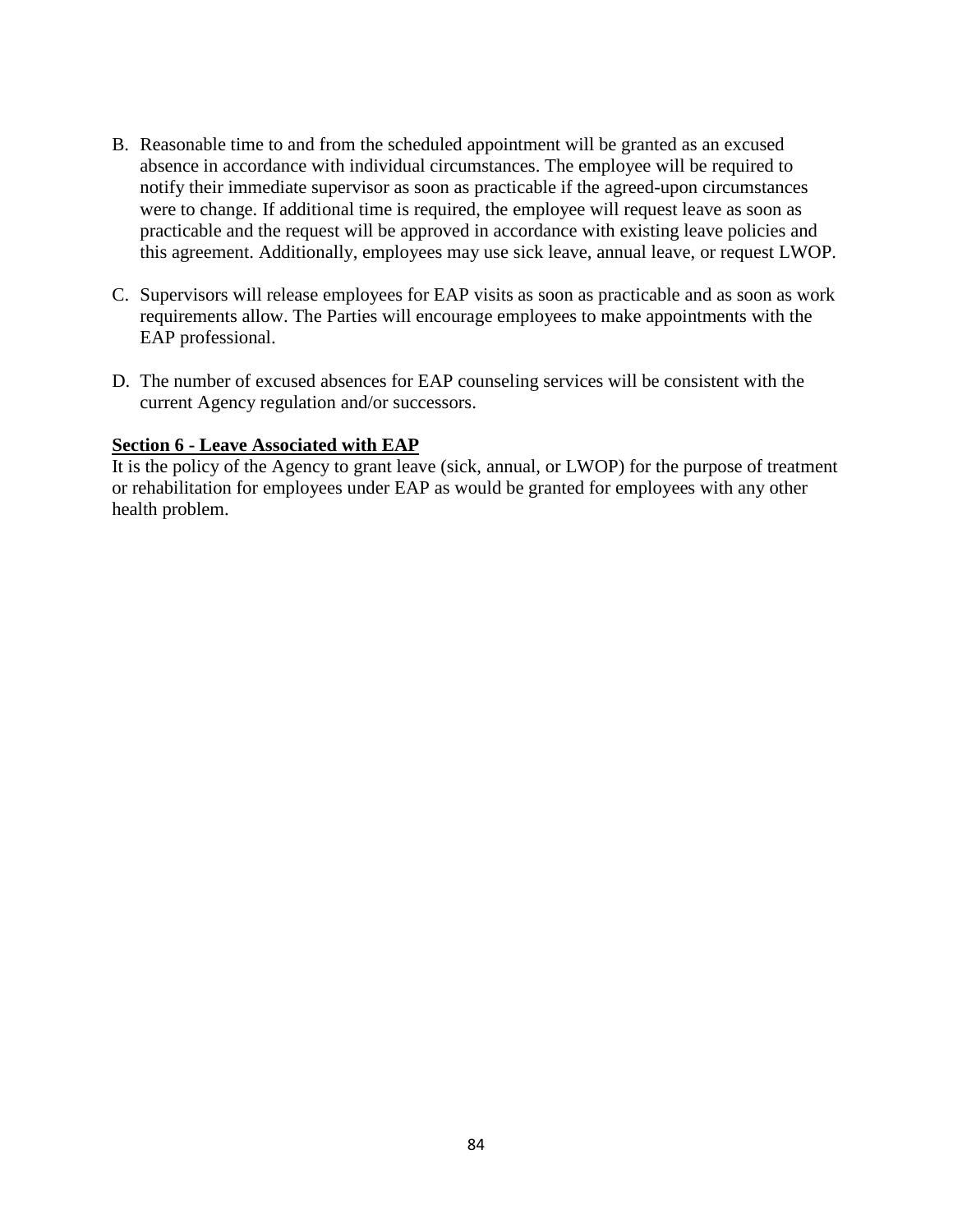#### **ARTICLE 21 SAFETY and HEALTH**

# **General**

- A. The Parties agree to cooperate in the furtherance of safety objectives, the enforcement of all appropriate safety regulations,rules, and published standards. The location will make a reasonable effort to maintain conditions of employment that are free of hazards or conditions that may cause accidents, injuries, orillnesses. Employees will be required to comply withsafety standards, rules and regulations, and the use of safety equipment which is provided by the location.
- B. Maintaining safe and healthy work environments, as a shared responsibility of the Union and location, is necessary for the accomplishment of the location's mission and contributes to a high quality of life for employees.
- C. There will be no restraint, interference, coercion, discrimination, or reprisal directed against any employee for filing a report of an unsafe or unhealthful working condition or for participating in Occupational Safety and Health Program activities or because of the exercise byanemployee onbehalf of him/herself or others of any right afforded by the Occupational Safety and Health Act, Executive Order 12196, 29 CFR, Part 1960, or any provision of this agreement.
- D. A Union representative from the location will be invited to accompany the Agency representative(s) during safety inspections, e.g. OSHA.

# **Section 1- Safety Check**

When an employee is assigned duties within the normal confines of the location at work sites that are beyond the visibility of others, a periodic safety check may be arranged by the supervisor.

# **Section 2 - Safety and Health Committee**

- A. The Safety and Health Committee (SHC) and/or Safety Officer or their designee, is a point of contact for safety and/or health initiatives for the location involving BUEs.
- B. The existing safety plan(s)/charter will be available on the shared drive and/or intranet.
- C. The Union may designate a representative to serve on the SHC. The employees so designated shall not suffer loss to leave or pay while serving in such a capacity.
- D. Union participation in SHCs is not to be construed as a waiver of the Union's right to collective bargaining.
- E. At least quarterly, the Union President will be provided (written) information on work related illnesses, injuries, and accident trends for development of recommendations to go forward to the appropriate location management.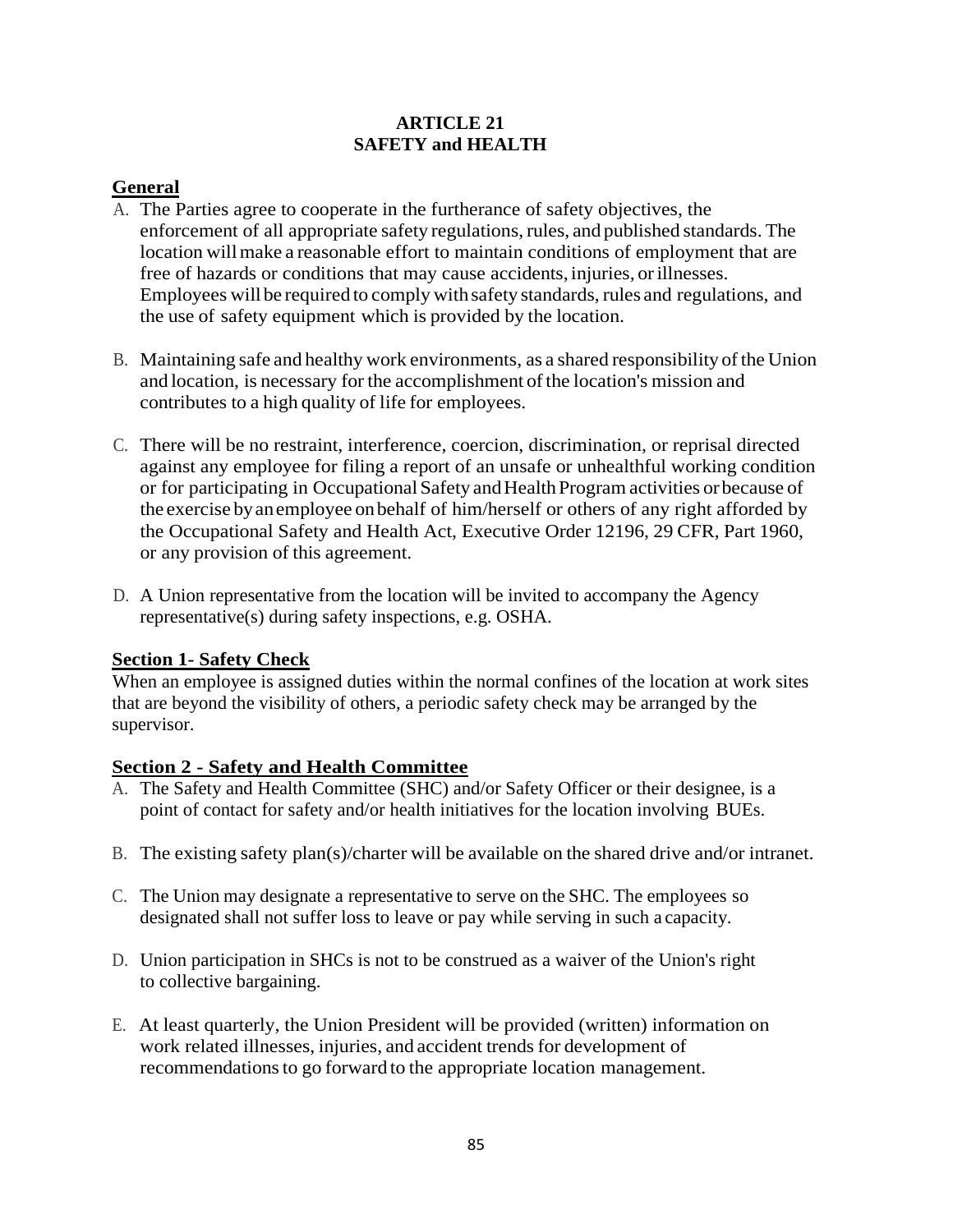NOTE: The information will be redacted to preserve Personally Identifiable Information (PII) and Health Insurance Privacy and Portability Act (HIPPA) information accordingly.

# **Section 3 - Occupational Medical Surveillance Program**

The Occupational Medical Surveillance Program is designed to detect and eliminate job-related health hazards. Information about individuals which is collected and stored under this program is covered by the Privacy Act. Only employees and management officials with an official need to know will have access to this information.

- A. In accordance with government wide regulations, eligible employees will be allowed to participate in the Occupational Medical Surveillance Program.
- B. Annually, eligible employees will be reminded that they are eligible to participate in the Occupational Medical Surveillance Program.

# **Section 4 - Investigation of Accident, Injuries, and Near Misses**

Management agrees to investigate the facts and circumstances related to accidents, injuries, and near misses in accordance with Agency policy and procedures, with the goal of promoting a safer work environment.

# **Section 5 - Work-Related Injuries and/or Illnesses**

- A. Employees have the right and are encouraged to report injuries and/or illnesses that are work- related to a supervisor. Reporting incidents of injury, illness, and/or near misses will not be detrimental to an employee's performance review.
- B. An employee will be notified promptly concerning possible options such as a claim under the Federal Employee Compensation Act (i.e., Workers' Compensation). The employee may request assistance regarding a claim for compensation for such work-related illness or injury and the location will provide such assistance.
- C. Appropriate location personnel are promptly notified to ensure timely processing of necessary reports and employee claims.
- D. Employees may request information related to leave options.

# **Section 6 - Imminent Danger**

- A. In accordance with 29 CFR, 1960, the term "imminent danger" means any conditions or practices in any workplace which are such that a danger exists which could reasonably be expected to cause death or serious physical harm immediately or before the imminence of such danger can be eliminated through normal procedures.
- B. An employee may decline his or her assigned task because of reasonable belief that, under the circumstances, the task poses an imminent risk of death or serious bodily harm coupled with a reasonable belief that there is an insufficient time to seek effective redress through normal hazard reporting and abatement procedures.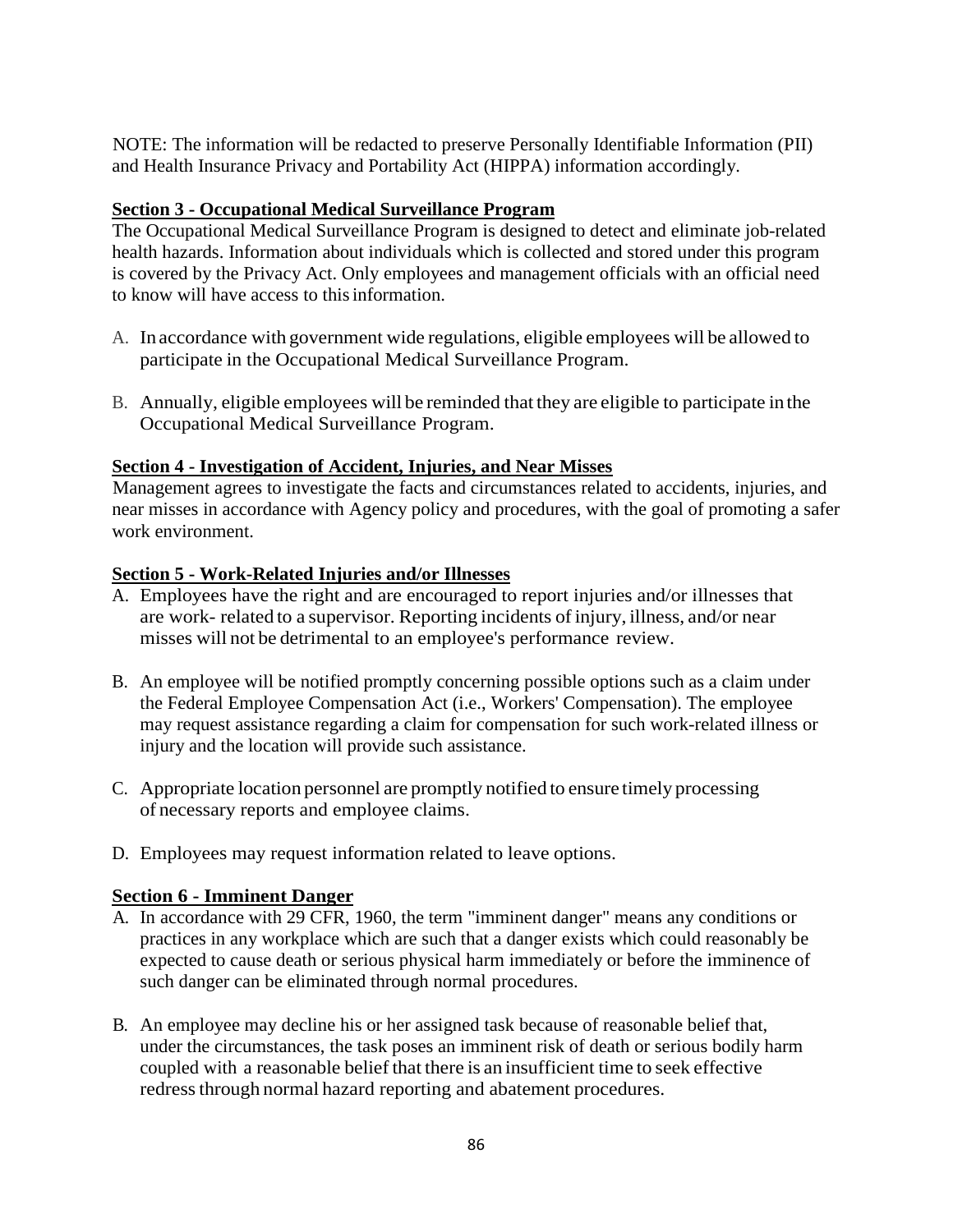- C. Employees will report imminently dangerous situations by the most expeditious means available to any supervisor or safety officer who is immediately available.
- D. The Union will be notified immediately by ARS and/or location of all reports of imminent danger situations so that it may provide representation and assistance to employees making reports and given an opportunity to be present during any inspection. Employees and the Union will be told when the imminent danger situation will be inspected. Inspections of imminent danger situations will occur within the timeframe established by applicable regulations, 29 CFR, 1960.28 (d) (3).
- E. All Agency and/or location determinations and actions on imminent danger reports will be put in writing to the reporting employee and the Union explaining the basis for the findings and actions within the timeframe established by applicable regulations (currently within fifteen (15) days from the date the report was made to the Agency and/or location if no inspection isto be done or within fifteen (15) days after the completion of an inspection under 29 CFR, 1960.29(d) (4)).
- F. If the conditions cannot be immediately corrected, employees will be assigned to work in a safe area.
- G. If the supervisor believes the condition or corrected condition does pose an immediate danger, the supervisor shall request an inspection by safety specialists. The Union President or designee shall also be contacted and afforded the opportunity to be present at the time that the inspection is made.
- H. When the Agency and/or location has determined that the imminent danger has been resolved and employees may return to work, supervisors may verbally instruct employees to return to their work areas. This will be promptly followed by the supervisor or other management official sending an email or other written document notifying the employee and Union that the situation is now deemed to be corrected and the area is safe. Employees are advised that failure to follow supervisors' instructions may result in disciplinary action. If an employee has concerns over returning to the work area in these types of situations, the employee may elect to take leave.

# **Section 7 - Reporting and Processing of Safety Complaints**

- A. Any employee, group of employees, or Union representative of employees who believe that an unsafe or unhealthy working condition exists in any worksite has the right to report such condition to any supervisor, manager, executive, OSHA, SHC member, or the Union. An inspection of potentially serious conditions will be made within the timeframe established by applicable regulations. Appropriate testing or sampling may be required as part of the inspection under 29 CFR, 1960.28 (d) (3).
- B. When the location or other appropriate authority determines that a dangerous or potentially dangerous condition exists at a worksite, employees at that worksite will be notified as fast as possible so that precautionary steps can be taken.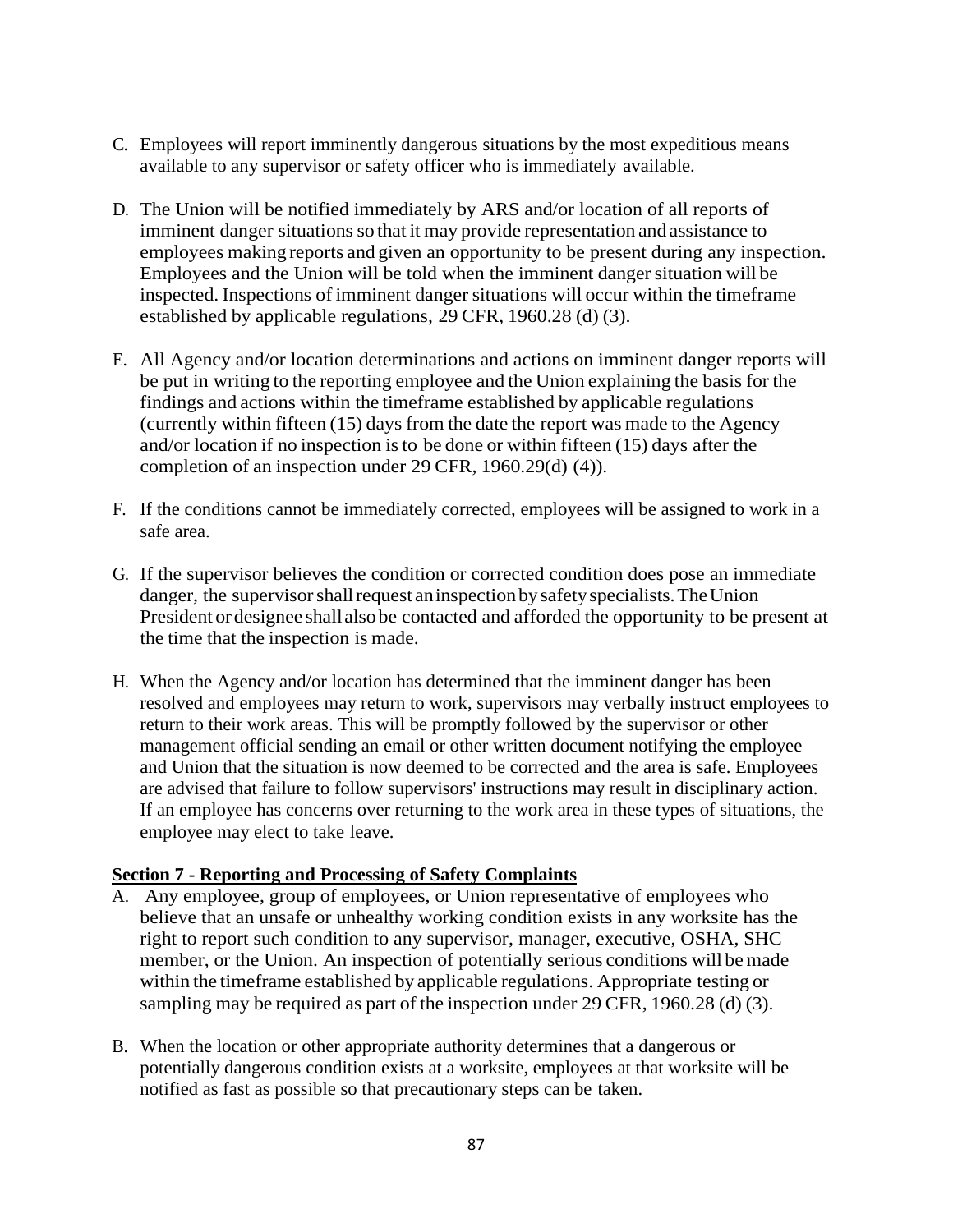- C. At the conclusion of a review, investigation or analysis of a potential or imminent safety concern, the reporting employee will be advised that the issue is being addressed, and if/how/when it has been resolved. This information will also be shared with the Union President or designee.
- D. If the Union is not satisfied with the location's resolution to a report of hazardous working conditions, the Parties agree to meet and have an after-action review of the situation.

# **Section 8 - Posting Notices**

- A. Locations shall post a notice of hazardous conditions discovered in worksites as required by applicable laws, rules, and regulations as soon as practicable. The notice shall be posted at or near the location of the hazard and shall remain posted until the cited condition has been corrected.
- B. Such notices shall contain a warning and description of the unsafe or unhealthy condition and any required precautions to the full extent required by applicable laws, rules, and regulations.

#### **Section 9- Abatement of Safety Issues**

- A. Agency and/or location shall promptly abate any known unsafe and unhealthy working condition. Toward this end, any equipment, devices, structures, clothing, supplies, tools, or instruments that are found to be unsafe will be removed from service, locked-out, and/or tagged- out or rendered inoperative, as appropriate.
- B. If there is an emergency situation in a worksite, the paramount concern is for the preservation of safety and health. Should it become necessary to evacuate an area, the location shall take precautions to protect the safety and health of employees. Employees will not be readmitted to an evacuated area until it is determined that there is no longer danger to the evacuated personnel.
- C. An abatement plan will be prepared if the abatement of an unsafe or unhealthy working condition will not be possible within thirty (30) calendar days. Such plan shall contain a proposed timetable for the abatement and a summary of steps being taken in the interim to protect employees from being injured as a result of the unsafe or unhealthy working conditions.
- D. The Union President and/or designee will be notified as soon as practicable regarding the development and implementation of abatement plans and all personnel subject to the hazard shall be advised of interim measures in effect and shall be kept informed of subsequent progress on the abatement plan.
- E. If conditions cannot be immediately corrected, locations will make efforts to utilize work reassignments or other available measures.
- F. If an employee has safety concerns about their work environment their concerns should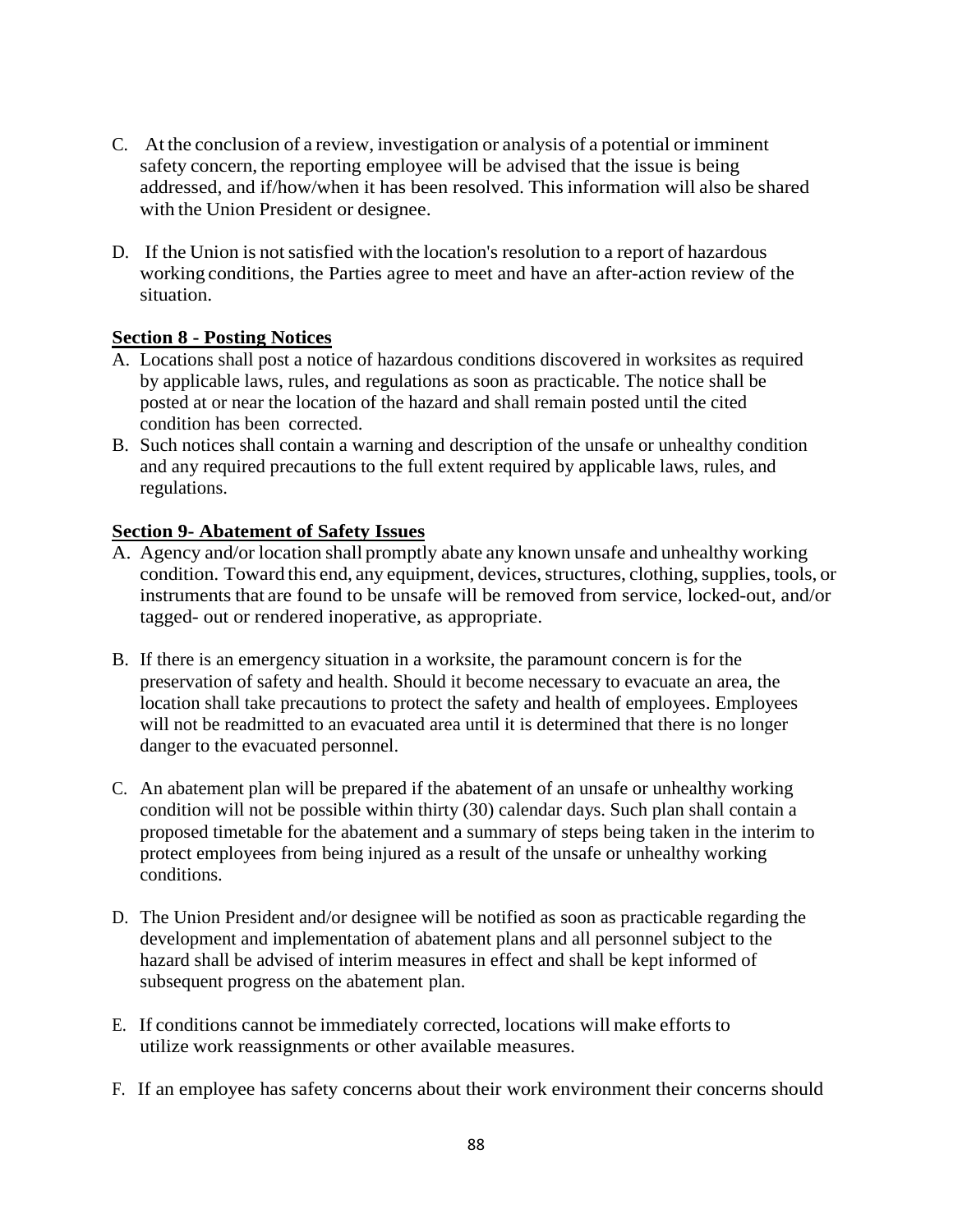be immediately reported to their supervisor. The supervisor will make an assessment as soon as possible. The employee has the liberty to elevate their concerns to the next level supervisor and /or Safety Officer or their designee in the event the immediate supervisor has failed to respond to the employee's concern.

- G. An employee may notify the Union of their safety concern(s). The Union may request additional information as well as information regarding resolution of the safety concern(s).
- H. Employees may request a change of duty location during the work process if they reasonably believe that their health or well-being may be affected by the work operations being conducted.
- I. The Agency hasthe responsibility to provide adequate protections and takemeasuresto reduce the risk and prevent heat-related illnesses and deaths.The Agency will ensure that adequate supplies of potable water are available to employees required to work out of doors in high heat conditions.

# **Section 10 - Safety Equipment and Personal Protective Equipment (PPE)**

- A. The Agency and/or location shall provide relief or assistance to employees required to lift heavy items (no more than 100 lbs. at a time with frequent lifting or carrying of objects weighing up to 50 lbs.), or to operate machinery or equipment requiring exertion beyond safe limits specified in applicable laws, rules, or regulations (20 CFR, 416.967 Physical Exertion Requirements).
- B. Eye hazard areas, equipment, and/or occupations will be designated by the Agency, or designee (e.g., Safety Officer). Industrial safety glasses, plain or prescription, will be issued at no cost if an individual is working in a designated eye hazardous area or operation.
- C. Prescriptions will be provided by the employee from their own eye doctor. Prescriptions must be less than one (1) year old.Locations will provide the employee with the prescription safety glasses for use at work only.
- D. Personal Protective Equipment (PPE), as required by appropriate Federal and/or State government (or its subdivisions) standards to protect employees from hazardous conditions encountered during the performance of their official duties, will be provided at no cost to employees.
- E. At a minimum, locations will provide employees information and any training required by OSHA standards on PPE issued to employees.

#### **Section 11- Smoking**

The Parties agree that a smoke-free work environment is essential to the health of all employees. Smoking will be permitted only in designated areas.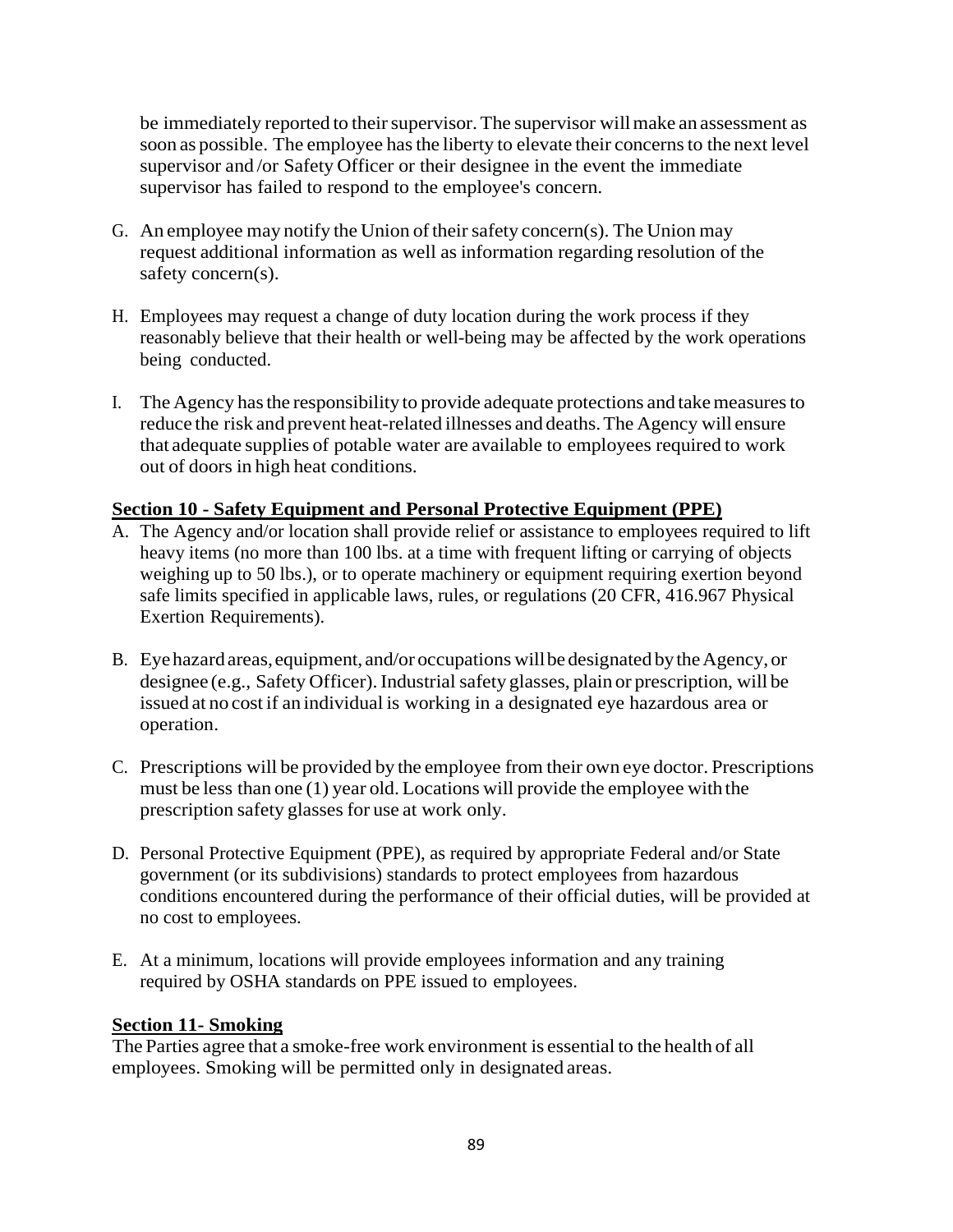#### **Section 12 - Safety Training**

- A. Locations agree to conduct training in the emergency alarm and evacuation system at the locations including evacuation drills at least annually.
- B. All location employees shall receive appropriate training in order to conduct their work in a safe manner.

#### **Section 13 - Wellness Program**

Employee wellness and the investment in programs to maintain employee health, contribute directly to sustained productivity and reduction of lost employee time due to illness. Therefore, locations may facilitate and/or encourage programs in such areas as weight reduction, stress reduction and management, nutritional counseling, smoking cessation, prevention of injuries, health screenings, and exercise.

# **Section 14 - Temporary Accommodations**

For an employee requesting return to duty from sickness or injury with temporary limitations placed on his/her performance, as substantiated by a doctor's certificate, the location will make a diligent effort to assign the employee to available work within these limitations. If a temporary accommodation is not available, the employee will be placed on continuation of pay (Workers' Compensation), if eligible, or the employee may elect to take leave.

#### **Section 15- Personal Security**

The Parties recognize that personal/property security and protection are mutual responsibilities of the employer, the Union and employee; each have a role in maintaining a safe and secure working environment. The Agency's internal security practices will be focused on protecting employees' safety and the Federal Government's facilities and property.

- A. The location shall provide all employees a secure (i.e. locked office space, locked filing cabinet, locked drawer, etc.) location for storing personal property. Employees are advised that for compelling reasons the location may access locked storage areas. This may include but is not limited to: mission requirements, security requirements, safety needs, and facility maintenance requirements.
- B. When a secured locker/drawer/space is accessed when an employee is not present, the employee will be advised that their locker/drawer/space was opened. Normally, when a secure locker/drawer/space is accessed there will be two (2) individuals present.
- C. The location shall take immediate steps to notify all employees of incidents such as but not limited to: bomb threats, severe weather, suspicious persons/packages, active shooter, etc., received at or about any potentially affected facility.
- D. Employees who report physically threatening situations willreceive appropriate assistance from the location.
- E. When the location becomes aware that an employee in the work place has been subjected to threats, harassment, or other conduct leading to a reasonable fear on the part of the employee for their safety, the location shall promptly discuss the matter with the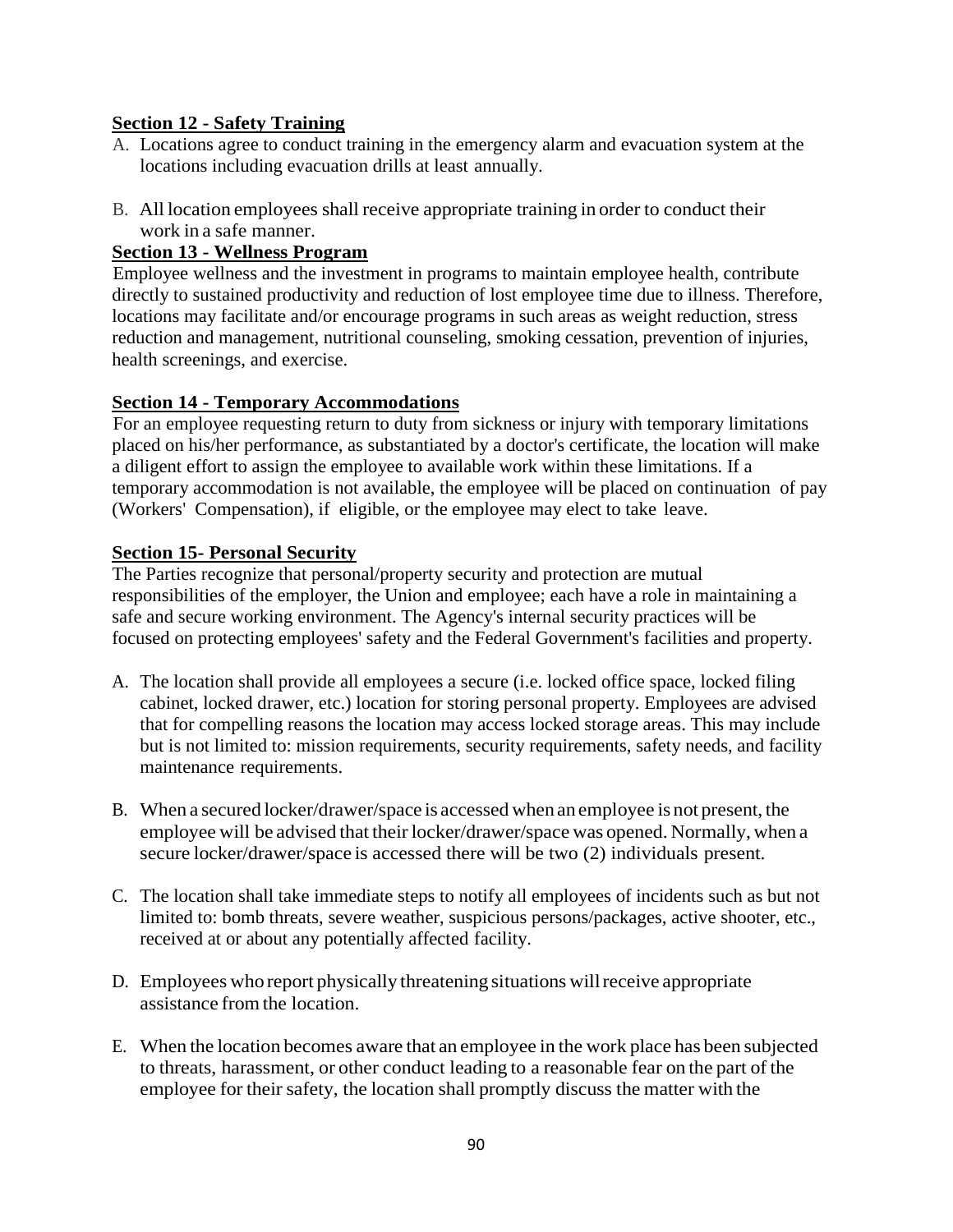employee and take appropriate action within the scope of applicable regulations and rules.

- F. The location will be responsible for providing information related to safety policies and procedures for all employees.Training will be provided to employees when protocols are updated, or new protocols are introduced.
- G. Employees will be provided with emergency numbers duringnew employee orientation and any emergency response-related training.

# **Section 16 - Workplace Violence**

Violence constitutes a health and safety hazard inthe workplace. Exposure to violence can result inboth physical and emotional harm to employees. Although it isthe Agency's obligation to provide a safe and secure working environment, the location and Union agree to work together to prevent workplace violence and to minimize the occurrence and effects of violence in the workplace should it occur.

The location will refer to applicable Departmental Regulations and any ARS workplace violence polices.

- A. All employees who report harm resulting from an incident of workplace violence shall:
	- 1. Have access to immediate first aid and transportation to the nearest medical facility, as appropriate;
	- 2. Have access to emotional support, including but is not limited to traumatic stress debriefing and counseling under the employee assistance program(s); and
	- 3. Be referred to the appropriate Human Resources staff member or designee for information on filing a Workers' Compensation claim.

# **Section 17 - Emergency Preparedness Plans**

- A. Location employees shall have access to the emergency preparedness plan that establishes procedures for safeguarding lives in the event of incidents such as: fire, earthquake, bomb threat, tornado, flood or similar natural or man-made emergency.
- B. Employees may request specific information on emergency plans from SHC or the Safety Officer.
- C. It is expected that employees will participate in drills unless otherwise excused by their supervisor.
- D. The location's evacuation plan will be posted and available on the shared drive and/or intranet.
- E. The location shall ensure that there is an emergency notification system at the location that allows immediate notification of employees of emergency situations.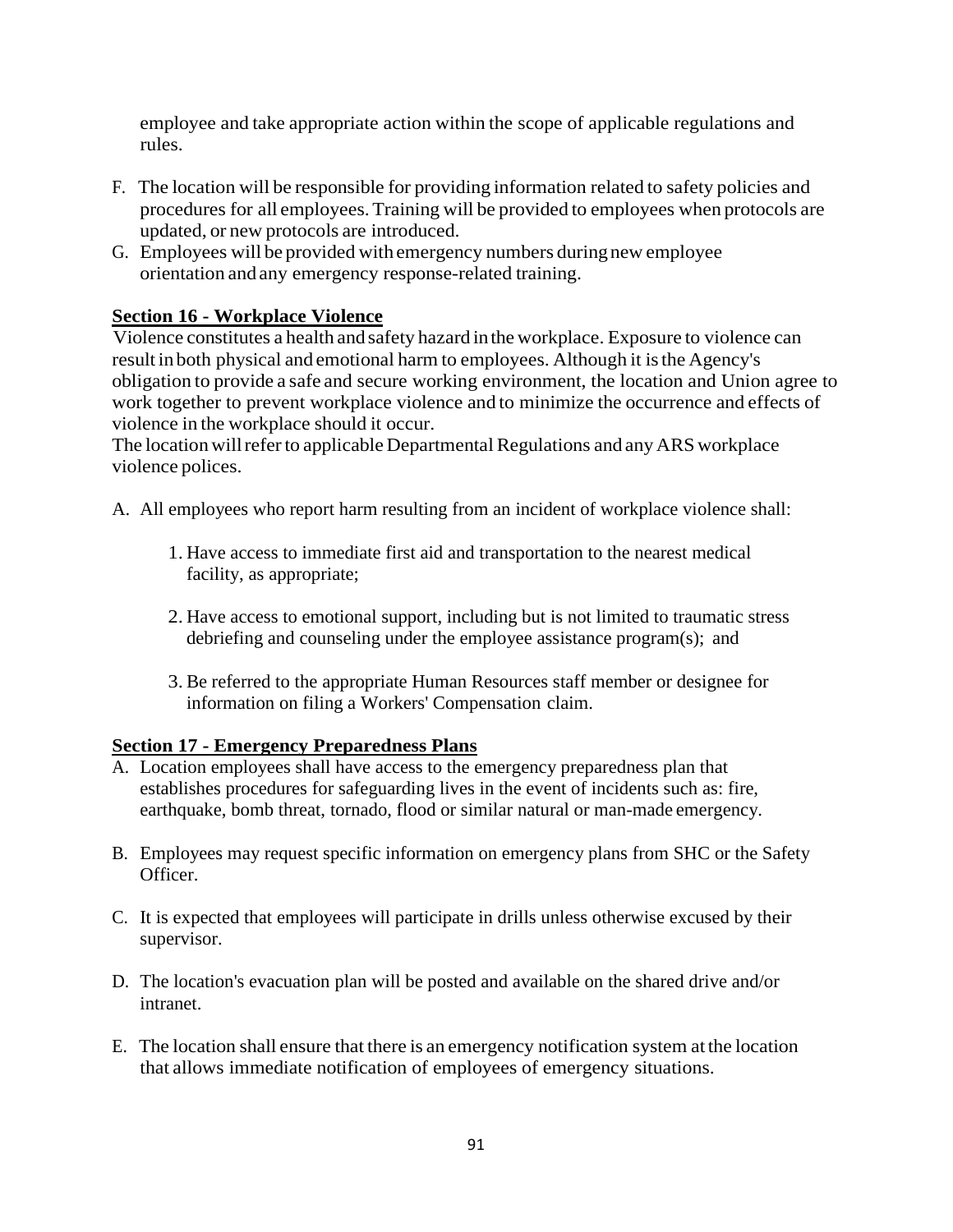# **Section 18- Hazardous Materials**

- A. Each laboratory will maintain a current inventory of all hazardous materials and Safety Data Sheets (SDS) in accordance with law, rule, and regulation.
- B. Employees will be provided initial training on the safe handling and disposal of each hazardous chemical and material used in the worksite. Further training would occur if a change to the initial training has been implemented, or upon request. The Agency may include this requirement as part of the employees' performance standards.
- C. Employees will be advised by their supervisors in advance when they will be working with known or suspected carcinogens or teratogens.
- D. Employees who work with hazardous, carcinogens or teratogenic material will be provided with yearly physical examinations including but not limited to appropriate blood tests. These exams will be at the expense of the Center and all results will be made available to the employee.
- E. Employees exposed to a health hazard will be informed of their right to be part ofthe Occupational Medical Surveillance Program.

#### **Section 19 - Ergonomic Review of Work Area and Duties**

- A. Employees may request an ergonomic review of their work area and duties at any time.
- B. Once the ergonomic review has been completed, supervisors will review the report with the employee to determine the necessary outcomes. Ergonomic adjustments to the work area and/or equipment may be acquired if deemed necessary.

#### **Section 20 - Applications of Glue, Paints, Herbicides, Pesticides, Etc.**

- A. There will be limited application of carpet glue, HVAC cleaning agents, paints, or other like construction or maintenance chemicals during work hours, when possible, in enclosed spaces occupied by employees. The location will notify employees as soon as practicable prior to the work being conducted during normal work hours.
- B. The location will notify employees prior to the spraying of herbicides and pesticides in and/or around the building(s).

# **Section 21 - First Aid, CPR, and AED's**

- A. The location will provide first aid kits.
- B. ARS and/or the location may provide training on a voluntary basis to employees at each location on the techniques of CPR/ AED's and first aid.

# **Section 22 - Indoor Air Quality**

A. Employees are entitled to work in an environment containing safe and healthful indoor air quality. The Agency shall provide safe and healthful indoor air quality by conforming to laws, guidelines, regulations, and/or policies issued by federal regulatory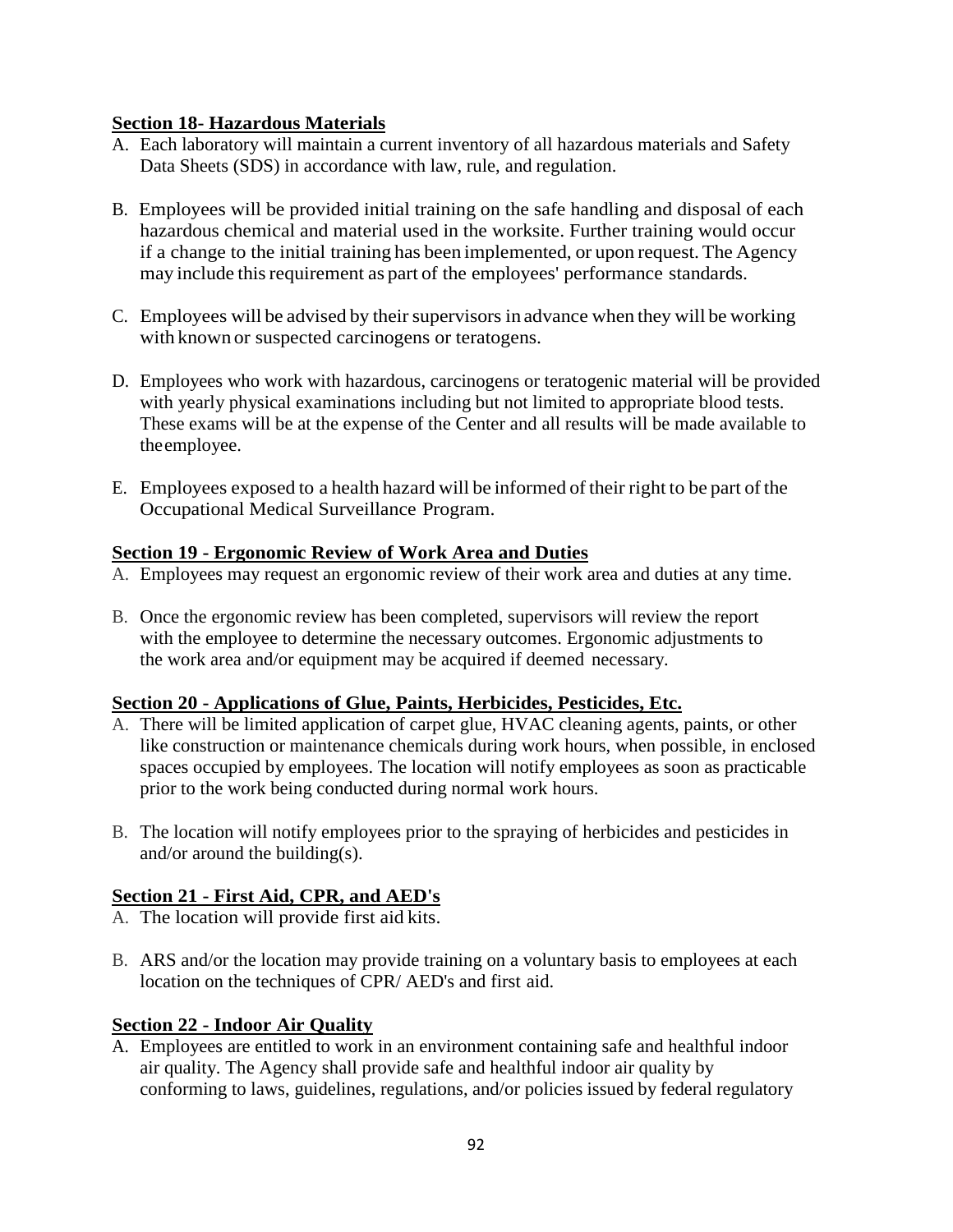agencies such as OSHA, EPA, and GSA.

- B. On-site investigations/inspections will be conducted when a problem concerning indoor air quality or building-relatedillnessisformally brought to Management's attention. These investigations/inspections shall meet the criteria of established government wide rule or regulations including OSHA protocols.
- C. The Agency will make reasonable efforts to maintain comfortable indoor work temperatures. Employees who are uncomfortable with those temperatures may suggest and request temporary provisions to assist them in maintaining a comfortable workingenvironment.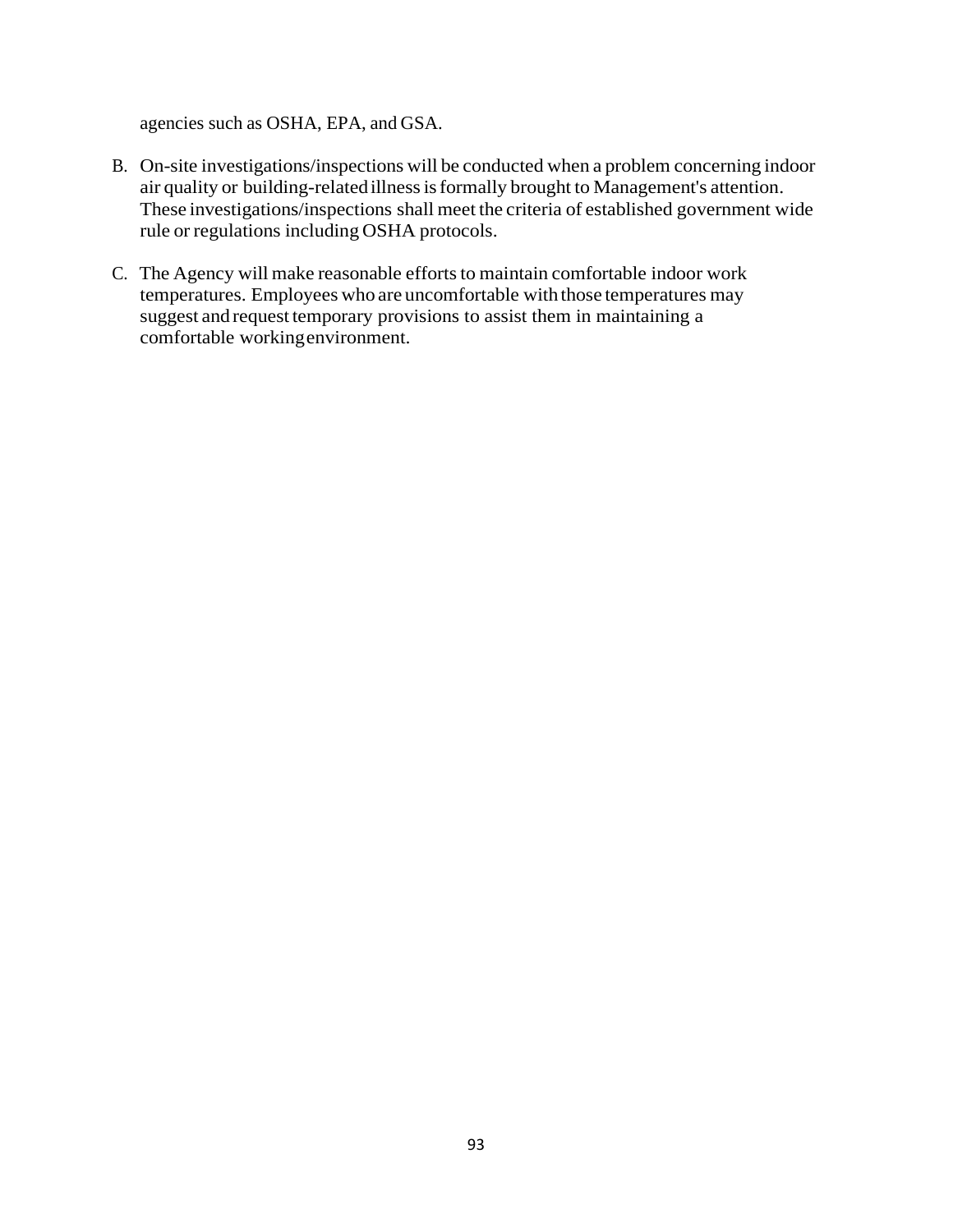# **ARTICLE 22 TRAINING**

# **General**

The Parties acknowledge the importance of training and employee development to the mission of the Agency and to the morale and wellbeing of the employees. Therefore, the Agency will make available to employees the training necessary for the basic performance of the employees' assigned duties.

- A. Subject to budgetary and workload constraints, ARS will provide employees with appropriate job-related training to perform their duties in a safe and efficient manner.
- B. ARS will attempt to provide opportunities for employee development and advancement. Workload and funds permitting, support personnel will be encouraged to participate in workrelated technical conferences, workshops and seminars.
- C. Employees who desire information regarding training opportunities should first consult with their supervisors. If additional assistance is required, the employee may seek it from the second line supervisor.
- D. Joint labor management training will be conducted once at the location for all current BUEs and supervisors, within one (1) year of the effective date of this agreement. Training logistics and schedule will be by mutual agreement. A representative from the AFGE District or National Office may attend the joint labor management session(s).

# **Section 1 - Training Not Directly Related to Duties**

The following provisions shall apply to programs or training sessions which may not be directly related to the duties and responsibilities of the position and which are conducted in the respective local commuting areas of the unit locations:

- A. Employees must obtain advance approval from their immediate supervisor to attend such training if the training occurs during scheduled hours of duty.
- B. Supervisors are strongly encouraged to give favorable consideration to such requests, subject to workload and budget.
- C. Programs or training sessions which are covered by this section concern career-related matters, e.g., retirement, EAP, etc.
- D. Training may be provided by ARS or other governmental or not-for-profit entities.
- E. ARS may provide training related to benefits, retirement, TSP, etc. Locations may request such training as well.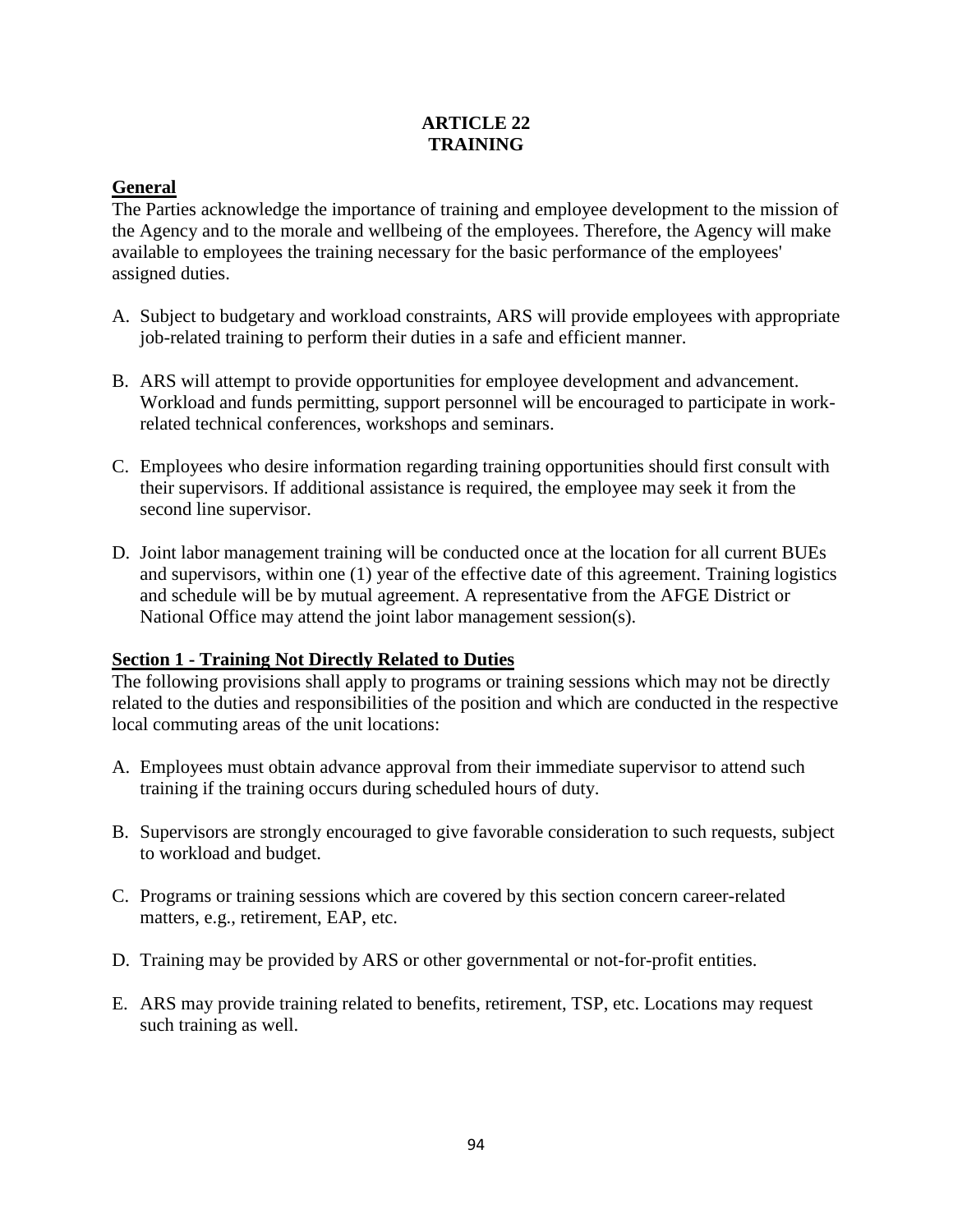# **Section 2- Reimbursement of Training Costs**

- A. In accordance with current travel regulations, ARS and/or the location will pay all approved expenses, including tuition and travel in connection with training required by the Agency, ARS, and/or the location to perform the duties of an employee's current position or a position to which an employee has been assigned. ARS and/or location will reimburse employees for all approved travel costs and expenses incurred for taking training required by the Agency, ARS, and/or location consistent with applicable law, rules and regulations.
- B. When an employee requests elective training, ARS and/or the location, upon approval of such training, will reimburse authorized expenses for such training, at a facility that ARS and/or the location has approved, when the following conditions have been met:
	- 1. The training has been applied for on an SF-182 (or designated form) and approved in advance;
	- 2. Such training:
		- a. is related to the employee's current position, or
		- b. will improve the employee's ability to perform his/her current job or a job the employee has been selected to fill through merit promotion;
	- 3. Existing training programs within the Agency, ARS, and/or location, will not adequately meet the training need;
	- 4. Establishing a new training program in house to meet the need effectively is not feasible;
	- 5. Reasonable inquiry has failed to disclose the availability of a suitable and adequate program elsewhere in the government; and
	- 6. The approval of such training is in the best interest of the employee and the Agency, ARS, and/or the location.

# **Section 3 – Reassignments and New Assignments**

- A. When employees are reassigned to new positions or assigned new duties in connection with their current positions, ARS and/or the location will provide the training necessary to enable employees to perform all required duties.
- B. When employees' positions have been eliminated, the location agrees to first consider retraining employees.

# **Section 4 - Scheduling Training**

When training requests are approved by management, employees will be granted absences from work to attend approved training. Schedule adjustments will be made to accommodate an employee's training or educational program. Training will be completed on duty time.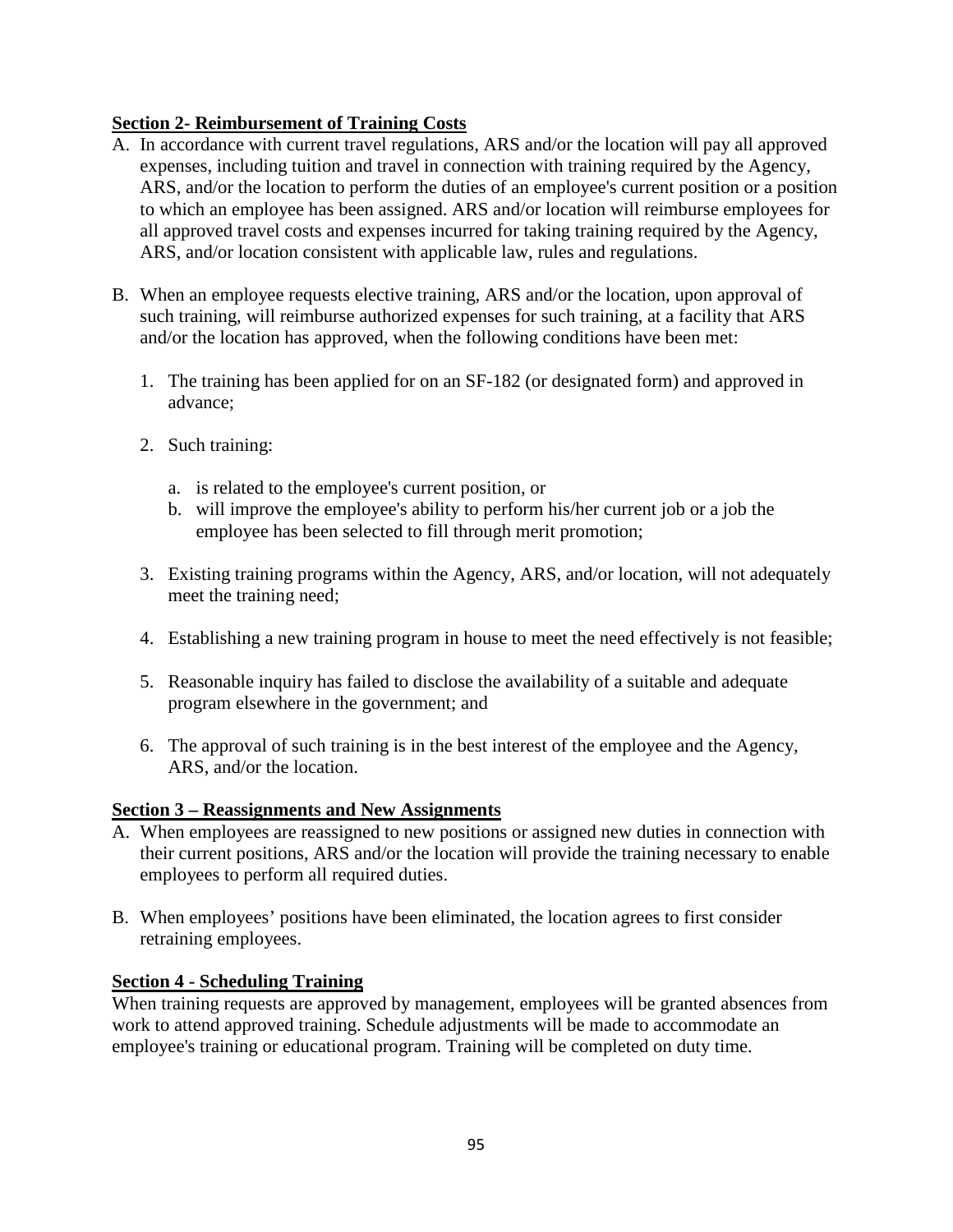#### **Section 5 - Training Information**

The Agency, ARS, and/or the location shall inform employees about required training. This notification shall include training that is required to maintain certifications outlined in the employee's position description that are required to maintain employment.

#### **Section 6- Notification**

Employees will be notified of approval or disapproval of training requests prior to the starting date of the training. If the employee is not selected, the reason for disapproval will be provided in writing.

#### **Section 7 - Union Recommendations**

At any time, the Union may bring to the attention of the appropriate management officials such training needs as it deems necessary for the safe and efficient performance of the duties of employees. These officials agree to give serious consideration to recommendations of the Union.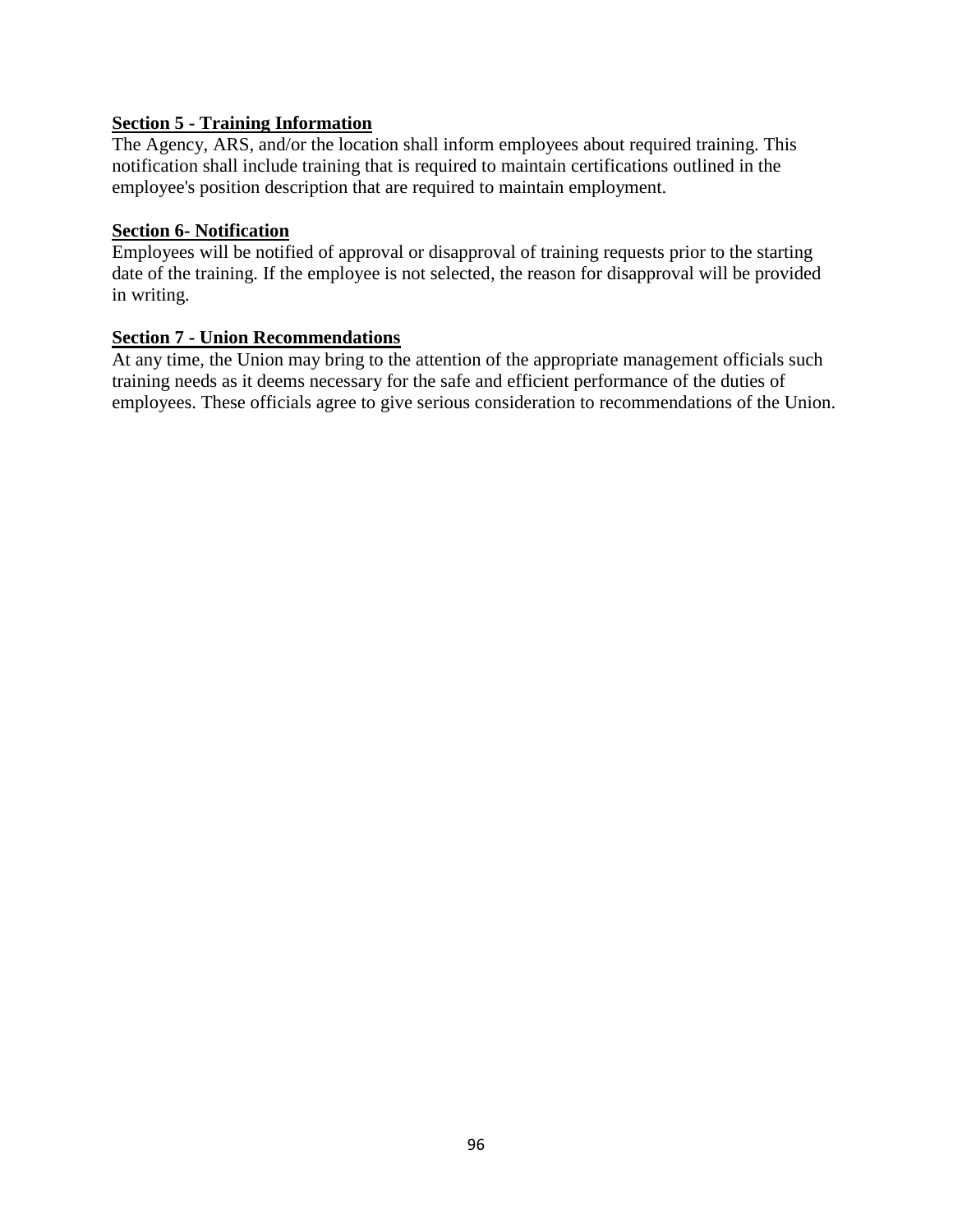#### **ARTICLE 23 EQUAL EMPLOYMENT OPPORTUNITY (EEO**)

# **General**

It is agreed between the Parties to cooperate in providing equal opportunity and in preventing discrimination against any employee based on race, color, national origin, religion, sex, gender identity (including gender expression), sexual orientation, disability, age, marital status, family/parental status, income derived from a public assistance program, political beliefs, or reprisal or retaliation for prior civil rights activity. Furthermore, management agrees to be compliant with associated rules, regulations, laws, policy and procedures.

# **Section 1 -EEO Committees**

An EEO committee may be established at the location. The committee will meet by mutual agreement.

# **Section 2 - EEO Program Attendance**

Supervisors are strongly encouraged to invite participation in and approve employee's requests to attend EEO/CR activities and programs.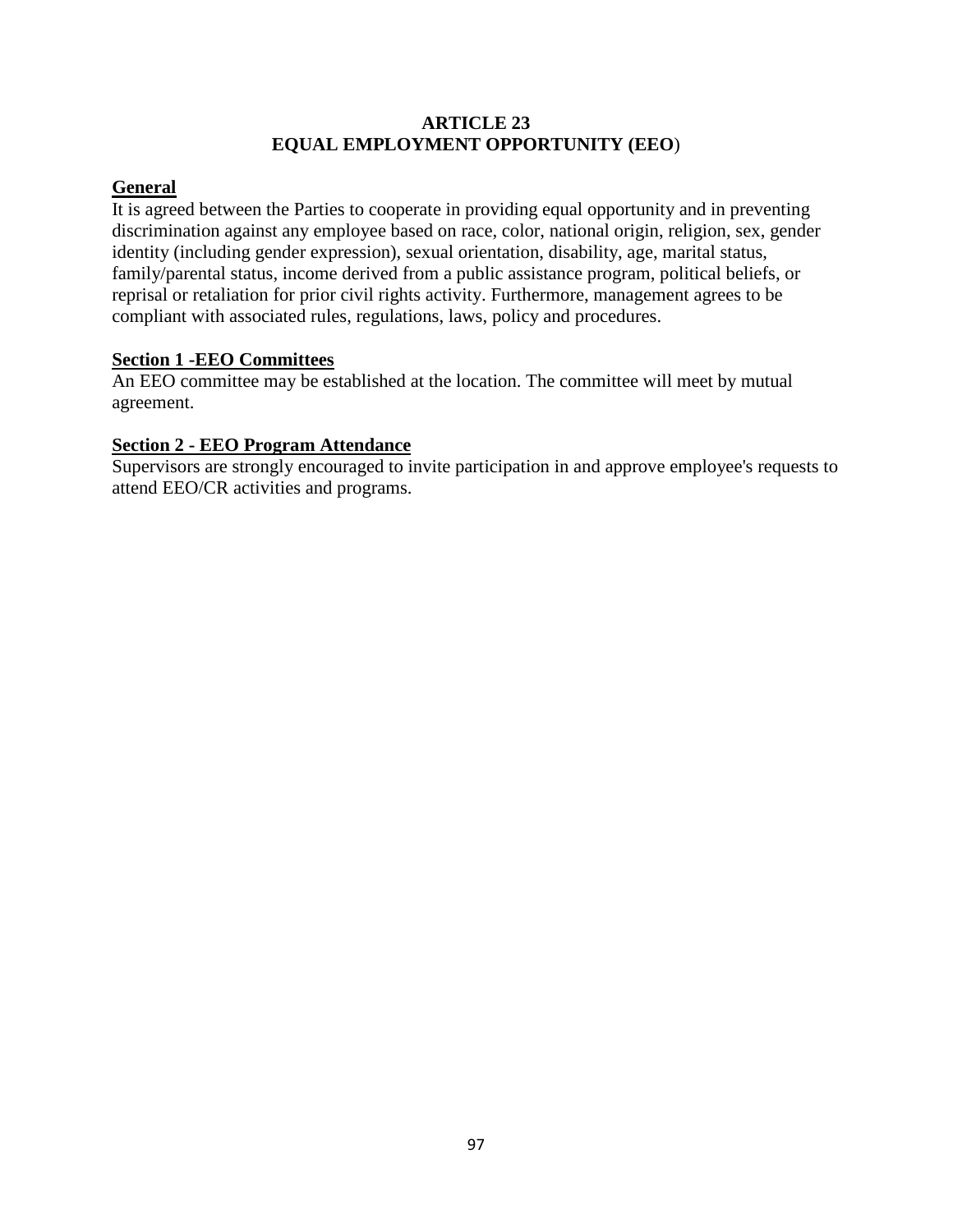#### **ARTICLE 24 CHARITIES, CIVIC ORGANIZATIONS, AND PUBLIC WELFARE**

#### **Section 1 - Charities**

The Parties agree to cooperate in the furtherance of charities sanctioned by the Agency, such as the Combined Federal Campaign. The Parties recognize the voluntary nature of such causes and agree to the furtherance of this principle.

# **Section 2 - Organizations**

Employees are encouraged to join and participate in professional and civic organizations as appropriate. Membership in such organizations is recognized to be voluntary.

# **Section 3 - Voting**

The Parties agree to mutually encourage employees to exercise their right to register and vote in elections.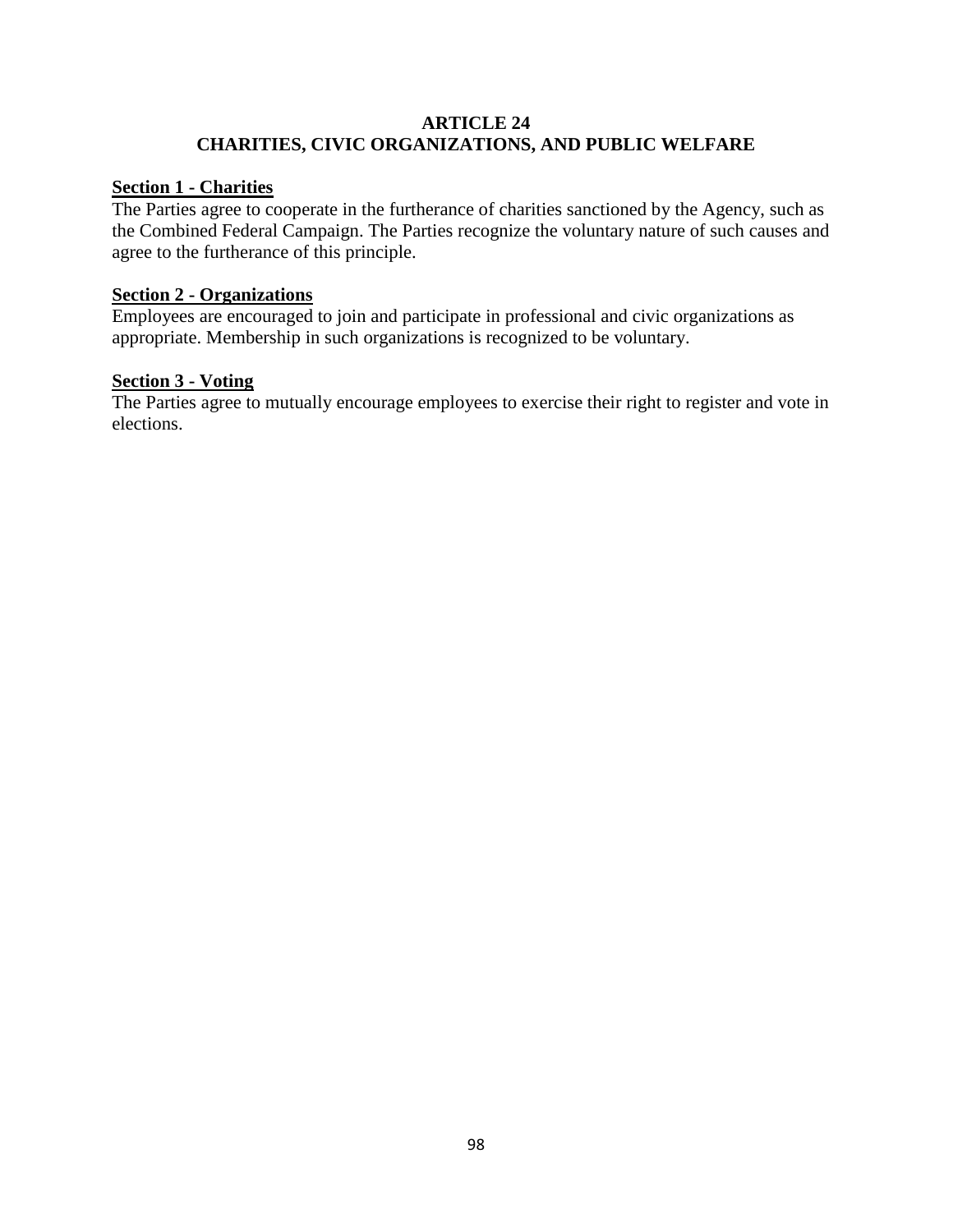#### **ARTICLE 25 AUTHORSHIP**

The Parties recognize that the designation of authorship is an issue of scientific ethics. In recognition of the above, the Parties agree that a good faith effort will be made to comply with Research, Education, and Economics (REE), Policies and Procedures (P&P) 152.2-ARS, Authorship of Research and Technical Reports and Publications, dated May 5, 2011.

In accordance with the P&P, the senior author will circulate the manuscript in its final draft form to all those that meet eligibility guidelines for authorship.

See Appendix C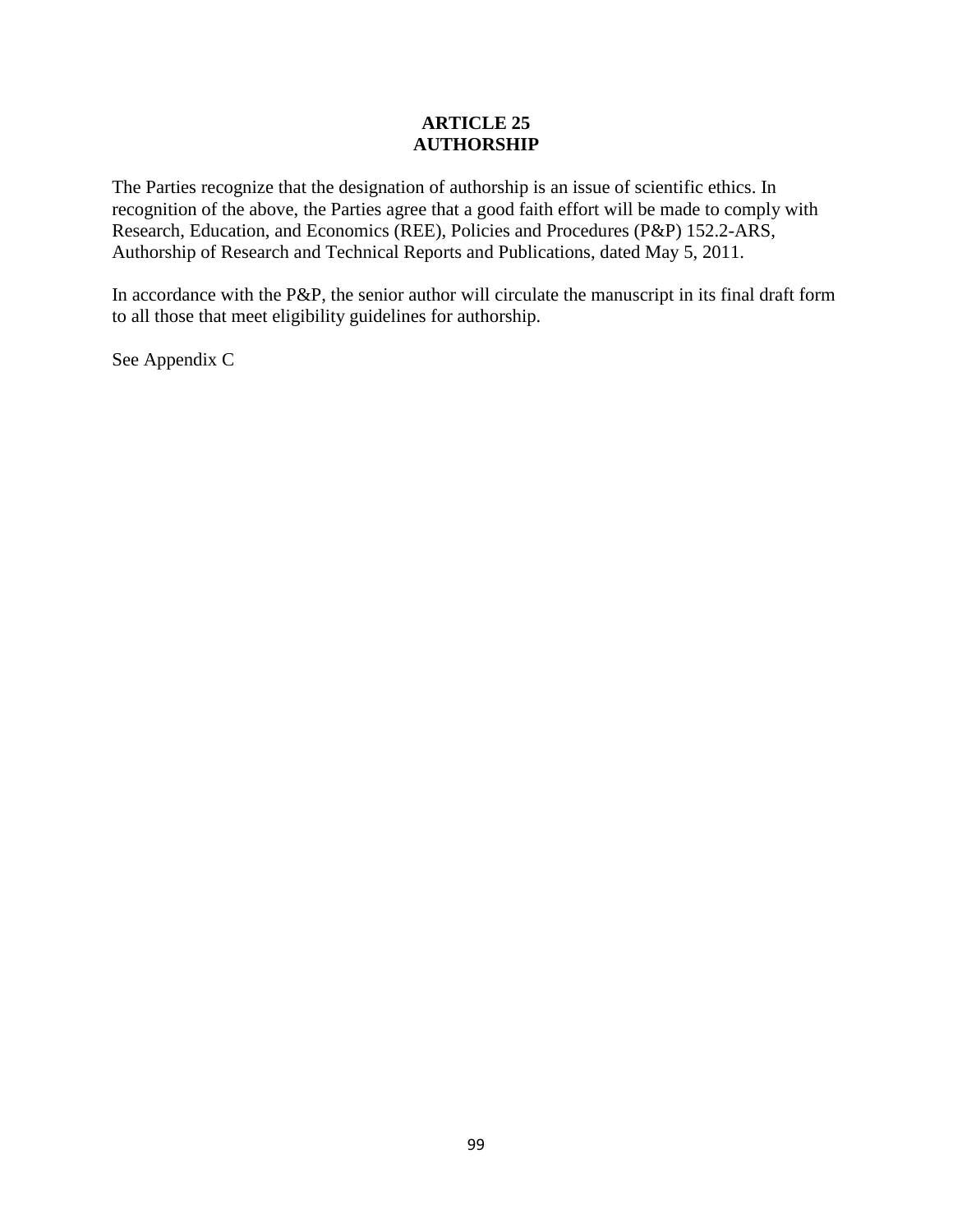#### **ARTICLE 26 OFFICIAL RECORDS**

#### **Section 1 - Official Records and Files**

- A. No personnel records may be collected, maintained, or retained except in accordance with law, government wide regulations, Agency regulations, and this agreement. All personnel records are confidential and shall be known or viewed by officials only with a legitimate need to know for the performance of their duties; they must be maintained in a secure location.
- B. Individual files on each employee, not approved by the Agency as an official system of record, will not be kept by management officials at any level.
- C. If supervisors make a personal decision to keep notes on employees, the notes or files:
	- 1. must be absolutely uncirculated; will be viewed only in accordance with official Agency business and/or a need-to-know basis; and
	- 2. must be maintained in secure fashion in order to prevent disclosure.
- D. Supervisory notes may be used to support any action detrimental to an employee if a copy of the notes has been provided to the employee at the earliest available time after a cited incident or event involving the employee. Notes can be provided to an appropriate management official with a legitimate need to know for the performance of their duties.
- E. The employee shall have the right to prepare and enter a concise statement of disagreement with any supervisory note provided to the employee.

# **Section 2 - Access to Records**

- A. During normal duty hours, employees and/or their representative(s) designated in writing shall have the right to examine records personally identified to the employee (e.g., eOPF, EEO, evidence files, appeal and grievance records), position descriptions, and performance standards. Employees and/or their representative(s) designated in writing may receive copies of personally identified records or documentation. Employees will need to gain supervisory approval prior to leaving the work area to examine their records.
- B. The employee shall have the right to prepare and enter a concise statement of disagreement with any document filed in their eOPF. Nothing in this section shall negate an employee's right to grieve any matter.
- C. Employees may contact the local HR department for needed assistance in gaining access to their eOPF.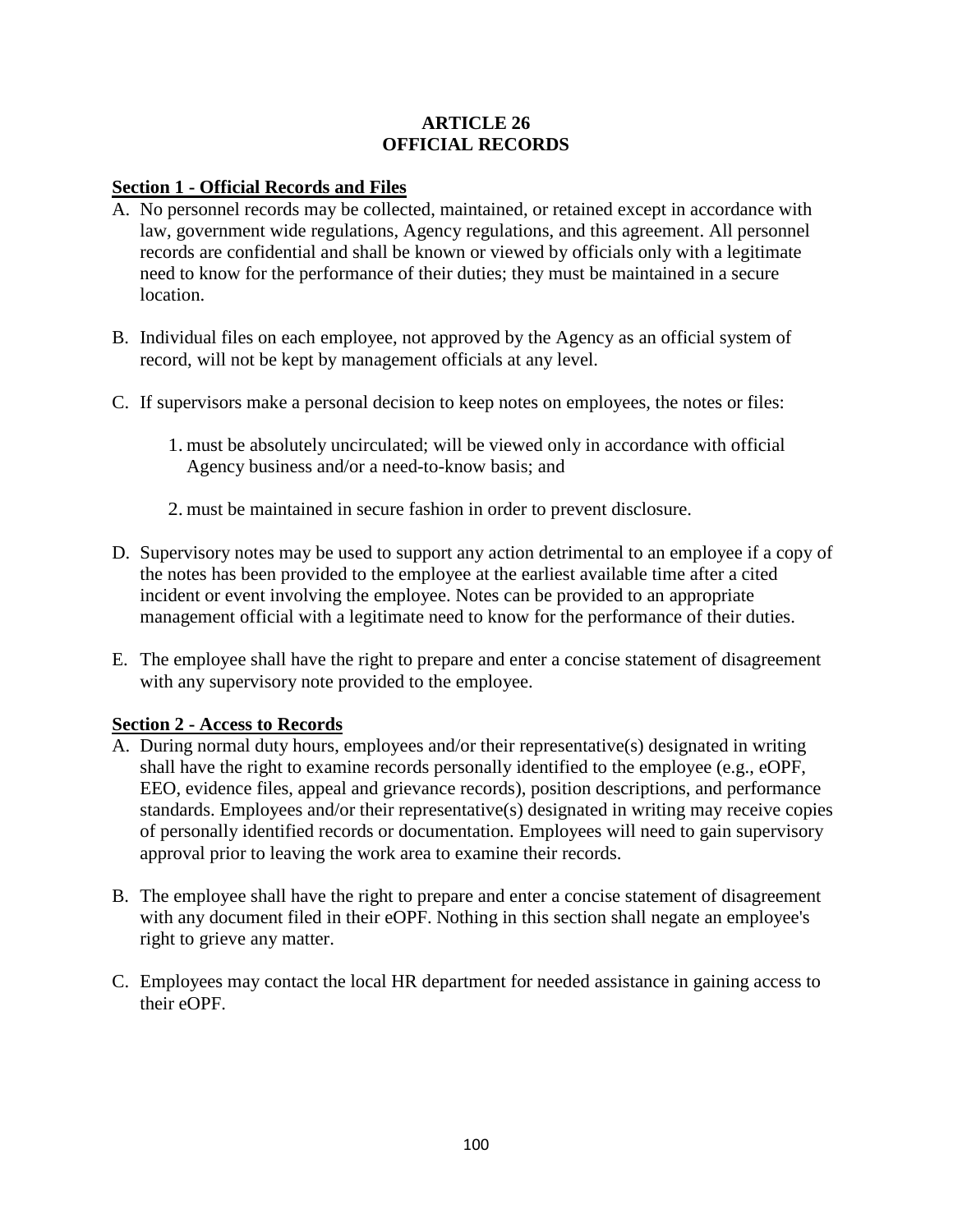# **Section 3 - Outdated Records**

- A. All official personnel records shall be purged, and information disposed of in accordance with appropriate records control schedules.
- B. Each facility will maintain a system of follow-up to assure that any disciplinary or similar action with a time limit is removed from the employee's eOPF on the proper date.
- C. If any outdated or unauthorized material is accidentally left in a file, it may not be used to support any personnel action detrimental to the employee.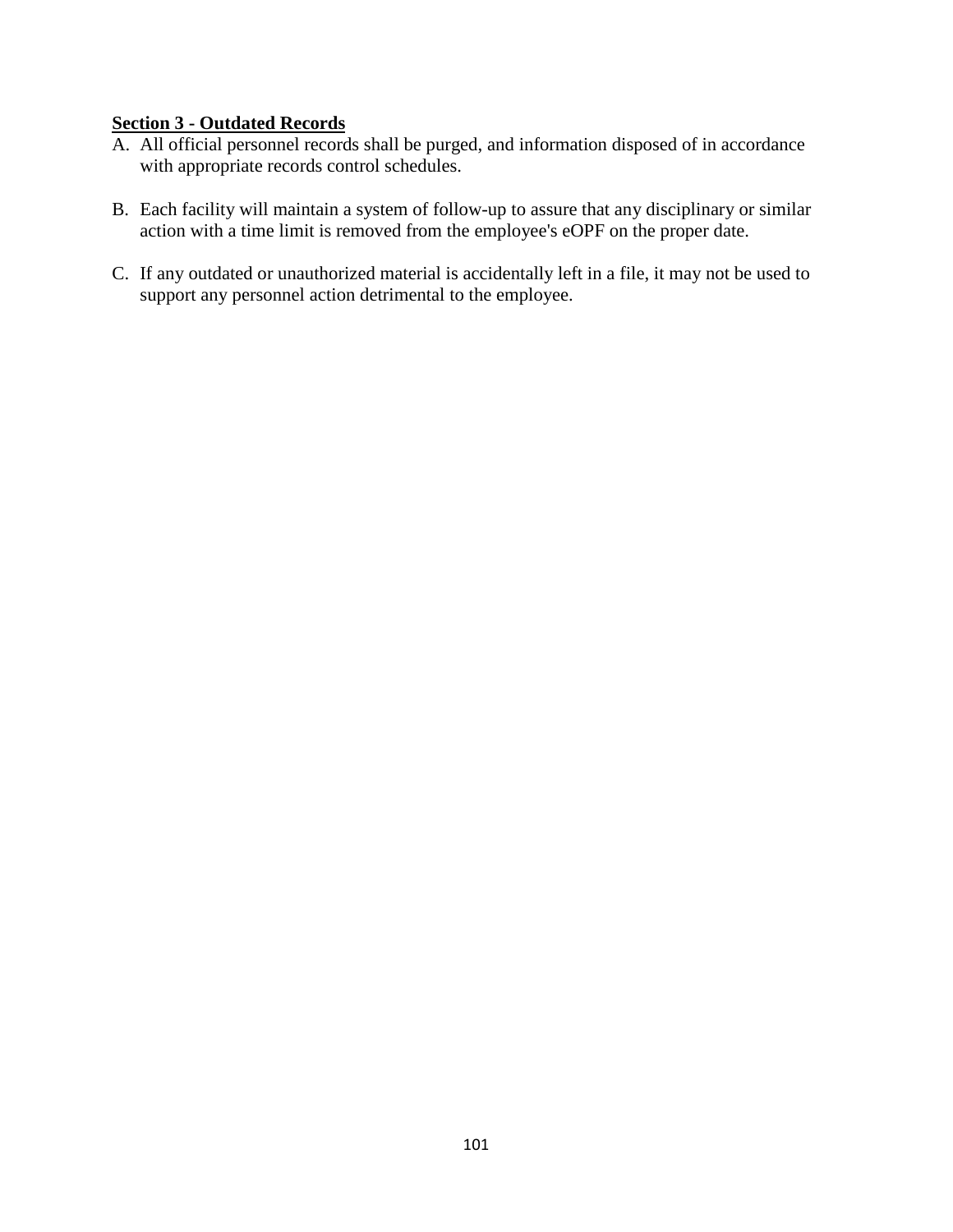#### **ARTICLE 27 DUES WITHHOLDING**

#### **Section 1 - Eligibility - Bargaining Unit Employees**

Any BUE may have dues deducted through payroll deductions. Such deductions will be discontinued only when the employee leaves the unit of recognition, ceases to be a member in good standing of AFGE, or submits a timely revocation form under the procedures of this article.

#### **Section 2 - Union Responsibilities for Bargaining Unit Employees**

A. The Union agrees to inform the Agency, in writing, of the following:

- 1. The dues amount(s) or changes in the dues amount(s),
- 2. The names of the Union officials responsible for certifying each employee's authorization form, the amount of dues to be withheld, and changes in allotments, and
- 3. The name and address of the payee to whom the remittance should be made.
- 4. The Union agrees to notify dues-paying members of any increases in dues and to advise them of the reasons for the change.
- B. The Union agrees to promptly forward completed and certified forms(s) to the appropriate administrative office.

#### **Section 3 - Agency Responsibilities for Bargaining Unit Employees**

A. It is the responsibility of the Agency to:

- 1. Process voluntary allotments of dues in accordance with this article and in amounts certified by the Union,
- 2. Withhold employee dues on a bi-weekly basis, and
- 3. Transmit remittance to the local allottee designated by the Union in accordance with this article, as expeditiously as possible at the end of each pay period, together with two (2) copies of a listing containing the following information:
	- a. Identification of active employees for whom allotments have been temporarily stopped and identification of those which are a final deduction because of termination or transfer.
- B. The Agency will process the changes and make them effective no later than three (3) pay periods from notification of the change.
- C. Electronic transfer of funds is authorized for the transmittal of union dues.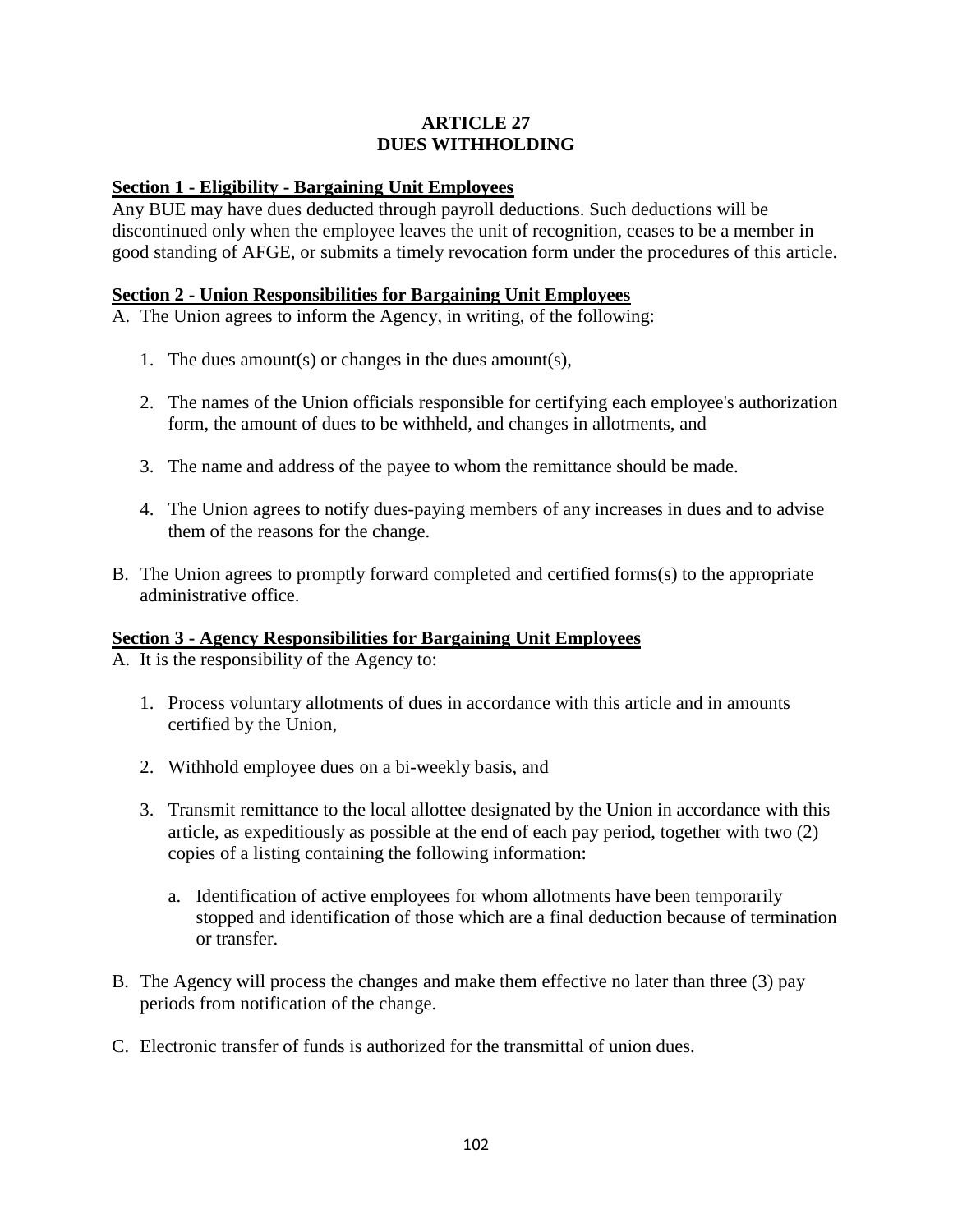- D. The Agency agrees to withhold union dues from a back-pay award granted to an employee who was terminated and was on dues withholding at the time of a termination. The amount withheld from the back-pay award will be calculated from the date of termination until the employee's date of reinstatement. Upon their return to duty, the employee will be made whole and will continue status quo in the BU and dues-paying status they were in at the date of termination.
- E. The Agency agrees to withhold union dues from a back-pay award to an employee who was on dues withholding at the time of a suspension.

#### **Section 4 - Procedures for Withholding for Bargaining Unit Employees**

BUEs wishing to have their dues withheld by payroll deduction will submit their completed SF-1187 (Request for Payroll Deductions for Labor Organization Dues) to the designated Union officials. These officials will certify the form and include the amount of dues to be withheld. The certified SF-1187 will be forwarded to the appropriate administrative office for processing. The deduction will become effective at the beginning of the first pay period that begins three (3) or more workdays after the SF-1187 was submitted to the appropriate administrative office.

#### **Section 5 - Cancelling Dues Withholding**

- A. The Union or the local servicing personnel office will provide the appropriate designated form to employees upon request. An employee may cancel dues withholding once per year on their anniversary date by submitting the appropriate designated form to the Union.
- B. The Union official will determine the anniversary date of the allotment by referring to the original form. The ending date of the pay period in which the first anniversary date occurs will be entered on the form.
- C. In accordance with 5 U.S.C, 7115, employees may discontinue dues withholding after the one (1) year. An employee may cancel dues withholding once per year on their anniversary date by submitting the appropriate designated form to the Union.
- D. Employees may rejoin the Union by resubmitting a new form. A new one (1) year statutory period for dues withholding will then be established based on the new signup date.

#### **Section 6 - Continuation of Dues for Bargaining Unit Employees**

- A. When an employee is detailed or temporarily promoted out of the BU, union dues withholding will restart automatically when the employee returns to the BU.
- B. When an employee is detailed or by other personnel action placed in a BU position, the employee shall have all the rights of the BU, including the right of dues withholding.
- C. Any time Agency officials request the appropriate administrative office in writing to discontinue an employee's dues withholdings because the employee has left the unit of recognition (e.g., promotion or reassignment), a copy of such request shall be provided to the Union. Where a dispute arises over whether or not the person has left the unit, the procedures outlined in Section 7 will be used.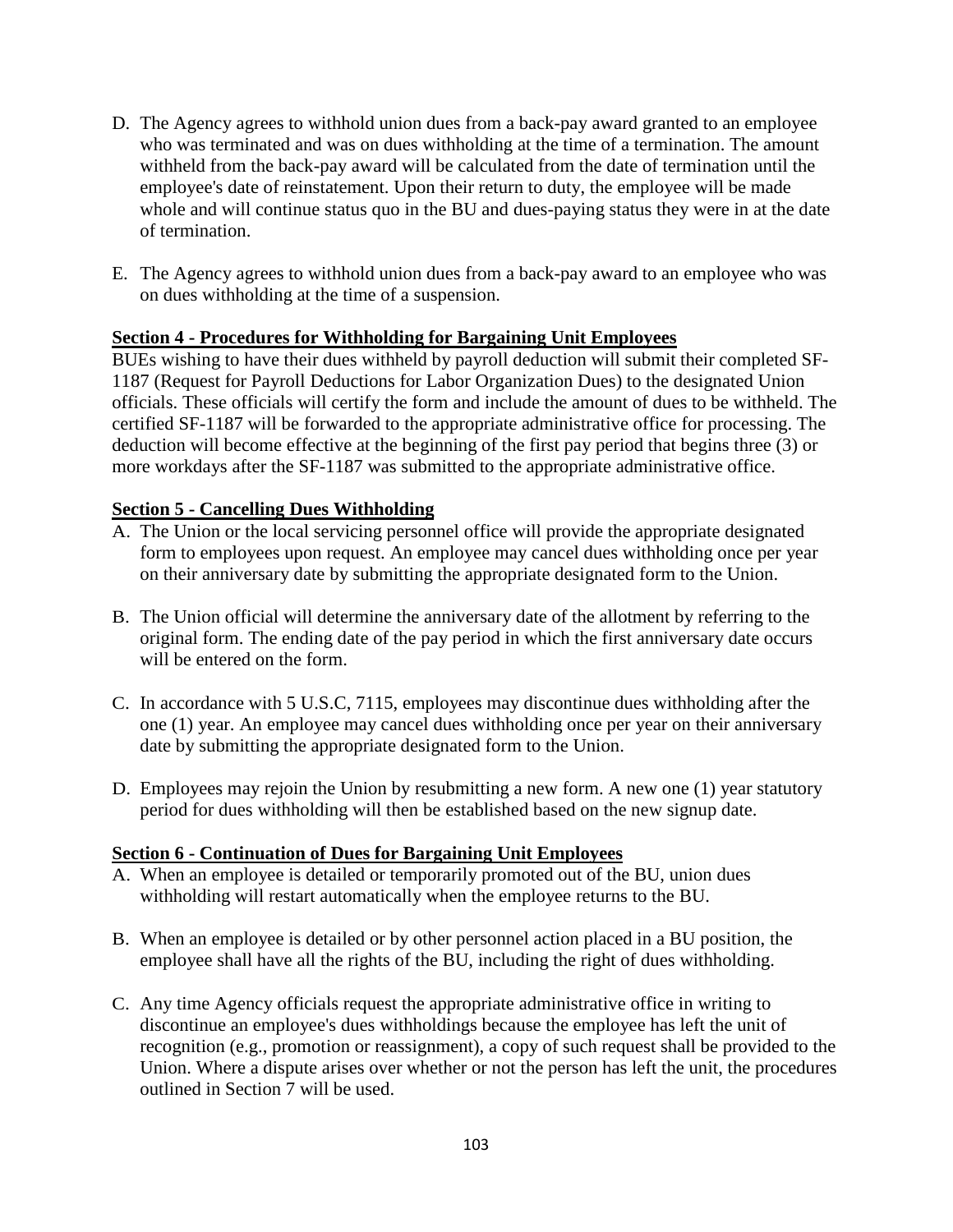#### **Section 7 - Position Determination**

- A. When there is a dispute regarding whether a BU position is "covered by" a BU or not, the employee's dues paying status will continue status quo until the issue is resolved.
- B. The Parties will discuss the issue until a decision is reached, either through mutual agreement or the formal clarification of unit petition process.

# **Section 8 - Costs**

All payroll deductions and transmittals will be made at no cost to the Union.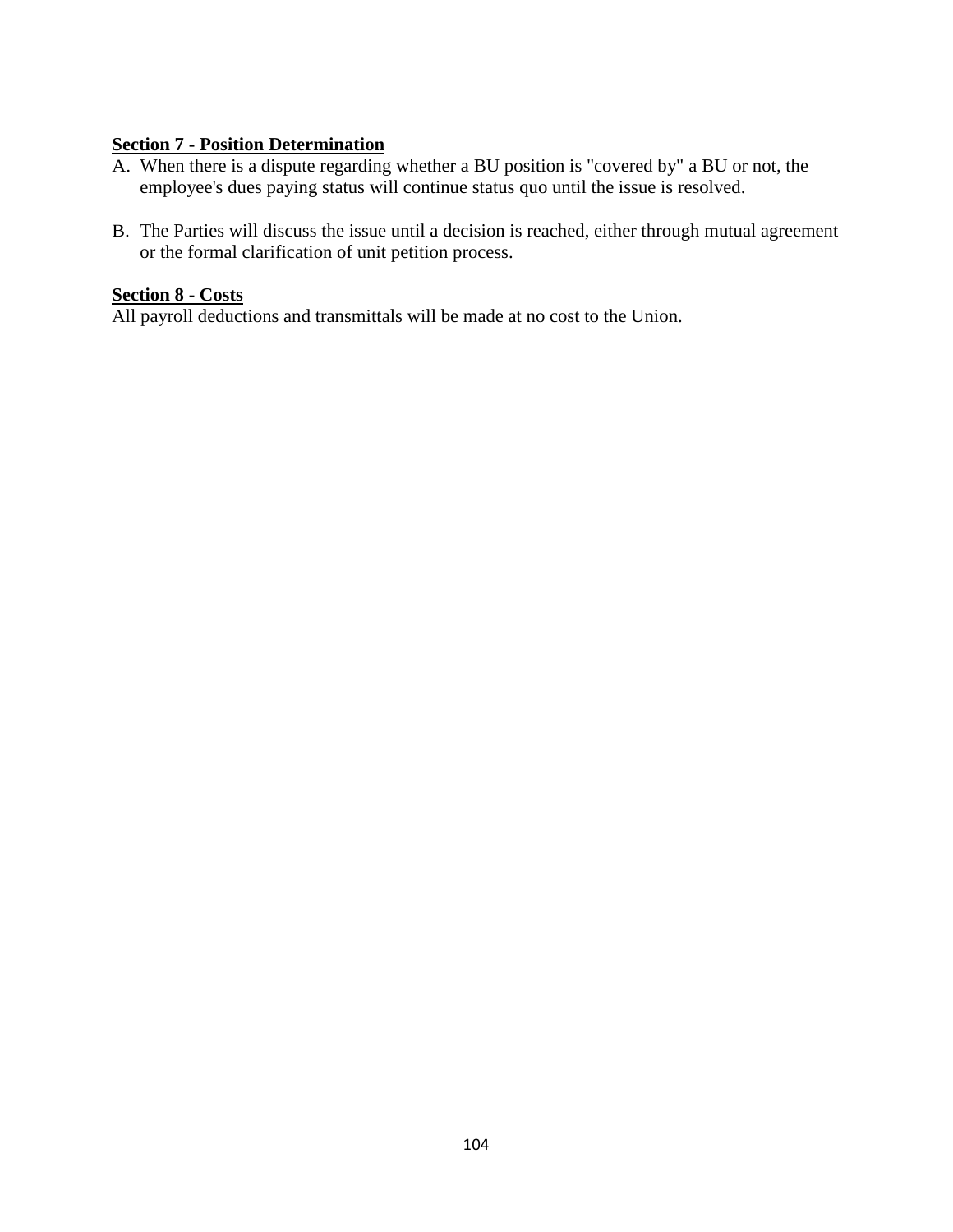#### **ARTICLE 28 OFFICIAL TIME and DUTY TIME**

#### **Section 1. Official Time**

In accordance with 5 USC 7131, Union representatives shall be allowed a reasonable amount of official time, if otherwise in a duty status, to carry out their representational activities. This time will be without charge to leave.

Employees acting as Union representatives may be released from duty without charge to leave for appropriate representational purposes under the Statute.

Official time for employees and representatives is provided under separate authority to participate in certain statutory appeal procedures. This includes, but is not limited to, proceedings before the Federal Labor Relations Authority and the Equal Employment Opportunity Commission. Such official time is not limited by this Article.

Union representatives who work schedules that allow employees to earn and use credit hours will earn credit hours for all time spent on representational business beyond eight hours in a day.

#### **Section 2 Appropriate Activities**

- A. The use of duty time will be permitted for, but not limited to, the performance of the following functions:
	- 1. Attending meetings with supervisors and other management officials;
	- 2. Considering and preparing responses to proposed Employer directives when the Union has been specifically requested to do so by the employer;
	- 3. Giving or receiving in-house Union training concerning labor-management topics;
	- 4. Responding to employee inquiries regarding this agreement;
	- 5. Being an observer of committee activities.
- B. The use of official time will be permitted for, but not limited to, the performance of the following representational functions:
	- 1. Discussing grievances and appeals, discrimination complaints or matters affecting general working conditions with employees;
	- 2. Preparing (including making inquiries) and presenting grievances, appeals, or discrimination complaints;
	- 3. Attending meetings necessary to the collective bargaining or the representational process;
	- 4. Considering and preparing Union proposals to Management.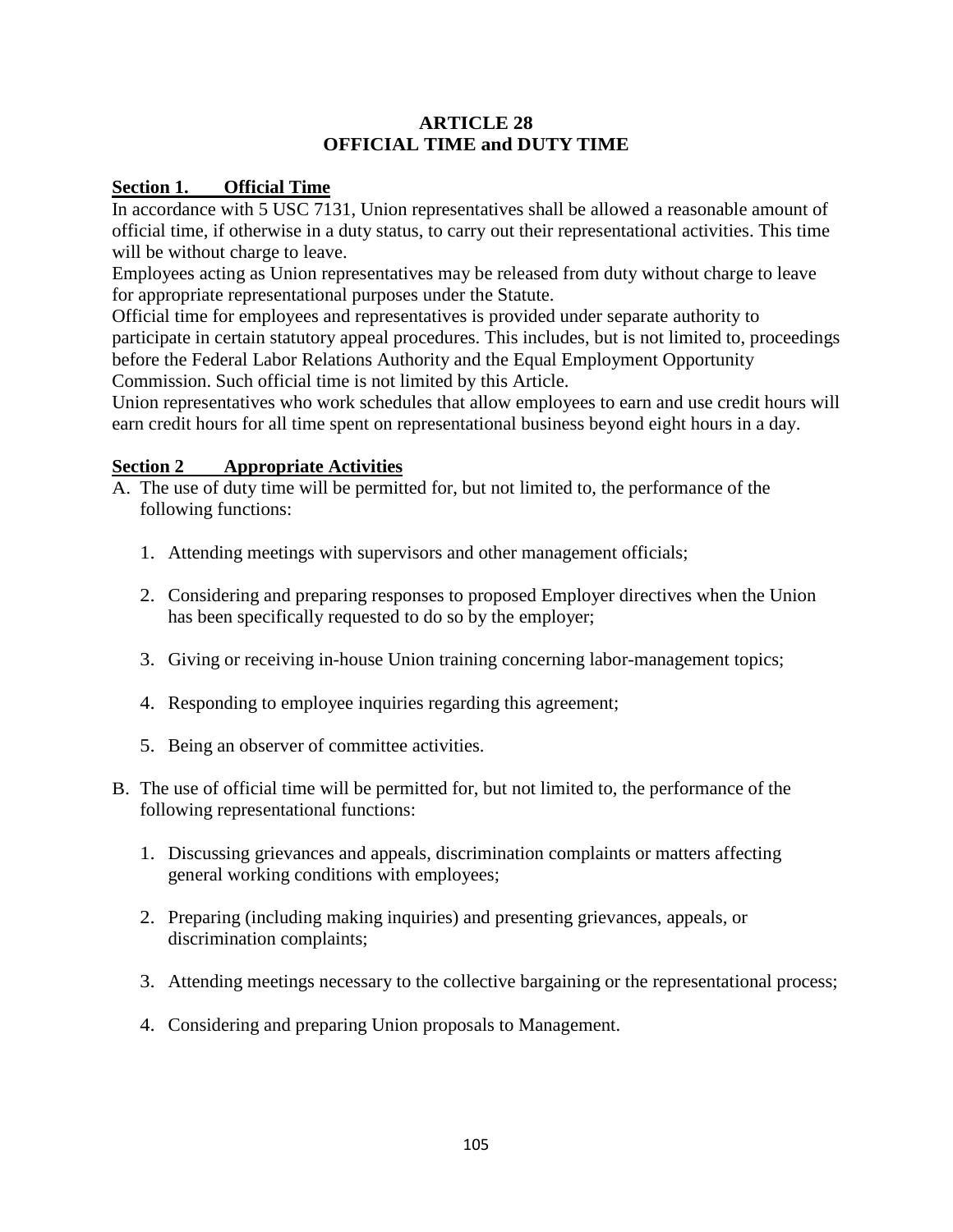# **Section 3 Meetings with Union Representatives**

With prior supervisory approval and subject to workload needs, bargaining unit employees will be granted reasonable duty time, if otherwise in a duty status, to confer with designated Union representatives concerning employment concerns, personnel practices, working conditions, or grievances.

# **Section 4. Travel and Meetings**

- A. Official time will be granted for one Union representative at a time to appear before the Federal Labor Relations Authority, the Merit Systems Protection Board, the Federal Services Impasses Panel, or the Federal Equal Employment Opportunity Commission, if designated by an ARS appellant or complainant as the personal representative. If not at the center, the Agency will pay for travel and per diem for one Union official at a time.
- B. Union representatives will be allowed a reasonable amount of travel and per diem in conjunction with official time to perform representational activities. All travel related to representational duties will be considered based on availability of funding. Requested travel may be postponed due to valid operational need.

# **Section 5. Internal Union Business**

As provided by 5 USC 7131 (b), "Any activities performed by any employee relating to the internal business of a labor organization (including the solicitation of membership, elections of labor organization officials, and collection of dues) shall be performed during the time the employee is in a nonduty status.

# **<u>Section 6 Official Time to Observe</u>**

A Union representative acting as an observer under the provision of 5 USC, 7114(a) (2) will be on official time if otherwise in a duty status.

# **Section 7 Performance Evaluation**

The use of official time or duty time, in accordance with this agreement, will not adversely affect an employee's performance evaluation.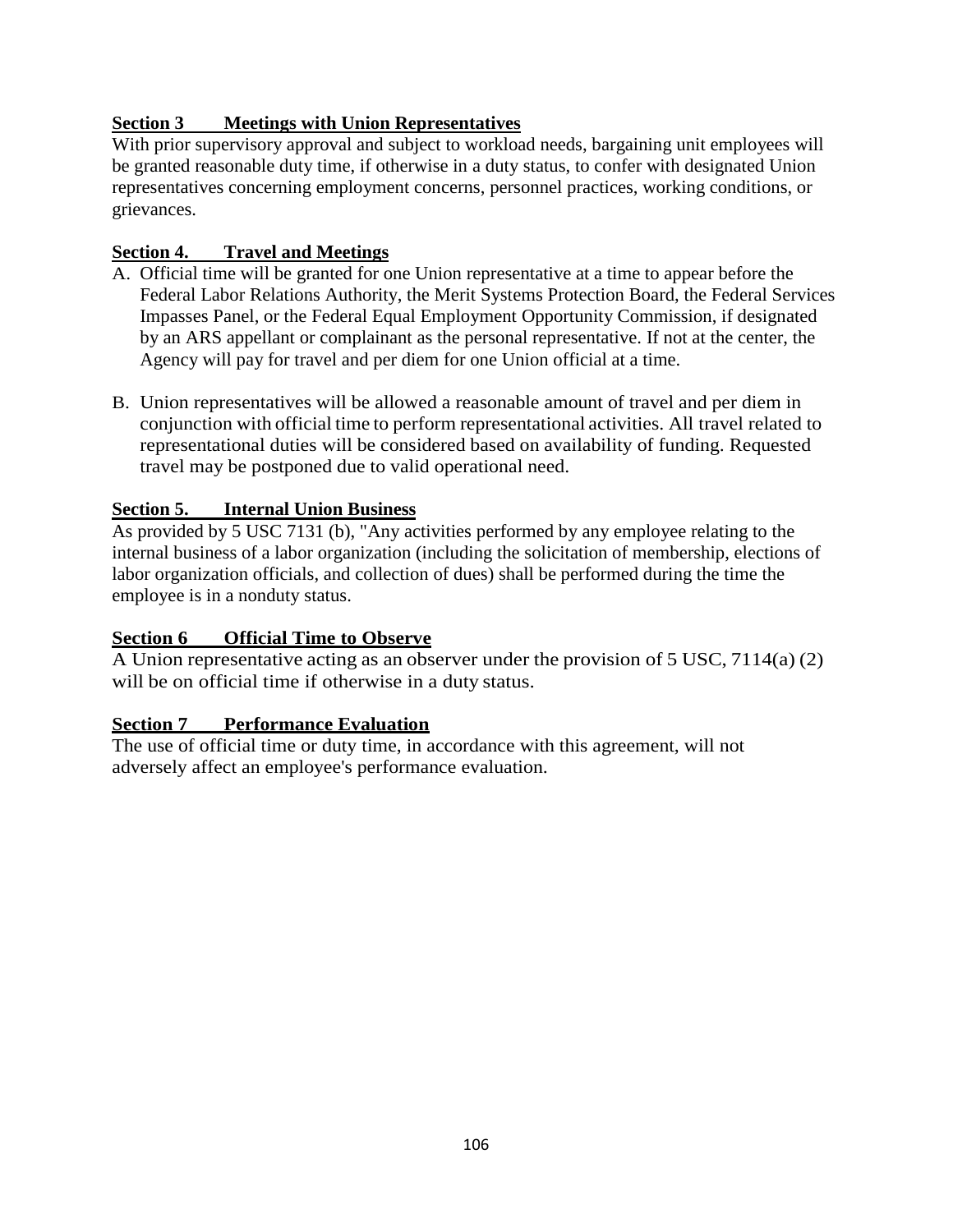#### **ARTICLE 29 LABOR-MANAGEMENT RELATIONSHIP**

# **Section 1 - Purpose**

The desire and intent in this Article is to describe and encourage effective labormanagement relationship. The Agency and the Union are committed to working together at all levels to improve service to the American people, ensure a quality work environment for employees, foster a cooperative, constructive working relationship between employees and management, establish an atmosphere of mutual respect and trust, and to improve the morale of the employees.

#### **Section 2 - Scope**

Union and Management may discuss any topic, including but not limited to:

- 1. Interpretation and application of this Agreement
- 2. Interpretation and applicability of rules, regulations, and policies
- 3. Matters involving personnel policies, practices, and working conditions;
- 4. Numbers, types, and grades of employees as well as methods, means and technology of work; and,
- 5. Correction of conditions causing grievances and misunderstandings
- 6. Encouragement of good human relations in employer-employee relationships
- 7. Promotion of job related education and training
- 8. Strengthening of morale; etc.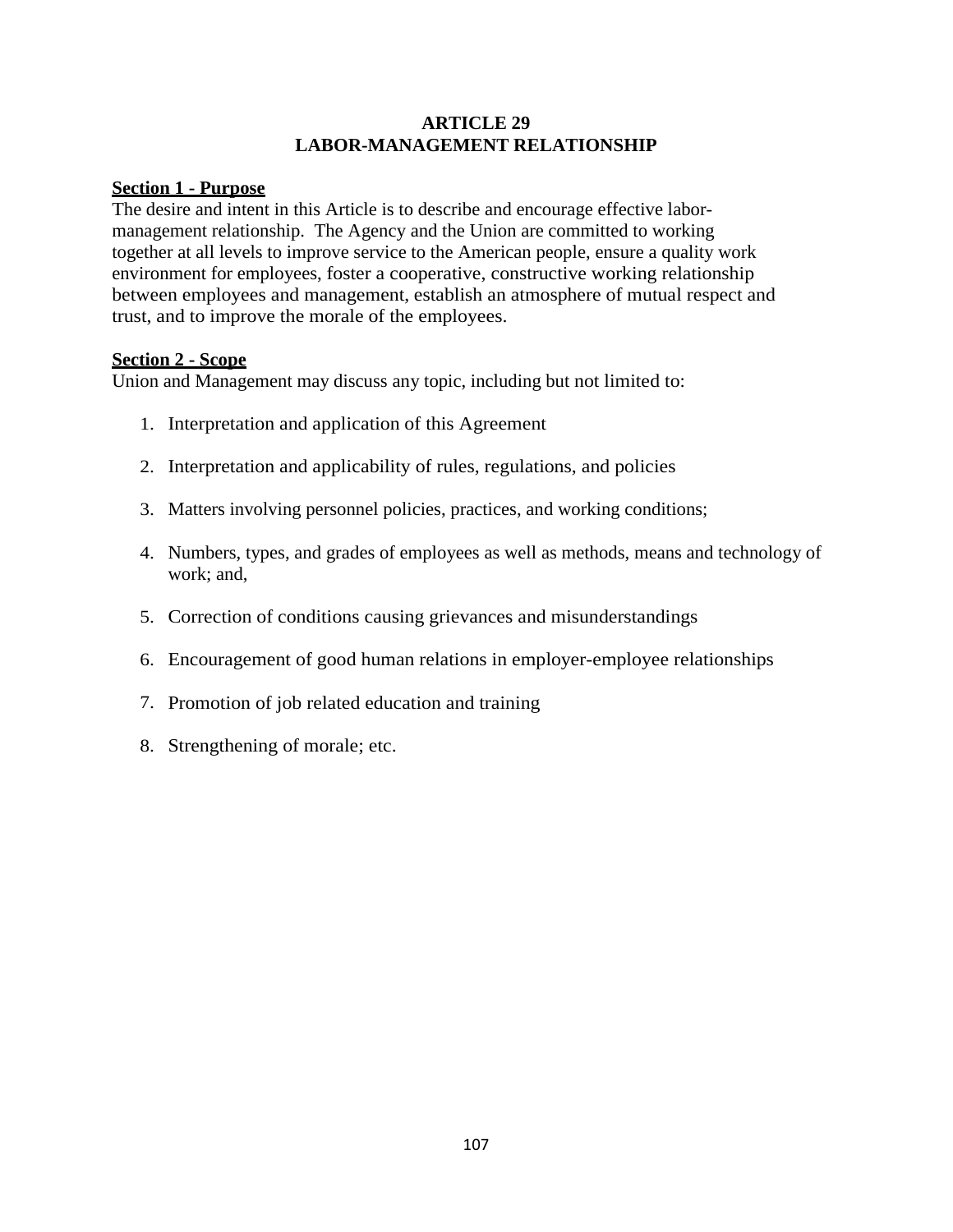#### **ARTICLE 30 CONTRACTING OUT**

#### **Section 1 - General**

- A. The provisions of this article concern contracting out of work currently performed by BUEs.
- B. The intent of this article is not to impede the day-to-day private sector contracts for work that are currently or likely to be determined to be necessary for limited time periods or for specific work projects, including but not limited to, lack of personnel, lack of specialized skills or equipment, etc.

#### **Section 2 - Periodic Briefings**

- A. If a decision ismade to contract out BU positions, periodic briefings will be held with the Union to provide information concerning any decisions that may impact employees in implementing 0MB Circular A-76.
- B. Timely briefings will be held with affected employees for the purpose of providing information concerning contracting out under A-76 procedures. The Union will be given an opportunity to attend such employee briefings. The Union representatives will be on official time.

#### **Section 3 - Site Visits**

The Agency will notify the Union if a site visit is going to be conducted for potential bidders seeking contracts for work performed by BUEs. A Union representative may attend such a site visit.The Union will be free to participate in the process but will not disrupt the site visit.

#### **Section 4 - Union Notification**

When the Agency determines that BU positions will be contracted out, the Agency will notify the Union to provide them an opportunity to request to negotiate as appropriate.

#### **Section 5 - Employee Placement**

When permanent employees are adversely affected by a decision to contract out, the Agency will make maximum effort to find available positions for employees. This effort will include:

- 1. Giving priority consideration for available positions within the Agency;
- 2. Utilize lnteragency Career Transition Assistance Program (ICTAP), Career Transition Assistance Program (CTAP);
- 3. Establishing an employment priority list and a placement program; and
- 4. Paying reasonable costs for training and relocation that contribute to placement in accordance with Agency regulations.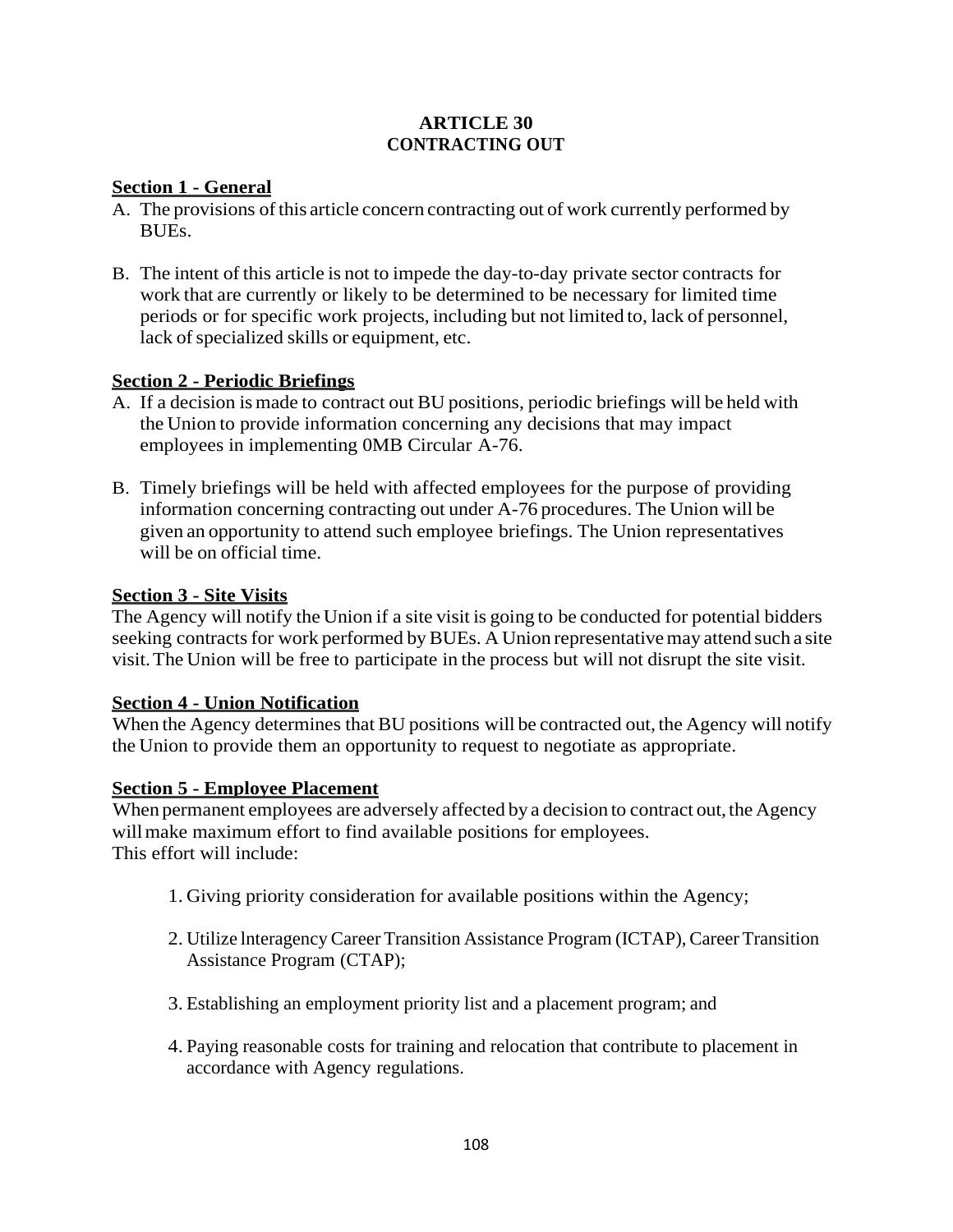#### **Section 6 - Inventory of Contracted Activities**

The Agency will notify the Union of BU positions subject to contracting out. Upon request, a summary copy and/or a completed cost comparison will be made available to the Union.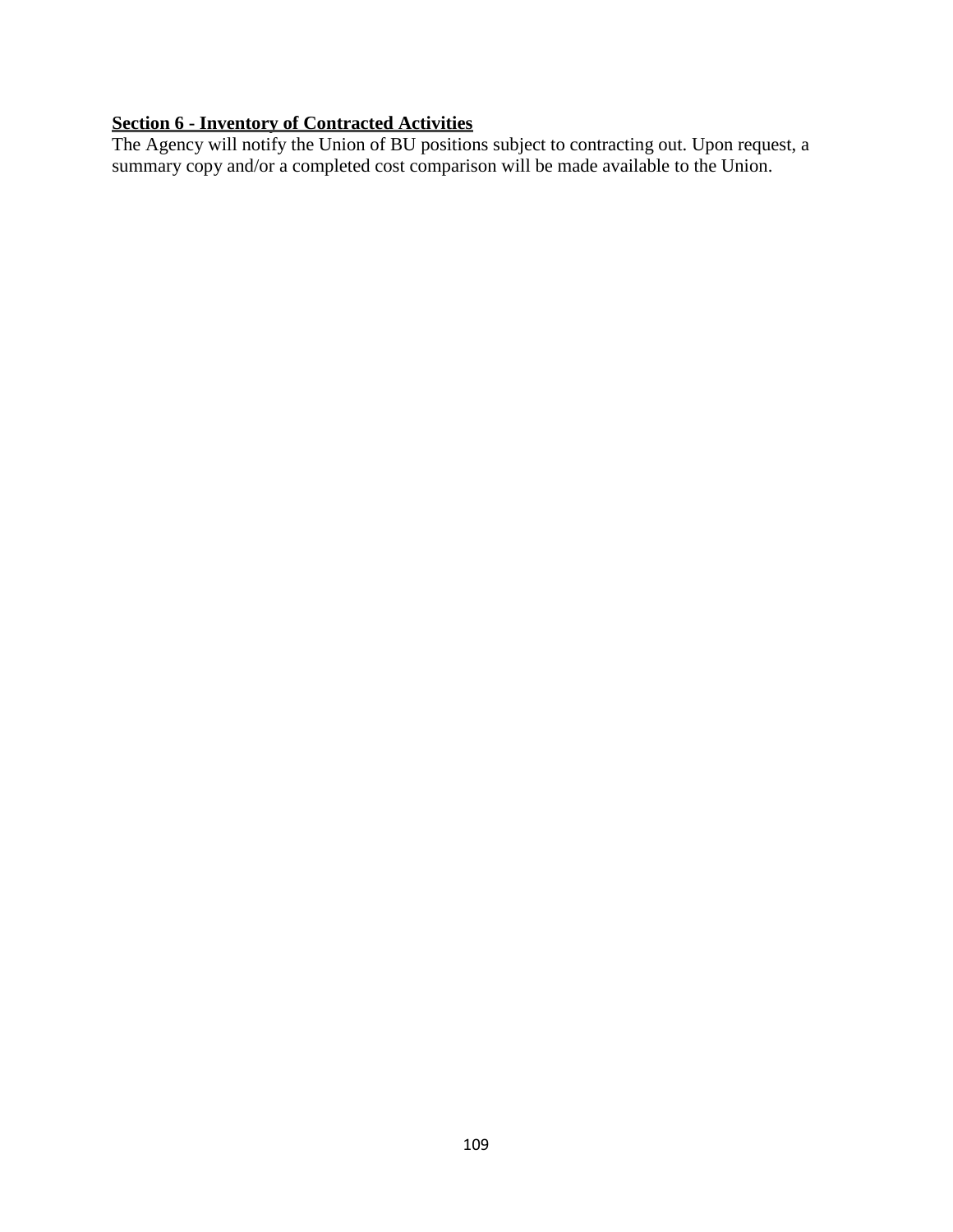#### **ARTICLE 31 REDUCTION IN FORCE (RIF)**

#### **Section 1 - Purpose**

- A. The Agency and the Union recognize that unit employees may be seriously and adversely affected by a RIF, reorganization, or transfer of function action. The Agency and OPM recognize that attrition, reassignment, furlough, hiring freeze, and early retirements are among the alternatives to RIFs that may be available. This article describes the exclusive procedures the Agency will take in the event of a RIF, reorganization, or transfer of function as defined in this article. It is also intended to protect the interests of employees while allowing the Agency to exercise its rights and duties in carrying out the mission of the Agency.
- B. Recognizing the potential disruptive impact that a RIF may generate, the Parties agree to use RIFs after careful consideration and utilization when possible, of less invasive tools such as those described above.

#### **Section 2 - Definition**

For the purpose of this article, the following terms are defined in law and regulations and are included for informational purposes:

A. Reduction-In-Force (RIF)

When the Agency releases a competing employee from his/her competitive level by furlough for more than thirty (30) calendar days, or of more than twenty-two (22) discontinuous workdays, separation, demotion, or reassignment requiring displacement when the release is required because of lack of work, shortage of funds, insufficient personnel ceiling, or reorganization, the exercise of reemployment rights or restoration rights, or reclassification of an employee's position due to erosion of duties when such action will take effect after the Agency has formally announced a RIF in the employee's competitive area and when the RIF will take effect within one hundred eighty (180) days.

#### B. Transfer of Function

A transfer of function occurs when a function ceases in one competitive area and moves to one or more competitive areas which do not perform the function at the time of the transfer. Also included, the movement of an entire work operation to another commuting area.

#### C. Reorganization

Reorganization is the planned elimination, addition, or redistribution of functions or duties of an organization or work unit.

#### D. Competitive Area

An area in which employees compete for retention is known as a Competitive Area. A competitive area must be defined solely in terms of the Agency's organizational units and geographical location; and it must include all employees within the competitive area as defined.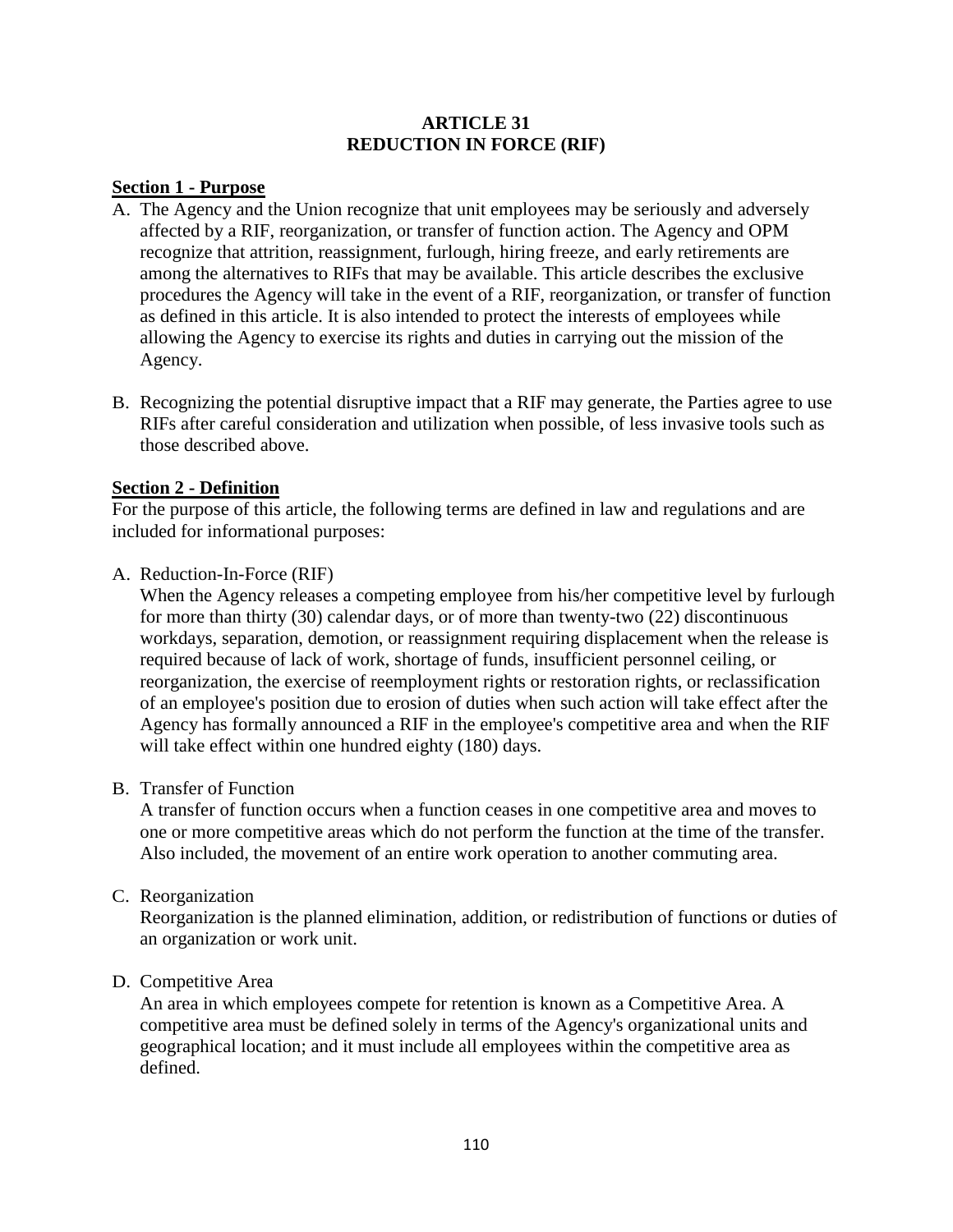#### E. Competitive Level

The Parties agree that OPM regulations fully define competitive level. Employees are assigned to competitive levels based on their position of record. Positions in a competitive area that are in the same grade (or occupational level) and classification series, and which are similar enough in duties, qualification requirements, pay schedules, and working conditions. The incumbent of one position can successfully perform the critical elements of any other position upon entry, without any loss of productivity beyond what is normally expected in the orientation of any new but fully qualified employee. (The terms competitive level and retention register generally have the same meaning.)

#### F. Retention Register

The retention register is the ranking of employees in the competitive level after the Agency applies the four (4) retention factors. The four (4) retention factors are: tenure of employment, military preference (subject to section 5 CFR, 3501 (a) (3)), length of service, and performance rating. (The terms competitive level and retention register generally have the same meaning.)

#### G. Bump and Retreating

Bumping means the displacing of an employee on a different competitive level who is in a lower tenure group, or in a lower subgroup with the released employee's own tenure group.

Retreating means the displacing of an employee on a different competitive level with less service within the released employee's own tenure group and subgroup.

#### H. Identification Method One and Identification Method Two

Under Identification Method One procedure, the losing competitive area identifies an employee with a transferring function if: the employee performs the function during at least half of the employee's work time: or regardless of the amount of time that the employee performs the function, the function includes the duties controlling the employee's grade or rate of pay.

Under Identification Method Two procedure, the losing competitive area identifies for transfer the number of employees it needs to perform the functions. The losing competitive area uses Identification Method Two only to identify positions and employees not covered by Identification Method One.

#### **Section 3. Applicable Laws and Regulations**

For purposes of Title 5 employees, the policy, procedures, and terminology described in this article are to be interpreted in conformance with 5 U.S.C., 3501-3504, 5 CFR, Part 351, and other applicable government-wide laws and regulations. Any changes or revisions to the published procedures will be subject to normal notification and negotiation protocols.

#### **Section 4 - Application**

The Agency agrees to fairly and equitably apply this article and any laws or regulations relating to any matter in this article.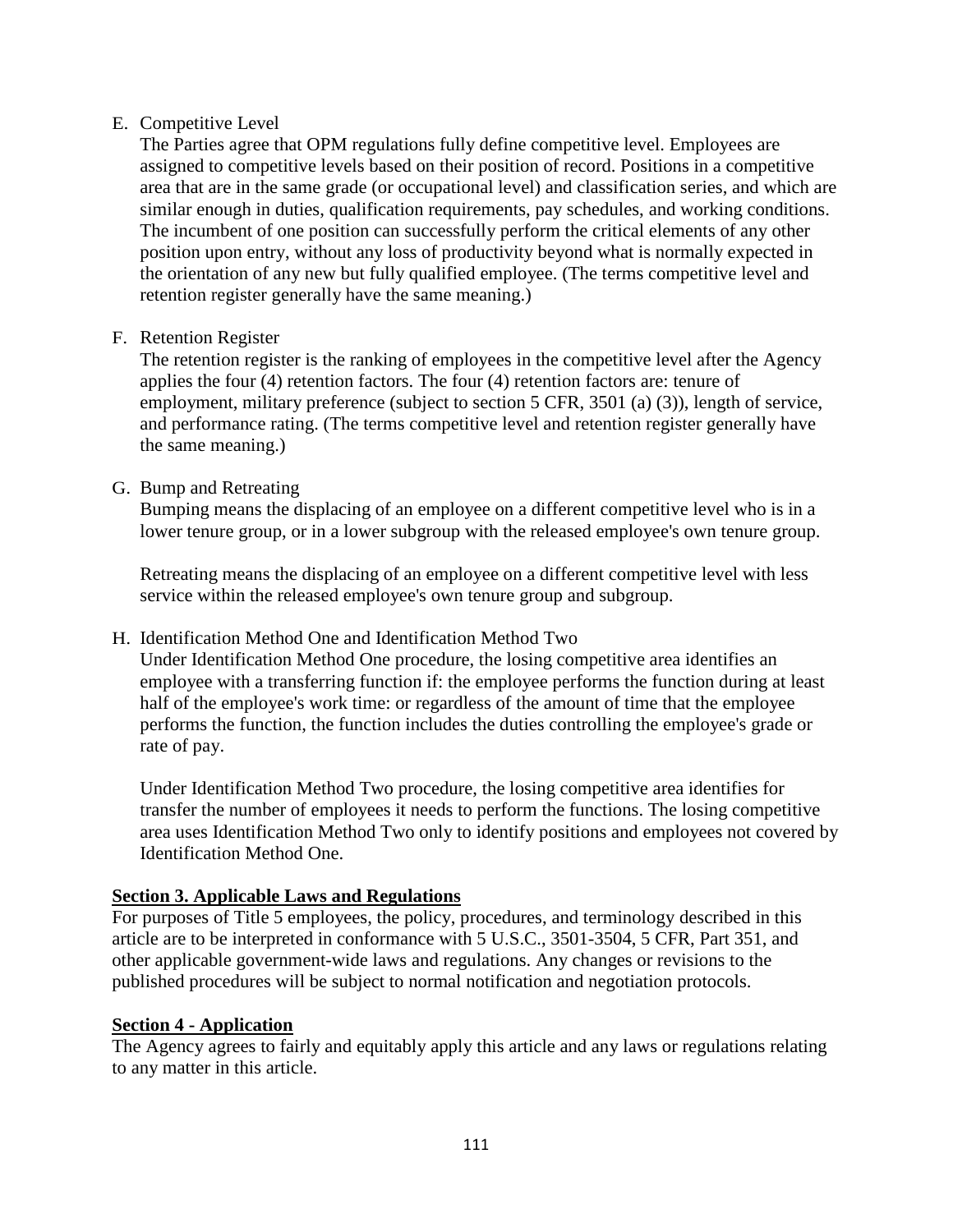#### **Section 5 - Union Notification**

- A. Management officials shall be responsible for properly notifying the Union President or designee in conjunction with any of the actions described in this article.
- B. For actions covered by this article, the Agency agrees to notify the Union as described below:
	- 1. Management will notify the Union at the earliest possible date, normally no less than ninety (90) calendar days prior to the effective date.
	- 2. All notices to the Union will be given in writing prior to any notice to affected unit employees.
- C. The notice to the Union under this section shall consist, at a minimum, of the following information:
	- 1. The reason for the action;
	- 2. The approximate number, types, and geographic location of position(s) initially affected; and
	- 3. The approximate date of the action.

#### **Section 6 - Freezing of Vacancies**

The Agency will freeze all relevant vacant positions sixty (60) days prior to the effective date of a RIF. The Agency may elect to fill vacancies after the conclusion of the RIF actions initiated during the life of the RIF. When the Agency decides to fill a vacant position(s) after the effective date of the RIF, whether previously frozen by virtue of RIF or in the creation of new vacancies, employees who have been demoted through the application of RIF procedures will be offered the vacancy provided the employee is qualified or has been given a waiver of qualifications for the intended position. Employee entitlement to this special consideration shall be determined in accordance with the Merit Promotion Article 13, of this agreement.

#### **Section 7 - Employee Notification**

An individual employee who is adversely affected by actions stated in this article shall be given a specific written notice not less than sixty (60) calendar days prior to the effective date of the action. All such notices shall contain the information required by the OPM regulations in addition to the information required by this article.

#### **Section 8 - Content of Employee Notices**

The content of the specific notice shall include the following information:

- 1. The specific action to be taken;
- 2. The reason for the action;
- 3. The effective date of action;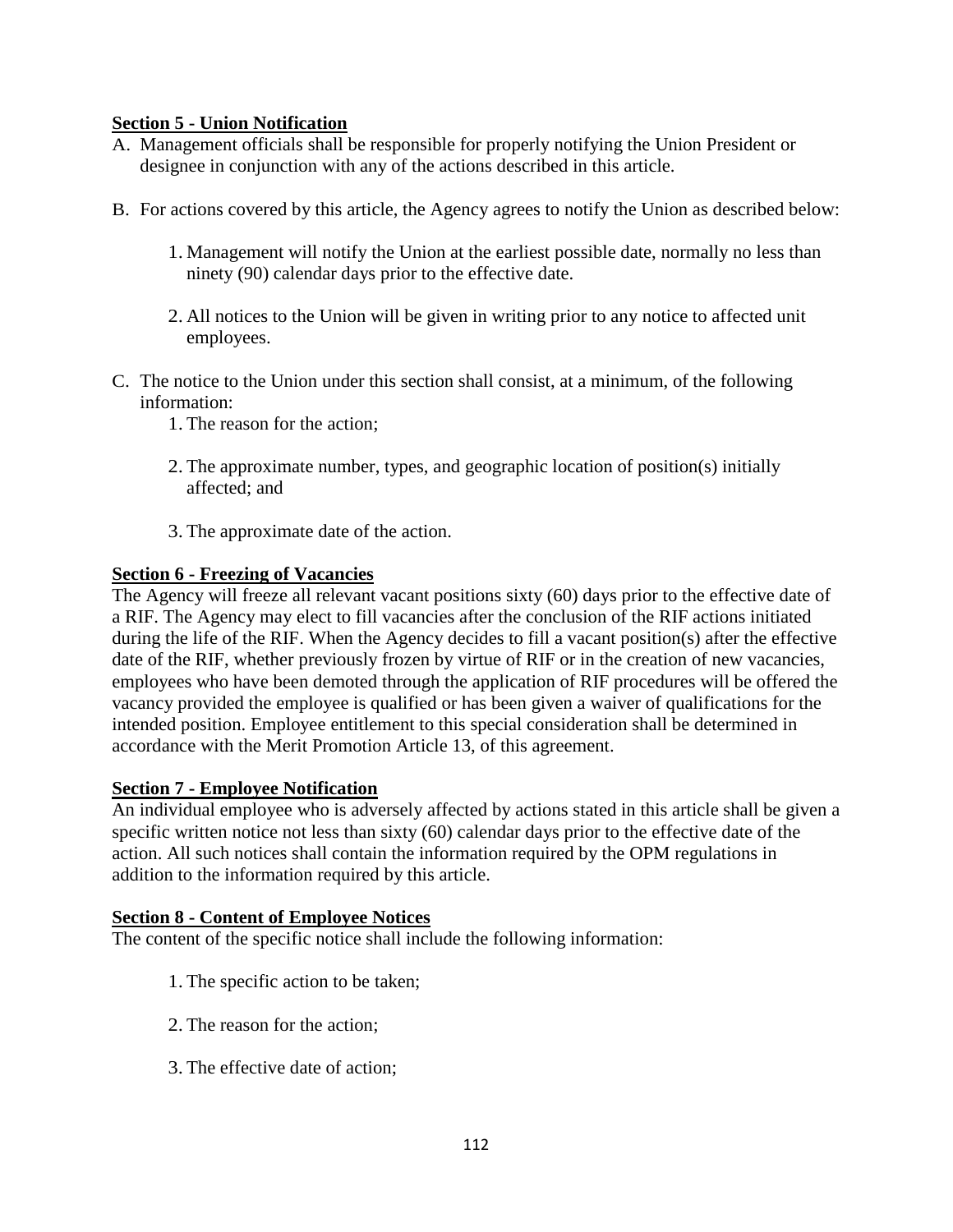- 4. The employee's competitive area, competitive level, subgroup and service date, and the three (3) most recent ratings of record received during the last four (4) years;
- 5. The place where the employee may inspect the regulations and records pertinent to his/her case;
- 6. Information on reemployment rights (except as permitted by 5 CFR, 351.803 (a)); and
- 7. The employee's grievance or appeal rights.

#### **Section 9 - Employee Information**

The Agency shall provide information and assistance to impacted employees by:

- 1. Informing all employees of the extent of the affected competitive area, the regulations governing such action, and the kinds of assistance provided to affected employees;
- 2. Notifying employees of all regular competitive vacancies the Agency wishes to fill by advertising on USAJobs.gov or its successor;
- 3. Conducting a placement program within the Agency, in accordance with applicable government wide rules/regulations. The placement program will include counseling for employees by qualified personnel on opportunities and alternatives available to affected employee(s).

#### **Section 10 - Personnel Files**

At the written request of an employee, the Union may review any employee's eOPF if the employee believes that the information used to place him/her on the retention register is inaccurate, incomplete, or not in accordance with laws, rules, regulations, and provisions of this article.

#### **Section 11 - Records**

- A. The Agency will maintain all lists, records, and information pertaining to actions taken under this article for at least one (1) year in accordance with applicable rules and regulations after the date it issues a specific RIF notice.
- B. A copy of the retention-register will be made available to the Union at the earliest possible time. In addition, the Union is entitled to see employee-requested Agency records that detail their bump and retreat records.
- C. An employee who has not received a specific RIF notice has no right to review the Agency's retention registers and related records.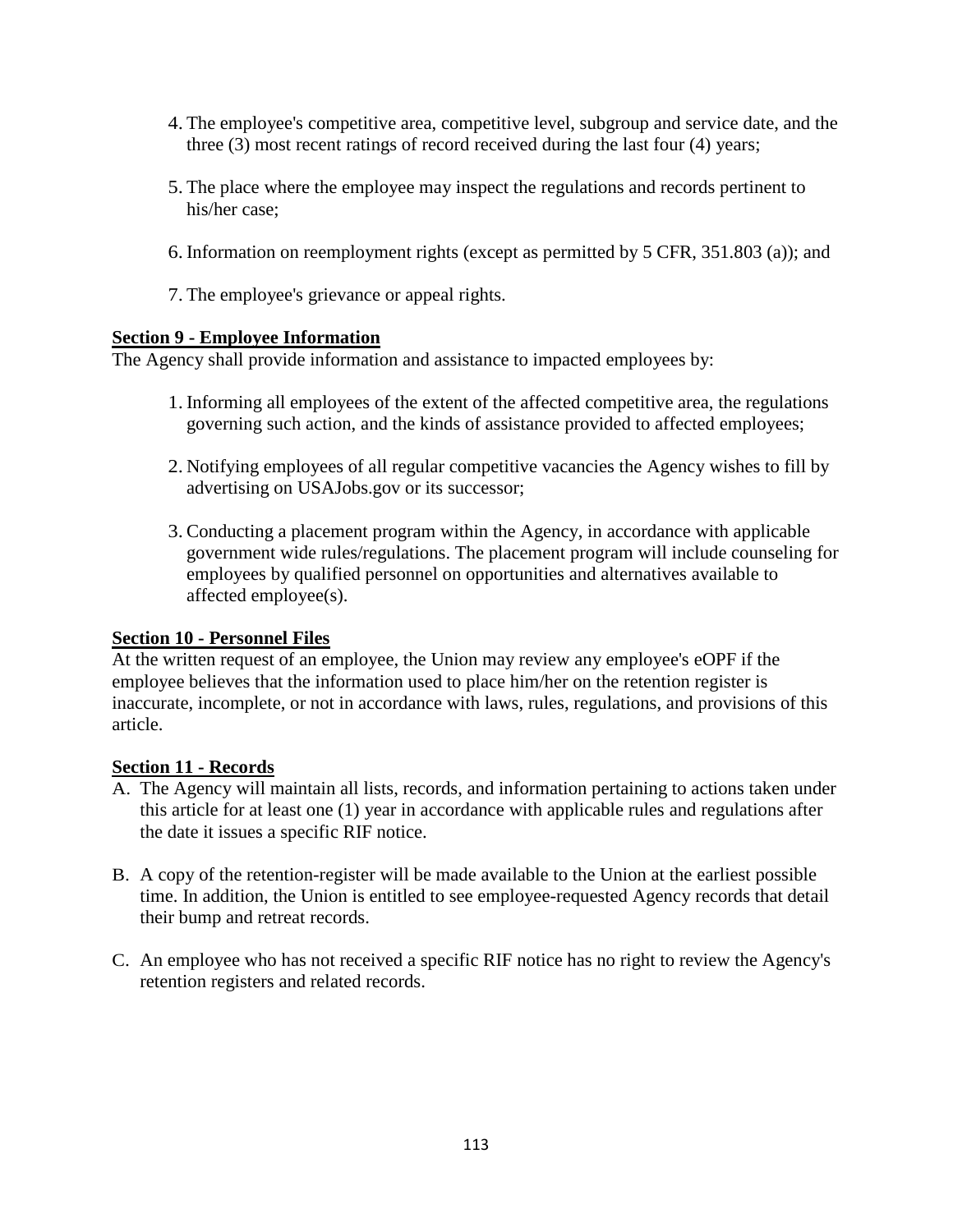#### **Section 12 - Employee Use of Authorized Time and Agency Facilities**

A. Employees who are identified for transfer of function or separation as a result of a RIF under this article shall be entitled to a reasonable amount of duty time (at least forty (40) hours) for:

1. Preparing, revising and reproducing job resumes and/or job application forms;

- 2. Participating in employment interviews;
- 3. Using the telephone to locate suitable employment; and
- 4. Reviewing job bulletins, announcements, etc.
- B. Such employees will also be entitled to reasonable use of the following facilities and/or services for the purpose of locating suitable employment: telephone, reproduction equipment, inter Agency messenger mail, email, and counseling (EAP).

#### **Section 13 - Performance Appraisals**

Annual performance appraisals for purpose of retention standing will be frozen thirty (30) days prior to the issuance of the notice of action. The three (3) latest annual appraisals of record during the four (4) year period prior to the cut-off date for accepting performance ratings will be used to determine eligibility for additional credit toward an employee's service computation date. To be credited under this section, an appraisal must have been issued to the employee with all appropriate reviews and signatures and must be on record.

#### **Section 14 - Career Transition Assistance Program and Inter-Agency Career Transition Assistance Program**

- A. The Agency will notify employees of the services available under its Career Transition Assistance Program (CTAP) and Inter-Agency Career Transition Assistance Program (ICTAP) and how to obtain them.
- B. The Agency will notify eligible employees of their selection priority consideration in USDA and other Federal agencies under the Agency CTAP and ICTAP, if they apply, and are found to be well qualified.

#### **Section 15 - Employee Response to Specific Notice**

Upon receipt of specific notice notifying the employee that he/she is offered a reassignment or change to lower grade or will be released from his/her competitive level, the employee shall have seven (7) calendar days in which to accept or reject the offer made. If a position with a higher representative rate or grade (but not higher than the rate or grade of the employee's current position) becomes available on or before the effective date of the RIF, the Agency will make the better offer to the employee. However, making the better offer will not extend the sixty (60) day notice period.

#### **Section 16 - Displaced Employees**

The Agency shall provide any employee to be separated by RIF or transfer of function with the appropriate contact information regarding unemployment benefits available to them.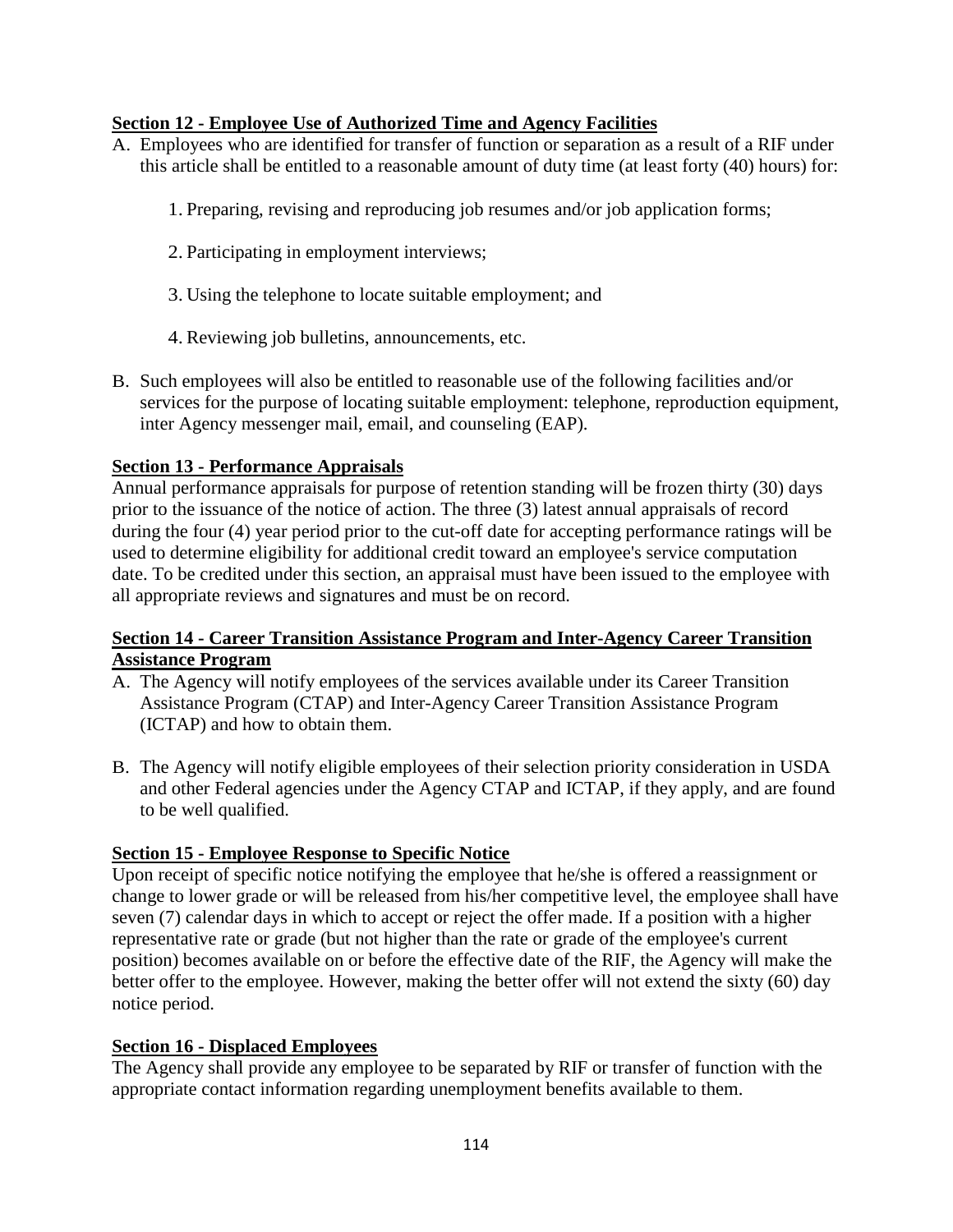#### **Section 17 - Details**

Employees on detail will not be released during a RIF from the position to which they are detailed but, rather, from the affected employee's permanent position of record.

#### **Section 18 - Transfer of Function**

This section only applies when a transfer of function is used.

- A. When a transfer of function occurs, the Agency will first solicit qualified volunteers for transfer from among those employees in positions that have been identified for transfer only if no competing employee who is identified under Identification Method One or Identification Method Two will be separated or demoted solely because a volunteer transferred to the gaining competitive area. If there are not enough qualified volunteers from among these affected employees, the Agency will solicit qualified volunteers from the competitive area.
- B. If the total number of employees who volunteer for transfer exceeds the total number of employees required to perform the function in the competitive area that is gaining the function, the losing competitive area may give preference to the volunteers with the highest retention standing or make selections based on other appropriate criteria.

In the event there are not enough volunteers for the transfer, the Agency will identify employees for transfer according to Identification Method One and/or Identification Method Two.

C. Whenever possible, affected employees who do not volunteer to be transferred shall be reassigned to vacant positions within the competitive area for which the employee is qualified and which the Agency has determined to fill.

#### **Section 19 - Re-promotion Rights of Affected Employees**

For a period of two (2) years from the date of demotion, affected employees demoted by an action covered by this article will be re-promoted to vacancies as they occur according to the following criteria:

- 1. The Agency determines to fill the vacancy;
- 2. The employee has the requisite skills and abilities for the position without undue interruption; and,
- 3. Another qualified employee does not have a higher retention standing.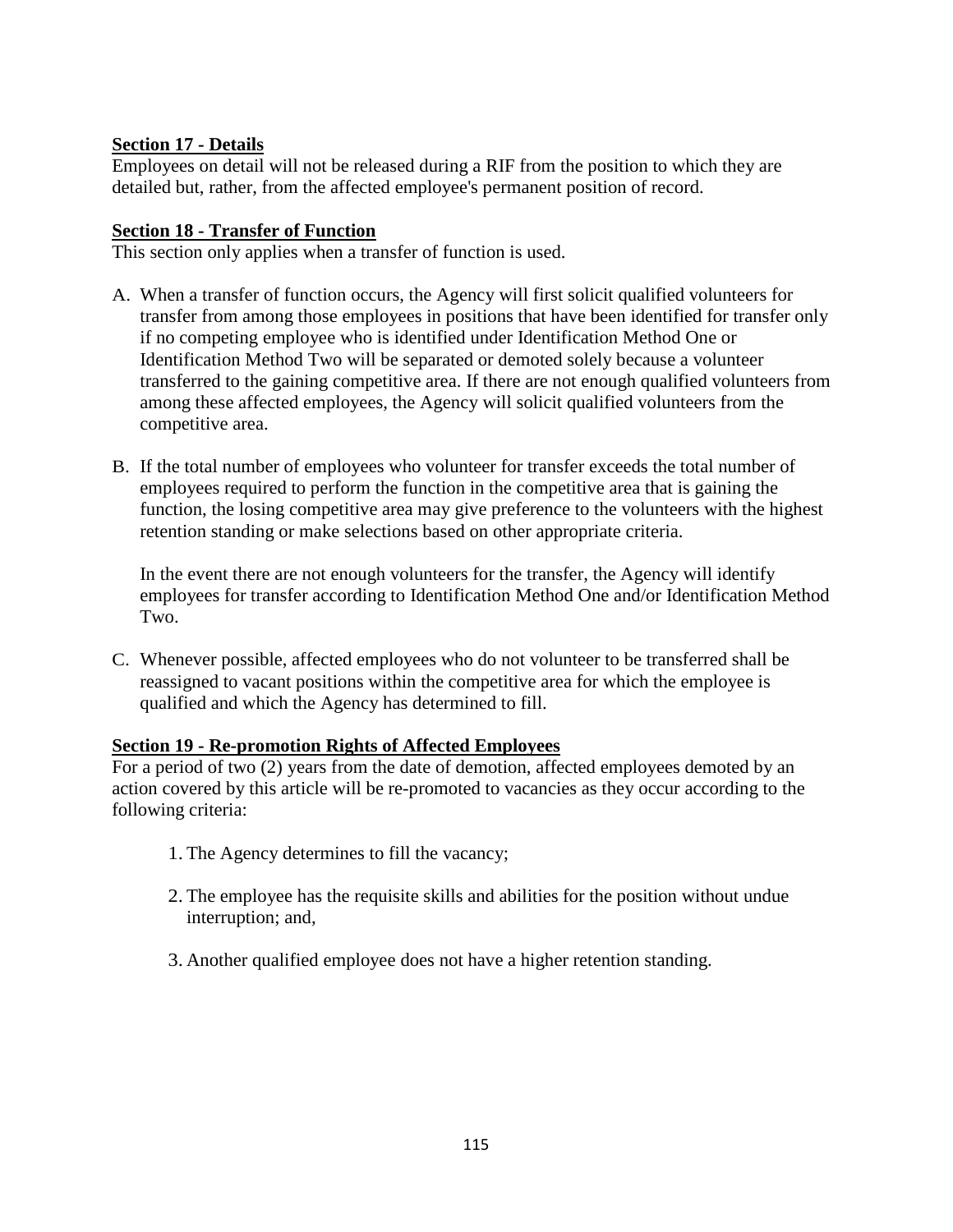#### **Section 20 - Re-employment Priority Rights of Affected Employees**

- A. The Agency will inform employees of their right and responsibility to complete a reemployment application. The Agency will provide the employee with a point of contact for personal assistance with the re-employment application.
- B. Career and career-conditional employees who have received a specific RIF separation notice or a Certificate of Expected Separation and who submit a complete Re-employment Priority List (RPL) application to Human Resources will be entered on the USDA RPL for the commuting area in which they are qualified and available. Agency components must use the RPL in filling vacancies before offering employment to an individual from inside or outside the Agency, unless it meets one of the exceptions in 5 CFR, 330.211. Employees may remain on the list for two (2) years from the date of RIF separation unless removed earlier based on the occurrence of one of the events in 5 CFR, 330.208.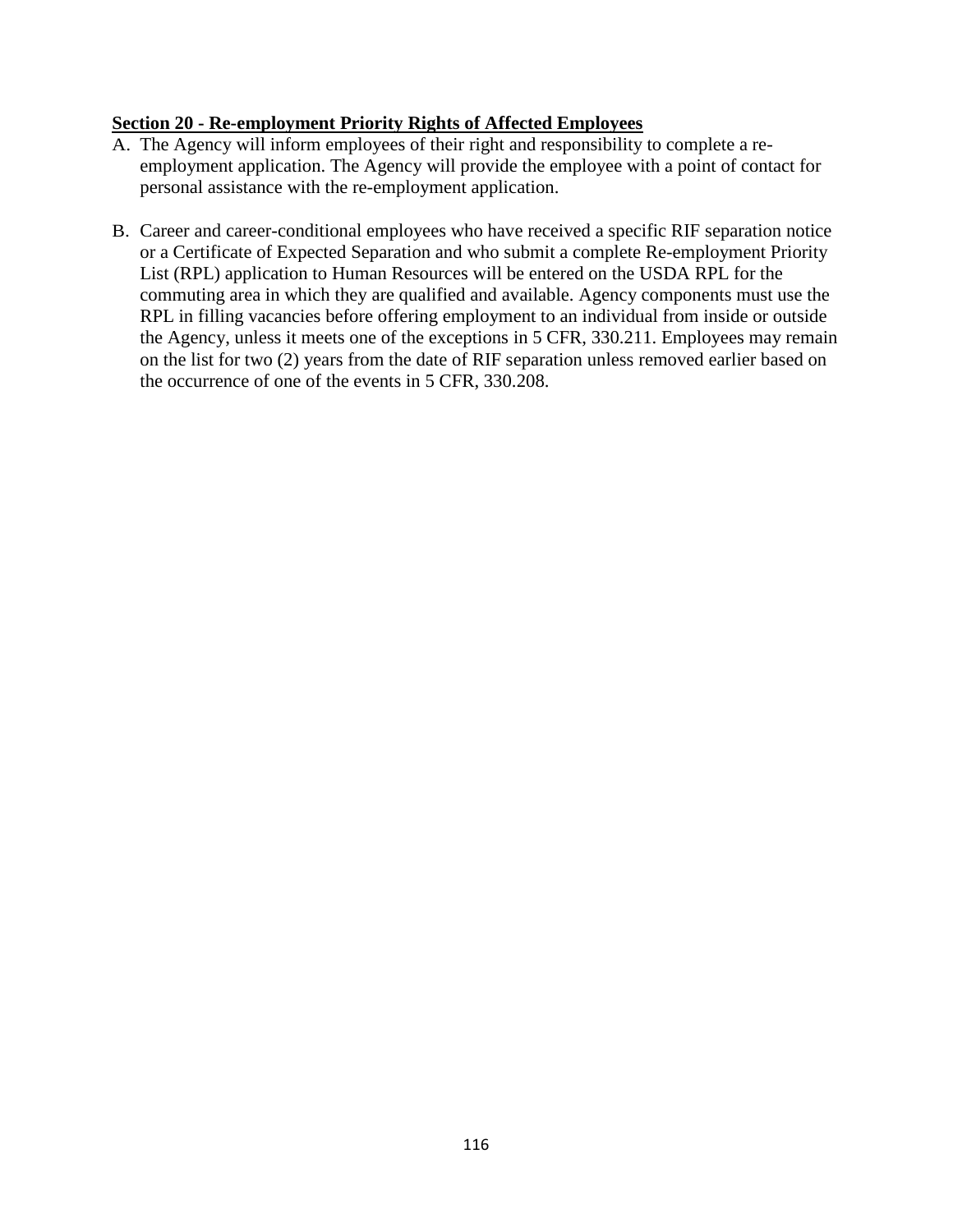#### **ARTICLE 32 MID TERM BARGAINING**

#### **General**

ARS will follow the procedures of this section prior to implementing any proposed changes to established personnel policies and practices and other matters affecting the working conditions of employees in the unit, including past practices that are not enumerated in the Agreement.

#### **Section 1- Procedures for Negotiating During the Term of the Agreement**

- A. Either party may propose changes in conditions of employment during the life of the agreement which are not already covered specifically by the agreement. The initiating party will provide the other party with reasonable advance written notice, not less than ten (10) business days prior to the proposed implementation date, of any change affecting conditions of employment.
- B. As soon as practicable, the Employer shall notify the Union in writing that the Employer intends to make a proposed change affecting conditions of employment and will advise the Union of the proposed implementation date. The Union shall acknowledge written receipt of the Employer's notification. The notice will, at a minimum, contain the following information:
	- 1. The nature and scope of the proposed change;
	- 2. A description of the change;
	- 3. An explanation of the initiating party's plans for implementing this change;
	- 4. An explanation of why the proposed change is necessary (if known); and
	- 5. The proposed implementation date.
- D. Employer notices of change(s) will be sent to the Union President or designee and any request to bargain and/or written proposals from the Union will be sent to the CD/RL, or their designee, and LRO or designee.
- E. Either party may request to be briefed on the proposed change(s) prior to the submission of the demand to bargain notice by requesting a briefing. Once proposals have been submitted:
	- 1. The receiving party will review the proposal and may respond to the initiating party in the following ways:
		- a.If the receiving party wishes additional information or an explanation of the proposal, that party may, within five (5) business days of receipt of the notice, make a written request for a briefing (informal discussion) by the initiating party, and/or for additional information, in order to clarify or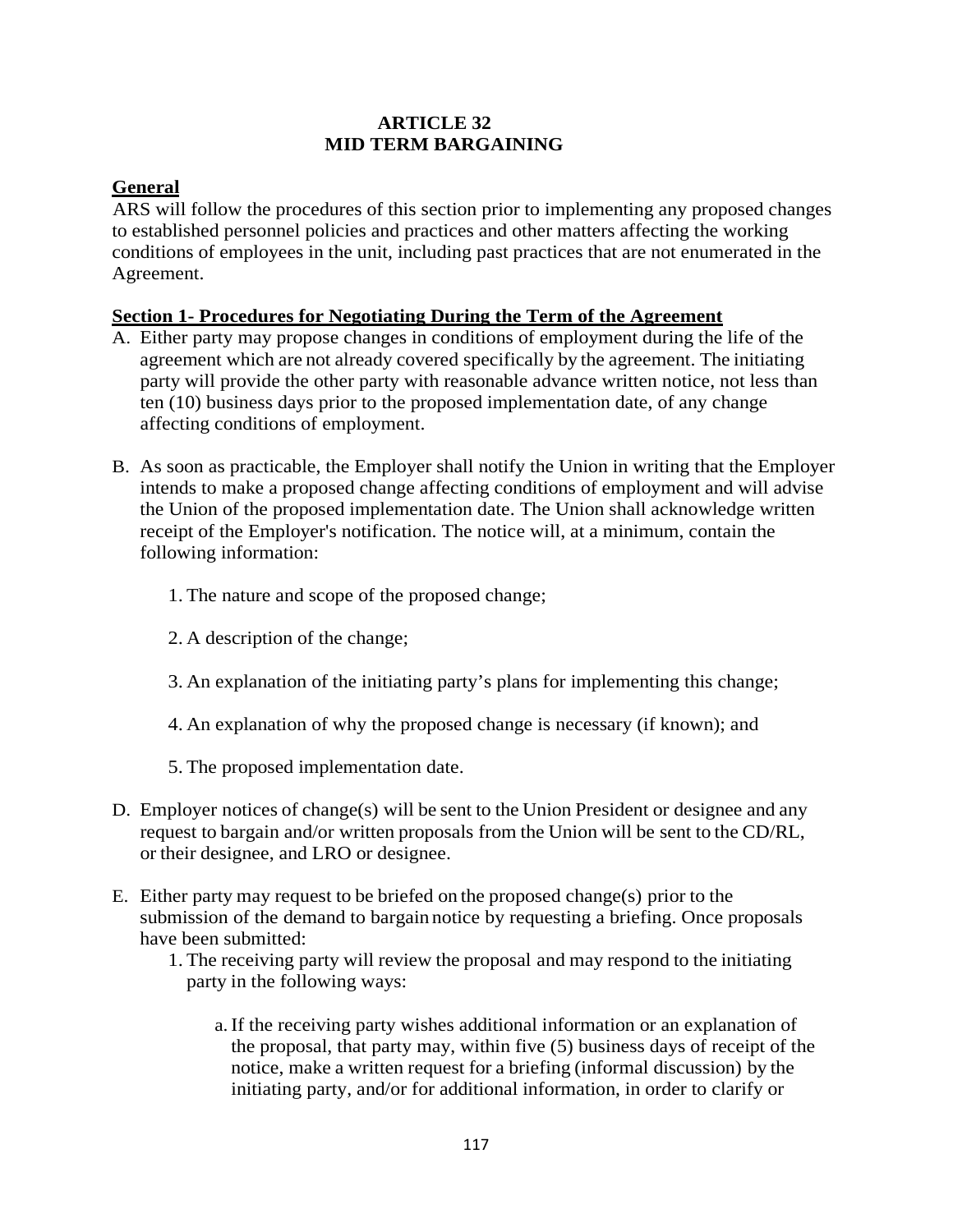determine the impact of the proposed change; or

- b.If the receiving party wishes to negotiate over any aspect of the proposed change, it shall notify the other party by submitting a demand to bargain within ten (10) business days of receipt of the notice. Proposals will follow within ten (10) business days after the demand to bargain is submitted. If the initiating party is unable to meet within the prescribed time frames the timelines can be extended.
- c.If the receiving party does not wish to bargain, it can either respond back indicating so, or if the proposing party does not receive any response, the proposing party can go forward with implementing the change after the expiration of the response period.
- d.Upon request by the receiving party, the Parties will meet (the preferred meeting will be face-to-face but teleconference or other technologies may be utilized) and negotiate in good faith through appropriate representatives for the purpose of collective bargaining as required by law and this agreement.
- e. Following this request to negotiate, the Parties will schedule a meeting to begin negotiations as soon as possible, normally no later than fifteen (15) business days from the receipt of the receiving party's proposal. Implementation shall be postponed to allow for the completion of bargaining, up to and including negotiability disputes and/or impasse proceedings, except as required bylaw.
- f. An emergency is an unforeseen combination of circumstances or the resulting state that calls for immediate action. In the case of an emergency, management will notify the exclusive representative prior to meeting with employees, and will meet their bargaining obligation. The Union understands that, under rare and extraordinary circumstances, delayed notification and post-implementation bargaining may be necessary.
- F. Where negotiations are required, the meeting will take place in the Employer's facility
- G. Nothing in this Agreement shall be deemed to waive either Party's statutory rights unless such waiver is clear and unmistakable.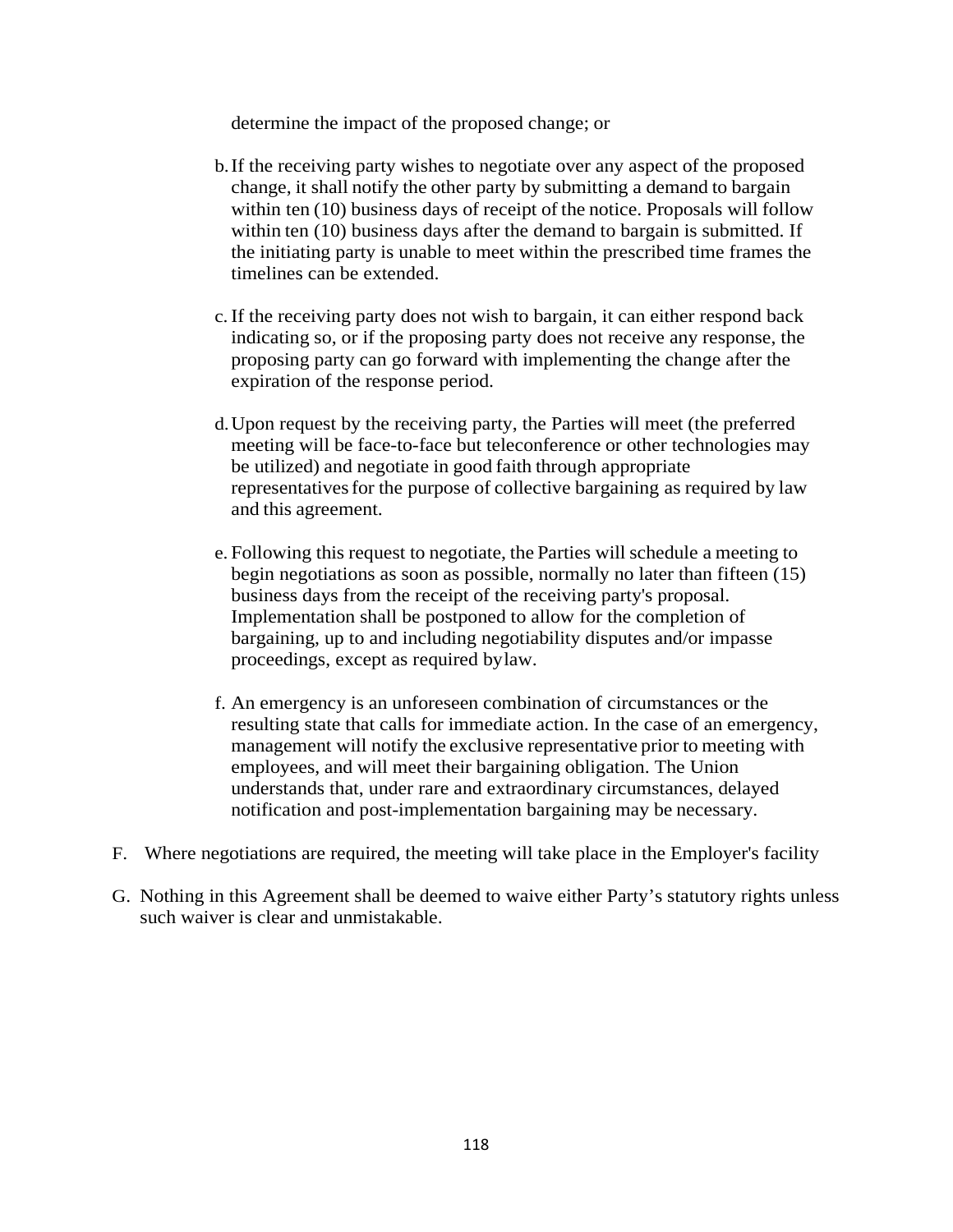#### **ARTICLE 33 DURATION**

#### **Section 1 -Duration of Agreement**

- A. This Agreement will be implemented and become effective when it has been approved, ratified, and signed by the parties, including review pursuant to 5 USC 7114(c). Timelines are detailed in the ground rules for this agreement negotiations. The effective date of this agreement shall be the date of approval by the Director, Office of Human Resources Management (OHRM), Office of the Secretary of Agriculture, or on the 31<sup>st</sup> day after execution of the agreement, if the Director or designee has neither approved nor disapproved the agreement. The effective date of this Agreement is , 2019.
- B. The duration of this agreement will be for a period of five (5) years from its effective date. It will remain in effect for yearly periods thereafter, automatically renewing on the anniversary date of the original effective date unless either party serves written notice of its desire to renegotiate this agreement. Either party may give written notice to the other not more than one hundred and five (105) or less than sixty (60) calendar days prior to the expiration date and each subsequent expiration date for the purpose of renegotiating this agreement.
- C. Once a party initiates negotiations pursuant to section 1B, the parties shall meet within 90 calendar days of the receipt of notice to renegotiate. The parties will negotiate written ground rules prior to commencing negotiations of a new agreement.
- D. If the new agreement has not been executed prior to the expiration of this Agreement, this Agreement shall continue in effect until the new agreement is approved by Office of the Secretary of Agriculture or on the  $31<sup>st</sup>$  day after execution of the new agreement by both parties, whichever is sooner.
- E. The current agreement shall remain in effect until the new agreement isexecuted.

#### **Section 2 -Reopener**

This agreement is subject to reopening by mutual consent of the parties concerned. Such negotiations shall be conducted in accordance with Article 32 Mid-term Bargaining.

#### **Section 3 -Amendments and Modifications**

This Agreement may only be amended, modified, or renegotiated in accordance with the provisions of this Agreement. Any amendments to this Agreement agreed to by the parties will be in writing and will become effective upon approval of the Agency Head or 31 days after execution of the amendments, whichever comes first.

#### **Section 4**

If any provision of this contract shall be held invalid by legislative act or court decision, the remainder of this contract shall not be affected thereby.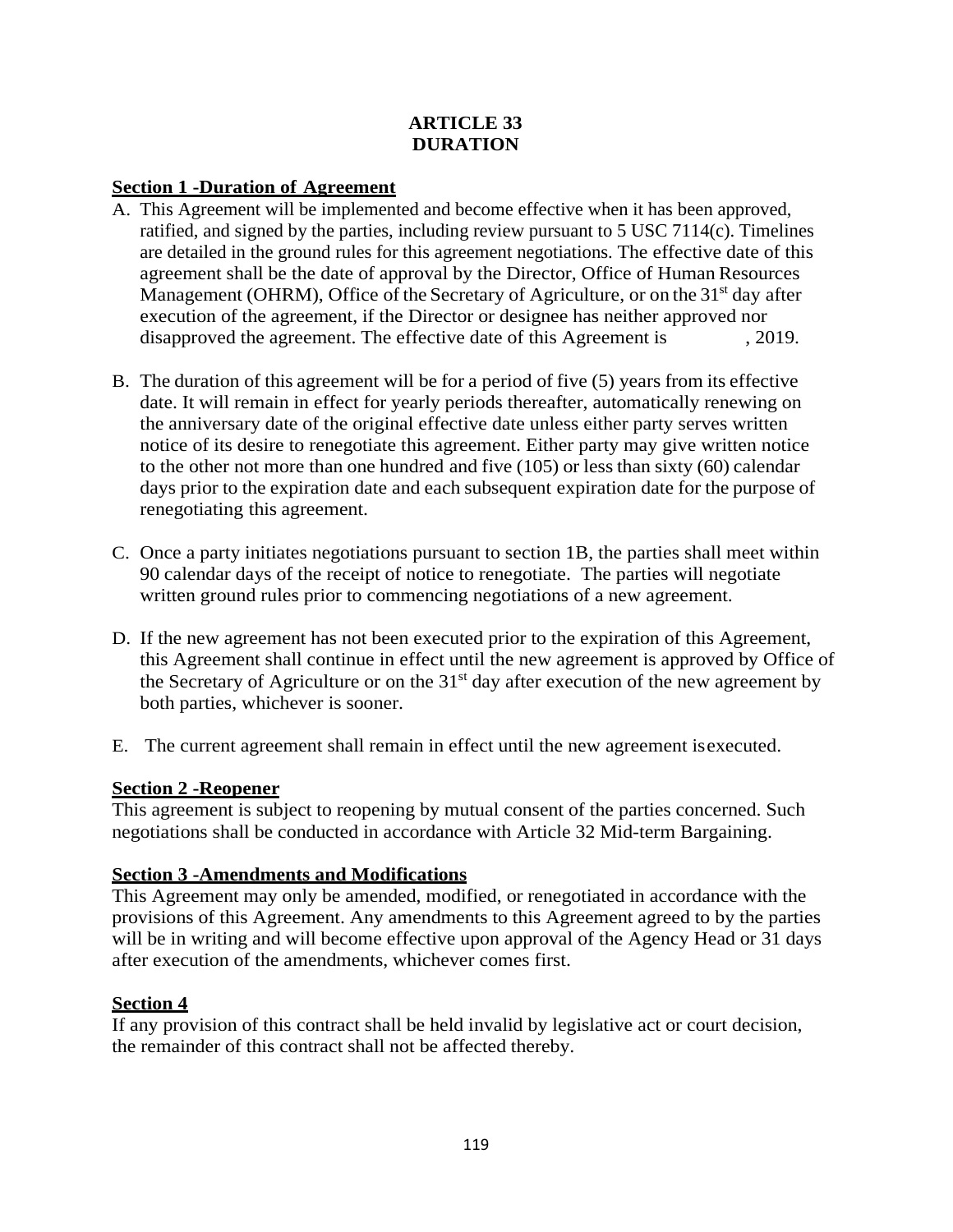## **Appendix A**

#### **Definitions and Abbreviations**

**BUE** – Bargaining Unit Employee

**LRO** – Labor Relations Officer (located in PALS office)

**PALS** – Personnel and Labor Solutions

**Business days** – Monday thru Friday, excluding weekends and holidays.

**De minimus** – insignificant and negligible changes. An agency has an obligation to bargain over appropriate arrangements for unit employee(s) adversely affected by a decision to exercise management rights, if the resulting changes have more than a de minimis effect on conditions of employment. In applying the de minimis doctrine, the Authority looks to the nature and extent of either the effect, or the reasonably foreseeable effect, of the change on bargaining unit employees' conditions of employment. Further, the number of employees affected by a change is not dispositive of whether the change is de minimis.

**Nexus** – a connection or link between things, persons, and/or events that is a part of a chain of causation.

**Progressive discipline** – the process of using increasingly severe steps or measures when an employee fails to correct a problem after being given a reasonable opportunity to do so. The primary purpose of progressive discipline is to assist the employee to understand that a performance problem or opportunity for improvement exists and to take steps to correct it before more severe steps are necessary.

**Rating official** – A representative of management, generally the employee's immediate supervisor, who establishes the employee's performance plan; provides progress reviews; and prepares an interim rating(s), as applicable. If the rating official is the employee's supervisor of record, he or she prepares the final rating of record at the end of the appraisal period.

**Timeline (due date)** – timeline starts the next day after a notification or filing. For example, the union received notification on Monday. They have 5 business days to respond. Day 1 is Tuesday, so the response is due the following Monday by close of business.

**Valid operational need** - a duty needs to be accomplished or the agency's mission would be in jeopardy.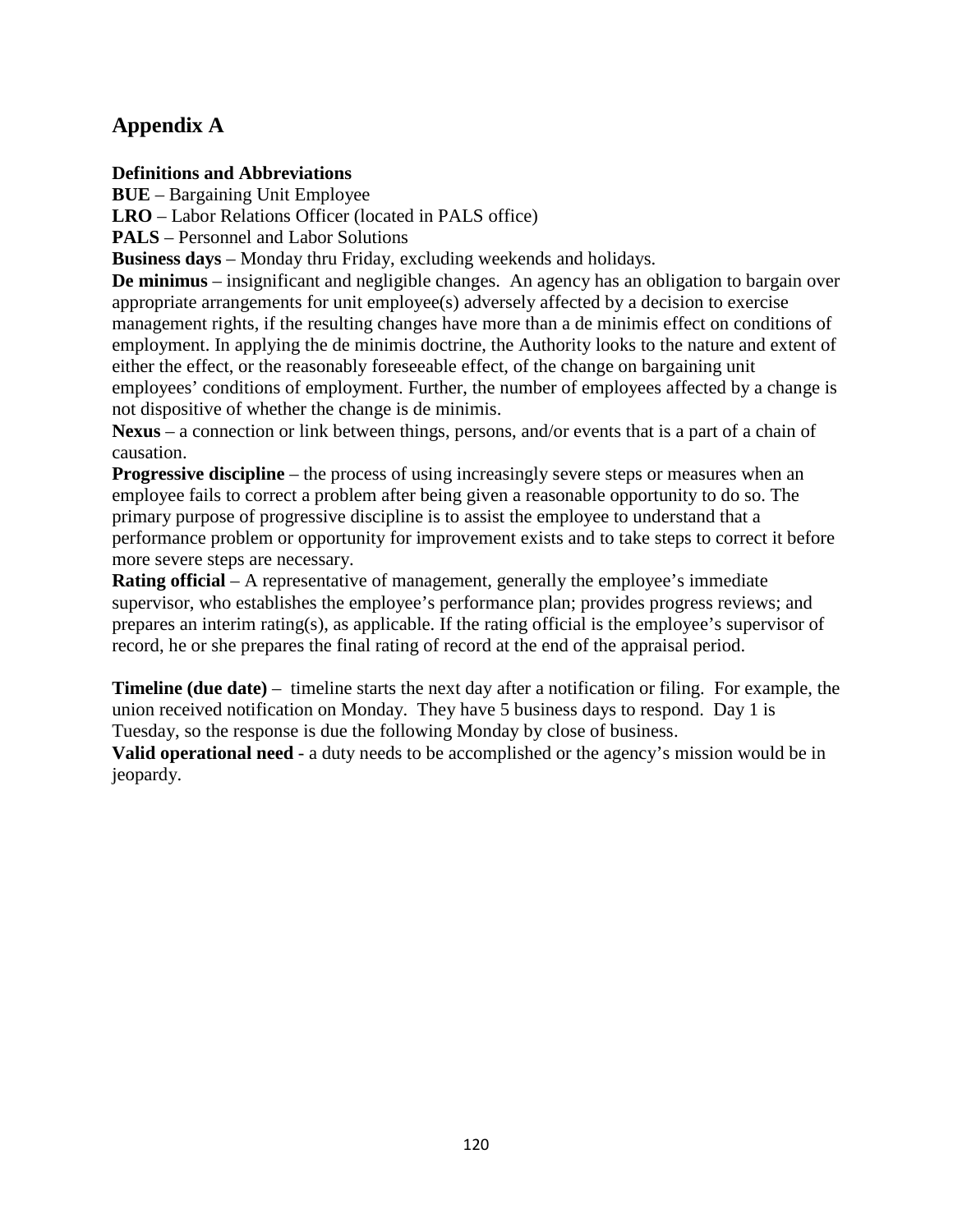## **Appendix B**

| <b>AFGE LOCAL 3247</b>    |
|---------------------------|
| <b>STANDARD GRIEVANCE</b> |

| PLEASE PRINT OR TYPE                                              |                                                                                       |                 |  |  |  |
|-------------------------------------------------------------------|---------------------------------------------------------------------------------------|-----------------|--|--|--|
| <b>NAME OF GRIEVANT</b>                                           |                                                                                       |                 |  |  |  |
| REPRESENTATIVE'S<br>REPRESENTATIVE'S<br><b>ATTEMPT TO RESOLVE</b> |                                                                                       |                 |  |  |  |
| <b>NAME</b>                                                       | <b>WORK PHONE</b>                                                                     | INFORMALLY(Y/N) |  |  |  |
|                                                                   | WHAT WAS VIOLATED (Statute, Rule, Regulation, or law, Agency policy, past practice or |                 |  |  |  |
| contract violation)                                               |                                                                                       |                 |  |  |  |
|                                                                   |                                                                                       |                 |  |  |  |
|                                                                   |                                                                                       |                 |  |  |  |
| STATEMENT OF GRIEVANCE (CONTINUE ON SEPARATE PAGE IF NECESSARY)   |                                                                                       |                 |  |  |  |
|                                                                   |                                                                                       |                 |  |  |  |
|                                                                   |                                                                                       |                 |  |  |  |
|                                                                   |                                                                                       |                 |  |  |  |
|                                                                   |                                                                                       |                 |  |  |  |
|                                                                   |                                                                                       |                 |  |  |  |
|                                                                   |                                                                                       |                 |  |  |  |
|                                                                   |                                                                                       |                 |  |  |  |
| <b>REMEDY REQUESTED</b>                                           |                                                                                       |                 |  |  |  |
|                                                                   |                                                                                       |                 |  |  |  |
|                                                                   |                                                                                       |                 |  |  |  |
|                                                                   |                                                                                       |                 |  |  |  |
| DATE OF VIOLATION(S)                                              |                                                                                       |                 |  |  |  |
|                                                                   |                                                                                       |                 |  |  |  |
|                                                                   |                                                                                       |                 |  |  |  |
| REPRESENTATIVE'S SIGNATURE                                        |                                                                                       | <b>DATE</b>     |  |  |  |
|                                                                   |                                                                                       |                 |  |  |  |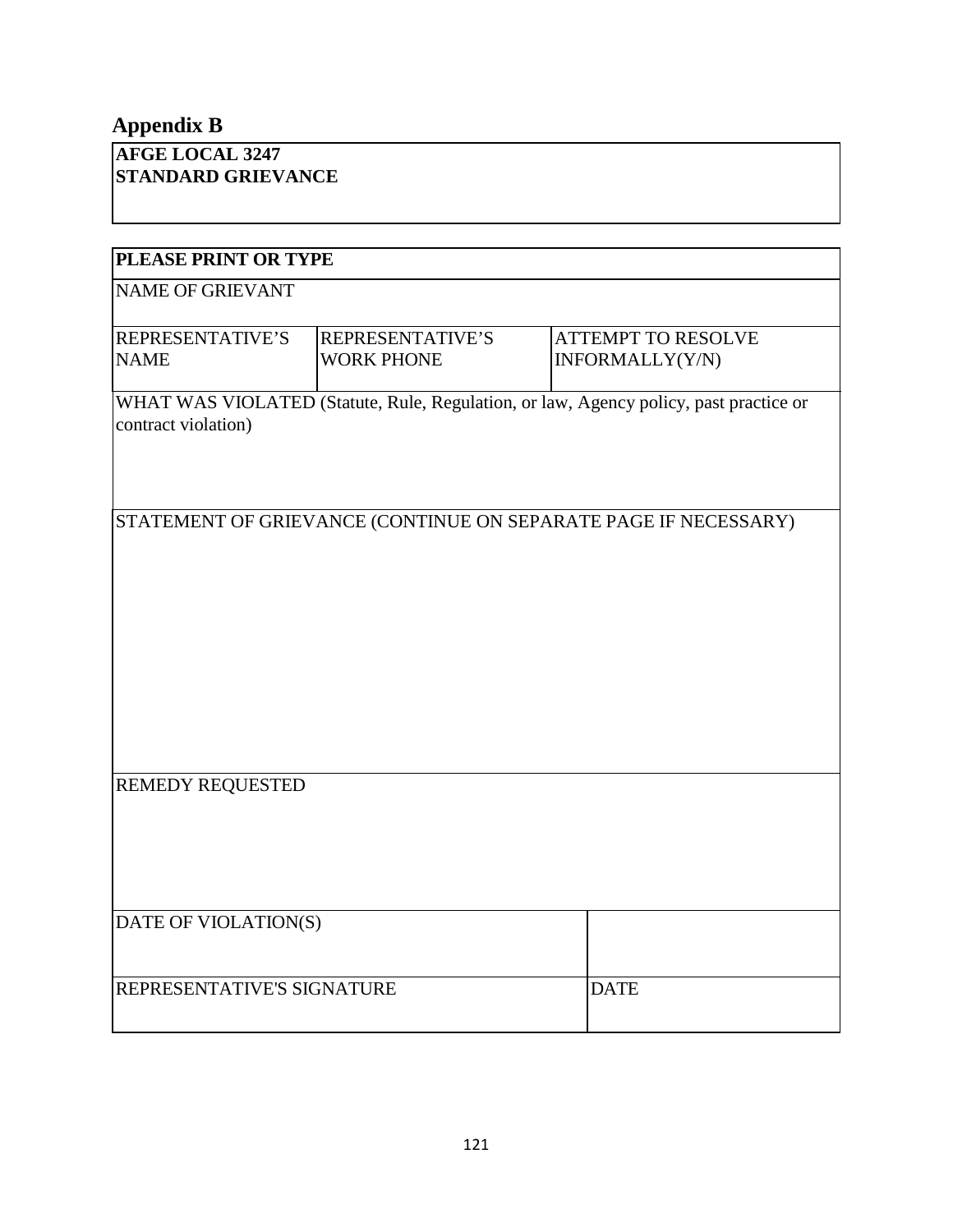**Appendix C**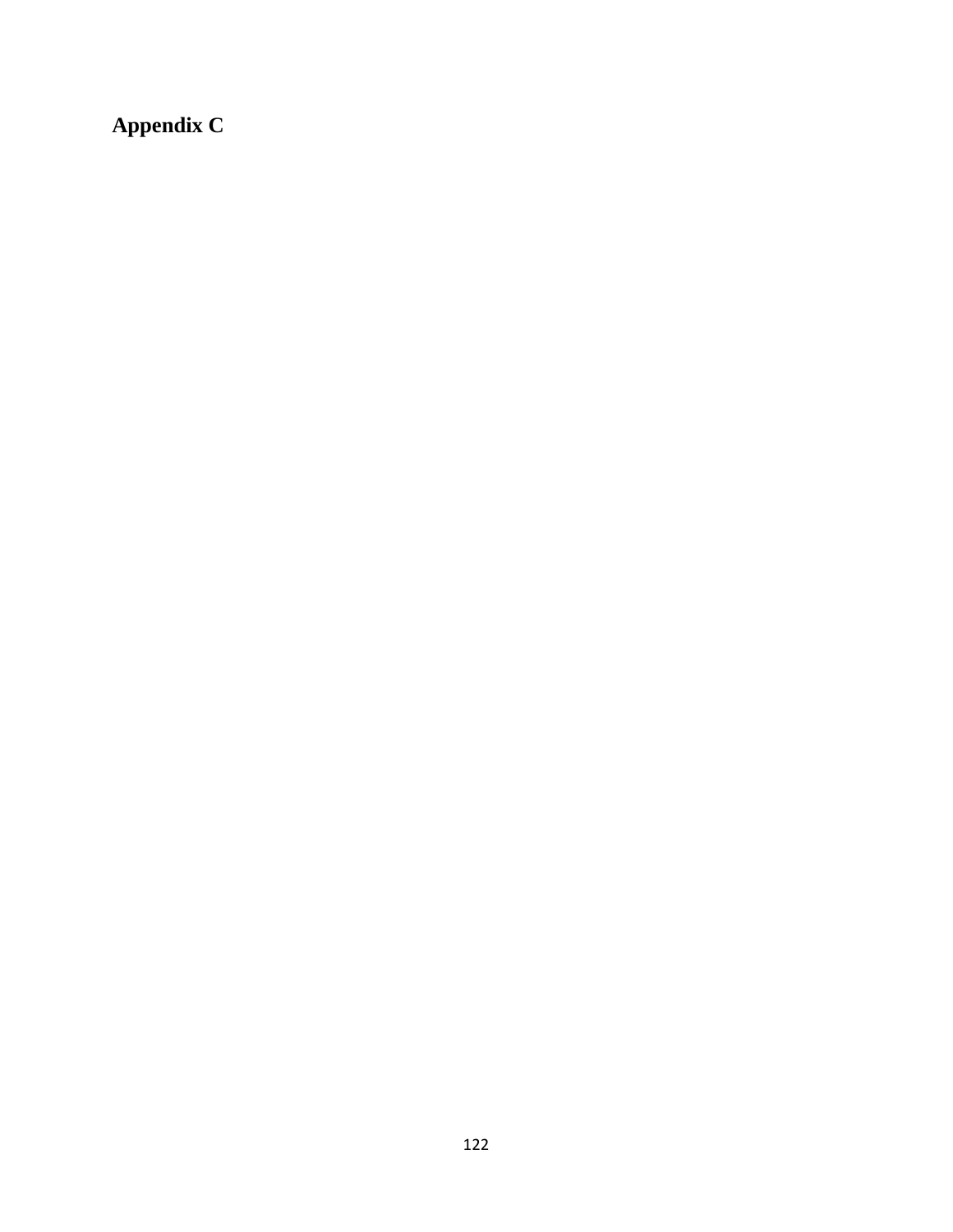United States Department of Agriculture Research, Education, and Economics

# **ARS ERS NASS NIFA**

## *Policies and Procedures*

| <b>Title:</b>                                               | Authorship of Research and Technical Reports and Publications |  |  |  |  |
|-------------------------------------------------------------|---------------------------------------------------------------|--|--|--|--|
| Number:                                                     | 152.2-ARS                                                     |  |  |  |  |
| Date:                                                       | May 5, 2011                                                   |  |  |  |  |
| <b>Originating Office:</b> Office of the Administrator, ARS |                                                               |  |  |  |  |
| <b>This Replaces:</b>                                       | 152.2-ARS dated 5/12/1997                                     |  |  |  |  |
| <b>Distribution:</b>                                        | ARS Headquarters, Areas, and Locations                        |  |  |  |  |

This Policy and Procedure describes the criteria to be used for consideration of authorship of research publications.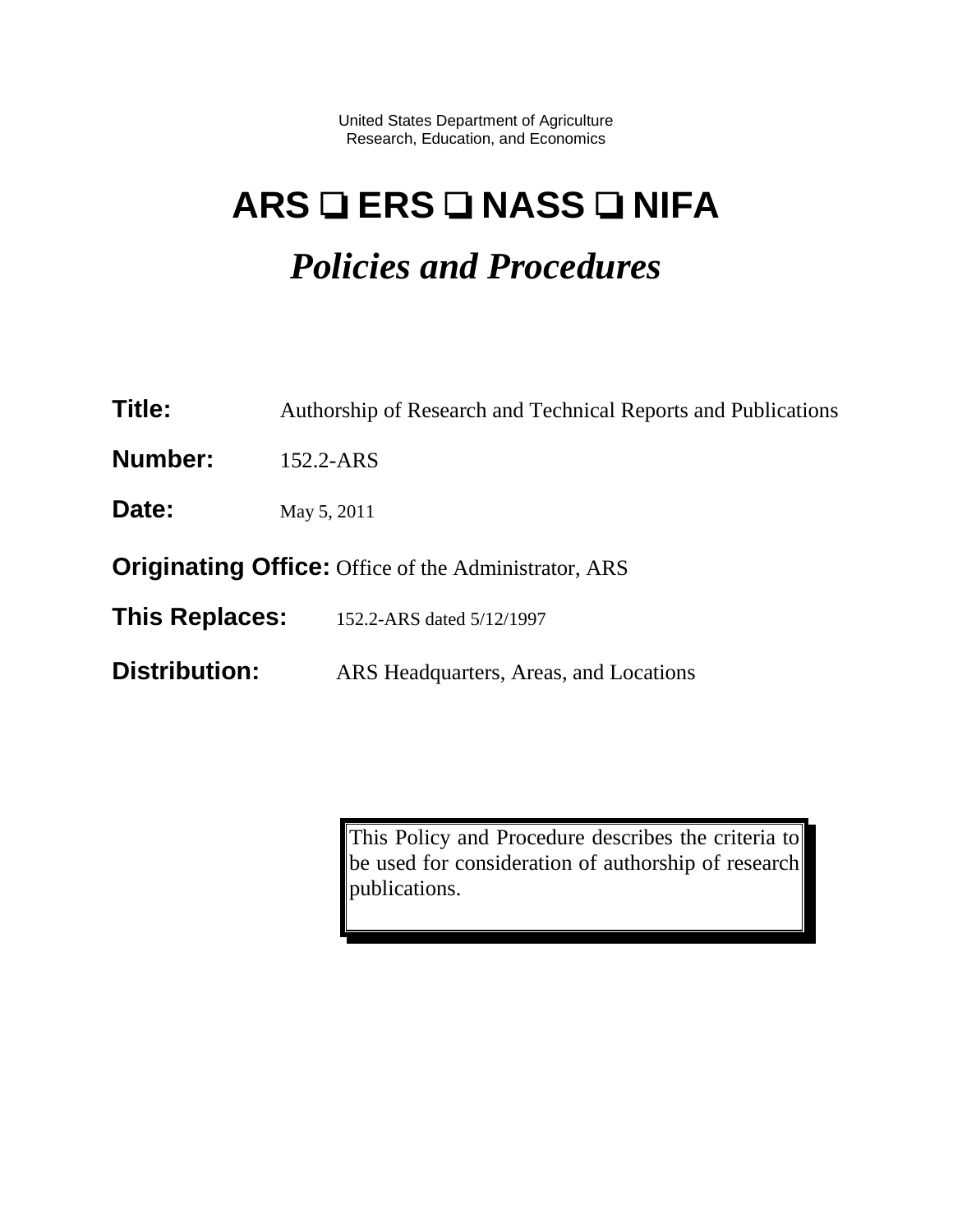#### Table of Contents

## <span id="page-124-0"></span>1. Purpose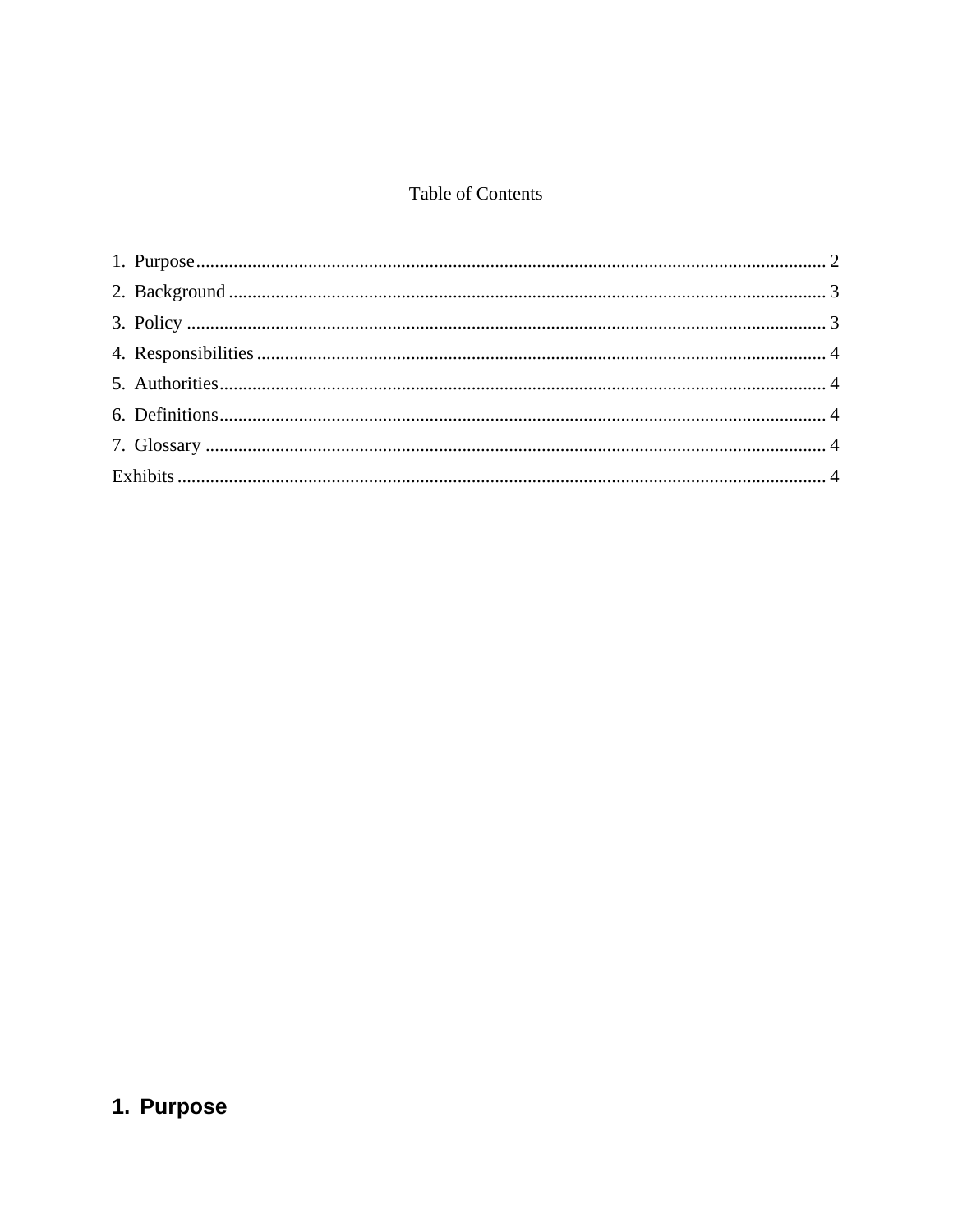Publication of research reports is often the end product of many research activities and is the foundation of scientific inquiry. The purpose of the P&P is to provide guidance for who should be considered as an author on publications that involve ARS employees.

## <span id="page-125-0"></span>**2. Background**

Authority to approve authorship resides with the Research Leader.

The Research Leader may require authors to justify the assignment of authorship, by explaining how each individual participated in the activities described by the guidelines for authorship.

Any person who, in the judgment of the Research Leader, meets the guidelines for authorship, and who wishes to be listed as an author, cannot ethically be denied authorship.

## <span id="page-125-1"></span>**3. Policy**

The question of who should be an author is fundamentally an issue of scientific ethics. Each author must have participated sufficiently in the work to take public responsibility for the content of the article. This participation must include:

- execution and conception or design; or analysis and interpretation; and,
- drafting the article or revising it for critically important intellectual content; and,
- final approval of the version to be published.

All elements of an article critical to the main conclusions must be attributable to at least one author. The order of names on a multi-authored article will be decided by the group responsible for the research.

Participation solely in the collection or summarization of data does not justify authorship. The issue of "credit" for performance evaluation or the Research Position Evaluation System (RPES) relates to actual role rather than order of names, and is a separate issue beyond the scope of this P&P.

All individuals to be listed as authors, regardless of the classification of their positions, or other affiliation, must meet these authorship guidelines.

Persons who have contributed to the paper and whose contributions do not justify authorship may be named and their contribution described–for example, "advice," "critical review of study proposal," "data collection." Such persons must give their permission to be named. At an appropriate place in the article one or more statements should specify (if allowed by the policy of the publication):

• contributions that need acknowledgment but do not justify authorship;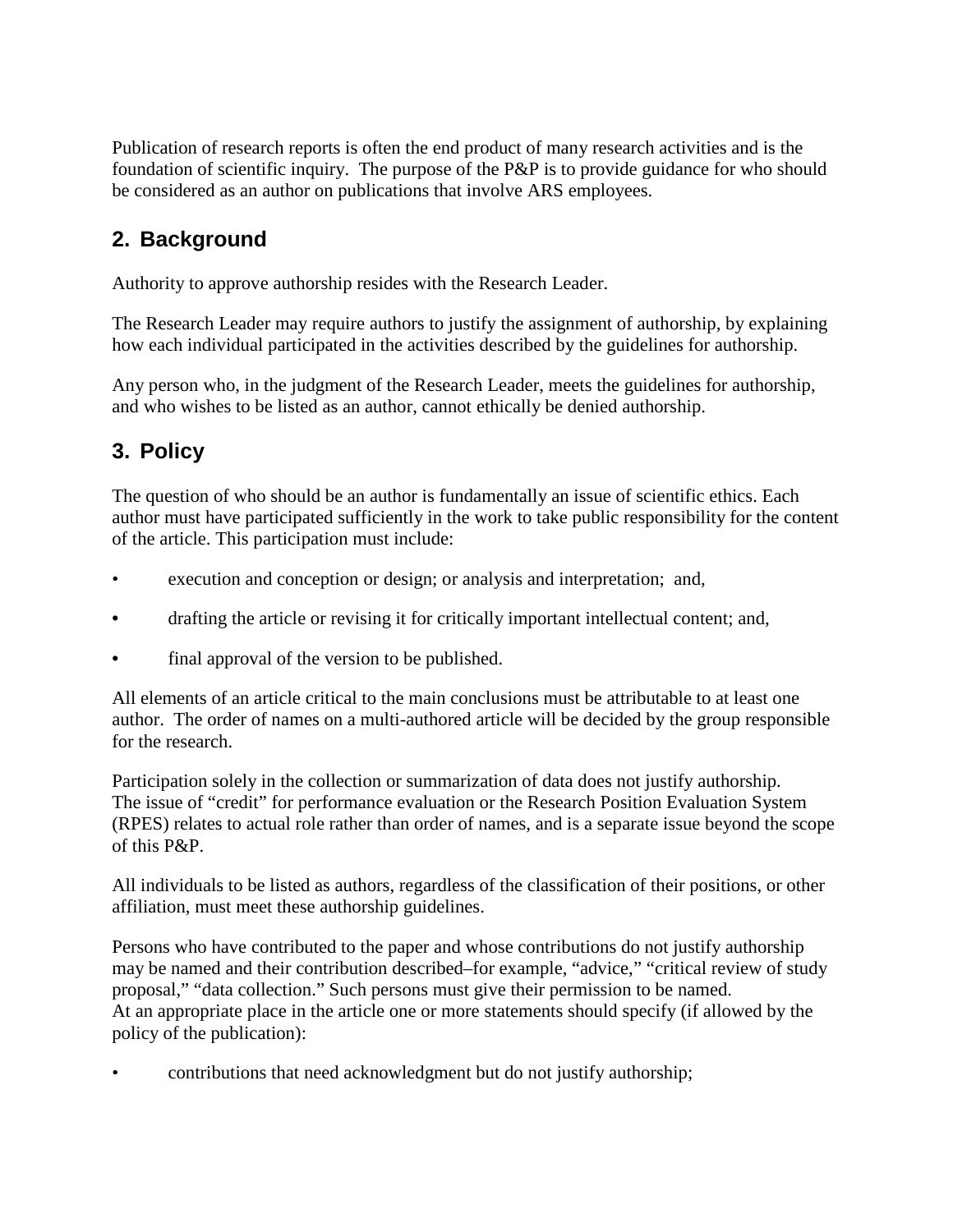- acknowledgments of technical help (required in a separate paragraph); and,
- acknowledgments of financial and material support.

## <span id="page-126-0"></span>**4. Responsibilities**

#### **Principal Investigators and Coinvestigators**

- Determine when an individual has made contributions meeting the authorship guidelines.
- Request Research Leader approval of authorship when required by Section 3, and provide justification upon demand.

#### **Research Leaders**

- Determine when authorship is warranted, and grant or deny approval as appropriate.
- Forward disputes over proposed authorship which cannot be locally resolved to the Area Director for resolution.

#### **Area Directors**

• Resolve authorship proposal disputes referred from unit level.

## <span id="page-126-1"></span>**5. Authorities**

Not applicable

## <span id="page-126-2"></span>**6. Definitions**

none

## <span id="page-126-3"></span>**7. Glossary**

Not applicable

## <span id="page-126-4"></span>**Exhibits**

none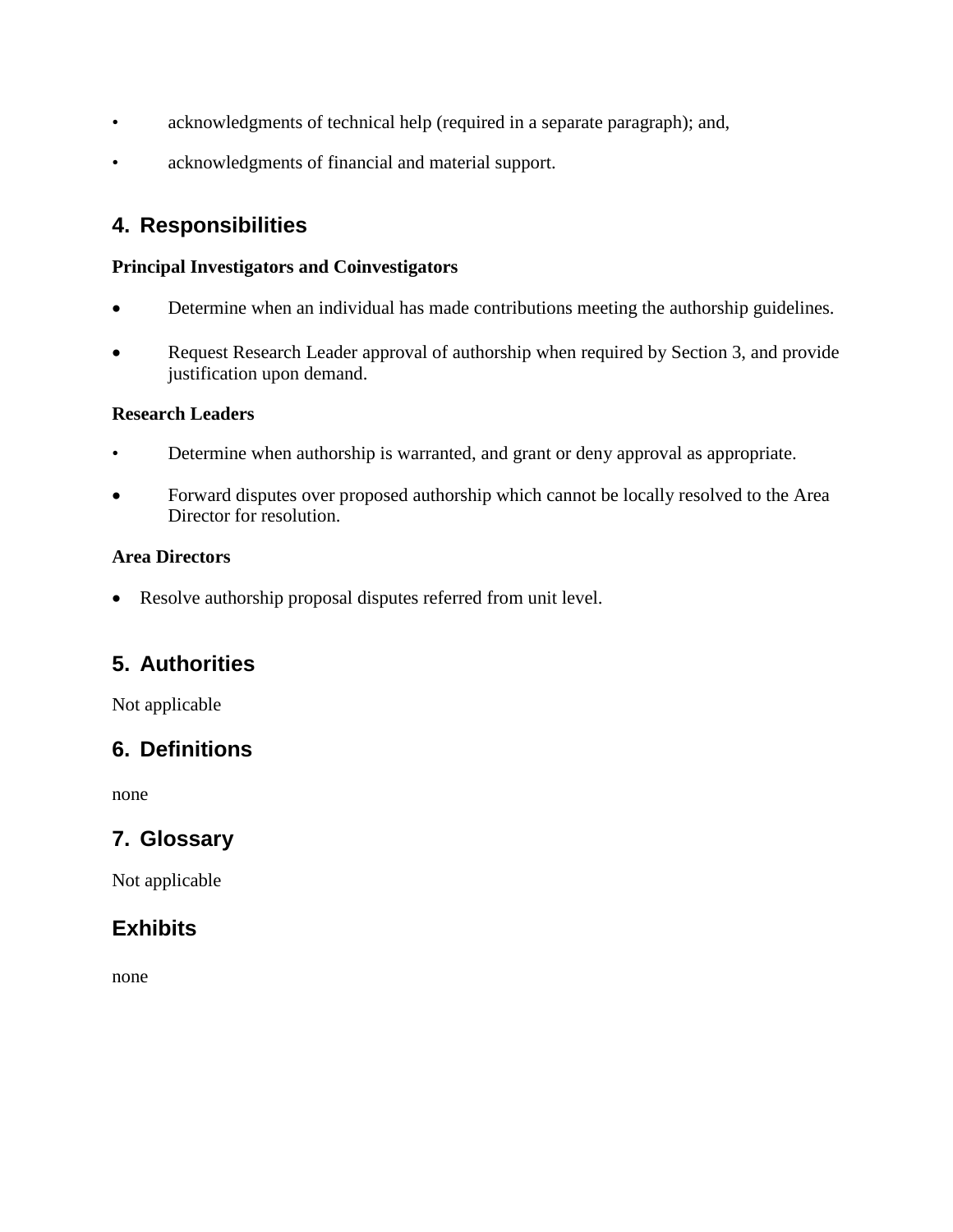#### EDWARD B. KNIPLING Date Administrator Agricultural Research Service

 $\overline{\phantom{a}}$  , and the contract of the contract of the contract of the contract of the contract of the contract of the contract of the contract of the contract of the contract of the contract of the contract of the contrac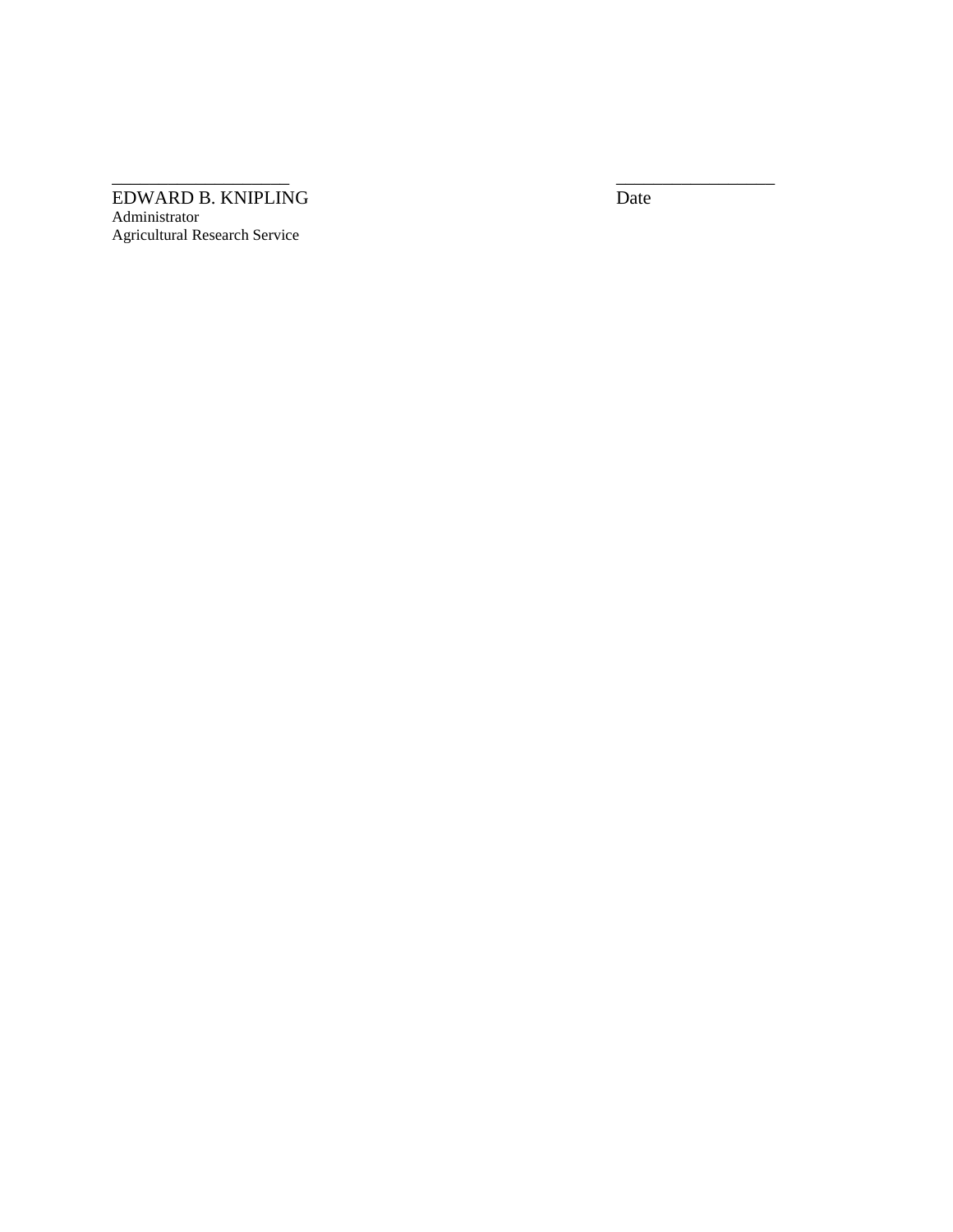#### **Endorsements**

For the Agricultural<br>Research Service:

Max Lauren M. Goodall

**Chief Negotiator** 

Alex Rooney

**Team Member** 

Bryan Moser<br>Team Member

For the Union:

**Ashley Maness Chief Negotiator** 

Kathy Hornback **Team Member** 

Date